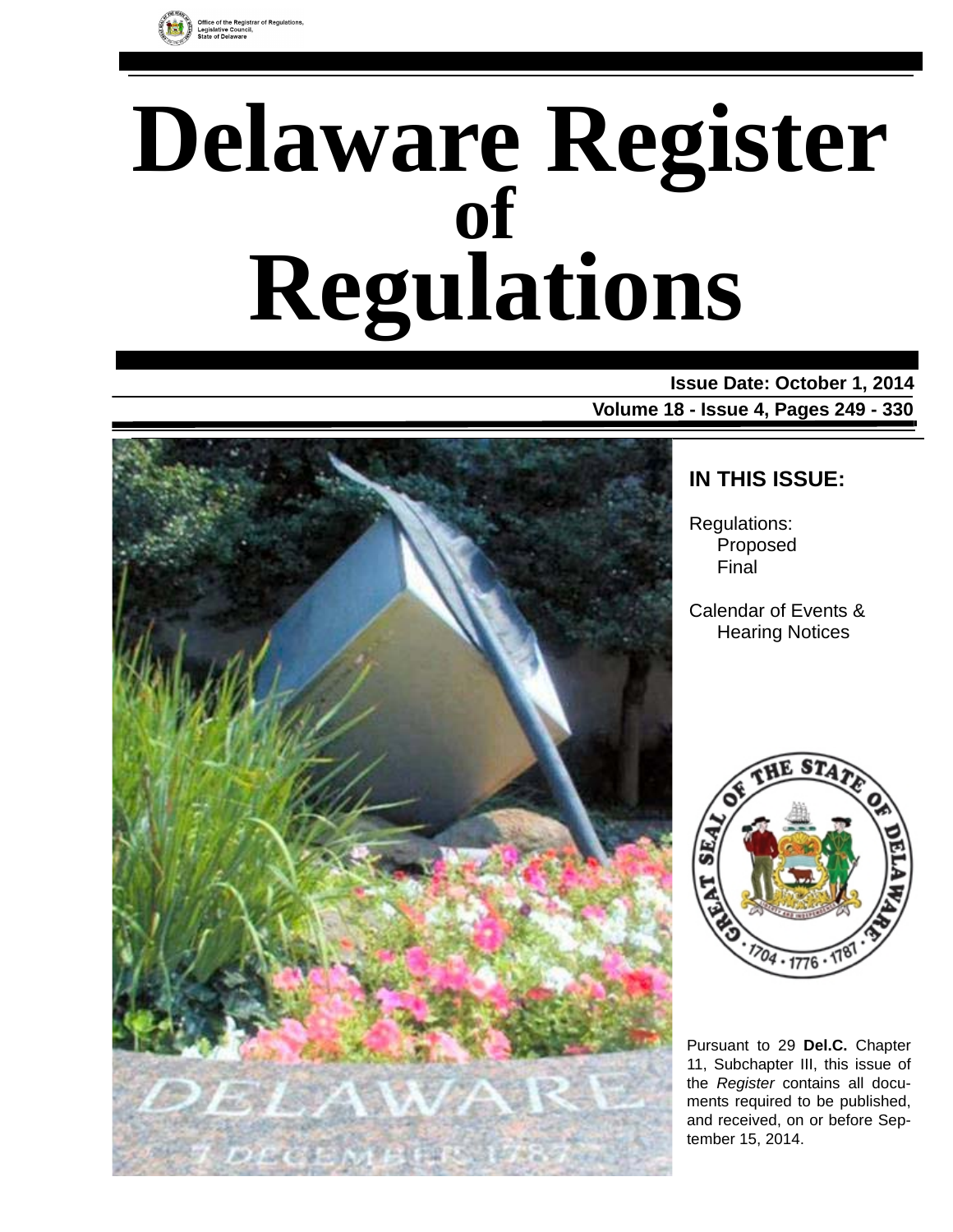**250**

# **INFORMATION ABOUT THE DELAWARE REGISTER OF REGULATIONS**

# **DELAWARE REGISTER OF REGULATIONS**

The *Delaware Register of Regulations* is an official State publication established by authority of 69 *Del. Laws*, c. 107 and is published on the first of each month throughout the year.

The *Delaware Register* will publish any regulations that are proposed to be adopted, amended or repealed and any emergency regulations promulgated.

The *Register* will also publish some or all of the following information:

- Governor's Executive Orders
- Governor's Appointments
- Agency Hearing and Meeting Notices
- Other documents considered to be in the public interest.

# **CITATION TO THE DELAWARE REGISTER**

The *Delaware Register of Regulations* is cited by volume, issue, page number and date. An example would be:

16 **DE Reg.** 1227 - 1230 (06/01/13)

Refers to Volume 16, pages 1227 - 1130 of the *Delaware Register* issued on June 1, 2013.

# **SUBSCRIPTION INFORMATION**

The cost of a yearly subscription (12 issues) for the *Delaware Register of Regulations* is \$135.00. Single copies are available at a cost of \$12.00 per issue, including postage. For more information contact the Division of Research at 302-744-4114 or 1-800-282-8545 in Delaware.

# **CITIZEN PARTICIPATION IN THE REGULATORY PROCESS**

Delaware citizens and other interested parties may participate in the process by which administrative regulations are adopted, amended or repealed, and may initiate the process by which the validity and applicability of regulations is determined.

Under 29 **Del.C.** §10115 whenever an agency proposes to formulate, adopt, amend or repeal a regulation, it shall file notice and full text of such proposals, together with copies of the existing regulation being adopted, amended or repealed, with the Registrar for publication in the *Register of Regulations* pursuant to §1134 of this title. The notice shall describe the nature of the proceedings including a brief synopsis of the subject, substance, issues, possible terms of the agency action, a reference to the legal authority of the agency to act, and reference to any other regulations that may be impacted or affected by the proposal, and shall state the manner in which persons may present their views; if in writing, of the place to which and the final date by which such views may be submitted; or if at a public hearing, the date, time and place of the hearing. If a public hearing is to be held, such public hearing shall not be scheduled less than 20 days following publication of notice of the proposal in the *Register of Regulations*. If a public hearing will be held on the proposal, notice of the time, date, place and a summary of the nature of the proposal shall also be published in at least 2 Delaware newspapers of general circulation. The notice shall also be mailed to all persons who have made timely written requests of the agency for advance notice of its regulation-making proceedings.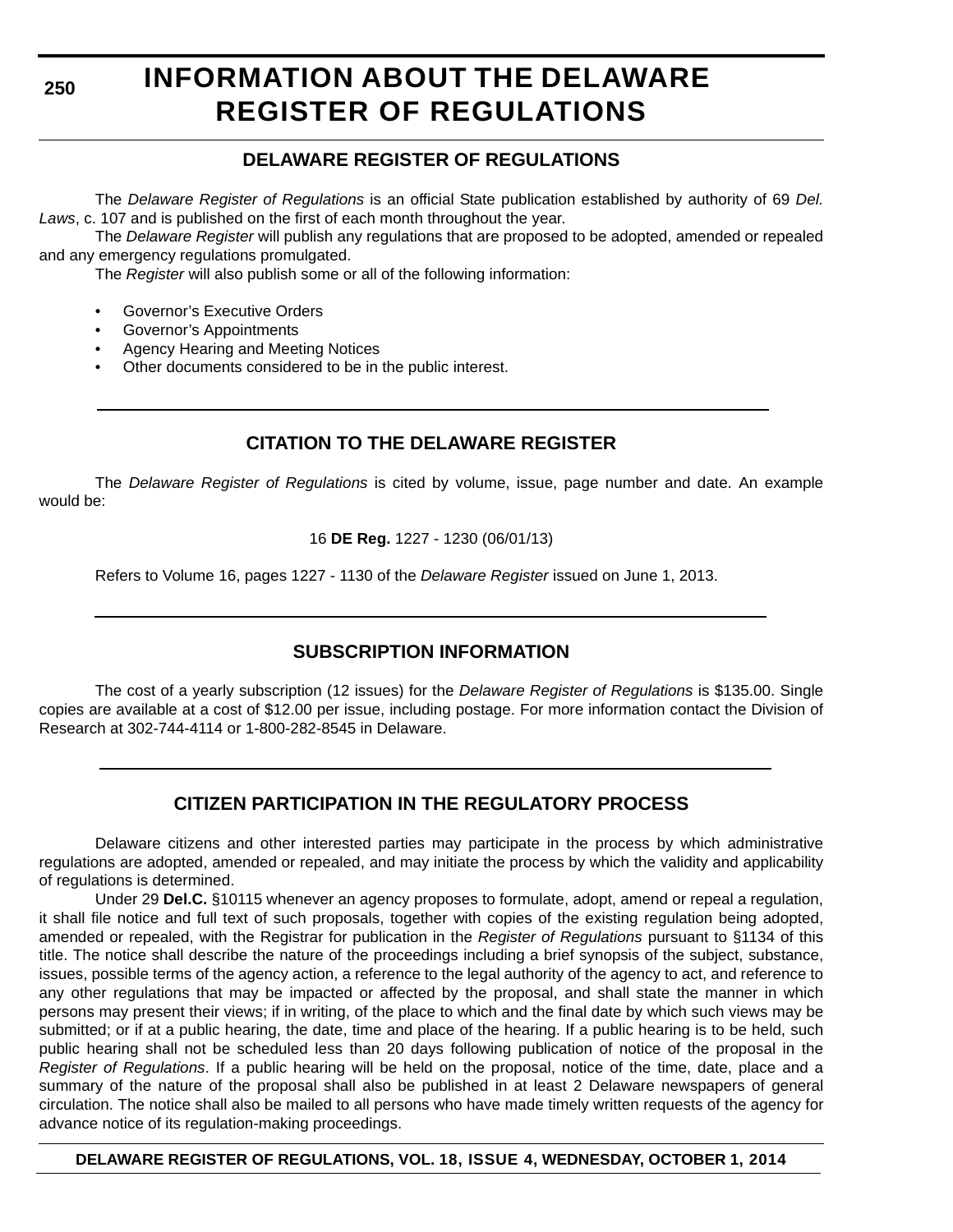# **INFORMATION ABOUT THE DELAWARE REGISTER OF REGULATIONS**

**251**

The opportunity for public comment shall be held open for a minimum of 30 days after the proposal is published in the *Register of Regulations*. At the conclusion of all hearings and after receipt, within the time allowed, of all written materials, upon all the testimonial and written evidence and information submitted, together with summaries of the evidence and information by subordinates, the agency shall determine whether a regulation should be adopted, amended or repealed and shall issue its conclusion in an order which shall include: (1) A brief summary of the evidence and information submitted; (2) A brief summary of its findings of fact with respect to the evidence and information, except where a rule of procedure is being adopted or amended; (3) A decision to adopt, amend or repeal a regulation or to take no action and the decision shall be supported by its findings on the evidence and information received; (4) The exact text and citation of such regulation adopted, amended or repealed; (5) The effective date of the order; (6) Any other findings or conclusions required by the law under which the agency has authority to act; and (7) The signature of at least a quorum of the agency members.

The effective date of an order which adopts, amends or repeals a regulation shall be not less than 10 days from the date the order adopting, amending or repealing a regulation has been published in its final form in the *Register of Regulations*, unless such adoption, amendment or repeal qualifies as an emergency under §10119.

Any person aggrieved by and claiming the unlawfulness of any regulation may bring an action in the Court for declaratory relief.

No action of an agency with respect to the making or consideration of a proposed adoption, amendment or repeal of a regulation shall be subject to review until final agency action on the proposal has been taken.

When any regulation is the subject of an enforcement action in the Court, the lawfulness of such regulation may be reviewed by the Court as a defense in the action.

Except as provided in the preceding section, no judicial review of a regulation is available unless a complaint therefor is filed in the Court within 30 days of the day the agency order with respect to the regulation was published in the *Register of Regulations*.

# **CLOSING DATES AND ISSUE DATES FOR THE DELAWARE REGISTER OF REGULATIONS**

| <b>ISSUE DATE</b> | <b>CLOSING DATE</b> | <b>CLOSING TIME</b> |
|-------------------|---------------------|---------------------|
| November 1        | October 15          | 4:30 p.m.           |
| December 1        | November 17         | 4:30 p.m.           |
| January 1         | December 15         | 4:30 p.m.           |
| February 1        | January 15          | 4:30 p.m.           |
| March 1           | February 16         | 4:30 p.m.           |
|                   |                     |                     |

# **DIVISION OF RESEARCH STAFF**

**Lori Christiansen,** Director; **Mark J. Cutrona,** Deputy Director; **Tara Donofrio**, Administrative Specialist II; **Jeffrey W. Hague**, Registrar of Regulations; **Robert Lupo**, Printer; **Deborah J. Messina,** Print Shop Supervisor; **Kathleen Morris**, Executive Secretary; **Georgia Roman**, Unit Operations Support Specialist; **Victoria Schultes,** Administrative Specialist II; **Don Sellers,** Printer; **Yvette W. Smallwood**, Assistant Registrar of Regulations; **Holly Wagner**, Research Analyst; **Rochelle Yerkes**, Office Manager; **Sara Zimmerman**, Legislative Librarian.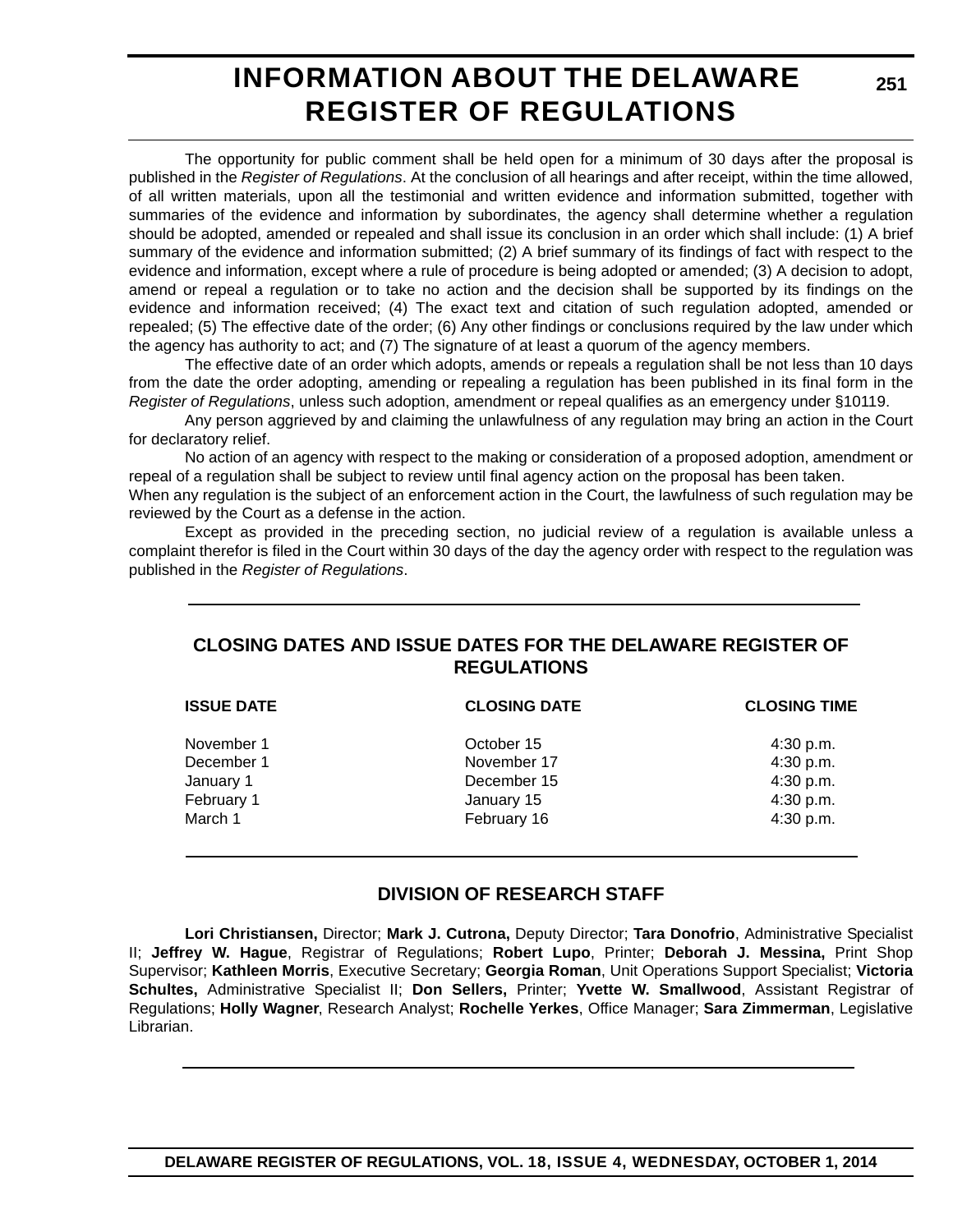<span id="page-3-0"></span>**252**

# **TABLE OF CONTENTS**

|                                                                                                                                                                                          | 254        |
|------------------------------------------------------------------------------------------------------------------------------------------------------------------------------------------|------------|
| <b>PROPOSED</b>                                                                                                                                                                          |            |
| <b>CASH MANAGEMENT POLICY BOARD</b>                                                                                                                                                      |            |
|                                                                                                                                                                                          | 257        |
| <b>DELAWARE CRIMINAL JUSTICE INFORMATION SYSTEM</b>                                                                                                                                      |            |
|                                                                                                                                                                                          | 265        |
| <b>DELAWARE ECONOMIC DEVELOPMENT OFFICE</b><br><b>Office of the Director</b>                                                                                                             |            |
| Guidelines Governing the Administration of the Neighborhood Building Blocks Fund                                                                                                         | 273        |
| <b>DEPARTMENT OF EDUCATION</b><br><b>Office of the Secretary</b>                                                                                                                         |            |
|                                                                                                                                                                                          | 279        |
| 923 Children with Disabilities Subpart B, General Duties and Eligibility of Agencies<br>925 Children with Disabilities Subpart D, Evaluations, Eligibility Determination, Individualized | 280        |
|                                                                                                                                                                                          | 281        |
| <b>DEPARTMENT OF HEALTH AND SOCIAL SERVICES</b>                                                                                                                                          |            |
| <b>Division of Long Term Care Residents Protection</b>                                                                                                                                   |            |
|                                                                                                                                                                                          | 282        |
| <b>DEPARTMENT OF INSURANCE</b>                                                                                                                                                           |            |
| <b>Office of the Commissioner</b>                                                                                                                                                        |            |
|                                                                                                                                                                                          | 283        |
| <b>DEPARTMENT OF SAFETY AND HOMELAND SECURITY</b>                                                                                                                                        |            |
| <b>Division of State Police</b>                                                                                                                                                          |            |
|                                                                                                                                                                                          | 285        |
| <b>DEPARTMENT OF STATE</b>                                                                                                                                                               |            |
| <b>Division of Professional Regulation</b>                                                                                                                                               |            |
| 200 Board of Landscape Architecture, Section 7.0 -Continuing Education as a Condition of Biennial                                                                                        |            |
|                                                                                                                                                                                          | 287<br>290 |
| <b>Office of the State Bank Commissioner</b>                                                                                                                                             |            |
|                                                                                                                                                                                          | 291        |
| Notice of Proposed Amendments to Regulations 2101, 2102, 2104, 2201, 2202, 2701, 2901                                                                                                    | 295        |
| <b>Public Service Commission</b>                                                                                                                                                         |            |
| 4001 Rules for the Provision of Telecommunication Services (Docket Nos. 10 and 45)<br>4003 Regulations Governing the Minimum Service Requirements for the Provision of Telephone         | 296        |
|                                                                                                                                                                                          | 296        |
| <b>FINAI</b>                                                                                                                                                                             |            |

# **FINAL**

# **[DEPARTMENT OF EDUCATION](http://www.doe.k12.de.us/)**

| <b>Office of the Secretary</b> |     |
|--------------------------------|-----|
|                                | 300 |
|                                | 304 |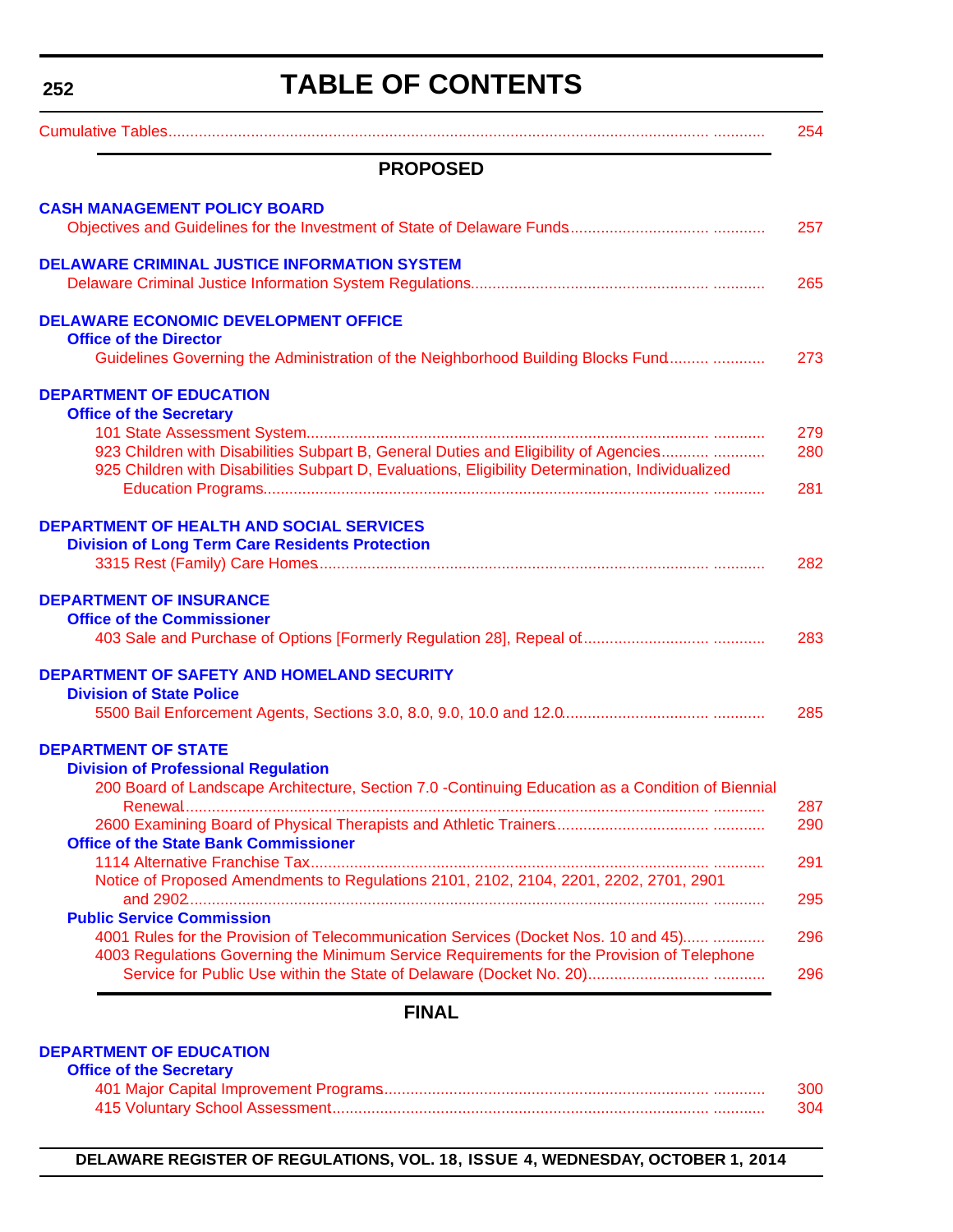# **TABLE OF CONTENTS**

**253**

| <b>DEPARTMENT OF HEALTH AND SOCIAL SERVICES</b><br><b>Division of Medicaid and Medical Assistance</b> |     |
|-------------------------------------------------------------------------------------------------------|-----|
|                                                                                                       | 305 |
|                                                                                                       | 310 |
|                                                                                                       |     |
| DEPARTMENT OF NATURAL RESOURCES AND ENVIRONMENTAL CONTROL<br><b>Division of Watershed Stewardship</b> |     |
|                                                                                                       | 312 |
|                                                                                                       | 316 |
|                                                                                                       |     |
| <b>DEPARTMENT OF SAFETY AND HOMELAND SECURITY</b>                                                     |     |
| <b>Division of State Police</b>                                                                       |     |
|                                                                                                       | 318 |
| <b>DEPARTMENT OF STATE</b>                                                                            |     |
| <b>Division of Professional Regulation</b>                                                            |     |
|                                                                                                       | 320 |
|                                                                                                       | 321 |
| 1900 Board of Nursing, Section 6.0 Requirements and Procedures for Licensure                          | 322 |
|                                                                                                       | 323 |
|                                                                                                       |     |
|                                                                                                       |     |

# **CALENDAR OF EVENTS/HEARING NOTICES**

|                                                                                                        | 325         |
|--------------------------------------------------------------------------------------------------------|-------------|
| Delaware Criminal Justice Information System, Notice of Public Hearing and Comment Period              | 325         |
|                                                                                                        | 325         |
|                                                                                                        | 326         |
| Dept. of Health and Social Svcs., Div. of Long Term Care Residents Protection, Notice of Public        |             |
|                                                                                                        | 326         |
| Dept. of Insurance, Office of the Commissioner, Notice of Public Comment Period                        | 326         |
| Dept. of Safety and Homeland Security, Div. of State Police, Notice of Public Comment Period           | 327         |
| Dept. of State, Div. of Professional Regulation; Office of the State Bank Commissioner; Public Service |             |
|                                                                                                        | $327 - 330$ |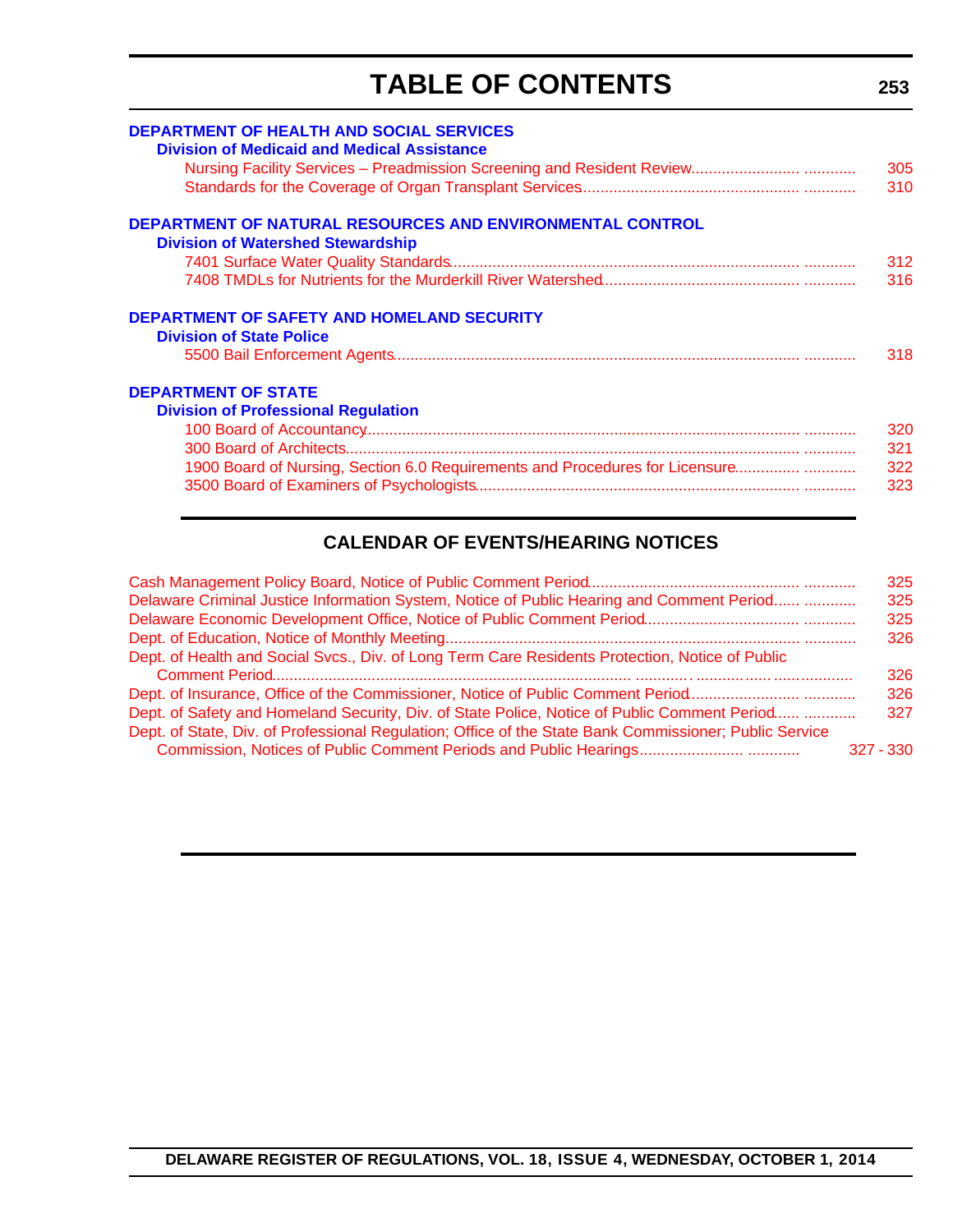#### <span id="page-5-0"></span>**254**

# **[CUMULATIVE TABLES](#page-3-0)**

The table printed below lists the regulations that have been proposed, adopted, amended or repealed in the preceding issues of the current volume of the *Delaware Register of Regulations*.

The regulations are listed alphabetically by the promulgating agency, followed by a citation to that issue of the *Register* in which the regulation was published. Proposed regulations are designated with (Prop.); Final regulations are designated with (Final); Emergency regulations are designated with (Emer.); and regulations that have been repealed are designated with (Rep.).

| DEPARTMENT OF AGRICULTURE                                                          |                               |             |
|------------------------------------------------------------------------------------|-------------------------------|-------------|
| <b>Harness Racing Commission</b>                                                   |                               |             |
|                                                                                    |                               | 6 (Prop.)   |
| <b>DEPARTMENT OF EDUCATION</b>                                                     |                               |             |
| <b>Office of the Secretary</b>                                                     |                               |             |
|                                                                                    |                               |             |
| 106A Teacher Appraisal Process Delaware Performance Appraisal System               |                               |             |
|                                                                                    |                               | 31 (Final)  |
| 107A Specialist Appraisal Process Delaware Performance Appraisal System            |                               |             |
|                                                                                    |                               | 40 (Final)  |
| 108A Administrator Appraisal Process Delaware Performance Appraisal                |                               |             |
|                                                                                    |                               | 48 (Final)  |
|                                                                                    |                               |             |
|                                                                                    |                               |             |
|                                                                                    |                               | 95 (Prop.)  |
|                                                                                    |                               |             |
|                                                                                    |                               |             |
|                                                                                    |                               |             |
|                                                                                    |                               |             |
|                                                                                    |                               |             |
|                                                                                    |                               |             |
|                                                                                    | 18 <b>DE Reg.</b> 215 (Final) |             |
| <b>Professional Standards Board</b>                                                |                               |             |
|                                                                                    |                               |             |
|                                                                                    |                               |             |
| <b>DEPARTMENT OF ELECTIONS</b>                                                     |                               |             |
| <b>Kent County</b>                                                                 |                               |             |
|                                                                                    |                               | 58 (Final)  |
|                                                                                    |                               |             |
| <b>DEPARTMENT OF FINANCE</b>                                                       |                               |             |
| <b>Office of the State Lottery</b>                                                 |                               |             |
|                                                                                    |                               |             |
|                                                                                    |                               |             |
| <b>DEPARTMENT OF HEALTH AND SOCIAL SERVICES</b>                                    |                               |             |
| <b>Division of Medicaid and Medical Assistance</b>                                 |                               |             |
| Diamond State Health Plan 1115 Demonstration Waiver Amendment -                    |                               |             |
| Promoting Optimal Mental Health for Individuals through Supports and               |                               |             |
|                                                                                    |                               | 186 (Prop.) |
| Nursing Facility Services - Preadmission Screening and Resident Review  18 DE Reg. |                               | 106 (Prop.) |
|                                                                                    |                               | 115 (Prop.) |
| Title XIX Medicaid State Plan, Attachment 3.1-A, Introductory Page 2 -             |                               |             |
|                                                                                    |                               | $9$ (Prop.) |
|                                                                                    | 18 DE Reg.                    | 227 (Final) |
| Title XIX Medicaid State Plan, Attachment 4.19B, Introduction - Page 4,            |                               |             |
|                                                                                    |                               | 11 (Prop.)  |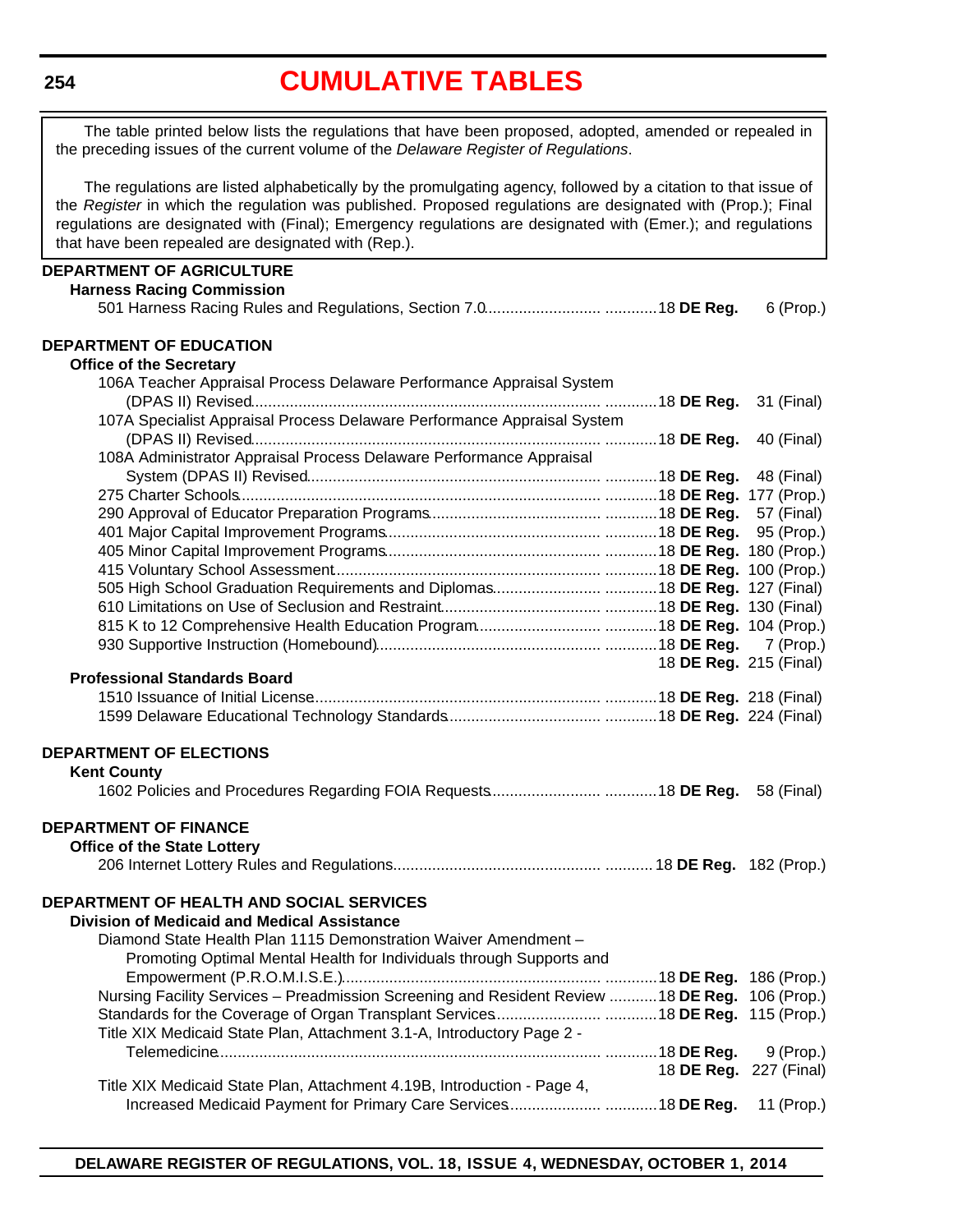# **CUMULATIVE TABLES**

| Increased Medicaid Payment for Primary Care Services                                                                                                    |                               |             |
|---------------------------------------------------------------------------------------------------------------------------------------------------------|-------------------------------|-------------|
|                                                                                                                                                         | 18 DE Reg. 229 (Final)        |             |
| Title XXI Delaware Healthy Children Program State Plan - Cost Sharing and                                                                               |                               |             |
|                                                                                                                                                         |                               |             |
| <b>Division of Public Health</b>                                                                                                                        |                               |             |
|                                                                                                                                                         |                               | 63 (Final)  |
|                                                                                                                                                         |                               | 67 (Final)  |
|                                                                                                                                                         |                               | 14 (Prop.)  |
| 4407 Hospital Standards (Construction, Maintenance, and Operation)  18 DE Reg.                                                                          |                               | 119 (Prop.) |
|                                                                                                                                                         |                               | 133 (Final) |
|                                                                                                                                                         |                               | 191 (Prop.) |
|                                                                                                                                                         |                               | 135 (Final) |
| <b>Division of Social Services</b>                                                                                                                      |                               |             |
|                                                                                                                                                         |                               |             |
| 2013 & 9037 Food Supplement Program - Income and Eligibility                                                                                            |                               |             |
|                                                                                                                                                         |                               | 142 (Final) |
| 3011 Delaware TANF Employment and Training Program Requirements . 18 DE Reg.                                                                            |                               | 143 (Final) |
| 9013.1 Food Supplement Program - Household Definition  18 DE Reg.                                                                                       |                               | 147 (Final) |
|                                                                                                                                                         |                               | 14 (Prop.)  |
|                                                                                                                                                         | 18 DE Req.                    | 231 (Final) |
| 11003 Determining Technical Eligibility for Child Care 18 DE Reg.                                                                                       |                               | 148 (Final) |
|                                                                                                                                                         |                               | 9 (Prop.)   |
|                                                                                                                                                         | 18 <b>DE Reg.</b> 233 (Final) |             |
|                                                                                                                                                         |                               |             |
| <b>DEPARTMENT OF INSURANCE</b>                                                                                                                          |                               |             |
| <b>Office of the Commissioner</b>                                                                                                                       |                               |             |
|                                                                                                                                                         |                               |             |
|                                                                                                                                                         |                               |             |
| <b>DEPARTMENT OF JUSTICE</b>                                                                                                                            |                               |             |
| <b>Fraud and Consumer Protection Division</b>                                                                                                           |                               |             |
| Rules and Regulations Pursuant to the Delaware Securities Act 18 DE Reg. 202 (Prop.)                                                                    |                               |             |
|                                                                                                                                                         |                               |             |
|                                                                                                                                                         |                               |             |
| DEPARTMENT OF NATURAL RESOURCES AND ENVIRONMENTAL CONTROL                                                                                               |                               |             |
| <b>Division of Air Quality</b>                                                                                                                          |                               |             |
|                                                                                                                                                         |                               |             |
| <b>Division of Fish and Wildlife</b>                                                                                                                    |                               |             |
|                                                                                                                                                         |                               |             |
|                                                                                                                                                         |                               |             |
| 3801 Shellfish Aquaculture                                                                                                                              |                               |             |
| <b>Division of Watershed Stewardship</b>                                                                                                                |                               |             |
|                                                                                                                                                         |                               |             |
| DEPARTMENT OF SAFETY AND HOMELAND SECURITY                                                                                                              |                               |             |
| <b>Division of State Police</b>                                                                                                                         |                               |             |
|                                                                                                                                                         |                               |             |
| 1300 Board of Examiners of Private Investigators & Private Security Agencies  18 DE Reg. 154 (Final)                                                    |                               |             |
|                                                                                                                                                         | 18 DE Reg. 211 (Prop.)        | 21 (Prop.)  |
| Officer of the Alcoholic Beverage Control Commissioner                                                                                                  |                               |             |
|                                                                                                                                                         |                               |             |
|                                                                                                                                                         |                               |             |
|                                                                                                                                                         |                               |             |
| DEPARTMENT OF SERVICES FOR CHILDREN, YOUTH AND THEIR FAMILIES                                                                                           |                               |             |
| Division of Family Services, Office of Child Care Licensing<br>105 Residential Child Care Facilities and Day Treatment Programs  18 DE Reg. 122 (Prop.) |                               |             |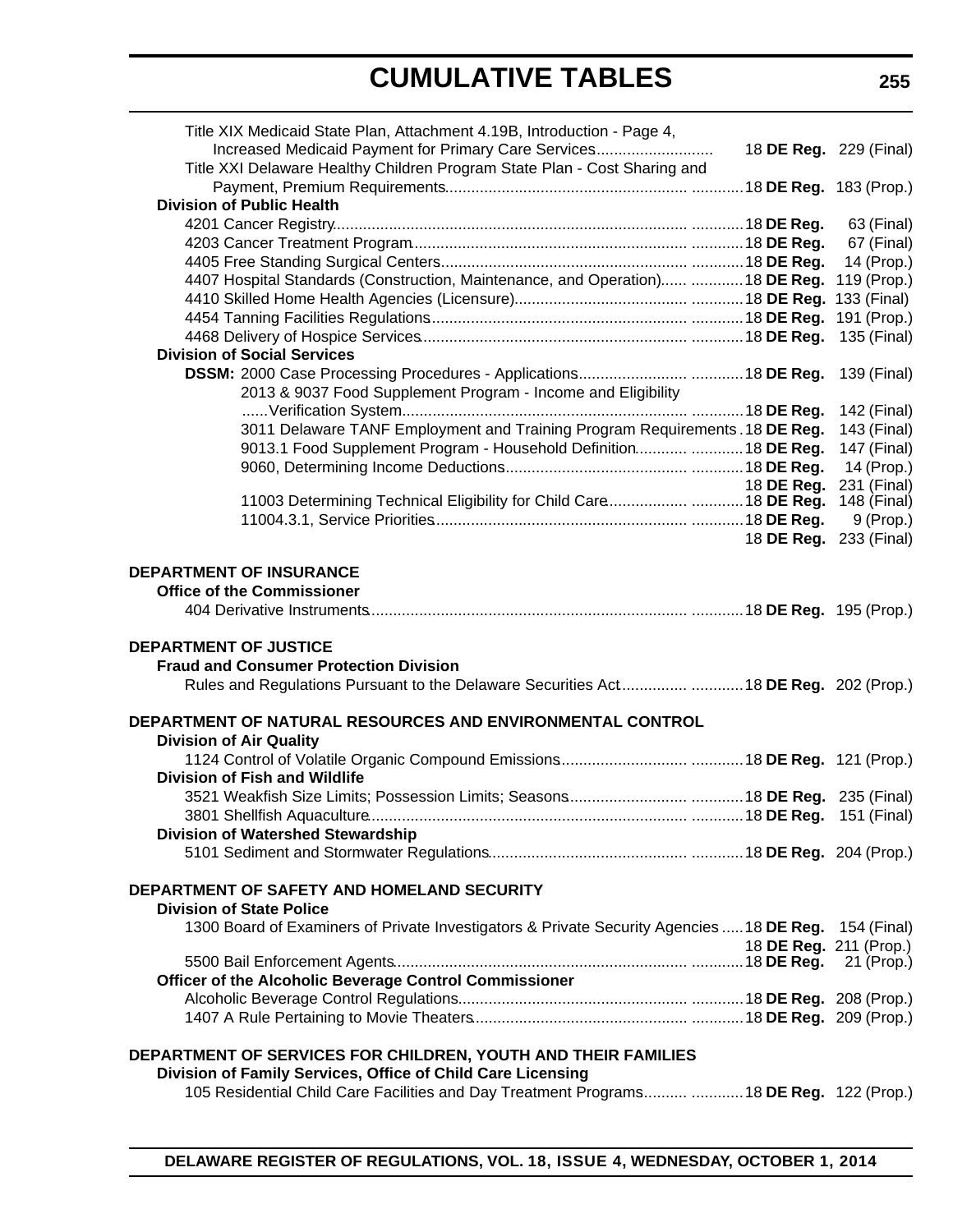# **CUMULATIVE TABLES**

| <b>DEPARTMENT OF STATE</b>                                                       |                               |
|----------------------------------------------------------------------------------|-------------------------------|
| <b>Division of Historical and Cultural Affairs</b>                               |                               |
|                                                                                  | 24 (Prop.)                    |
|                                                                                  | 18 <b>DE Reg.</b> 237 (Final) |
| <b>Division of Professional Regulation</b>                                       |                               |
| <b>Controlled Substance Advisory Committee</b>                                   |                               |
|                                                                                  |                               |
|                                                                                  |                               |
|                                                                                  | 18 DE Reg. 212 (Prop.)        |
| 103 Regulations Governing Charitable Gambling Other Than Raffles  18 DE Reg.     | $157$ (Final)                 |
|                                                                                  |                               |
|                                                                                  |                               |
|                                                                                  |                               |
|                                                                                  |                               |
|                                                                                  | 158 (Final)                   |
|                                                                                  |                               |
| <b>Office of the State Bank Commissioner</b>                                     |                               |
| 2207 Exemption of Licensed Lenders; 2302 Exemptions; 3401 Regulations            |                               |
| Governing Revocable and Irrevocable Trust Agreements; and 3402 Surety            |                               |
|                                                                                  |                               |
| <b>Public Service Commission</b>                                                 |                               |
| 1001 Rules of Practice and Procedure of the Delaware Public Service              |                               |
|                                                                                  |                               |
|                                                                                  |                               |
| DEPARTMENT OF TRANSPORTATION                                                     |                               |
| <b>Division of Planning and Policy</b>                                           |                               |
| 2309 Standards and Regulations for Subdivision Streets and State Highway         |                               |
|                                                                                  |                               |
|                                                                                  |                               |
| <b>DIVISION OF RESEARCH</b>                                                      |                               |
| <b>Office of the Registrar of Regulations</b>                                    |                               |
| Regulation Governing Administrative Rulemaking Procedures 18 DE Reg. 161 (Final) |                               |
|                                                                                  |                               |
| <b>EXECUTIVE DEPARTMENT</b>                                                      |                               |
| <b>Office of Management and Budget</b>                                           |                               |
| <b>State Employees Benefits Committee</b>                                        |                               |
| 2001 Group Health Care Insurance Eligibility and Coverage Rules  18 DE Reg.      | 79 (Final)                    |
|                                                                                  |                               |
| <b>Statewide Benefits Office</b>                                                 |                               |
| 2007 Disability Insurance Program Rules and Regulations 18 DE Reg.               | 79 (Final)                    |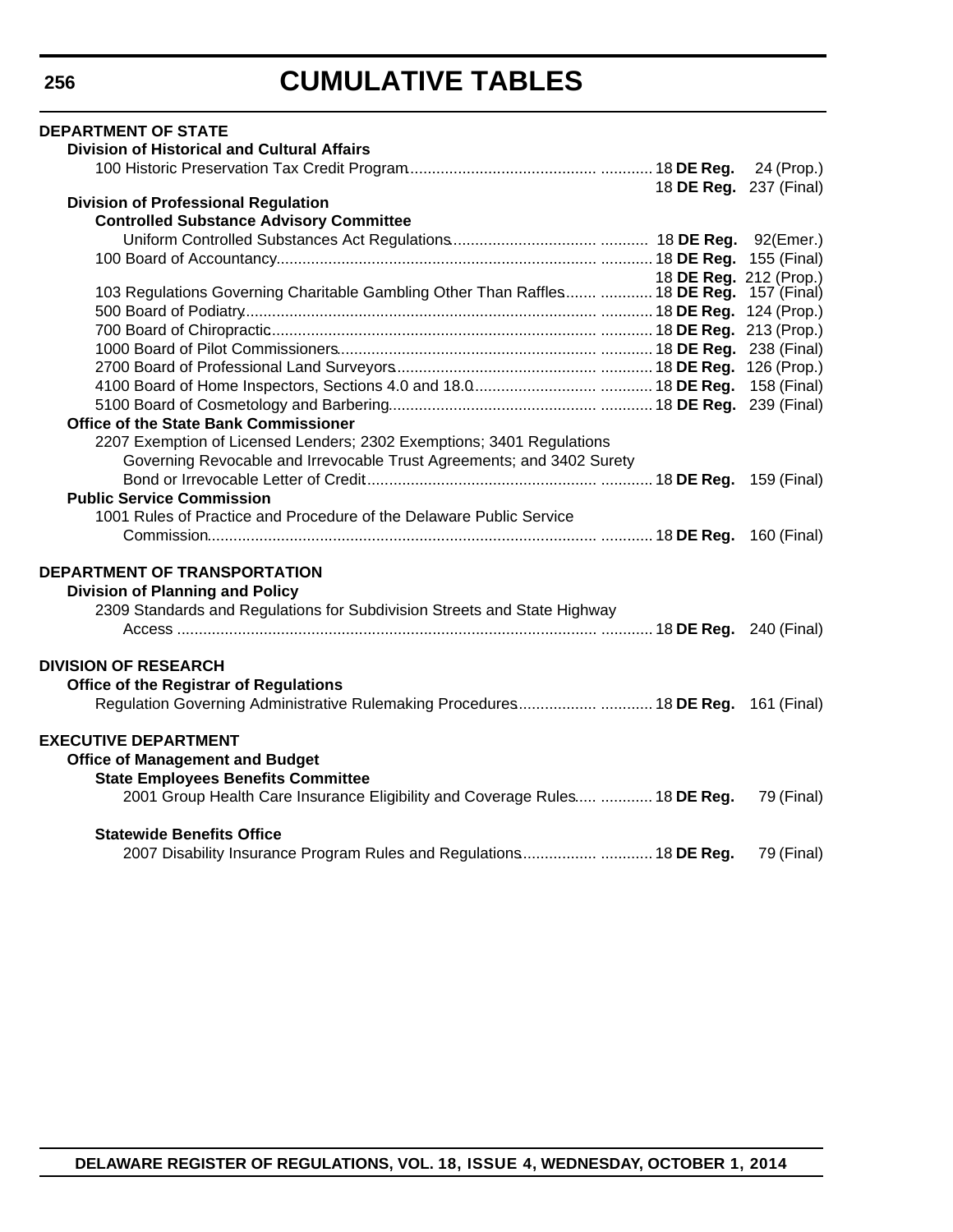# **Symbol Key**

<span id="page-8-0"></span>Arial type indicates the text existing prior to the regulation being promulgated. Underlined text indicates new text. Language which is stricken through indicates text being deleted.

# **Proposed Regulations**

Under 29 **Del.C.** §10115 whenever an agency proposes to formulate, adopt, amend or repeal a regulation, it shall file notice and full text of such proposals, together with copies of the existing regulation being adopted, amended or repealed, with the Registrar for publication in the *Register of Regulations* pursuant to §1134 of this title. The notice shall describe the nature of the proceedings including a brief synopsis of the subject, substance, issues, possible terms of the agency action, a reference to the legal authority of the agency to act, and reference to any other regulations that may be impacted or affected by the proposal, and shall state the manner in which persons may present their views; if in writing, of the place to which and the final date by which such views may be submitted; or if at a public hearing, the date, time and place of the hearing. If a public hearing is to be held, such public hearing shall not be scheduled less than 20 days following publication of notice of the proposal in the *Register of Regulations*. If a public hearing will be held on the proposal, notice of the time, date, place and a summary of the nature of the proposal shall also be published in at least 2 Delaware newspapers of general circulation. The notice shall also be mailed to all persons who have made timely written requests of the agency for advance notice of its regulation-making proceedings.

# **[CASH MANAGEMENT POLICY BOARD](http://sos.delaware.gov/sos.shtml)**

Statutory Authority: 29 Delaware Code, Section 2716 (29 **Del.C.** §2716)

### **PUBLIC NOTICE**

### **[Objectives and Guidelines for the Investment of State of Delaware Funds](#page-3-0)**

### **NATURE OF PROCEEDINGS; SYNOPSIS OF THE SUBJECT AND SUBSTANCE OF THE PROPOSED REGULATION**

In accordance with procedures set forth in 29 **Del.C.** Ch. 11, Subch. III and 29 **Del.C.** Ch. 101, the Cash Management Policy Board of the State of Delaware is proposing to adopt a regulation on objectives and guidelines for the investment of State funds as described in 29 **Del.C.** §2716. The proposed regulation sets forth the rules governing practices for those investments.

### **STATUTORY BASIS AND LEGAL AUTHORITY TO ACT**

29 **Del.C.** §2716.

### **OTHER REGULATIONS AFFECTED**

None.

# **HOW TO COMMENT ON THE PROPOSED REGULATION**

Members of the public may receive a copy of the proposed regulation at no charge by United States Mail by writing or calling Ms. Angela Moffett-Batty, Secretary, Delaware Department of Finance, Carvel State Building, 820 North French Street, Wilmington, Delaware 19899-8763, phone (302) 577-8522, or facsimile at (302) 577-8565. Members of the public may present written comments on the proposed regulation by submitting such written comments to Ms. Moffett-Batty at the address of the Delaware Department of Finance as set forth above. Written comments must be received on or before October 31, 2014.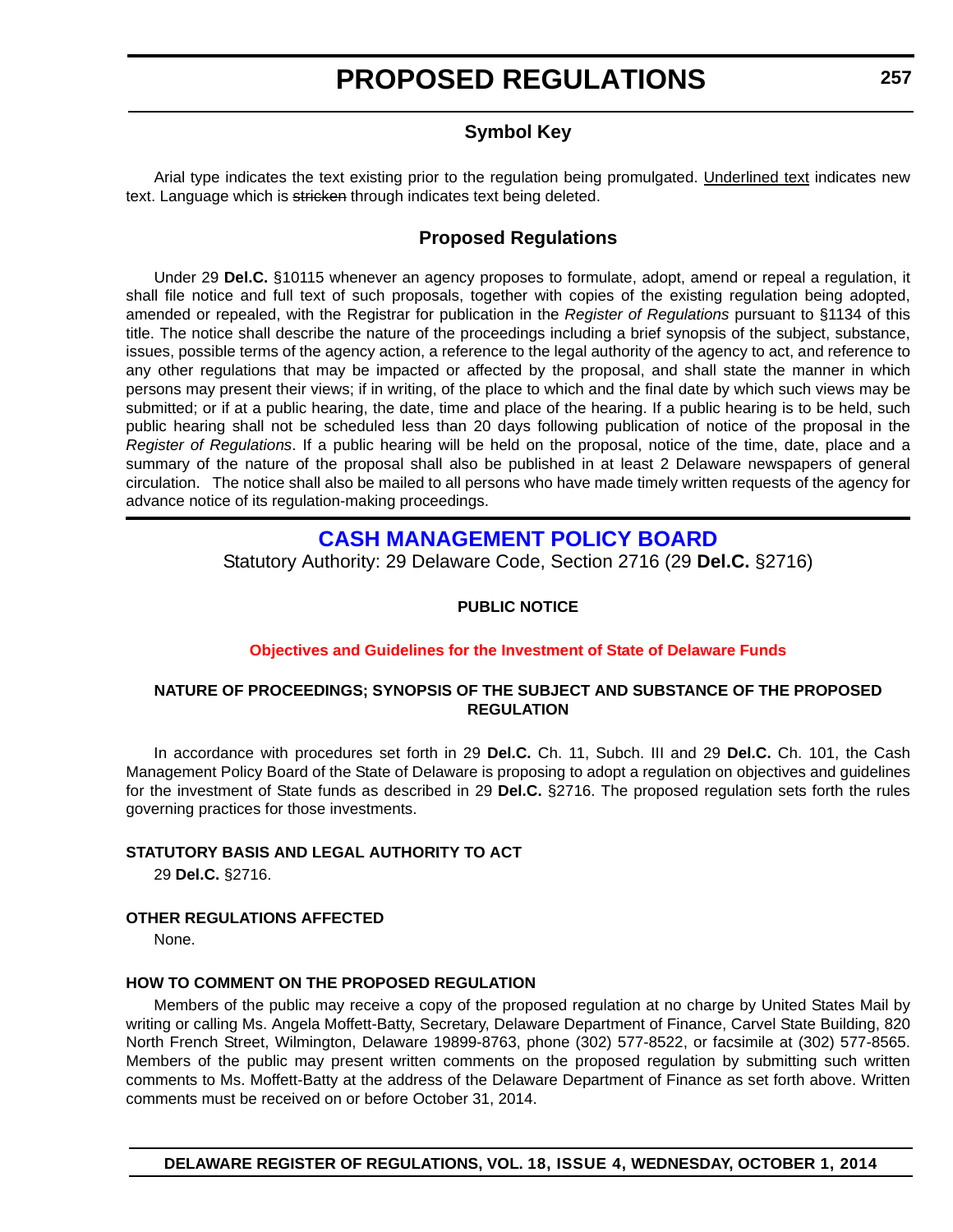### **SUMMARY OF PROPOSED REGULATION**

The Cash Management Policy Board (hereinafter the "Board") was created by 63 **Del. Laws**, Ch. 142, to establish policies (a) for the investment of all money belonging to the State or on deposit from its political subdivisions, except money deposited in any State Pension Fund or the State Deferred Compensation Program, and (b) to determine the terms, conditions, and other matters relating to those investments including the designation of permissible investments. (29 **Del.C.** §2716(a)). This regulation was adopted by the Board on January 18, 1982, but it has not previously been through the process of adoption established by the Administrative Procedures Act. The Board has determined that certain amendments to the original regulation are desirable. Those amendments are included as a part of this proposed regulation.

### **Objectives and Guidelines for the Investment of State of Delaware Funds**

### **1.0 Statutory Authorization**

- 1.1 The Cash Management Policy Board (hereinafter the "Board") was created by 63 **Del. Laws** Ch. 142, to establish policies (a) for the investment of all money belonging to the State or on deposit from its political subdivisions, except money deposited in any State Pension Fund or the State Deferred Compensation Program, and (b) to determine the terms, conditions, and other matters relating to those investments including the designation of permissible investments. (29 **Del.C.** §2716(a)).
- 1.2 The objectives and guidelines, as outlined herein, apply to all cash and special purpose funds for which the State is financially accountable (the "State's Fund"). These funds are categorized as outlined below.
	- 1.2.1 Cash Accounts. The State's available cash divided into three parts:
		- 1.2.1.1 Collection and Disbursement Accounts: The State maintains an amount of cash in its general collection and disbursement accounts sufficient to meet its outstanding obligations.
		- 1.2.1.2 Cash and Liquidity Accounts: The majority of the State's cash balance available for investment is maintained in the cash and liquidity accounts. These accounts will be managed and invested by investment managers, selected by the Board through competitive bid, in order to maximize the return to the State while, at the same time, providing for safety of principal and sufficient liquidity for the State to meet its cash needs. The State will manage its short-term (12- to 18-month) investments to ensure sufficient liquidity and prevent their premature sale for the purpose of covering expenditures. Shortterm investments should mature at face value in sufficient amounts to meet any needs.
		- 1.2.1.3 Reserve Cash (Intermediate) Account: To the extent cash is not expected to be needed on short notice, the Board will direct the funding of a third part. This fund shall be managed and invested by an investment manager or managers, selected by the Board after a competitive bid, in order to maximize the return on said money to the State while providing for the safety of principal. The State will manage its intermediate investments to ensure they are made under circumstances and in amounts in which the State would not be forced to liquidate them at a loss.
	- 1.2.2 Special Purpose Accounts. There are two primary types of Special Purpose accounts:
		- 1.2.2.1 Endowment Accounts: Endowment accounts consist of funds set-aside for specified purposes.
		- 1.2.2.2 Authority Accounts: The State's Authorities maintain a variety of fund types, including various operating funds, bond funds and debt service reserve funds.

# **2.0 Prudent Person Standard**

As mandated by 29 **Del.C.** §2716, the State's funds shall be invested pursuant to the prudent person standard under the guidelines set forth below. The Board will review regularly its investment policies and strategies in light of the State's experience as well as economic and financial conditions. Any modifications to these guidelines shall be promptly communicated in writing to the investment managers acting pursuant thereto. The Board will consider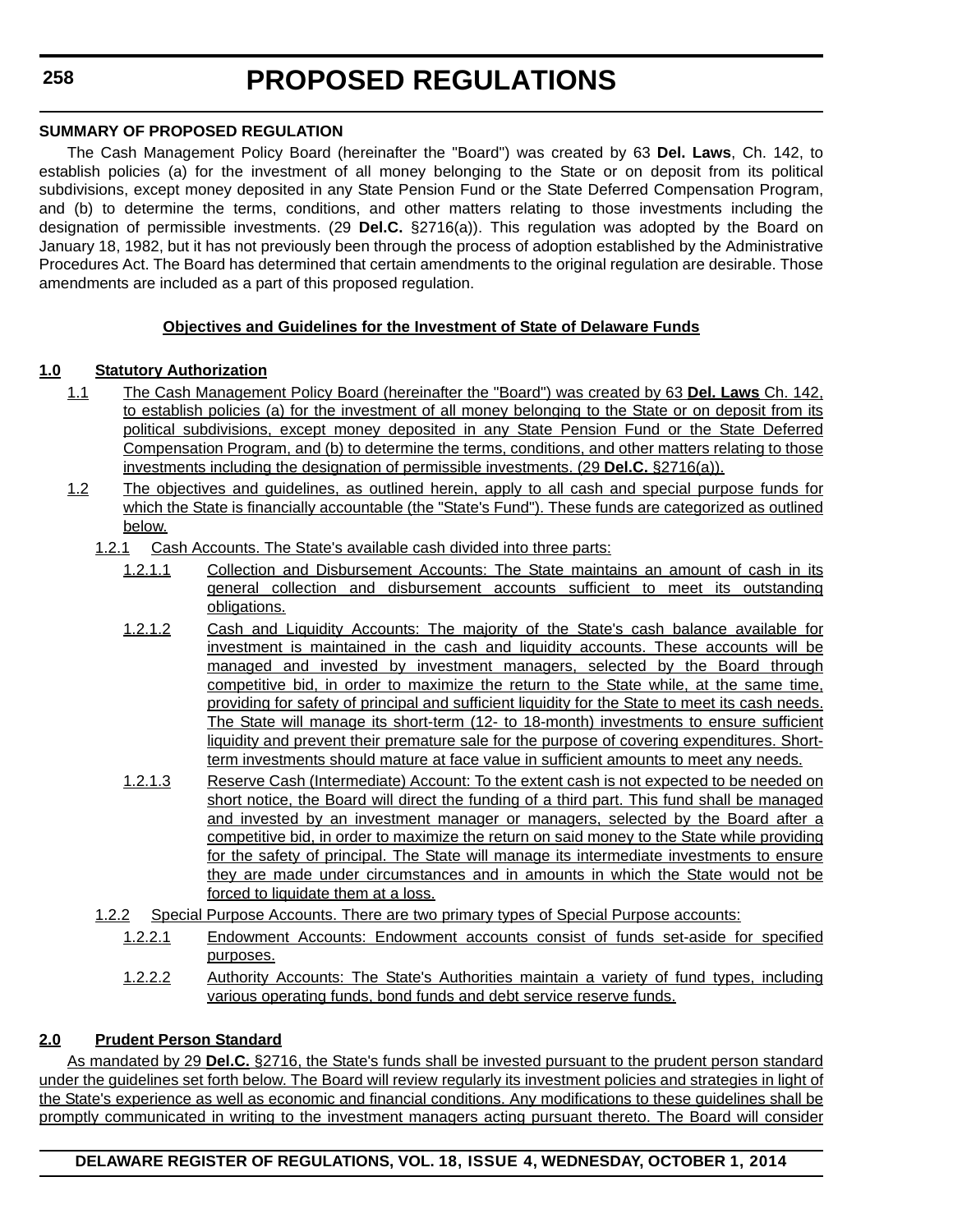special exceptions to these guidelines on a case-by-case basis. To the extent certain funds are subject to additional restrictions, the most limiting of the guidelines will apply to those funds.

# **3.0 List of Accounts**

Appendix A hereto lists the accounts within the State's Fund and the investment managers currently responsible for them.

# **4.0 Investment Objectives and Maturity Restrictions**

- 4.1 Each of the accounts within the State's Fund shall be invested consistent with the primary objective for the account and the following general guidelines:
	- 4.1.1 Where appropriate, the manager shall maintain a pool of liquid funds that is considered sufficient to meet the uncertainty of cash demands.
	- 4.1.2 The remainder of the assets will be managed to produce the highest return available, consistent with liquidity and quality constraints, given the investment manager's outlook for interest rates and the economic environment.
	- 4.1.3 Purchases in Violation of Guidelines
		- 4.1.3.1 In the event that an investment manager purchases any security that violates the guidelines at the time of purchase, the Board expects the investment manager to remove the security from the State's portfolio as soon as possible. The Board will not require the investment manager to sell such securities at a loss. The investment manager will, however, absorb any investment losses or extraordinary costs associated with the purchase and sale of the security.
		- 4.1.3.2 In case of such purchases, the Board expects an investment manager to ignore the book gains and losses and sell the security. An investment manager will inform the Delaware State Treasury about these transactions immediately.
	- 4.1.4 Holding Securities in Violation of Guidelines
		- 4.1.4.1 In the event that an investment manager holds any security that violates the guidelines after the time of purchase, as the result of a downgrade to below the specified purchase criteria, the Board requires the investment manager to remove the security from the State's portfolio immediately.
		- 4.1.4.2 In such downgrade of currently held investments, the Board expects an investment manager to sell the securities without any consideration to the book gains and losses. An investment manager will inform the Delaware State Treasury about these transactions immediately.
- 4.2 The objectives and maturity restrictions for each of the investable account types are outlined below.
	- 4.2.1 Cash Account Investment Objectives:
		- 4.2.1.1 The funds in the Cash Account must be available to support State governmental programs and activities. Since the amount of assets available for investment will fluctuate, the investment program adopted must allow the State to meet both anticipated and unanticipated cash demands. The primary objective of this account is, therefore, to be invested so as to provide sufficient liquidity to meet the State's needs for funds as they arise. (In this respect, liquidity is defined as the ability to realize, when required, the amount originally invested).
		- 4.2.1.2 In order to facilitate the management of the Cash Account, each week the Cash Management Unit of the State Treasurer's Office will provide its best estimate of revenue receipts and expected expenditures to the investment manager for the succeeding one, two, three, and four-week periods. The investment manager shall recognize that it must allow for daily variations in cash demands by maintaining a portion of the account in overnight investments.
	- 4.2.2 Maturity Restrictions: The maximum maturity for any investment at the time of purchase for the Cash Account shall be one year.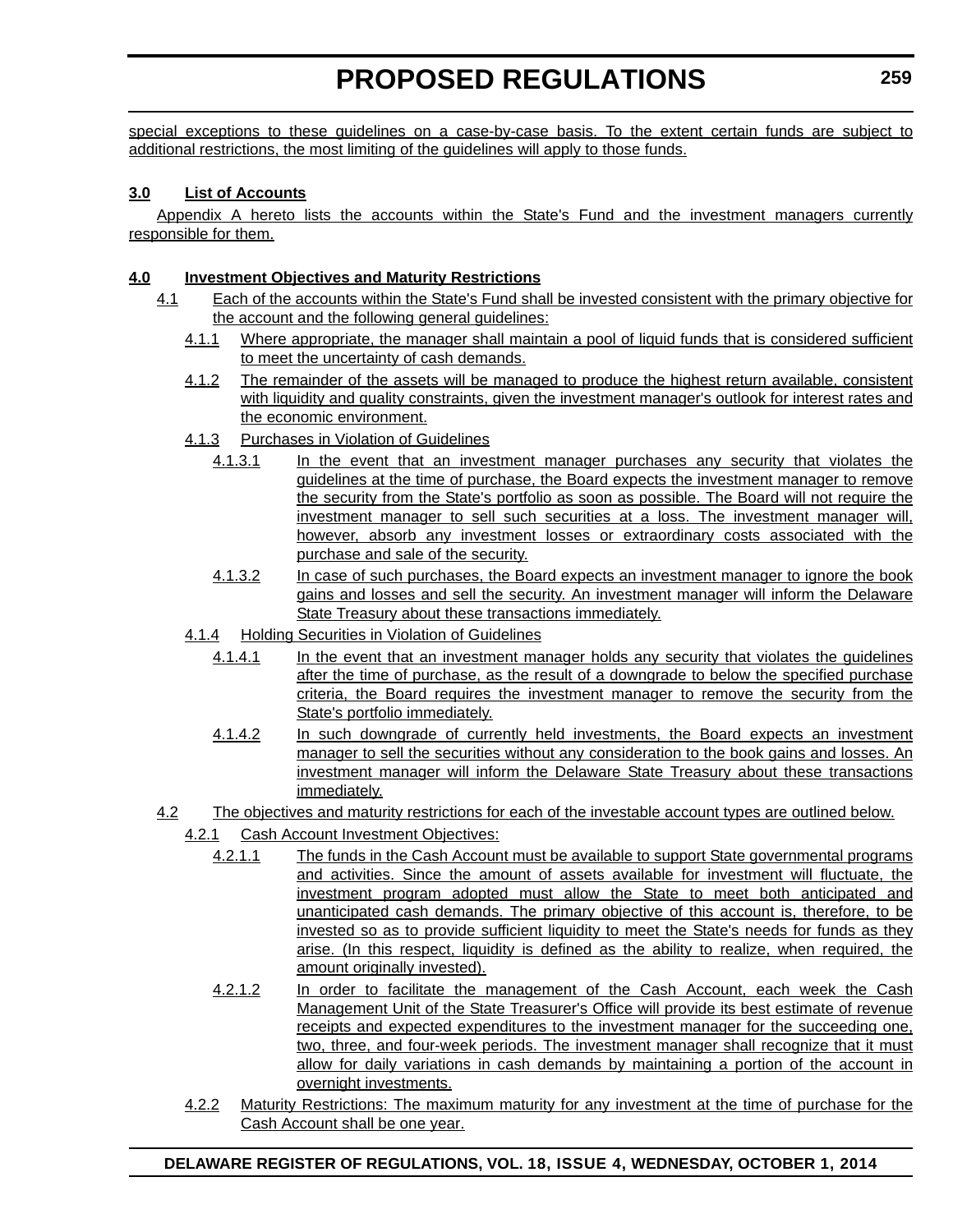- 4.2.3.1 Investment Objectives: The primary investment objectives of the Liquidity Accounts are to maximize yield and to maintain safety of principal. In the event a cash withdrawal is necessary, the investment manager will be given as much advance notification as possible.
- 4.2.3.2 Maturity Restrictions: The maximum maturity for any investment at the time of purchase shall be two years for the Liquidity Accounts.
- 4.2.4 Reserve Cash (Intermediate) Account
	- 4.2.4.1 Investment Objectives: The Reserve Cash Account has been established to provide funding over an intermediate horizon. The primary investment objectives, therefore, are to maximize yield and maintain safety of principal during the investment period.
	- 4.2.4.2 Maturity Restrictions: The maximum maturity for any investment at the time of purchase shall be ten years. The maximum average maturity of the portfolio shall be seven years.

#### 4.2.5 Endowment Accounts

- 4.2.5.1 Investment Objectives: Endowment accounts are established to provide a long-term funding source. The primary investment objectives are to maximize yield and maintain safety of principal.
- 4.2.5.2 Maturity Restrictions: The maximum maturity for any investment at the time of purchase shall be ten years. The maximum average maturity of the portfolio shall be seven years. The Board shall consider tailoring maturity restrictions to meet specific purposes for endowment accounts to be established in the future.
- 4.2.6 Authority Operating, Bond and Debt Service Reserve Fund Accounts
	- 4.2.6.1 Investment Objectives: State Authorities maintain various operating, bond and debt reserve funds, the investment of which is governed by statutes, bond trust agreements or Federal guidelines. The investment objectives of the operating, bond and debt service reserve funds include maximizing yield and maintaining the safety of principal. (Current tax law requires that aggregate earnings in excess of the bond yield on bond and debt service reserve funds, however, must be rebated to the Federal government).
	- 4.2.6.2 Maturity Restrictions: The maximum maturity for any investment at the time of purchase shall be ten years, except when prudent to match a specific investment instrument with a known specific future liability, in which case the maturity limitation shall match the maturity of the corresponding liability.

# **5.0 Investment Restrictions**

- 5.1 The Board has adopted the following restrictions and policies relating to the investment of its assets. The policies are fundamental and may not be changed without written approval of the Board.
- 5.2 The investment manager may not:
	- 5.2.1 Purchase any securities other than money market and other securities described under Section 6.0, "Permissible Investments," subject to the percentage of account limitations as defined in Section 8.0, "Percentage of Account Limitations," hereof;
	- 5.2.2 Make investments for the purpose of exercising control or management of an issuer;
	- 5.2.3 Purchase or sell real estate (other than money market securities secured by real estate or money market securities issued by companies which invest in real estate, or interests therein), commodities or commodity contracts, interests in oil, gas or other mineral exploration or development programs;
	- 5.2.4 Purchase any securities on margin, except for use of short-term credit necessary for clearance of purchases and sales of portfolio securities;
	- 5.2.5 Make short sales of securities or maintain a short position or write, purchase or sell puts, calls, straddles, spreads or combinations thereof;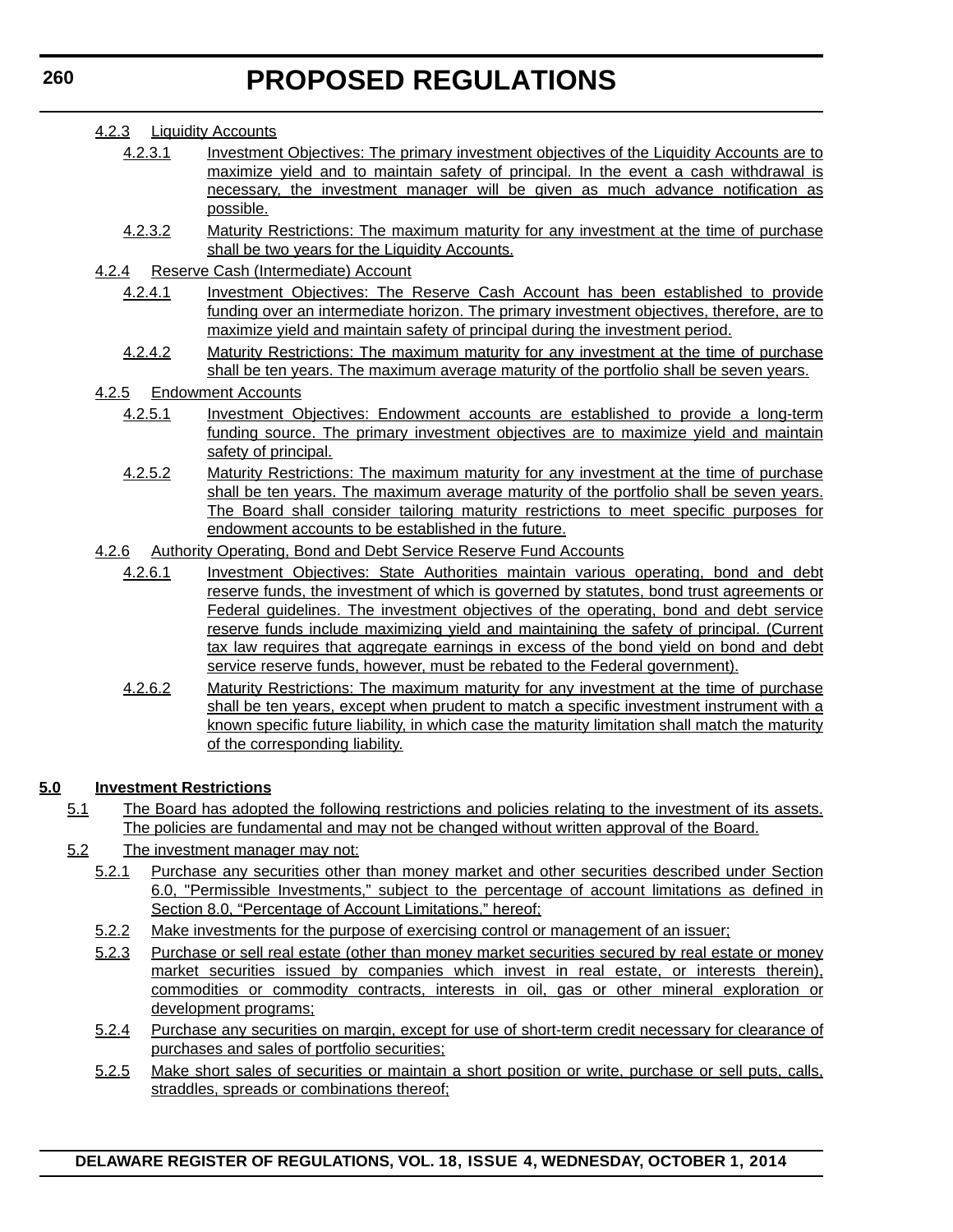- 5.2.6 Make loans to other persons, provided that the investment manager may purchase money market securities or enter into repurchase agreements;
- 5.2.7 Mortgage, pledge, hypothecate or in any manner transfer as security for indebtedness any securities owned or held;
- 5.2.8 Invest in securities (except for repurchase agreements or variable rate master demand notes) with legal or contractual restrictions on resale or for which no readily available market exists; except for private placements considered not to be illiquid, but, instead, readily marketable by issuing dealers and the investment manager.
- 5.2.9 Act as an underwriter of securities; or
- 5.2.10 Buy or sell any authorized investment when it is a party or any related or affiliated party in the transaction on both sides, except that it may enter into a repurchase agreement with itself when the maturity does not exceed one business day and the amount does not exceed \$500,000.

# **6.0 Permissible Investments**

The following investments are permissible for all funds under the review of the Cash Management Policy Board, subject to the percentage limitations summarized in Section 8.0 hereof.

- 6.1 United States Government Securities. Marketable securities issued by the U.S. government and supported by the full faith and credit of the U.S. Treasury either by statute or an opinion of the attorney general of the United States.
- 6.2 Government Agency Securities. Debt securities issued by government-sponsored enterprises, federal agencies, federal financing banks, and international institutions part of whose capital stock has been subscribed for by the United States.
- 6.3 Certificates of Deposit, Time Deposits, and Bankers Acceptances.
	- 6.3.1 Domestic Institutions: Issued or endorsed by a domestic bank, or a savings and loan association, organized and supervised under federal or any state laws, or any of its branches located in the United Kingdom, the Bahamas, or the Cayman Islands and denominated in U.S. dollars; provided, however, that:
		- 6.3.1.1 The banking institution has assets of not less than \$5 billion; and
		- 6.3.1.2 The banking institution is rated not lower than "B" by Fitch, Inc. (formerly Thomson's BankWatch Service).
	- 6.3.2 Non-Domestic Institutions: Issued or endorsed by a non-domestic bank organized and supervised under the laws of Japan, Canada, United Kingdom, Holland, Germany, France, or Switzerland and denominated in U.S. dollars, provided, however, that:
		- 6.3.2.1 The banking institution has assets of not less than \$5 billion; and
		- 6.3.2.2 The banking institution has a Fitch, Inc. (formerly Thomson's BankWatch Service) "Peer Group Rating" not lower than II.
	- 6.3.3 Delaware-Domiciled Institutions: The Cash Account, and only the Cash Account, may also be invested in Certificates of Deposit, Time Deposits, and Bankers Acceptances issued by or endorsed by any bank or savings association domiciled in the State of Delaware and organized and supervised under federal or State of Delaware banking laws which does not meet the requirements of subsection 6.3.1 hereto; provided, however, that:
		- 6.3.3.1 For each of the latest two years, the bank or association has had a return on total average assets of 0.50% or greater and an average capital ratio (defined as total equity capital to total assets) of at least 1 to 20, or the instrument is secured as set forth in Section 8.0, "Collateralization of State Deposits," hereto; and
		- 6.3.3.2 Not more than the lesser of \$10 million or 25% of an issuer's total equity capital, may be invested in any one issuer. (Investments due to mature in one business day may be excluded from the computation of this percentage.)
		- 6.3.3.3 The Board expressly affirms that, consistent with these guidelines, Delaware banks and savings associations should be considered as a source of investment.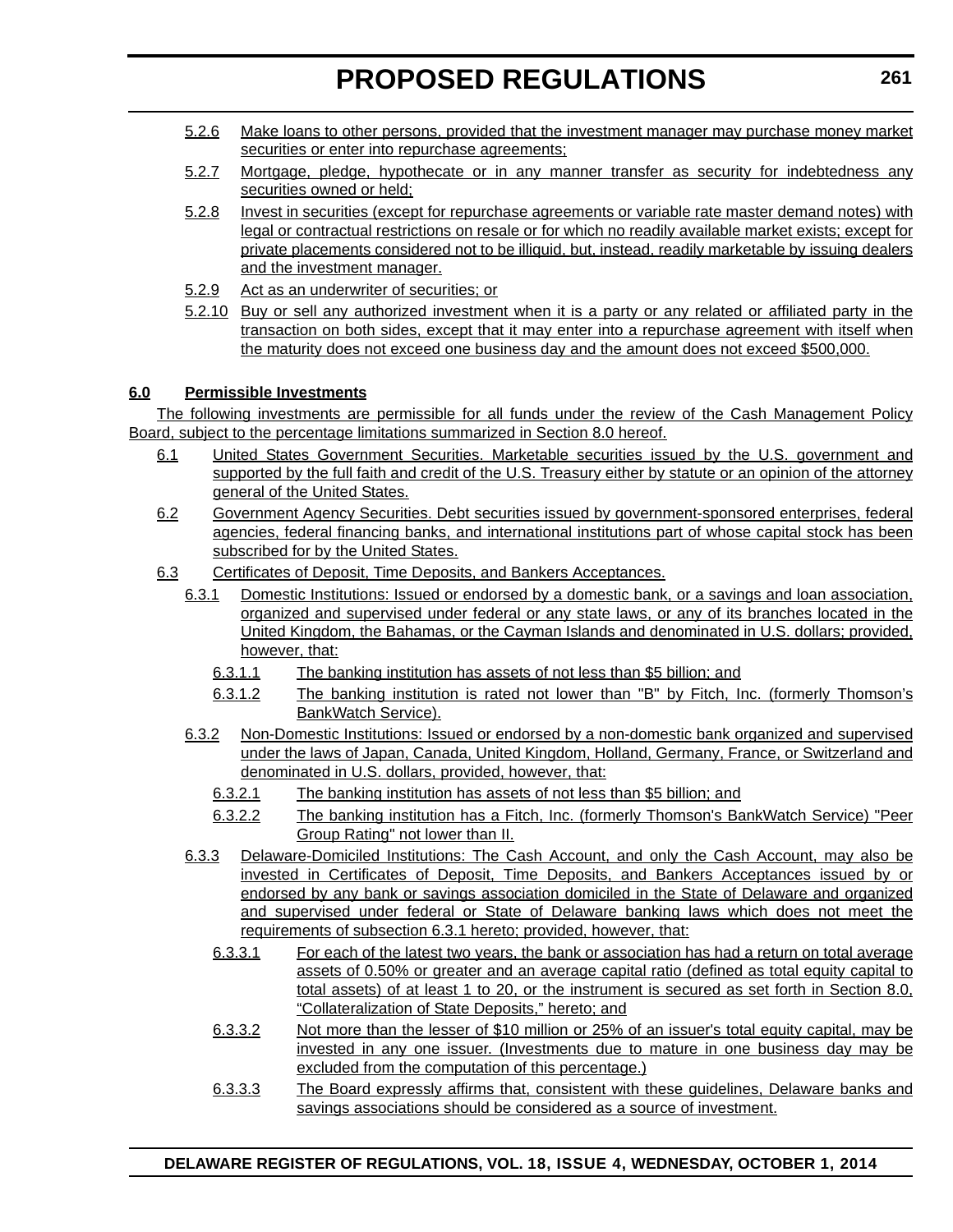- 6.4 Corporate Debt Instruments. Such instruments include commercial paper, variable rate master demand notes, and non-convertible debt securities (bonds and debentures); provided, however, that:
	- 6.4.1 Any such instrument must be issued by a U.S. corporation or a non-domestic corporation subject to the laws of Japan, Canada, United Kingdom, Holland, Germany, France, Switzerland, Australia, New Zealand, Sweden, and Norway and denominated in U.S. dollars; and
	- 6.4.2 Commercial paper investments must be rated "A-1" by Standard & Poor's ("S&P") and/or "P-1" by Moody's Investors Service ("Moody's") and/or "F1" by Fitch Ratings ("Fitch"), and the senior longterm debt of the issuer must be rated not lower than "A" by S&P and/or "A" by Moody's and/or "A" by Fitch (excluding asset-backed commercial paper that is rated A1 or better). Investments in corporate bonds and debentures must be rated at least "A" by S&P and/or "Aa" by Moody's and/or "AA" by Fitch.
	- 6.4.3 Any such instrument may be backed fully by an irrevocable, unconditional letter of credit issued by a bank which meets the requirements of subsections 6.3.1 or 6.3.2 hereto. The security will count as a holding of the letter of credit provider for purposes of applying the percentage limitations outlined in Section 9.0 hereto.
- 6.5 Repurchase Agreements. The underlying securities shall consist of U.S. government or government agency securities, certificates of deposit, commercial paper or bankers acceptances; provided, however, that:
	- 6.5.1 All repurchase transactions must be governed by written repurchase agreements;
	- 6.5.2 Agreements will be entered into only with respect to underlying securities in which the investment manager may otherwise invest as described above, and only with a recognized U.S. Government/ broker or a bank which meets the requirements set out under subsection 6.3 above;
	- 6.5.3 In the case of repurchase collateral held in book-entry form in the Federal Reserve System, all deliveries of securities must be made, for the transfer thereof, through the Federal Reserve bookentry system to the account designated by the investment manager for such purpose. Securities held in certificated form must be delivered to the investment manager or a custodian as directed by the investment manager; and
	- 6.5.4 Any collateral employed under this paragraph shall be counted towards the applicable maximum limits set forth within these guidelines for such type of investment, and such collateral shall be valued at market at not less than 102 percent of the maturity value of the agreement and markedto-the-market as requested by the investment manager.
- 6.6 Reverse Repurchase Agreements. The investment manager may enter into reverse repurchase agreements which involve the sale of money market securities held by the State, with an agreement to repurchase the securities at an agreed upon price, date and interest payment, so long as:
	- 6.6.1 The agreement is entered into only with a recognized U.S. government broker/dealer or a bank which meets the requirements set out under subsection 6.3 above who is acting as a principal to the agreement;
	- 6.6.2 The State's securities are sold at not less than 98% of their fair market value including all accrued interest; and
	- 6.6.3 The investment manager marks-to-market as appropriate.
- 6.7 Money Market Funds. The money market fund(s) selected by the investment manager shall be consistent with the investment quality guidelines as stated in this document.
- 6.8 Canadian Treasury Bills. Marketable securities issued by the government of Canada, which are fully hedged against fluctuations in foreign exchange markets.
- 6.9 Canadian Agency Securities. Debt securities issued by the Export Development Corporation, a Federal Crown Corporation and an agent of Her Majesty in Right of Canada. These securities are issued as U.S. dollar denominated commercial paper having a maximum maturity of 270 days.
- 6.10 Mortgage-Backed Securities. The Cash Reserve (Intermediate) Account, Endowment Account, and Liquidity Account may invest in AAA-rated Government National Mortgage Association (GNMA), Federal National Mortgage Association (FNMA) or Federal Home Loan Mortgage Association

**DELAWARE REGISTER OF REGULATIONS, VOL. 18, ISSUE 4, WEDNESDAY, OCTOBER 1, 2014**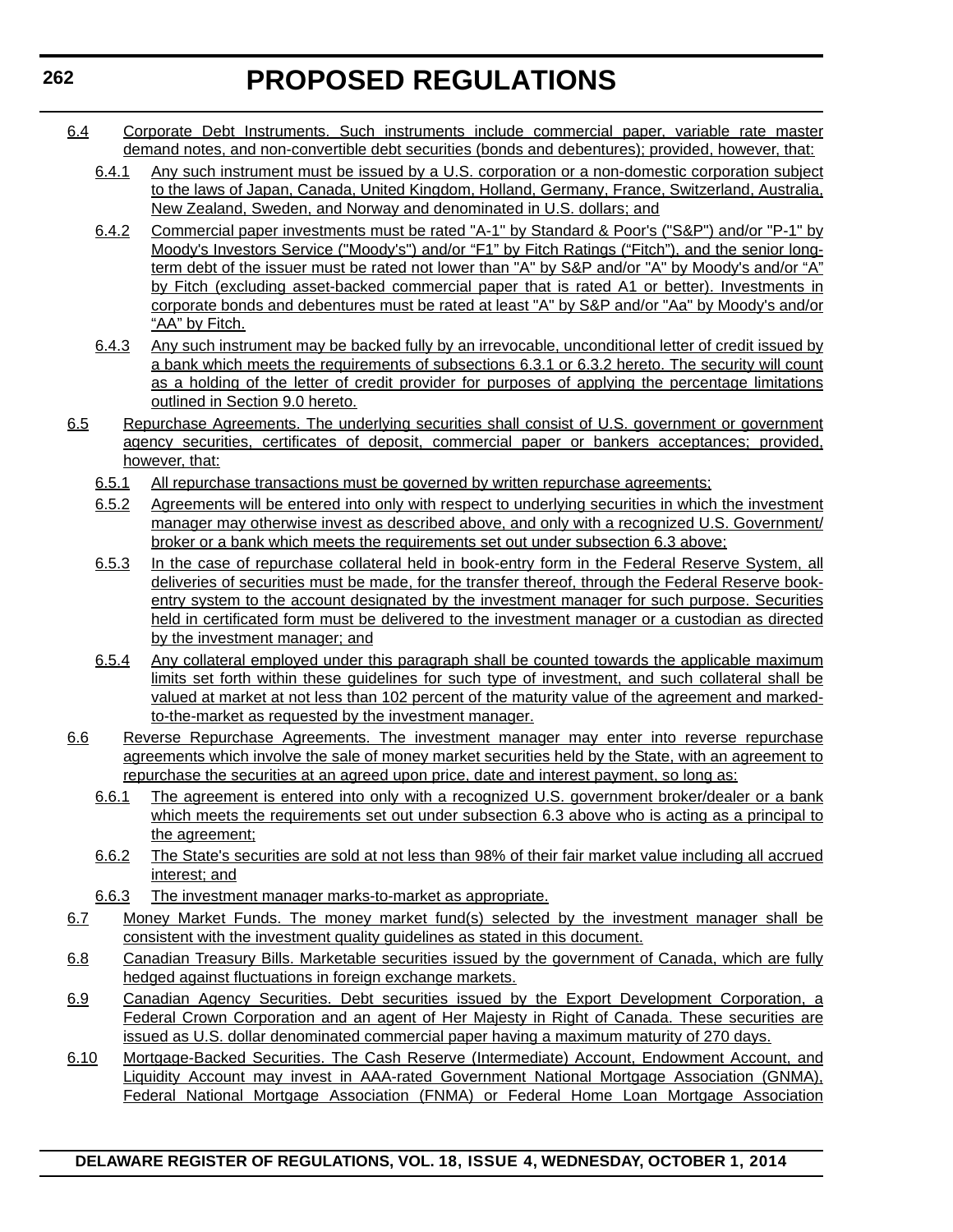(FHLMC) mortgage-backed securities in the form of pass-throughs. The average life of these securities in the Liquidity Account is not to exceed two years.

- 6.11 Asset Backed Securities. These investments include auto loan receivables, credit card receivables, home equity loans, and manufactured housing loans. These can be fixed or floating rate and purchased tranches must be rated AAA by a major rating agency. The average life of these securities must not to exceed two years.
- 6.12 Municipal Obligations. Taxable and tax-exempt securities issued by state and local governments and public authorities in the U.S. These investments are permissible only for the Cash Reserve (Intermediate) Account and the Endowment Account.

# **7.0 Additional Permissible Investments for Special Purpose Accounts Only**

- 7.1 Guaranteed Investment Contracts. From time to time, a situation arises whereby it is prudent to match a specific investment instrument with a known specific future liability. Guaranteed investment contracts, subject to the credit quality guidelines outlined in subsection 6.4.2 above and with adequate exit provisions in the event of the future downgrade of the issuer, are permitted to be purchased in these circumstances.
- 7.2 Asset Backed Securities and Trust Certificates. Securities secured by specific collateral and specified related acquisition payments assigned by a trust agreement, contract or indenture.

# **8.0 Collateralization of State Deposits**

If the State of Delaware deposits any funds in any financial institution, those funds will be subject to the following collateralization requirements. The financial institution shall:

- 8.1 Collateralize the State's total average monthly ledger balance(s) if, for any quarter during the most recent eight quarters, the bank has not met both of the following two criteria:
	- 8.1.1 Return on total average assets of 0.50 percent or greater.
	- 8.1.2 Average capital ratio (total equity to total assets) of 5.00 percent or greater.
- 8.2 If either criterion in subsection 8.1 is not satisfied collateral must be pledged and shall consist of one or more of the following securities:
	- 8.2.1 U.S. Government securities.
	- 8.2.2 **U.S. Government agency securities.**
	- 8.2.3 Federal Home Loan Board letters of credit.
	- 8.2.4 State of Delaware securities.
	- 8.2.5 Securities of a political subdivision of the State of Delaware with a Moody's rating of "A" or better.
- 8.3 Ensure that the securities pledged as collateral (except for Federal Home Loan Board letters of credit) have a market value equal to or greater than 102 percent (102%) of the total average monthly ledger balance(s) (net of FDIC insurance limits) held in all accounts. The financial institution is required to make any necessary collateral adjustments by the third business day of the following month.
- 8.4 Ensure that securities pledged as collateral are housed at the Federal Reserve Bank.
- 8.5 Provide reports on a monthly basis to the State Treasurer's Office detailing the collateral pledged.
- 8.6 Provide a Call Report (Consolidated Report of Condition and Income, FFIEC 031) on a quarterly basis to the State Treasurer's Office.

# **9.0 Percentage of Account Limitations**

The purchase of the securities outlined in Section 6.0 cannot exceed the following percentage limits of the Account, valued at market. Investments due to mature in one business day may be excluded from the computation of said percentages.

- 9.1 U.S. Government. No Restrictions.
- 9.2 Government Agency. 50% total, 20% in any one agency.
- 9.3 CDs, Time Deposits and Bankers Acceptances. 50% total, 5% in any one issuer.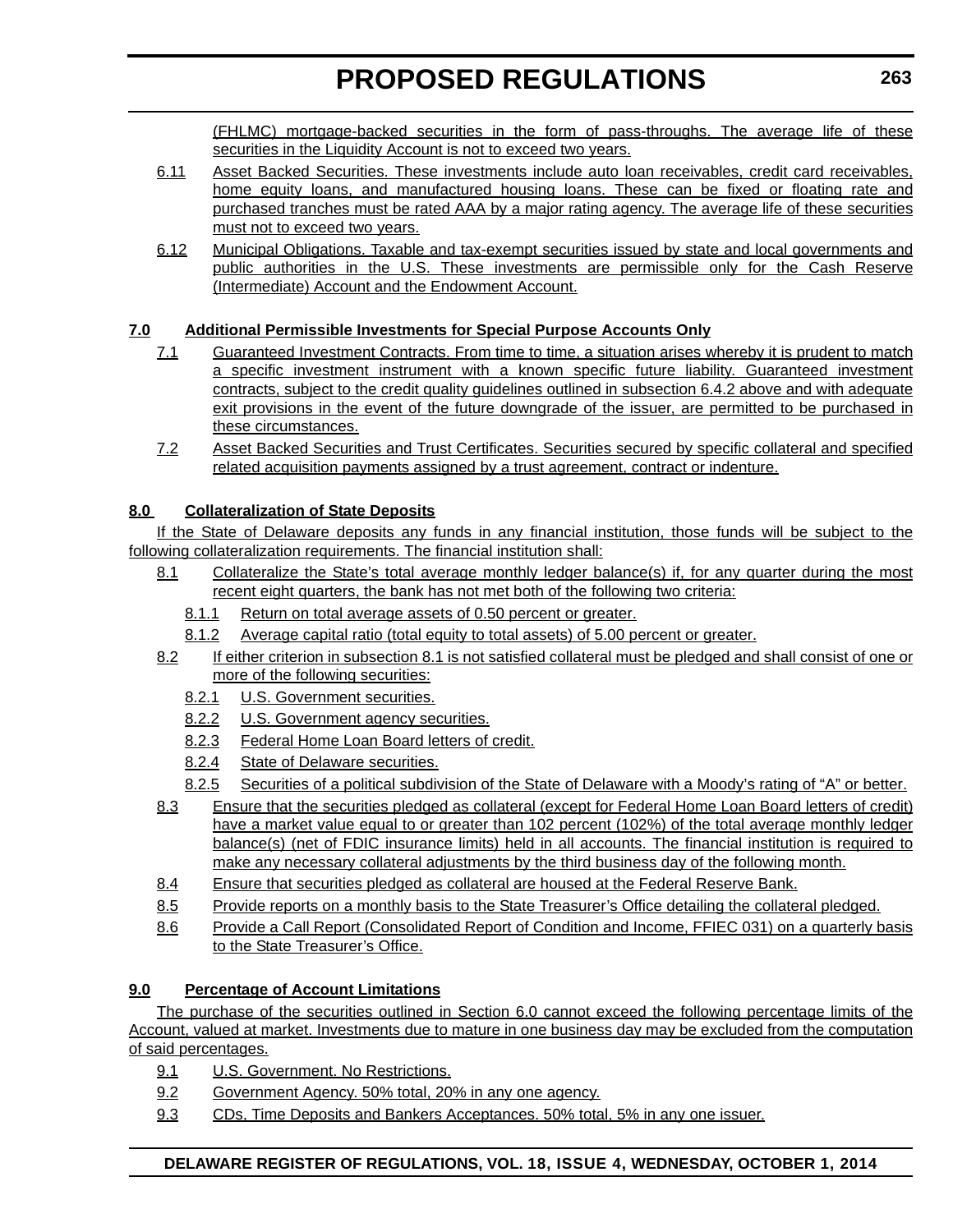- 9.3.1 Domestic. No additional restrictions.
- 9.3.2 Non-Domestic. 25%.
- 9.3.3 Delaware Domiciled. See subsection 6.3.3 hereof.
- 9.4 Corporate Debt. 50% total, 25% in any one industry, 5% in any one issuer, 5% of any issuer's total outstanding securities.
	- 9.4.1 Domestic. No additional restrictions.
	- 9.4.2 Non-Domestic. 25%, 5% in any one issuer.
- 9.5 Repurchase Agreements. 50% total.
- 9.6 Reverse Repurchase Agreements. 25% total.
- 9.7 Money Market Funds. 25% total, 10% in any one fund.
- 9.8 Canadian Treasuries. 25% total, 10% in any one agency.
- 9.9 Canadian Agency Securities. 25% total, 10% in any one agency.
- 9.10 Mortgage-backed and asset backed securities. 10% total (combined with subsection 9.10, below if applicable).
- 9.11 Municipal Obligations. 5% in any one issuer.
- 9.12 Guaranteed Investment Contracts. See subsection 7.1 hereof.
- 9.13 Asset Backed Securities and Trust Certificates. 10% total (when combined with subsection 6.10 above).

# **10.0 Account Reviews**

The investment manager(s) shall meet with the Board periodically to review the investment outlook, structure of the accounts, and historic results. A general agenda for these meetings shall include but not be limited to:

- 10.1 A review of the investment results achieved over the prior quarter and year in relation to the account restrictions and the investment manager's investment views and internal policies in effect prior to, and during the period;
- 10.2 The investment manager's current outlook for the financial markets during the next six to twelve months;
- 10.3 The investment manager's internal investment policies that have been adopted in response to these expectations;
- 10.4 The appropriateness of the present portfolio given the expectations, internal investment policies and the State's requirements; and
- 10.5 A review of the guidelines relative to any constraint that the investment manager feels limits his/her ability to respond to market developments in a manner consistent with the investment objectives.

# **APPENDIX A**

The names of the various State Funds and their respective investment managers are listed below.

# **Current Title of Account Investment Manager**

### Cash Accounts:

- 1. Collection and Disbursement Accounts
	- Over-the-Counter Deposits Citizens Bank
	- Electronic Transfers BNY Mellon
- 2. Liquidity Accounts
	- Cutwater Asset Management
	- PFM Asset Management LLC
	- Wells Capital Management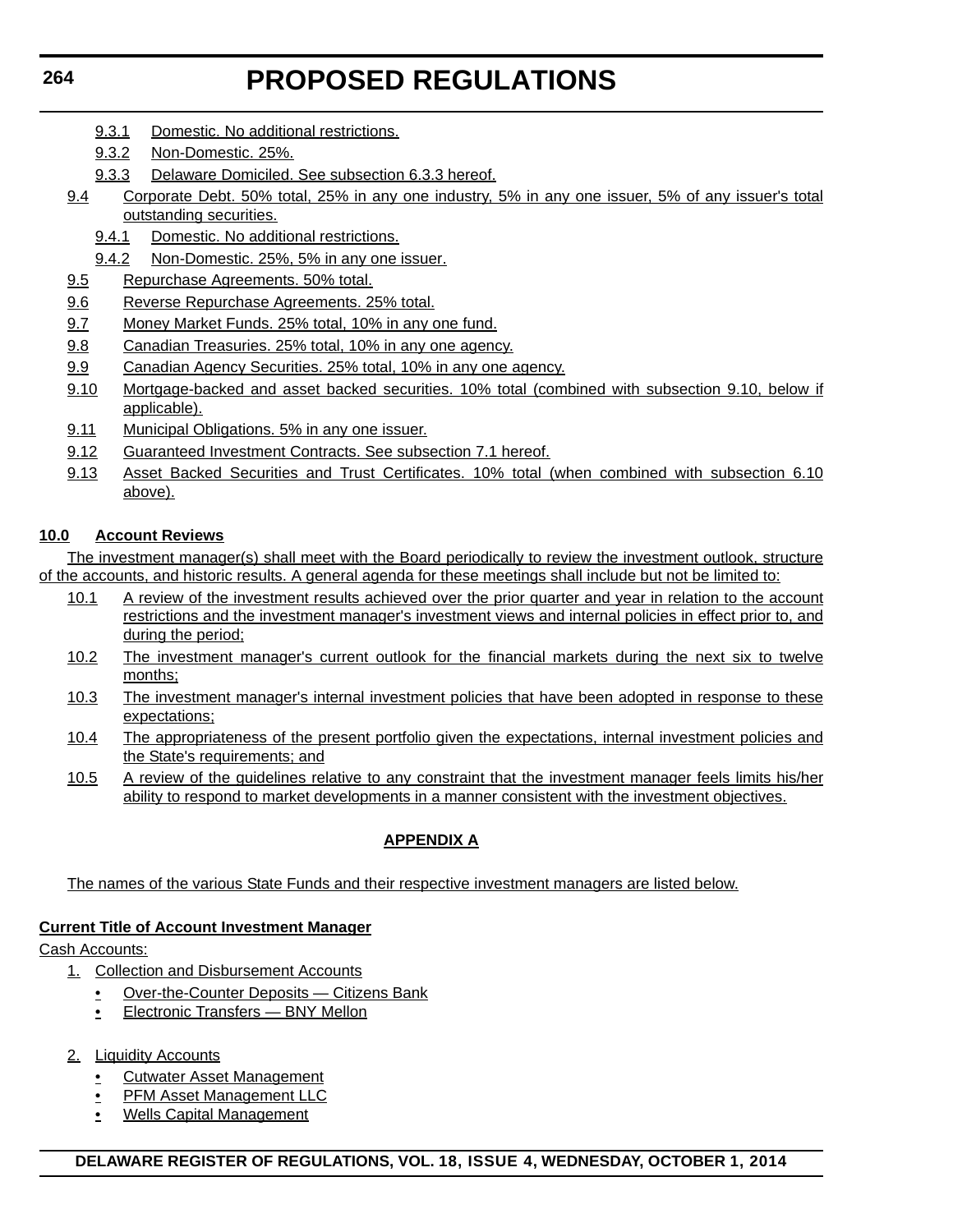- <span id="page-16-0"></span>• Wilmington Trust Investment Advisors
- 3. Reserve Cash (Intermediate) Account
	- Chandler Asset Management
	- Federated Investors, Inc.
	- J.P. Morgan Asset Management
	- Morgan Stanley Investment Management
	- Schroder Investment Management North America, Inc.

### 4. Special Purpose Accounts

- Health Fund Schroder Investment Management North America, Inc.
- Land and Water Schroder Investment Management North America, Inc.

# **[DELAWARE CRIMINAL JUSTICE INFORMATION SYSTEM](http://deljis.delaware.gov/)**

Statutory Authority: 11 Delaware Code, Section 8605 (11 **Del.C.** §8605)

# **PUBLIC NOTICE**

### **[Delaware Criminal Justice Information System Regulations](#page-3-0)**

In compliance with the State's Administrative Procedures Act (APA - Title 29, Chapter 101 of the Delaware Code) and under the authority of Title 11 of the Delaware Code, Chapter 86, Section 8605, the Delaware Criminal Justice Information System (DELJIS) Board of Managers proposes to adopt regulations. These proposed regulations are applicable to all users of the Delaware Criminal Justice Information System (CJIS) and to any agency requesting access to CJIS from the Board. The proposed regulations will ensure that access to criminal justice information conforms to the statutory requirements outlined in Chapters 85 and 86 of Title 11 of the Delaware Code.

Copies of the proposed regulations are available for review in the October 1, 2014 edition of the *Delaware Register of Regulations*, accessible online at http://regulations.delaware.gov or by calling DELJIS at 302-739-4856.

The Board will hold a public hearing on the proposed regulations on October 22, 2014 from 1:00 p.m. until 3:00 p.m., at the Division of Accounting, New Castle Conference Room, 820 Silver Lake Boulevard, Dover, DE 19904.

Any person who wishes to make any written suggestions, compilations of data, briefs or other written materials concerning the proposed new regulations must submit same to Peggy A. Bell, Executive Director, DELJIS, 802 Silver Lake Blvd, Suite 101, Dover DE 19904, or by fax to 302-739-6285.

In accordance with 29 **Del.C.** §10118(a), the final date to receive written comments will be November 6, 2014, which is 15 days following the public hearing.

The action concerning the determination of whether to adopt the proposed regulations will be based upon the results of the Board and the consideration of the written comments filed by other interested persons.

### **Delaware Criminal Justice Information System Regulations**

### **1.0 General Provisions**

- 1.1 Authority. These regulations are promulgated pursuant to 11 **Del.C.** §8605 by the Delaware Criminal Justice Information System (DELJIS) Board of Managers.
- 1.2 Applicability. These regulations are applicable to all users of the Delaware Criminal Justice Information System (CJIS) and to any agency requesting access to CJIS from the Board.
- 1.3 Purpose. These regulations will ensure that access to criminal justice information conforms to the statutory requirements outlined in Chapters 85 and 86 of Title 11 of the Delaware Code.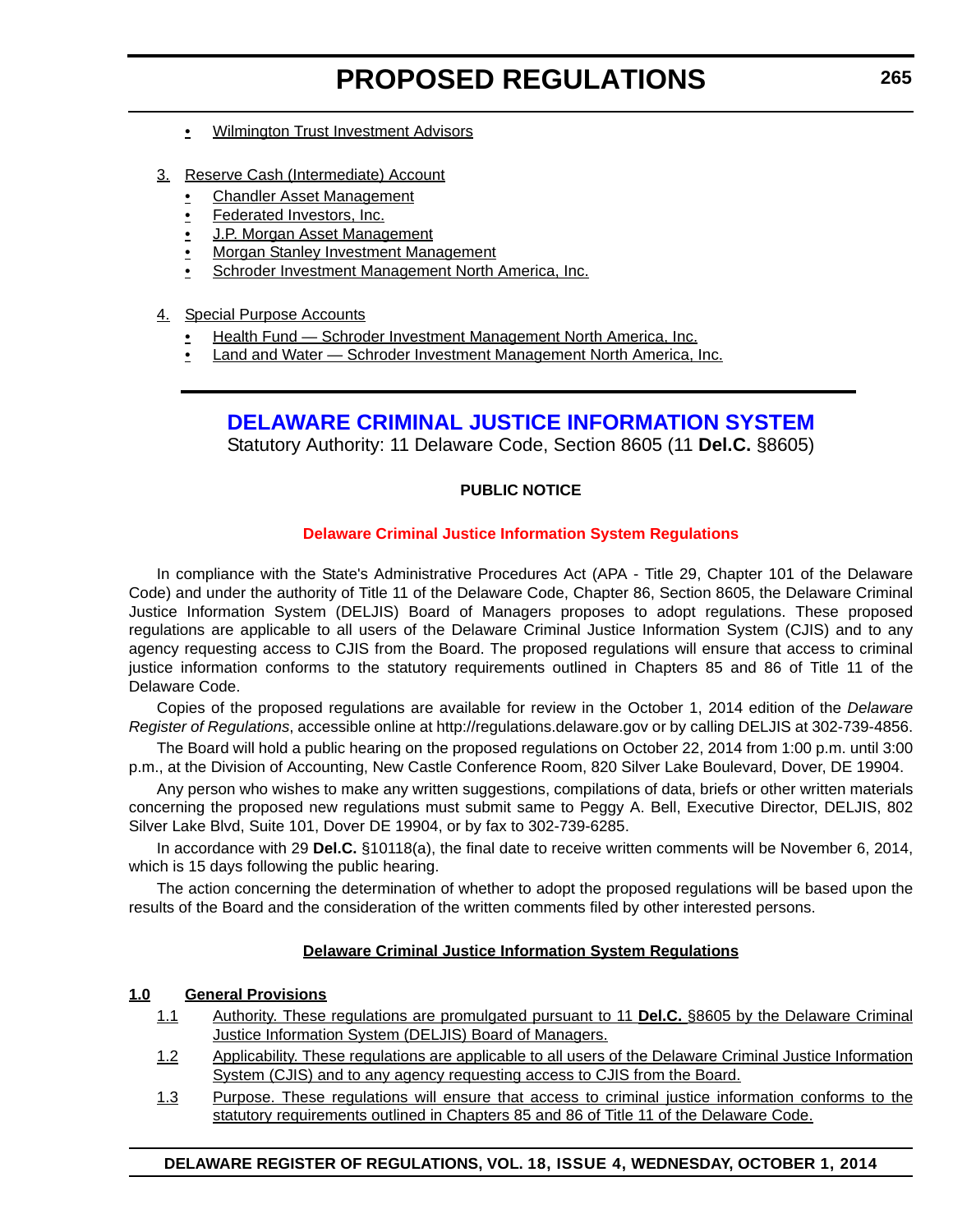### **2.0 Definitions**

The definitions set forth in 11 **Del.C.** §8602 are hereby adopted and incorporated by reference in these regulations. The following words and terms, when used in these regulations, shall have the following meaning unless the context clearly indicates otherwise.

> "**Access**" means the physical or logical (electronic) privilege to view, modify, or make use of criminal justice information, whether directly or indirectly.

"**Direct access**" means access to CJIS via authorized and approved DELJIS credentials (i.e., ACF2User ID and password).

"**Indirect access**" means access to criminal justice information, in oral, online or printed form, by an individual without approved DELJIS credentials for direct access.

"**Administrative leave**" means a temporary leave from employment, including without limitation, extended leave, family medical leave, or suspension from an agency.

"**Authorized Agency**" means any criminal justice agency or governmental agency, as defined by 11 **Del.C.** §8602(3) and 11 **Del.C.** §8602(7) respectively, having access to the CJIS.

"**Authorized User**" means any employee, intern, extern, contractor, volunteer, or other individual or group of individuals, acting on behalf of an Authorized Agency, who has been appropriately vetted by DELJIS and has been granted access to criminal justice information.

"**Board**" means the Delaware Criminal Justice Information System Board of Managers established by 11 **Del.C.** §8603.

"**Criminal history record information**" or "**CHRI**" means a subset of CJI, set forth in 11 **Del.C.** §8602(2), that includes identifiable descriptions and notations of arrests, detentions, indictments, informations or other formal criminal charges, and any disposition arising therefrom, sentencing, correctional supervision and release.

"**Criminal justice information**" or "**CJI**" is an abstract term used to refer to all CJIS data necessary for Authorized Agencies to perform their mission and enforce the laws, including but not limited to: biographic or biometric data, identity history, person, organization, property, division of motor vehicles information, and/or case or incident history. In addition, CJI refers to the CJIS-provided data necessary for Authorized Agencies to make hiring decisions.

"**Biographic data**" means information about individuals associated with a unique case, and not necessarily connected to identity data. Biographic data does not provide a history of an individual, only information related to a unique case.

"**Biometric data**" means data derived from one or more intrinsic physical or behavioral traits of humans typically for the purpose of uniquely identifying individuals from within a population. Used to identify individuals, to include: fingerprints, palm prints, iris scans, and facial recognition data.

"**Case or incident history**" means all relevant information gathered about an individual, organization, incident, or combination thereof, arranged so as to serve as an organized record to provide analytic value for a criminal justice organization. In regard to criminal justice information, it is the information about the history of incidents.

"**Identity history**" means textual data that corresponds with an individual's biometric data, providing a history of criminal or civil events for the identified individual.

"**Property data**" means information about vehicles and property associated with a crime.

"**Criminal Justice Information System**" or "**CJIS**" means the computer hardware, software and communication network used for the collection, warehousing, and timely dissemination of relevant CJI to qualified law enforcement, criminal justice agencies and the courts, governmental agencies, and other agencies, that is managed, operated and maintained by DELJIS.

"**Delaware Criminal Justice Information System**" or "**DELJIS**" means the administrative body created within 11 **Del.C.** Ch. 86 that manages, operates, and maintains CJIS in the State of Delaware.

"**Improper Access or Breach**" means any improper dissemination, unauthorized use, or obtaining CJI, directly or indirectly, whether oral, online or printed form, without a specific business reason, and shall include access for the purpose of confirming the existence or non-existence of CJI or CJIS, or the transmission or non-transmission of information improperly obtained.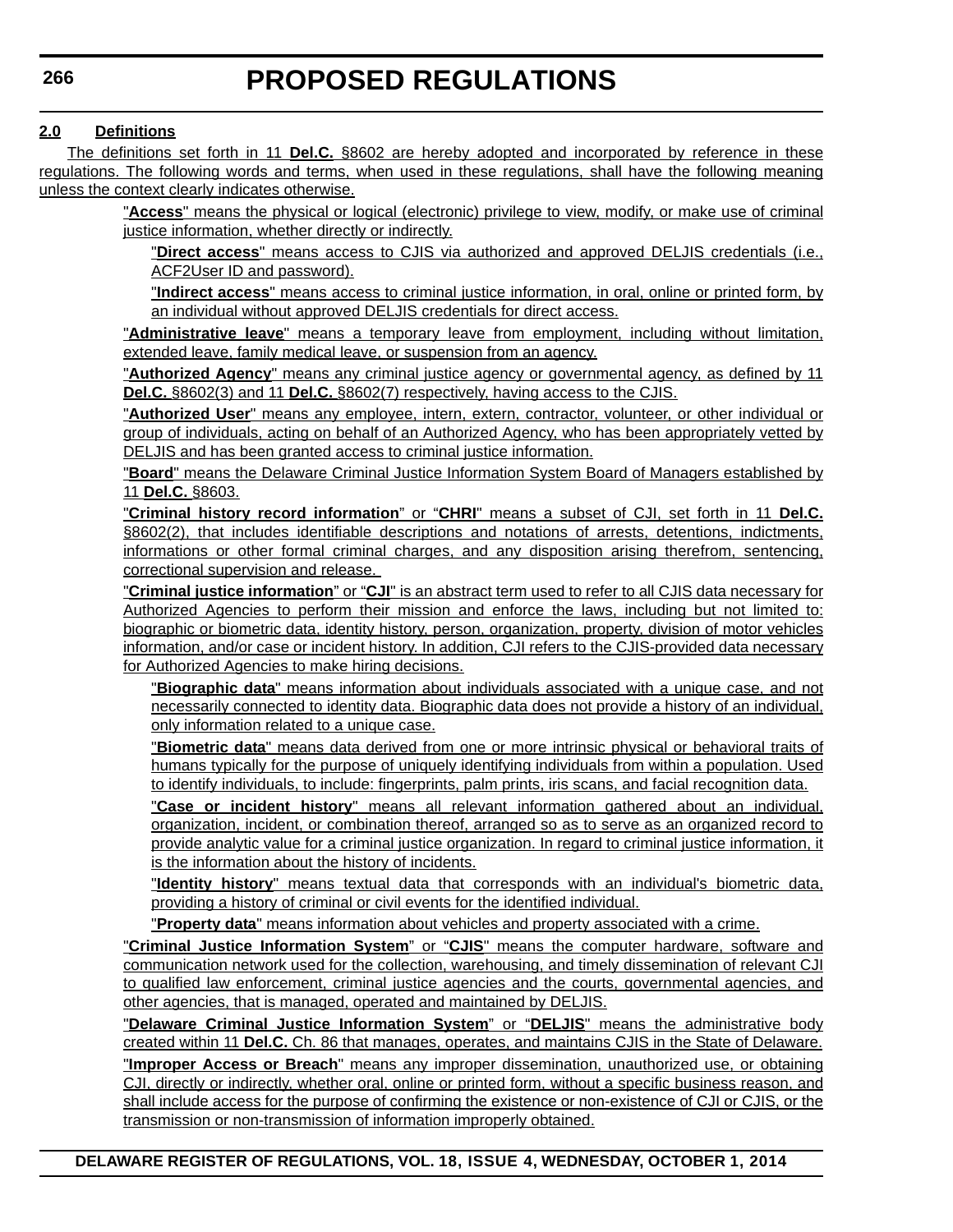"**National Crime Information Center**" or "**NCIC**" means an information system that stores CJI that can be queried by appropriate Federal, state, and local law enforcement and other criminal justice agencies.

"**National Instant Criminal Background Check System**" or "**NICS**" means a system mandated by the Brady Handgun Violence Prevention Act of 1993 that is used by Federal Firearms Licensees to instantly determine via telephone or other electronic means whether the transfer of a firearm would be in violation of Section 922 (g) or (n) of Title 18, United States Code, or state law, by evaluating the prospective buyer's criminal history.

"**Secondary dissemination**" means the promulgation of CJI from an Authorized Agency to an agency or individual not authorized by Chapters 85 and 86 of Title 11 of the Delaware Code or these regulations.

"**Serious motor vehicle violation**" means any violation of the motor vehicle code that is classified as a felony or driving while under the influence

"**Victim's copy**" means the automated Victim's copy of a police report created pursuant to 11 **Del.C.** §9410. For purposes of these regulations, a Victim's copy includes all police report details up to but not including the police narrative or statement.

# **3.0 Officers of the DELJIS Board of Managers**

- 3.1 The officers of the Board shall be a Chairperson, Vice-Chairperson, and a Secretary. These officers shall perform the duties prescribed herein.
- 3.2 The Chairperson, Vice-Chairperson, and Secretary shall be elected from the voting members of the Board.
- 3.3 At the regular meeting held in March of each calendar year, the officers shall be elected by ballot to serve for one year or until their successors are elected; their term of office shall begin at the close of the meeting at which they are elected.
- 3.4 No member shall hold more than one office at a time, and no member shall be eligible to serve more than two consecutive terms in the same office.
- 3.5 The duties and responsibilities of the officers shall be:
	- 3.5.1 Chairperson: chairs meetings, prepares or approves agendas, acts to implement Board policy, and other such duties as prescribed by the Board or these regulations.
	- 3.5.2 Vice-Chairperson: assumes chair in the absence of the Chairperson.
	- 3.5.3 Secretary: assumes chair in the absence of the Chairperson and Vice-Chairperson. Reviews minutes of the Board meetings prior to dissemination.

# **4.0 Committees of the DELJIS Board of Managers**

- 4.1 Executive Committee
	- 4.1.1 The Executive Committee shall be composed of not less than three members of the Board and shall be chaired by the Board Chairperson.
	- 4.1.2 The Executive Committee shall have the power to act between meetings of the Board. Actions of the Executive Committee are subject to confirmation by a quorum of the Board.
- 4.2 Nominating Committee
	- 4.2.1 There shall be a Nominating Committee for the purpose of developing a slate of potential candidates to fill the officer positions. The Board Chairperson shall appoint, as approved by the Board, the Nominating Committee Chairperson and members. This action and approval shall be accomplished no later than the December Board meeting of each calendar year. The Nominating Committee shall provide said slate of potential officer candidates to the Board at the subsequent January meeting.
- 4.3 The Board Chairperson shall have the authority to establish such Standing or Ad Hoc Committees as deemed necessary to conduct DELJIS business. The Board Chairperson shall:
	- 4.3.1 Provide a mission or purpose statement for each committee established;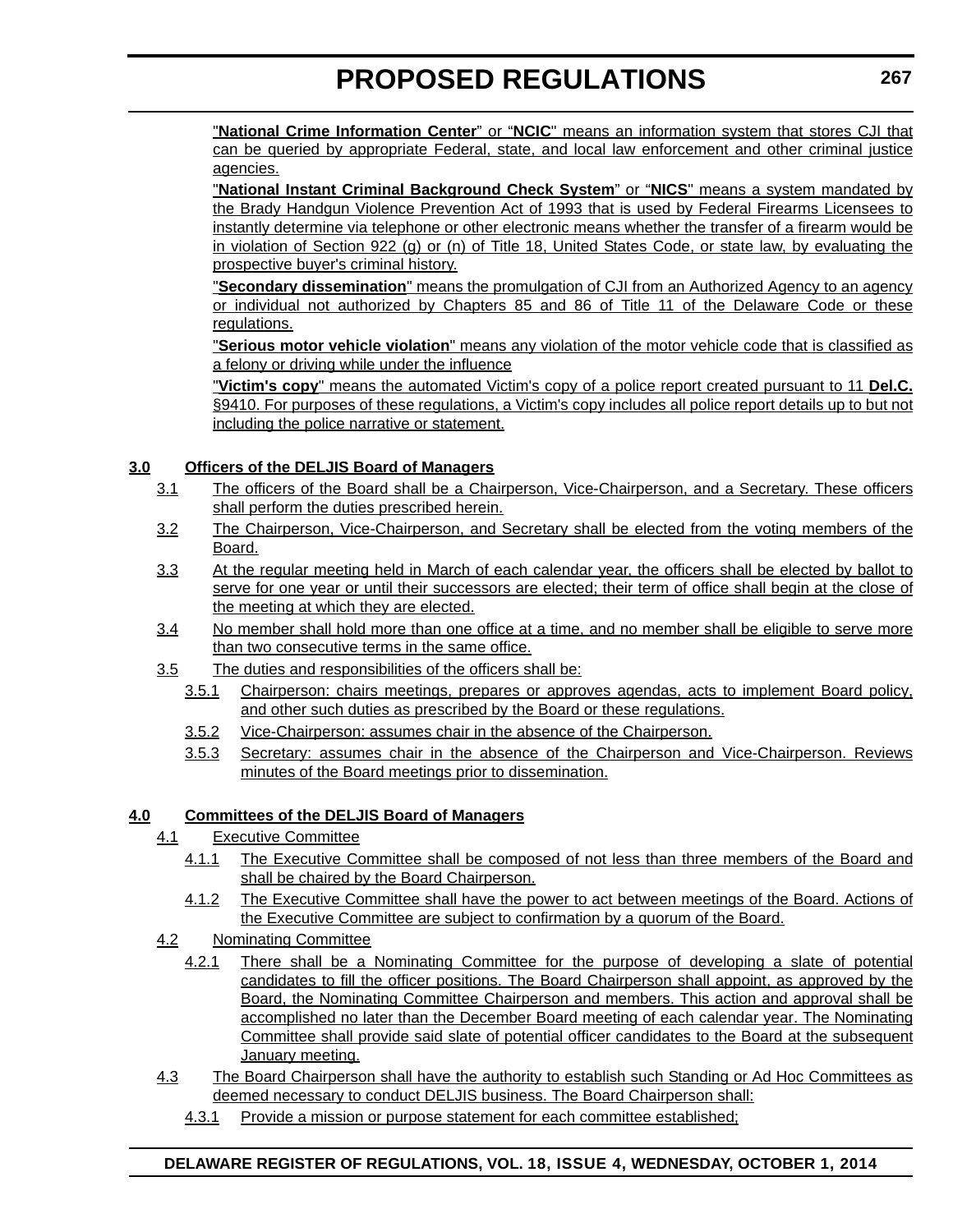- 4.3.2 Provide the objectives to be accomplished by each committee established; and
- 4.3.3 Determine the number of members of each committee and appoint the respective members and chairperson.

# **5.0 Agency Access to CJIS**

- 5.1 To determine if access should be granted to an agency, the Board will consider whether the agency meets the conditions outlined in 11 **Del.C.** §8610.
- 5.2 An application for access to CJIS shall be submitted to the DELJIS Security Manager on forms approved by the Board.
- 5.3 The Board may require additional information or explanation when it has questions about an agency's qualifications or application materials. An application is not complete or in proper form until the Board has received all required and requested documents, materials, and information.
- 5.4 Agencies requesting access to CJIS must demonstrate a reasonable business need.
- 5.5 Approval of the agency's application, which may be in whole, in part, or as modified by the Board, shall require a two-thirds majority of the entire Board as prescribed by 11 **Del.C.** §8610(3).
- 5.6 Upon approval of the agency's application, which may be in whole, in part, or as modified by the Board, the agency shall enter into a user's agreement as prescribed by 11 **Del.C.** §8614(4), with the State Bureau of Identification (SBI) pursuant to 11 **Del.C.** §8514.
- 5.7 The Board's decision to approve, modify, or deny the agency's application is final and is not subject to appeal or further review.

### **6.0 Responsibilities of Authorized Agencies**

- 6.1 Authorized Agencies shall obtain a fingerprint based criminal history report from SBI & FBI for each Authorized User.
- 6.2 Authorized Agencies must ensure all Authorized Users within their agency annually acknowledge that they have read and understand these regulations. The Authorized Agency shall be responsible for returning a signed acknowledgment for each Authorized User to the DELJIS Security Manager.
- 6.3 Authorized Agencies must ensure that Authorized Users within their agency comply with Chapters 85 and 86 of Title 11 of the Delaware Code and these regulations.
- 6.4 The Authorized Agency head or designee is responsible for ensuring all Authorized Users attend the DELJIS training commensurate to each Authorized User's employment position, as set forth by DELJIS.
- 6.5 The Authorized Agency head or designee shall certify for completeness and accuracy a list of Authorized Users provided annually by DELJIS to the agency head. The list shall be certified as is, or corrected to delete, add, or change Authorized Users and returned to DELJIS within 60 days of receipt of said list by the agency head or designee.
- 6.6 Authorized Agencies are responsible for notifying the DELJIS Security Manager or designee immediately upon an Authorized User's departure (transfer, termination, resignation, or retirement) from the agency.
- 6.7 Authorized Agencies are responsible for notifying the DELJIS Security Manager or designee immediately upon an Authorized User's administrative leave from the agency, if the administrative leave exceeds 24 hours or results in loss of agency privileges, identification credentials, or departmental weapon.
- 6.8 Authorized Agencies are responsible for notifying the DELJIS Security Manager or designee immediately upon an Authorized User's arrest, charge, or conviction of a criminal violation or offense in any jurisdiction immediately upon receiving notification of the same.
- 6.9 Authorized Agencies are responsible for notifying the DELJIS Security Manager or designee immediately upon discovery of an Authorized User's Improper Access or Breach.
- 6.10 Authorized Agencies are required to follow the Records Retention and Destruction procedures provided in Section 7.0, that require CJIS, NCIC or NICS information be securely disposed of. Whether

### **DELAWARE REGISTER OF REGULATIONS, VOL. 18, ISSUE 4, WEDNESDAY, OCTOBER 1, 2014**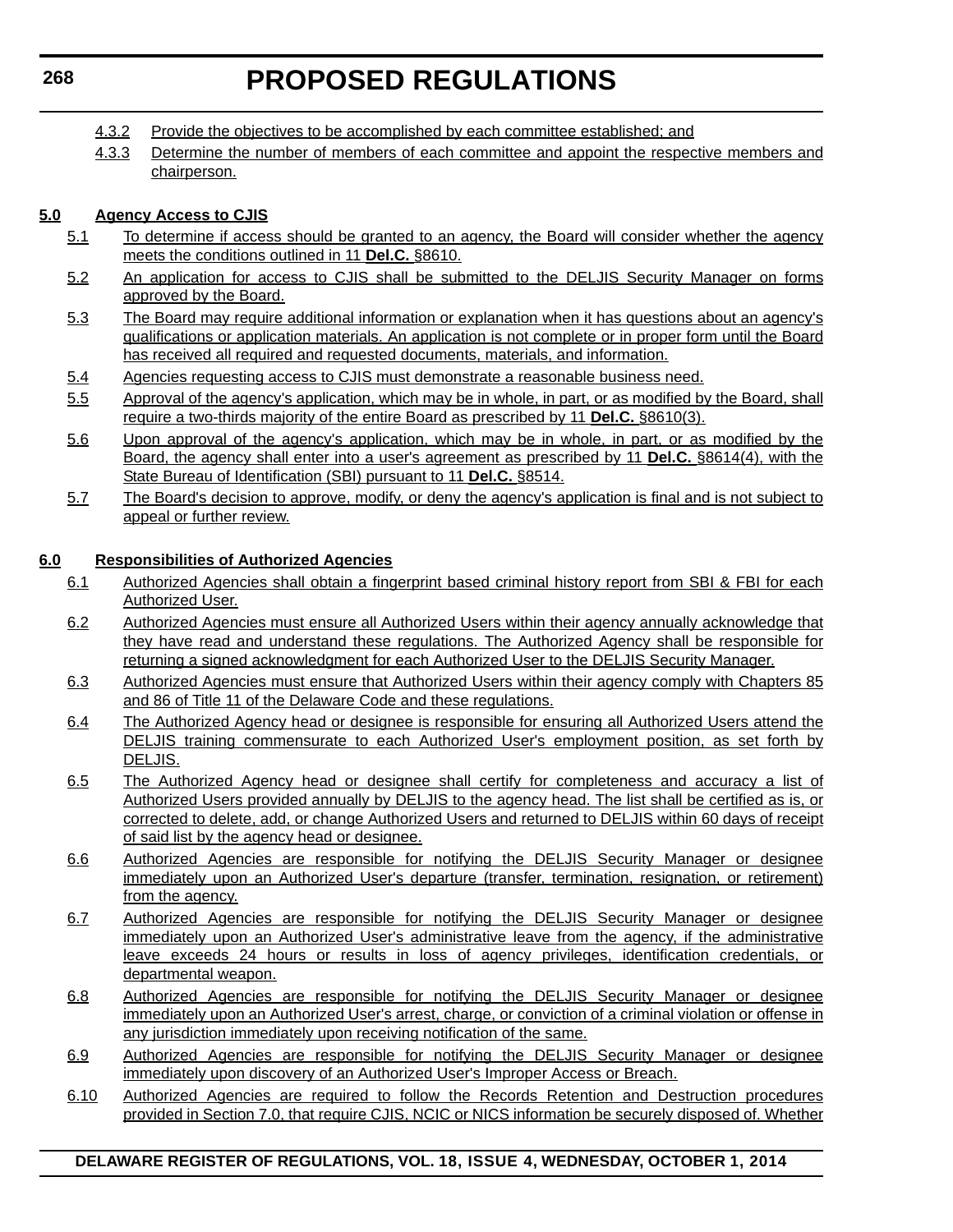the information is in a physical form (printout) or an electronic form (hard drive, flash drive, etc.) the information must be disposed of in such a way that unauthorized people cannot retrieve it. For most agencies, this means ensuring printed information is shredded onsite by the user.

- 6.11 The DELJIS Security Manager or designee will conduct an Authorized Agency site inspection when required to ensure physical site suitability and security.
- 6.12 Authorized Agencies must maintain secondary dissemination logs consistent with 11 **Del.C.** §8513(e).

# **7.0 CJI Records Retention and Destruction**

- 7.1 All information retrieved via CJIS, NCIC, or NICS is highly confidential and shall be afforded security to prevent unauthorized access to or use of that data. To prevent the misuse or improper dissemination of information, any printed information must be immediately destroyed after its intended use. Documents stored in electronic form (hard drive, flash drive, etc.) must be disposed of in such a way that unauthorized people cannot retrieve it.
- 7.2 Under no circumstances should printed information be maintained in personnel files by any Authorized Agency or in court records by any Delaware court.
- 7.3 Printed information shall be destroyed by shredding as follows:
	- 7.3.1 In-state information, including CJIS information, may be shredded onsite or added to the purge list and delivered to the Delaware Public Archives for shredding, and must follow the destruction protocols used by Delaware Public Archives in accordance with 29 **Del.C.** §504(b).
	- 7.3.2 Out-of-state information, including NCIC or NICS information, must be shredded onsite and witnessed or carried out by authorized personnel. Paper shredding service providers are prohibited from shredding printed information offsite, but may conduct agency supervised onsite shredding. Regardless of who destroys the records, they must follow the destruction protocols used by Delaware Public Archives in accordance with 29 **Del.C.** §504(b).
- 7.4 Electronic information shall be destroyed as follows:
	- 7.4.1 The agency shall sanitize, that is, overwrite at least three times or degauss electronic media prior to disposal or release for reuse by unauthorized individuals. Inoperable electronic media shall be destroyed (cut up, shredded, etc.). The agency shall maintain written documentation of the steps taken to sanitize or destroy electronic media. Agencies shall ensure the sanitization or destruction is witnessed or carried out by authorized personnel and follow the destruction protocols used by Delaware Public Archives in accordance with 29 **Del.C.** §504(b).

### **8.0 User Access to CJIS**

- 8.1 To determine if a user credential should be granted to an individual, the Executive Director or designee may consider whether the individual has:
	- 8.1.1 Been charged with or convicted of a criminal offense or serious motor vehicle violation;
	- 8.1.2 An active warrant or capias;
	- 8.1.3 An active Protection from Abuse Order or Protection Order entered against him/her;
	- 8.1.4 Intentionally falsified any official record;
	- 8.1.5 Improperly accessed CJIS previously;
	- 8.1.6 Engaged in any other activity that could endanger the security, privacy, or integrity of CJIS.
- 8.2 Denial Procedure
	- 8.2.1 The Executive Director or designee makes the initial determination to deny access.
	- 8.2.2 The DELJIS Security Manager or designee will notify the Authorized Agency head or designee in writing by email, fax or U.S. Mail if the user is denied. A notice of denial will include the following:
		- 8.2.2.1 Name of user requesting access; and
		- 8.2.2.2 The reasons for the denial.
	- 8.2.3 The DELJIS Security Manager or designee will also notify the user in writing by email, fax, or U.S. Mail if the user is denied.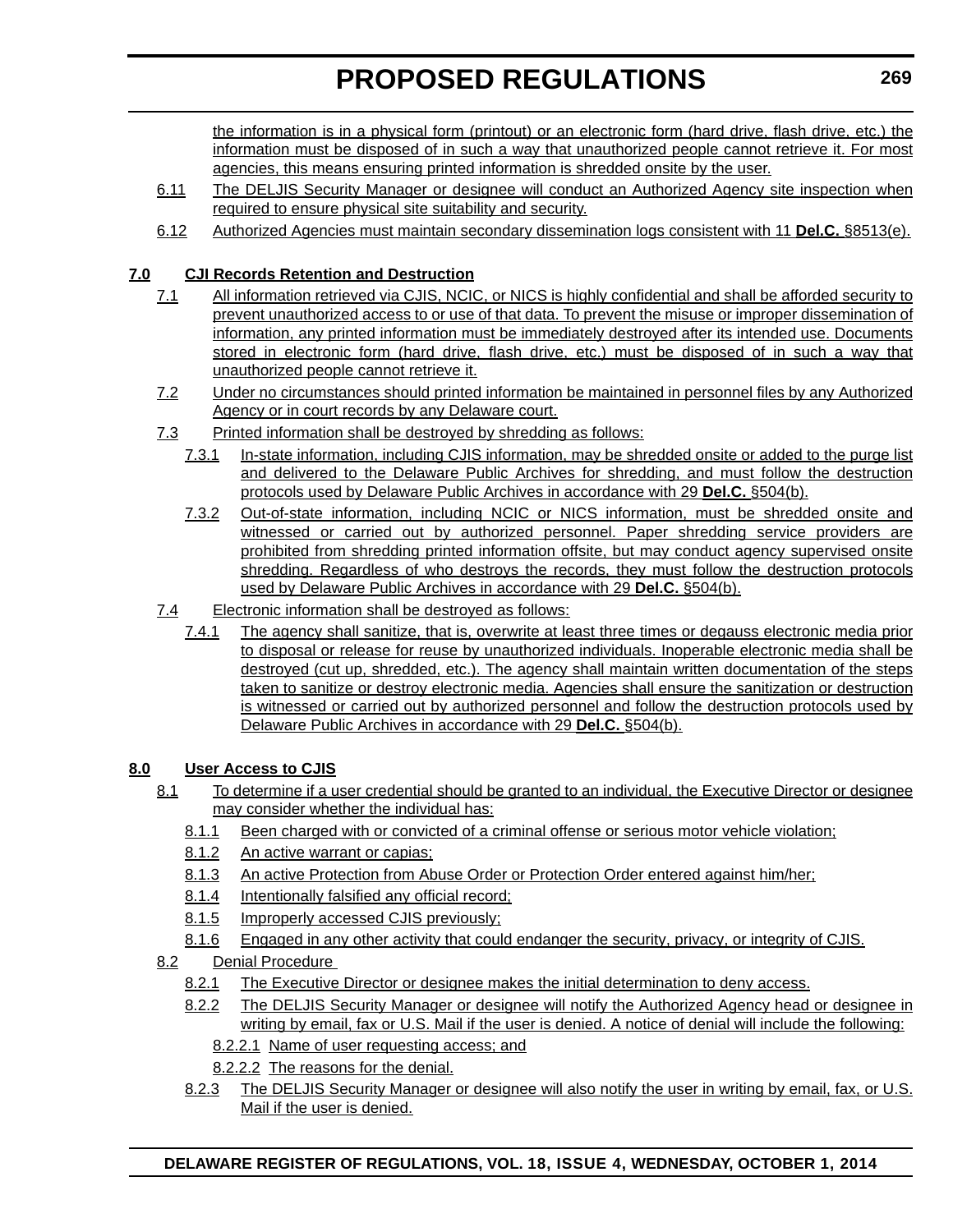- 8.2.4 An appeal may be initiated by the user by submitting a request for a hearing in writing by email, fax or U.S. Mail to the attention of the Chairperson of the Board within fifteen (15) days of receipt of the notice of denial.
- 8.2.5 The Board shall review the appeal and the user shall be given the opportunity to be heard by the Board within sixty (60) days of receipt of the letter of appeal, unless extenuating circumstances require a longer period.

# **9.0 Responsibilities of Authorized Users**

- 9.1 Authorized Users must hold themselves to the highest ethical standards and must conduct themselves in a manner that will ensure the security, integrity, and confidentiality of the information contained within CJIS.
- 9.2 Authorized Users shall not access information contained within CJIS for any reason other than an authorized business related reason.
- 9.3 Authorized Users agree to comply with Chapters 85 and 86 of Title 11 of the Delaware Code and these regulations.
- 9.4 Authorized Users must annually acknowledge that they have read and understand these regulations.
- 9.5 Authorized Users must complete DELJIS training prior to being granted an Authorized User credential. The DELJIS Training Supervisor may approve temporary or conditional access to CJIS by an Authorized User before completing DELJIS training.
- 9.6 Authorized Users are required to follow the Records Retention and Destruction procedures provided in Section 7.0, that require CJIS, NCIC or NICS information be securely disposed of.
- 9.7 Authorized Users who improperly access or become aware of improper access of CJIS by another user, or by any other entity, shall immediately report the violation to their agency head, management, or directly to the DELJIS Security Manager or designee, and shall cooperate with and assist in the conduct of any administrative investigation pursuant to Section 12.0.
- 9.8 Authorized Users who have been arrested, charged, convicted of a criminal offense, a serious motor vehicle offense, or a violation in any jurisdiction shall notify their agency head or designee within 24 hours of the arrest, charge, or conviction.
- 9.9 Authorized Users employed with local and municipal agencies must annually read and submit a Department of Technology and Information Acceptable Use Policy to DELJIS. Authorized Users employed with an agency of the State must annually read and submit a Department of Technology and Information Acceptable Use Policy to their respective agency.
- 9.10 Authorized Users must maintain secondary dissemination logs consistent with 11 **Del.C.** §8513(e).

# **10.0 Suspension of CJIS Access for Any Arrest or Criminal Offense of an Authorized User**

- 10.1 Upon notification or discovery of an arrest for a criminal offense, violation, or serious motor vehicle offense, the Executive Director or designee will make the initial determination if the charge warrants a temporary suspension of the Authorized User's credentials.
- 10.2 If the Executive Director or designee temporarily suspends the Authorized User's credentials, access will be suspended immediately and the DELJIS Security Manager or designee will notify the Authorized Agency head or designee in writing by email, fax, or U.S. Mail of the following:
	- 10.2.1 Name of Authorized User who was suspended; and
	- 10.2.2 Date of the arrest, conviction, or violation.
- 10.3 The DELJIS Security Manager or designee will also notify the Authorized User in writing by email, fax, or U.S. Mail of any suspension.
- 10.4 An appeal may be initiated by the user by submitting a request for a hearing in writing by email, fax or U.S. Mail to the attention of the Chairperson of the Board within fifteen (15) days of receipt of the notice of suspension.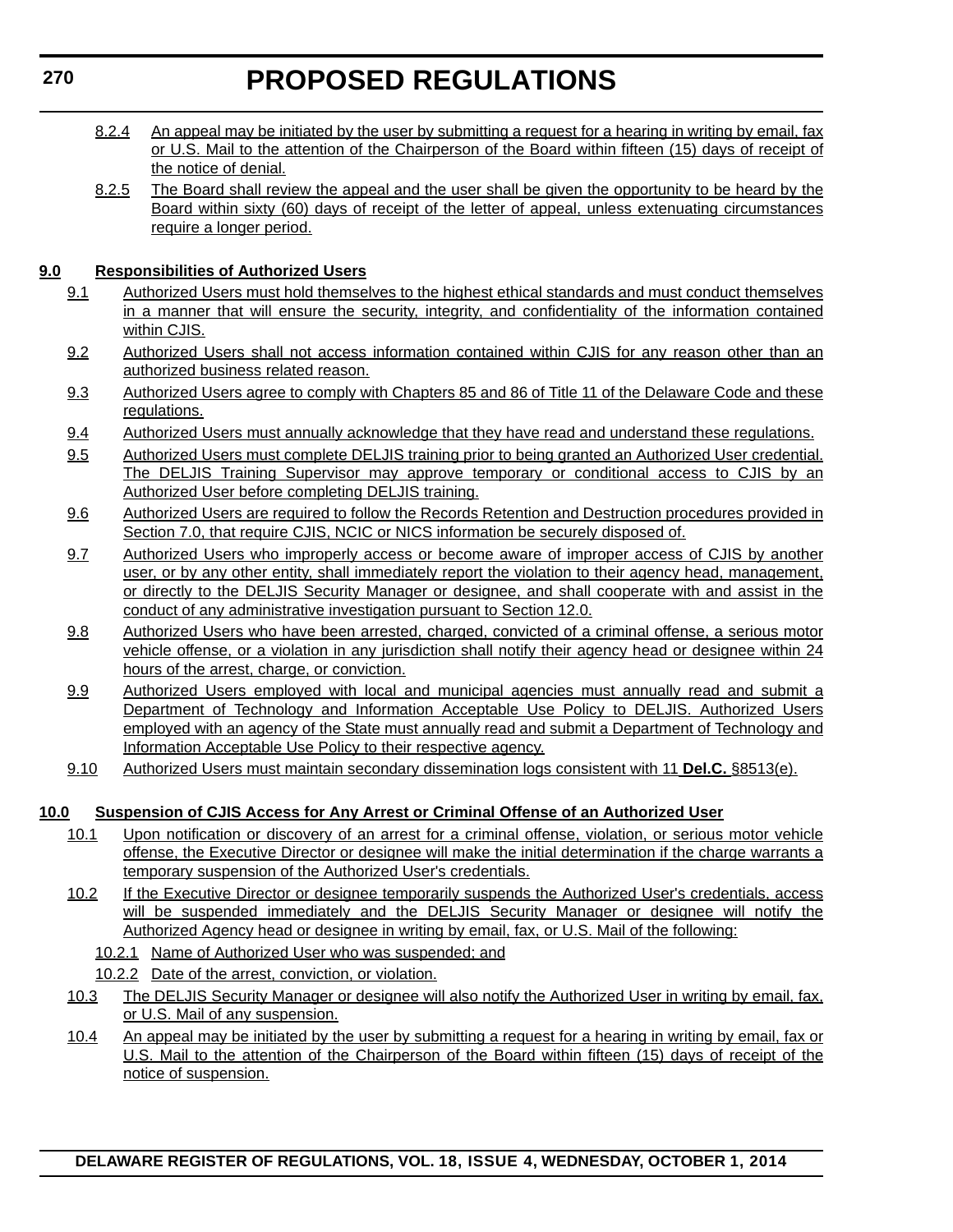10.5 The Board shall review the appeal and the user shall be given the opportunity to be heard by the Board within sixty (60) days of receipt of the letter of appeal, unless extenuating circumstances require a longer period.

# **11.0 Suspension of CJIS Access for Improper Access or Breach**

- 11.1 Upon notification or discovery of any violation involving Improper Access or Breach, the Executive Director or designee will authorize an administrative investigation pursuant to Section 12.0. The Executive Director or designee will also make an initial determination as to whether the apparent violation warrants a temporary suspension of the Authorized User's credentials.
- 11.2 If the Executive Director or designee suspends the Authorized User's credentials, access will be suspended immediately and the DELJIS Security Manager or designee will notify the Authorized Agency head or designee in writing by email, fax, or U.S. Mail of the following:
	- 11.2.1 Name of Authorized User who was suspended; and
	- 11.2.2 The alleged violation and date thereof.
- 11.3 The DELJIS Security Manager or designee will also notify the Authorized User in writing by email, fax, or U.S. Mail of any suspension.

### **12.0 Procedure for Conducting Administrative Investigations of Improper Access or Breach by an Authorized User**

- 12.1 No Authorized User shall refuse to cooperate in the administrative investigation of a suspected violation or breach, whether such investigation is conducted by SBI or DELJIS. Refusal to cooperate shall result in a permanent suspension of the Authorized User.
- 12.2 An SBI investigator will conduct an administrative investigation of any Authorized User who is an employee, intern, extern, contractor, volunteer, or other individual or group of individuals acting on behalf of the Delaware State Police (DSP). DELJIS will work with the SBI investigator to explain the CJIS system functionality and screen access, if needed.
- 12.3 A DELJIS investigator will serve as the SBI designee to conduct any administrative investigation for all Authorized User's excluding any Authorized User of DSP.
- 12.4 The investigator will schedule a date and time to interview the user at a mutually agreed upon location.
- 12.5 The interviews will be conducted in a respectful, non-hostile and or non-aggressive manner.
- 12.6 At the conclusion of the interview, the investigator will advise the user of the possible sanctions which may be imposed by the Board.
- 12.7 The investigator will fill out a written law enforcement investigative support system (LEISS) report, detailing the facts of the investigation.
- 12.8 The LEISS report will be approved by the Executive Director or the supervisor of the DSP officer who investigated the complaint.
- 12.9 At the conclusion of the investigation, the facts of the investigation will be submitted to the Attorney General's office by the Executive Director to determine if there was any violation of Delaware law warranting criminal prosecution.
- 12.10 At the conclusion of the investigation, the DELJIS Security Manager or designee will notify the Authorized Agency head or designee in writing by email, fax, or U.S. Mail of the following:
	- 12.10.1 Name of Authorized User who was suspended;
	- 12.10.2 The alleged violation and date thereof; and

12.10.3 Status of the matter following the administrative investigation.

12.11 The DELJIS Security Manager or designee will also notify the Authorized User in writing by email, fax, or U.S. Mail of the status of the matter following the administrative investigation.

12.12 An appeal may be initiated by the user by submitting a request for a hearing in writing by email, fax or U.S. Mail to the attention of the Chairperson of the Board within fifteen (15) days of receipt of the notice of suspension.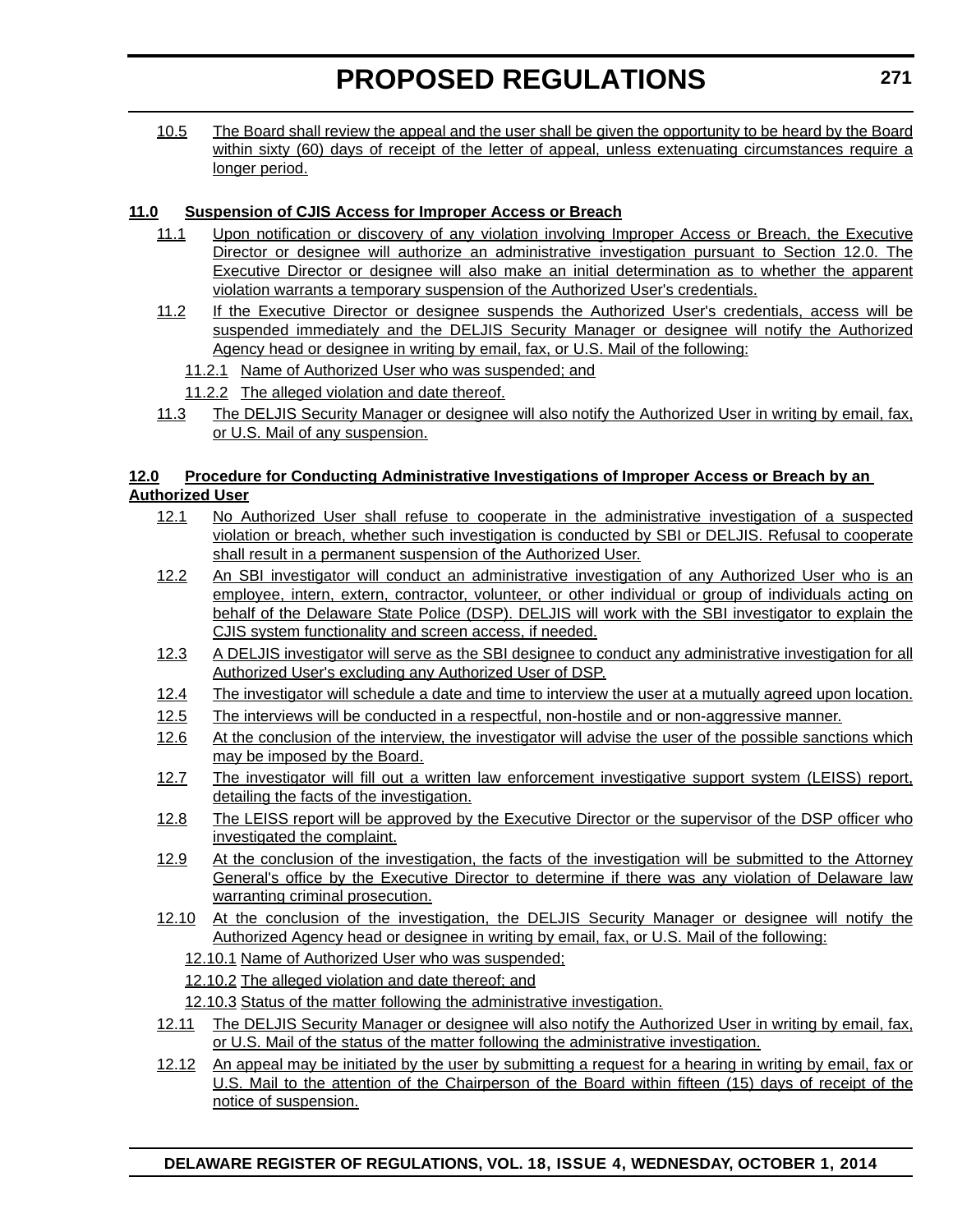12.13 The Board shall review the appeal and the user shall be given the opportunity to be heard by the Board within sixty (60) days of receipt of the letter of appeal, unless extenuating circumstances require a longer period.

# **13.0 Hearings**

- 13.1 All hearings will be conducted in accordance with the Delaware Freedom of Information Act, 29 **Del.C.** Ch. 100.
- 13.2 Presence of the appellant is required. Failure to appear within 10 minutes of the time indicated on the notice will result in the Board hearing the appeal in the absence of the appellant or dismissal of the appeal.
- 13.3 At any hearing, a party may appear pro se or be represented by an attorney-at-law duly admitted to practice law in the State of Delaware or by a union representative at his or her own expense. The appellant will have the right to appear and testify at the hearing; the right to call witnesses and to present other evidence in the form of testimony and/or documents; and the right to cross-examine any witnesses who may testify at the hearing.
- 13.4 The Board or its attorney may administer oaths, examine any witness, receive exhibits into evidence, and move the admissions of documents and things into evidence.
- 13.5 Strict rules of evidence shall not apply.
- 13.6 At any hearing involving Improper Access or Breach, the investigator or their designee shall attend and present the facts of the administrative investigation directly to the Board.
- 13.7 The Board will render a decision based on the substantial evidence presented.
- 13.8 The Board may affirm, modify, or reverse, in whole or in part, any decision to temporarily suspend, revoke, reject, or deny access to CJIS, and may order that such suspension, revocation, rejection, or denial become permanent.
- 13.9 A written decision shall be rendered by the Board within sixty (60) days of the hearing, unless extenuating circumstances require a longer period.
- 13.10 The Board's decision on appeal is final and is not subject to further appeal or review.

# **14.0 Sanctions**

- 14.1 If the Board determines there has been a violation of Title 11, Chapter 85 or 86 or these regulations by an Authorized Agency or Authorized User, it may impose any of the following sanction(s), singularly or in combination:
	- 14.1.1 Require retraining on the CJIS system, specifically the security training.
	- 14.1.2 Require a log of all CJIS transactions for a specific period of time. The log will be provided to the DELJIS Security Manager or designee based on the time line imposed by the Board.
	- 14.1.3 Require monitoring for a specific period of time. The DELJIS Security Manager or designee may contact the user at any time, requesting justification as to why the User accessed a specific record.
	- 14.1.4 Suspend the agency's or user's access for a specific period of time.
	- 14.1.5 Suspend the agency's or user's access permanently.
- 14.2 Failure to comply with any imposed sanctions will result in additional sanctions, up to and including permanent suspension.
- 14.3 The DELJIS Security Manager or designee will notify the Authorized Agency head or designee in writing by email, fax, or U.S. Mail of any sanctions imposed by the Board.
- 14.4 The DELJIS Security Manager or designee will also notify the Authorized User in writing by email, fax, or U.S. Mail of any sanctions imposed by the Board.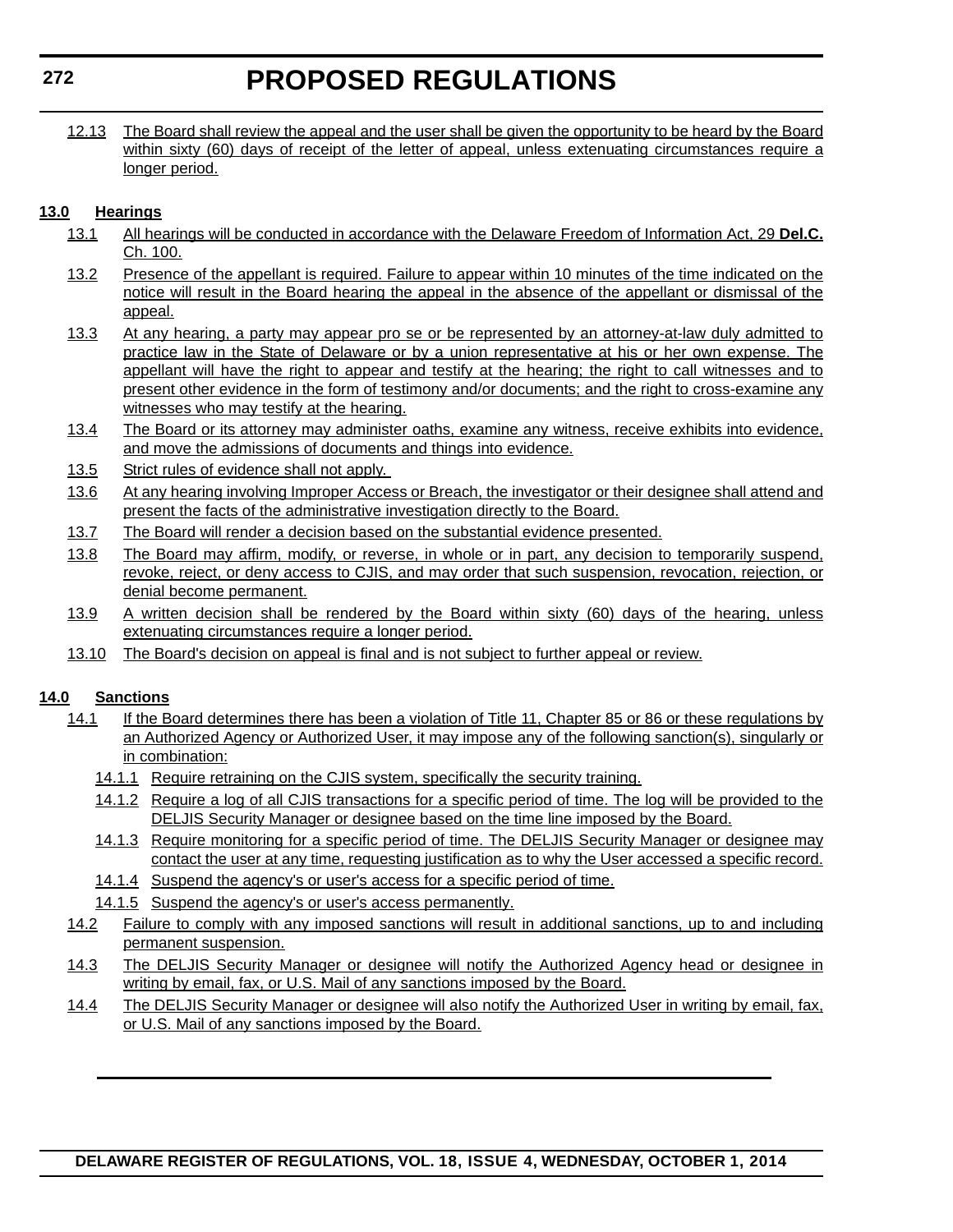# **[DELAWARE ECONOMIC DEVELOPMENT OFFICE](http://dedo.delaware.gov/)**

**OFFICE OF THE DIRECTOR**

<span id="page-24-0"></span>Statutory Authority: 29 Delaware Code, Section 5005(11) (29 **Del.C.** §5005(11))

### **PUBLIC NOTICE**

#### **[Guidelines Governing the Administration of the Neighborhood Building Blocks Fund](#page-3-0)**

The Neighborhood Building Blocks Fund Board proposes to adopt Guidelines for the administration of the distribution of funds authorized by §39 of the FY 2015 Budget Act (79 **Del. Laws** Ch. 290). The Neighborhood Building Blocks Fund may be used to support local neighborhood revitalization programs, including grants to neighborhood associations and other community groups, law enforcement, local governments or other stakeholders for community development, public protection, urban beautification or any other purposes that have the effect of reducing crime or otherwise strengthen neighborhoods. The Board is seeking public comment on the proposed guidelines. Written comments should be sent to Diane Laird, State Coordinator, Downtown Delaware, Delaware Economic Development Office, Carvel State Building, 820 N. French St., Wilmington, DE 19801. Written comments will be accepted until October 30, 2014 pursuant to 29 **Del.C.** §10118(a).

#### **Guidelines Governing the Administration of the Neighborhood Building Blocks Fund**

### **1.0 Introduction**

- 1.1 Improving the quality and availability of housing is an essential component of any strategy to build and maintain strong neighborhoods. However, building and maintaining strong neighborhoods requires more than improving housing opportunities for residents. It also requires thoughtful and coordinated efforts of state and local governments, neighborhood associations, nonprofit and community organizations, and other stakeholders to enhance economic development, reduce crime, and otherwise improve the quality of life of residents in our communities.
- 1.2 The Neighborhood Building Blocks Fund is intended to support crime reduction, neighborhood revitalization, and economic development programs statewide, including without limitation programs in and around Downtown Development Districts and communities that are part of DOJ's Building Blocks Initiative.

### **2.0 Background and Authorization**

- 2.1 On November 19, 2013, DOJ, together with the United States and five other attorneys general, entered into a Settlement Agreement with JP Morgan Chase & Co. resolving certain claims related to the securitization of residential mortgage loans (the "Settlement"). Under the Settlement Agreement, the settlement funds received by the State of Delaware in connection therewith must be used to remediate harms to the State resulting from the conduct giving rise to the Settlement.
- 2.2 The Delaware General Assembly has approved the use of the Settlement Funds in accordance with §39 of the FY2015 Budget Act (79 **Del. Laws** Ch. 290) and that certain Allocation Plan approved by the Joint Finance Committee. Among other things, the Allocation Plan provides that \$1,000,000 of the Settlement Funds (the "Initial Allocation") shall be used to create the Neighborhood Building Blocks Fund within the Delaware Economic Development Office ("DEDO") to "support neighborhood revitalization programs, neighborhood associations and other community groups, law enforcement, [and] local governments, including grants to or other stakeholders for community development, public protection, urban beautification, or any other purposes that have the effect of reducing crime or otherwise strengthen neighborhoods."
- 2.3 These Guidelines are promulgated under the authority granted to the Director of DEDO by 29 **Del.C.** §5005(11), and in accordance with the Allocation Plan and §39 of the FY2015 Budget Act (79 **Del. Laws** Ch. 290).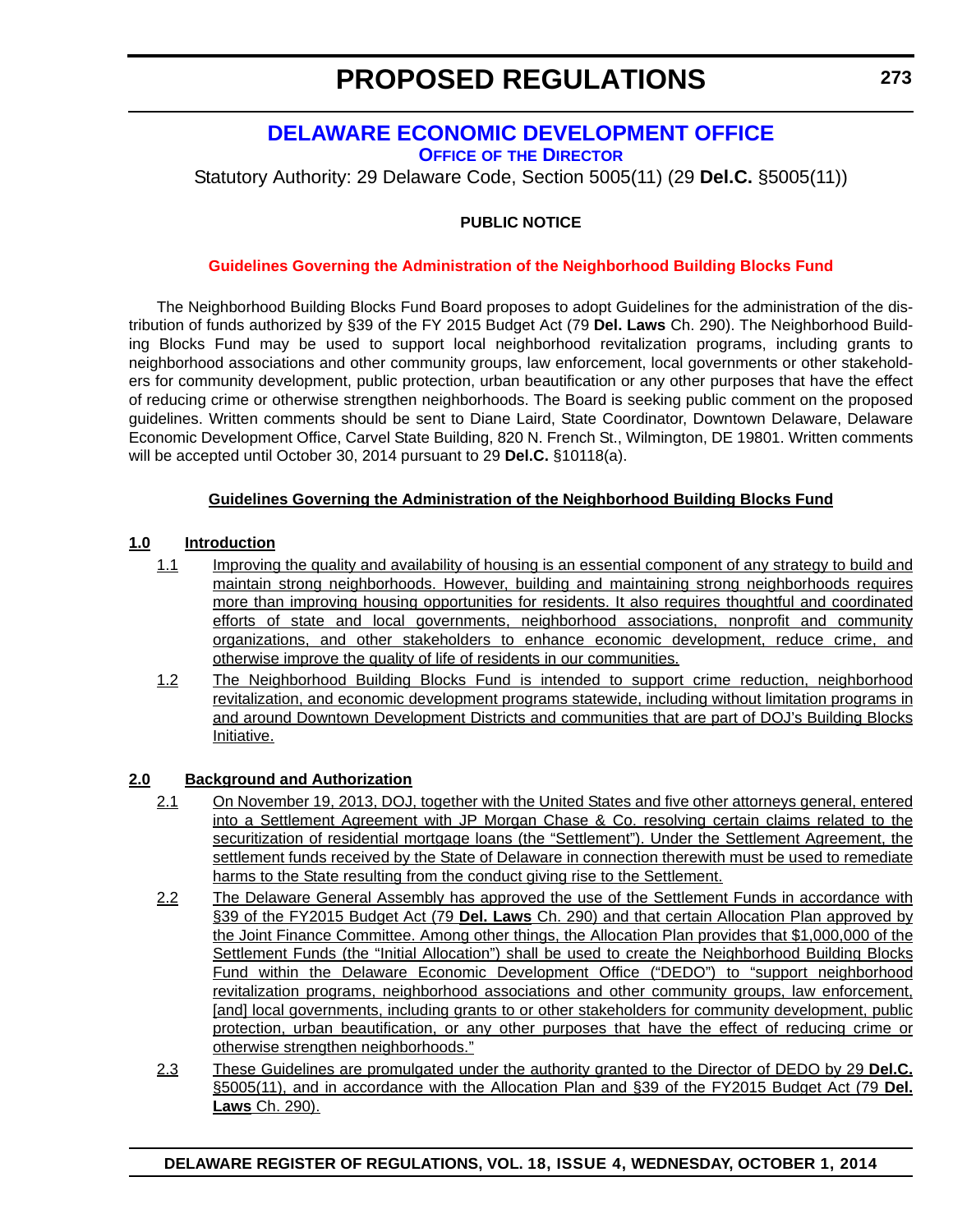2.4 To the extent that additional monies are added to the Fund from any source, these Guidelines shall govern the process of applying for grants of such funds, except as otherwise set forth herein or unless otherwise determined by the Board.

# **3.0 Purpose**

The purpose of these Guidelines is to establish (a) procedures governing the administration of the Fund by the Board of the Neighborhood Building Blocks Fund (the "Board"); (b) the process for applying to the Board for Grants or other assistance; (c) pre-approval and post-approval procedures in connection with the issuance of Grants or other assistance; and (d) criteria for the Board's approval or disapproval of an application for Grants or other assistance under the Fund.

# **4.0 Definitions**

The following words and terms, unless the context clearly indicates a different meaning, shall have the following respective meanings:

"**Applicant**" shall have the meaning set forth in subsection 6.1.

- "**Application**" means an application made to the Board on such form or forms, together with all relevant attachments, as the Board may, in its sole discretion, require in connection with the administration of the Fund.
- "**Board**" means the Board of the Neighborhood Building Blocks Fund.
- "**Building Blocks Initiative**" means the DOJ initiative to support crime reduction and neighborhood revitalization programs statewide, through the use of criminal nuisance abatement in combination with community outreach and community support. The Building Blocks Initiative is led by the Crime **Strategies Unit of the Criminal Division.**
- "**Crime Strategies Unit**" is the unit within DOJ created to focus on crime prevention in communities and neighborhoods.
- "**DEDO**" means the Delaware Economic Development Office.
- "**DOJ**" means the Delaware Department of Justice.
- "**DOJ Board Members**" means the members of the Board appointed by the Attorney General.
- "**Downtown Development District**," "**District**," and "**DDD**" means any district created in accordance with the Downtown Development Districts Act, 22 **Del.C.** §1901 *et seq.*
- "**DSHA**" means the Delaware State Housing Authority.
- "**Final Approval**" means the final approval of an Application by the Board in accordance with the procedures set forth herein.
- "**Fund**" means the Neighborhood Building Blocks Fund.
- "**Grant**" means a grant allocated in accordance with these Guidelines.
- "**Initial Allocation**" means the \$1,000,000 allocated to the Fund by the Delaware General Assembly in accordance with §39 of the FY2015 Budget Act (79 **Del. Laws** Ch. 290).
- "**OSPC**" means the Office of State Planning Coordination.
- "**Project**" means the specific intended use of the proceeds from the Fund.
- "**Public Sponsor**" shall mean the State of Delaware or any agency or instrumentality thereof, or County, Municipality, local political subdivision, instrumentality, agency, body politic, or similar entity, within the State of Delaware.
- "**Reviewing Agency**" means the agency responsible for conducting an initial review of an Application and making a written recommendation to the Board in connection therewith, in accordance with the procedures set forth in subsection 7.3 herein.
- "**State Agency**" means any department or agency of the Executive Branch, as well as OSPC.
- "**State Agency Members**" means the DEDO Director and the members of the Board appointed by the DEDO Director in accordance with subsection 5.1.2 herein.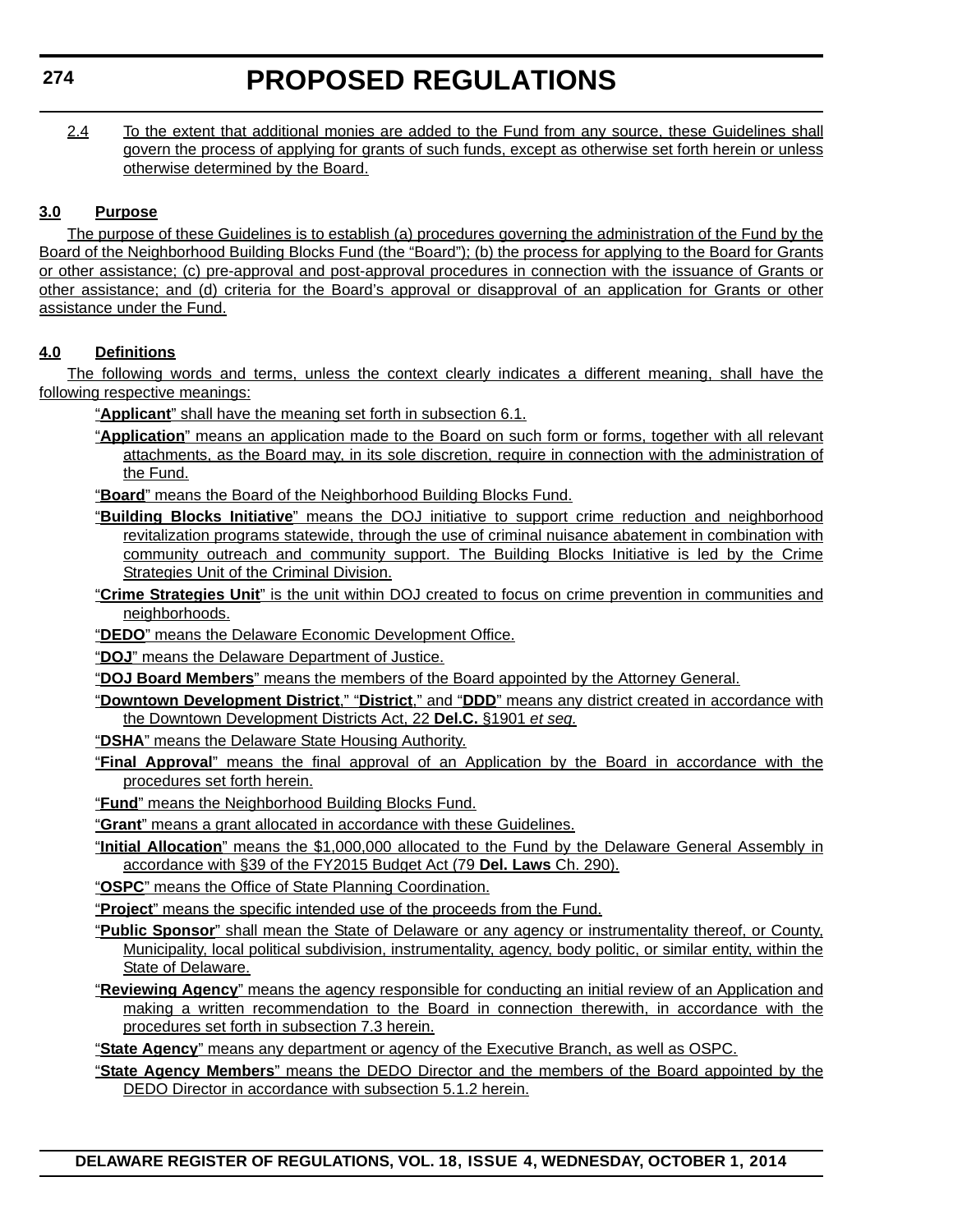# **5.0 Board of the Neighborhood Building Blocks Fund**

- 5.1 Composition. The Fund shall be governed by the Board, which shall consist of seven (7) members as follows:
	- 5.1.1 The Director of DEDO or his designee, who shall serve as Chair;
	- 5.1.2 Two (2) additional State Agency members appointed by the DEDO Director;
	- 5.1.3 Three (3) members appointed by the Attorney General; and
	- 5.1.4 One (1) member appointed by the DEDO Director, upon the concurrence of all of the foregoing members.
- 5.2 Powers. The Board shall have the power:
	- 5.2.1 To solicit proposals for the use of the Fund from any person or entity, or through public notices;
	- 5.2.2 To review and prioritize any applications or proposals for grants in a manner that is coordinated to the greatest degree possible with DOJ's Building Blocks Initiative and with the successful implementation of DDDs throughout the State;
	- 5.2.3 To authorize DEDO to grant funds from the Fund; and
	- 5.2.4 To establish committees, to enlist the assistance of state agencies to review grant applications, to contract for consultation or expert services in connection with the effectuation of its mission, and to have such other powers as are necessary to conduct the affairs of the Fund in accordance with the purposes set forth herein.

# 5.3 Meetings.

- 5.3.1 Meetings of the Board shall occur at least quarterly.
- 5.3.2 All meetings of the Board shall be noticed and conducted in accordance with Delaware's Freedom of Information Act ("FOIA"), 29 **Del.C.** §10001 *et seq.*
- 5.3.3 Regular meetings of the Board shall be held at the date, time, and location designated by the Chair, or in the absence of action by the Chair, by at least four (4) members of the Board. Members may attend meetings in person or via phone or teleconference.
- 5.3.4 If any member is unable to attend a meeting of the Board, such member, by written notice to the Chair no later than three (3) business days before such meeting, may designate another Board member as a proxy or send another person as a substitute. Any substitute designated in accordance with subsection 5.3.4 shall have all powers at such meeting, including the power to vote, as the member of the Board for whom such substitute is acting.
- 5.3.5 A quorum shall consist of a majority of the members of the Board, so long as at least one (1) DOJ Member and one (1) State Agency Member are present. At any noticed meeting at which a quorum is present, any power of the Board may be exercised, including the power to vote upon proposed grants or other uses of the Fund. If at any meeting, less than a quorum is present in person or by phone or teleconference, the Board may adjourn the meeting and re-notice it at such time as a quorum may participate.
- 5.3.6 The consent of a majority of the Board members present shall be required for approval on any vote.
- 5.3.7 The Chair shall appoint a person to keep minutes of all meetings. DEDO shall maintain such minutes in accordance with 29 **Del.C.** §10004(f). A copy of the minutes shall be circulated to each Board member within two weeks after each meeting.
- 5.4 Coordination with Downtown Development Districts and DOJ Crime Strategies Unit.
	- 5.4.1 To the greatest extent possible, the Board shall work to coordinate with the efforts of the Downtown Development District initiative and the DOJ's Crime Strategies Unit.
	- 5.4.2 The Board will support the implementation and ongoing success of DDDs throughout the State by inviting representatives from each municipality with a DDD to present to the Board information about the DDD, and identify any actions that would enhance community development, public protection, urban beautification, or any other actions that would have the effect of reducing crime or otherwise strengthening the neighborhoods within the DDD.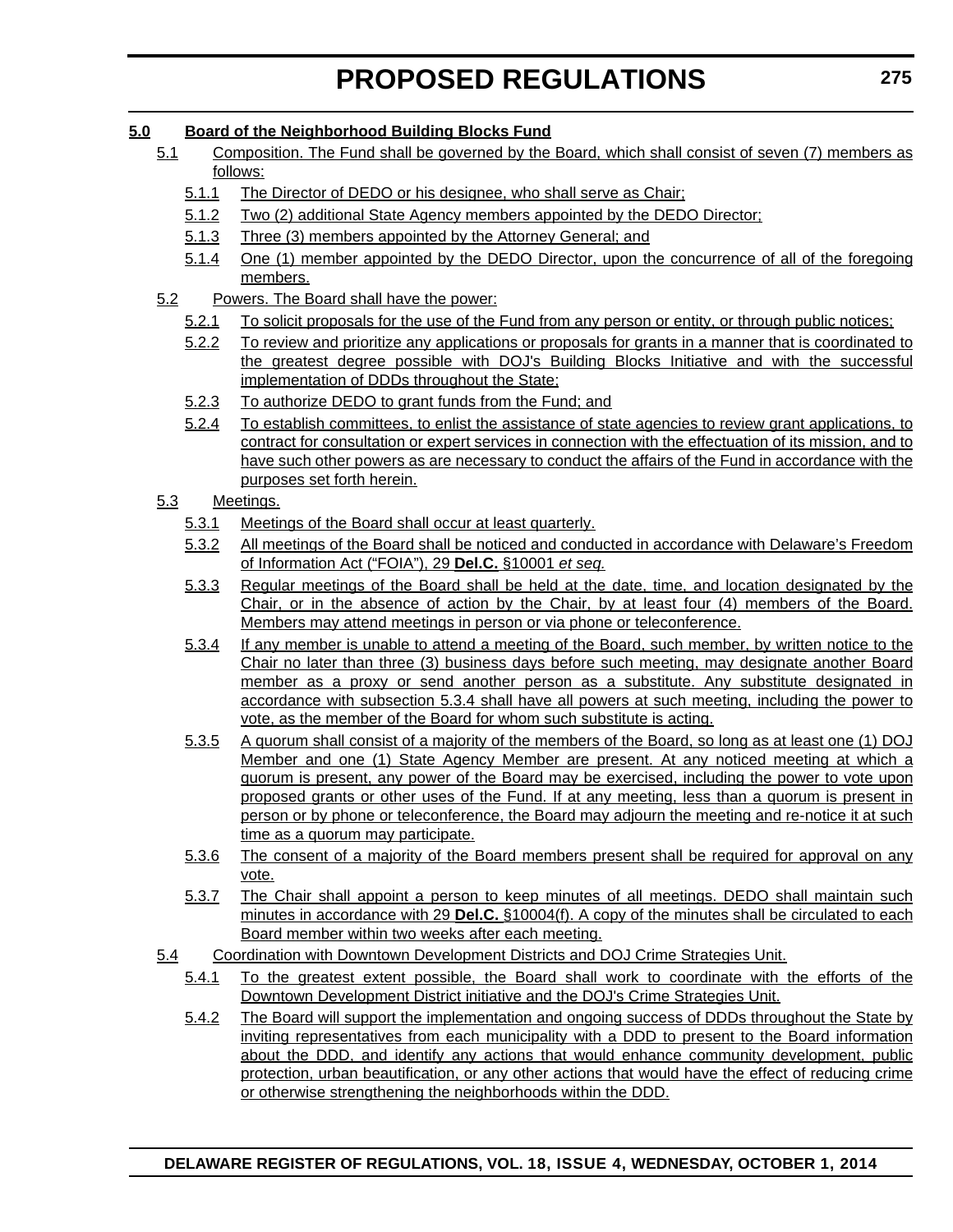5.4.3 Among other strategies, the Crime Strategies Unit shall be working to weed out nuisance properties in high crime areas throughout the State. The Fund is designed to play a key role in the "seeding" component of a "weed and seed" strategy that will be the focus of the DOJ Building Blocks Initiative. Accordingly, the head of the DOJ Crime Strategies Unit shall attend each meeting of the Board, and shall present to the Board at such meetings a summary of the current efforts of the DOJ Crime Strategies Unit.

### 5.5 Vacancies.

- 5.5.1 Any Board member may resign at any time, and such resignation is effective immediately upon notice to the Chair, copied to all other Board members.
- 5.5.2 Any agency appointing a member to the Board may withdraw such appointment at any time and appoint another member, effective immediately upon notice to the Chair, copied to all other Board members.
- 5.5.3 Any vacancy occurring in the Board shall be filled by the agency or agencies that appointed such member.
- 5.5.4 If DOJ or any of the State Agency members withdraw their support for the Board member appointed by DEDO with the concurrence of the foregoing agencies, such member shall no longer serve on the Board, effective immediately upon notice by such agency to the Chair and all other Board members.

# **6.0 Grants**

- 6.1 Applicants. Any natural person, community organization or neighborhood association, not-for-profit, for profit, or governmental entity (or subdivision thereof) are eligible to apply for Grant funding.
- 6.2 Eligible Projects. Monies from the Fund shall support neighborhood revitalization programs, including Grants to Applicants for community development, public protection, urban beautification, or any other purposes that have the effect of reducing crime or otherwise strengthening neighborhoods within the State of Delaware. Examples of Projects that may be eligible for Grant funding include, but are not limited to:
	- 6.2.1 Planning activities, as set forth in subsection 6.3;
	- 6.2.2 Pilot nuisance/law enforcement programs, including without limitation pilot initiatives relating to liquor stores in or adjacent to DDDs or areas that are the focus of the DOJ Building Blocks Initiative;
	- 6.2.3 Neighborhood crime detection cameras and associated software and hardware;
	- 6.2.4 Neighborhood lighting and/or streetscape improvements;
	- 6.2.5 Neighborhood beautification programs;
	- 6.2.6 Urban gardens or other projects that create, expand, or renovate urban parks or streetscapes.
	- 6.2.7 Playground equipment, recreational equipment or other materials that enhance communities and serve to reduce crime.
	- 6.2.8 Other Projects designed to reduce crime or revitalize neighborhoods that are sustainable without future grants from the Fund.
- 6.3 Initial Allocation Set-Aside for Planning Activities.
	- 6.3.1 Of the Initial Allocation, up to \$350,000 shall be allocated to support or reimburse local governments for the development of neighborhood-specific or city-wide strategic plans, comprehensive plans, or other plans focused on economic development, crime reduction, residential development or other similar revitalization efforts.
	- 6.3.2 Of such funds, priority shall be given to requests by cities, towns, and unincorporated areas for reimbursement of the costs of generating applications for DDD designation. Effective June 15, 2015, any unused balance of the foregoing allocation shall be available for any qualified project as determined by the Board.

### **7.0 Application Procedures**

**DELAWARE REGISTER OF REGULATIONS, VOL. 18, ISSUE 4, WEDNESDAY, OCTOBER 1, 2014**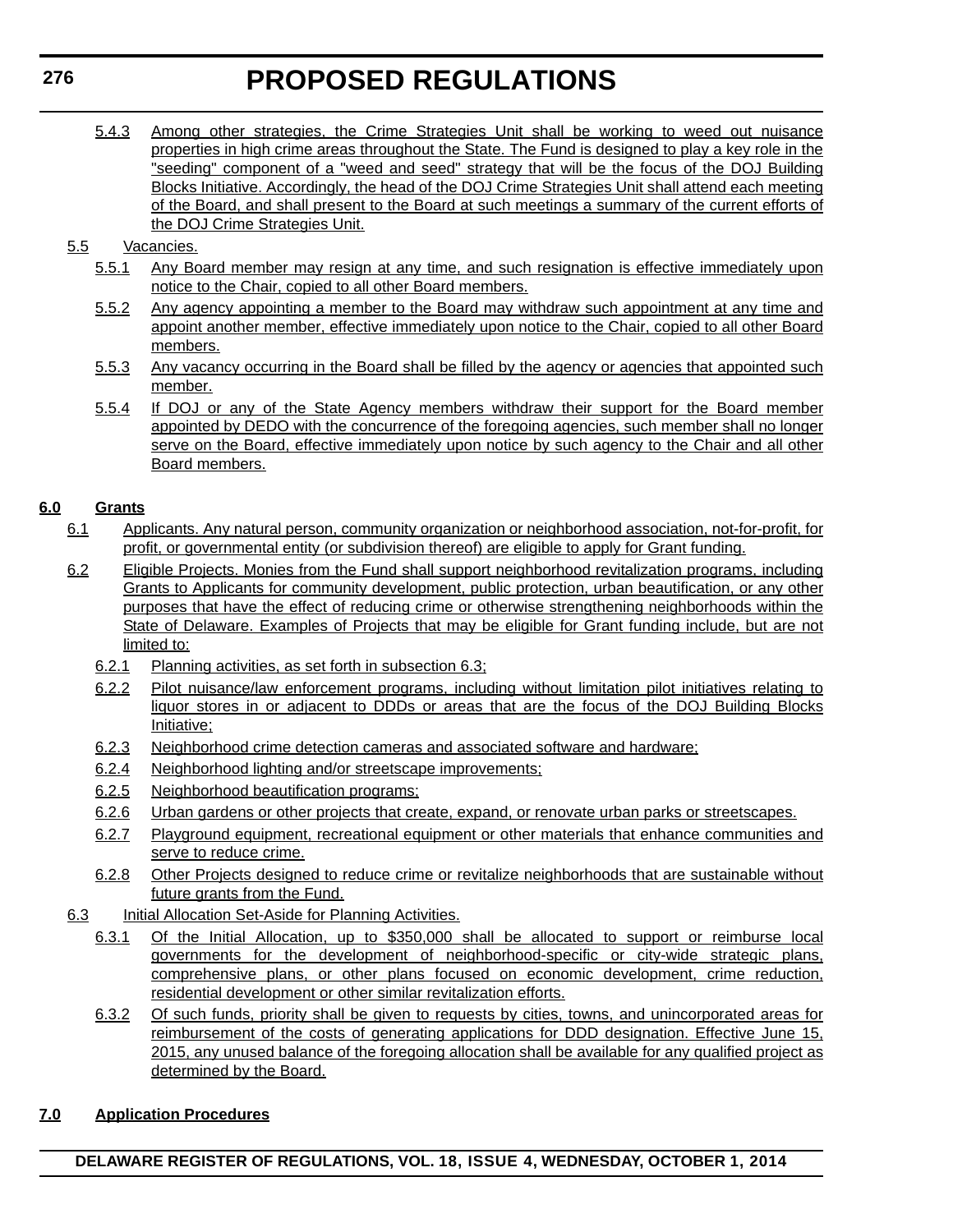- 7.1 Obtaining and Submitting Applications.
	- 7.1.1 Applicants may obtain Application forms by:
		- 7.1.1.1 Downloading the Application from the DEDO website at http://dedo.delaware.gov/;
		- 7.1.1.2 Requesting an Application by contacting the Delaware Economic Development Office by phone (302) 739-4271, or by fax at (302) 577-8499; or
		- 7.1.1.3 Mailing a request for Application to the Delaware Economic Development Office, Attention: Diane Laird; Carvel State Building, 820 North French Street, 10<sup>th</sup> Floor, Wilmington DE 19801.
	- 7.1.2 Completed Applications, along with any required documentation, may be submitted online, via email, or by mail in accordance with procedures adopted by DEDO.
- 7.2 Confidentiality. Applicants may designate certain information as law enforcement sensitive, proprietary or otherwise confidential pursuant to FOIA. Consistent with FOIA, DEDO and the Reviewing Agency will take such measures as are appropriate to limit disclosure of such information to the Board and to the Reviewing Agency.
- 7.3 Initial Review and Recommendation.
	- 7.3.1 Upon receipt of an Application for a Grant seeking funds from the Initial Allocation, DEDO shall forward same to the appropriate Reviewing Agency for initial review and recommendations in accordance with the following procedure:
		- 7.3.1.1 Applications for funding for Projects having a principal purpose of neighborhood revitalization shall be reviewed by DEDO. Examples include Applications having a significant economic development component; Applications for funding for murals or other neighborhood beautification programs; and applications for funding for programs within the general purview of DEDO's Main Street program.
		- 7.3.1.2 Applications for funding for planning activities, as set forth in subsection 6.3, shall be reviewed by OSPC. In addition, OSPC shall review applications that involve significant land use components or potential land use impact, such as support for urban parks, urban gardening, streetscape design and similar applications.
		- 7.3.1.3 Applications for funding for projects or programs having a principal purpose of crime reduction shall be reviewed by DOJ. Examples include applications for funding for neighborhood crime detection cameras and pilot nuisance abatement programs.
		- 7.3.1.4 Notwithstanding the foregoing, the Board Chair, DEDO Director and/or any Reviewing Agency hereunder is authorized to forward any Application to another State Agency (including but not limited to DSHA or DSHS), or DOJ, or any other entity with expertise relevant to the consideration of the application, for additional review and recommendations, if the Board Chair, DEDO Director or Reviewing Agency determines that it is necessary or desirable to do so.
- 7.4 Written Recommendations by Reviewing Agency.
	- 7.4.1 Following the review of any Application and any supporting materials, but in all cases no later than fourteen (14) days prior to the next regularly scheduled meeting of the Board, the Reviewing Agency shall forward its written recommendation for each Application to (a) the Board Chair, and (b) any DEDO staff person designated by the Chair to receive such recommendations. The Reviewing Agency shall make one of the following recommendations:
		- 7.4.1.1 Approve the Application for the Grant in the amount requested by the Applicant;
		- 7.4.1.2 Approve the Application, but for an amount less than requested by the Applicant;
		- 7.4.1.3 Deny the Application; or
		- 7.4.1.4 That the Application be held for further evaluation.
	- 7.4.2 In all instances, the Reviewing Agency shall specify in writing the reasons underlying its recommendation. The Reviewing Agency is authorized to request additional information from the Applicant to the extent such information is necessary make a recommendation hereunder.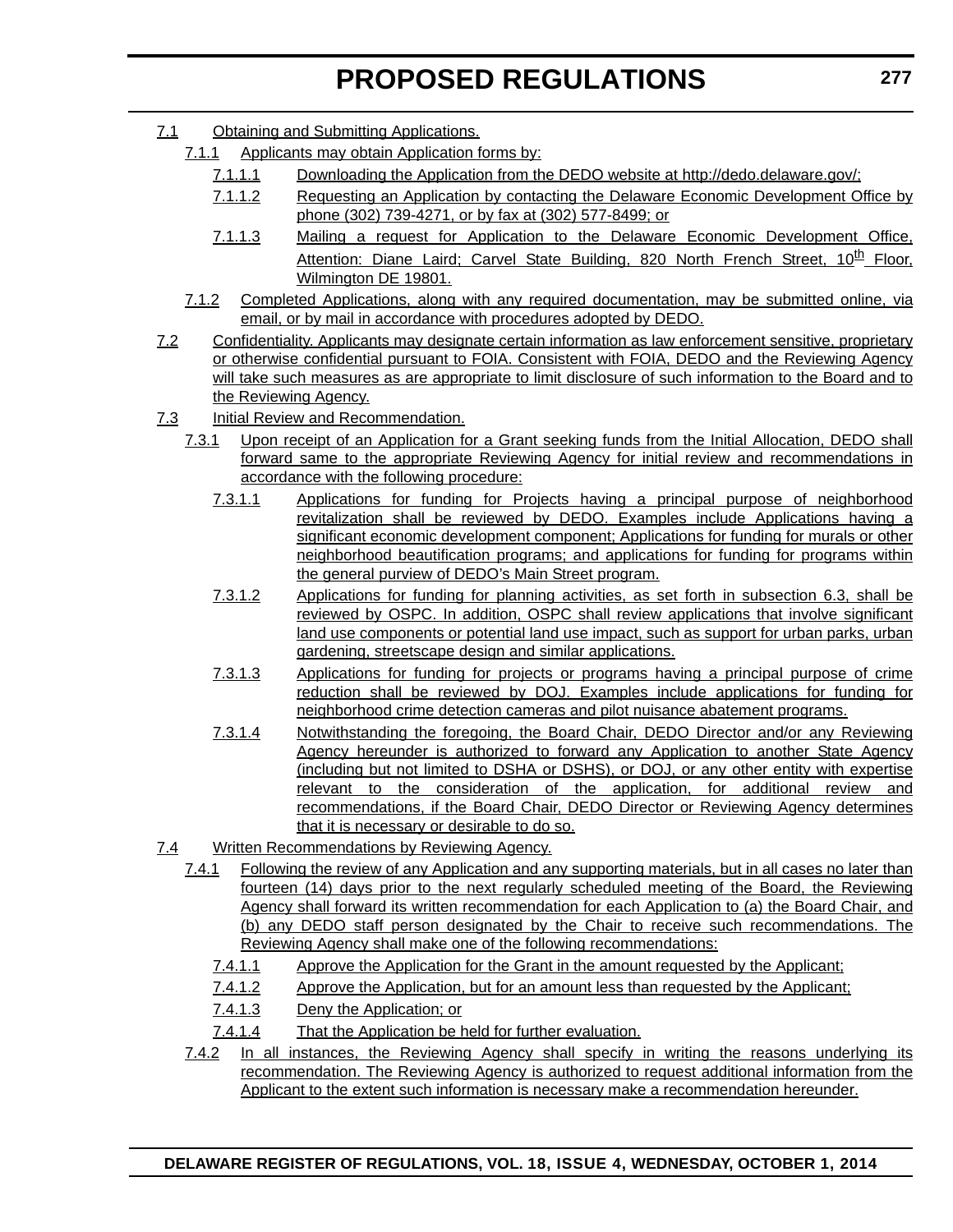- 7.4.3 No later than ten (10) days prior to the date of the next scheduled Board meeting, the designated DEDO staff person shall forward to members of the Board all recommendations received from Reviewing Agencies.
- 7.5 Consideration of Applications by Board.
	- 7.5.1 At the next scheduled Board meeting, the Reviewing Agency shall present its recommendations to the Board. The Board shall give due consideration to the recommendation of the Reviewing Agency, but shall not be bound thereby.
	- 7.5.2 Following the presentation set forth in subsection 7.5.1, the Board shall:
		- 7.5.2.1 Approve the Application in the amount recommended by the Reviewing Agency;
		- 7.5.2.2 Approve the Application, but for an amount other than that which was recommended by the Reviewing Agency;
		- 7.5.2.3 Deny the Application; or
		- 7.5.2.4 Request that the Reviewing Agency reconsider its recommendation in light of evidence or information presented in connection with the Board's review. In such instance, the reviewing agency shall present its revised recommendations at the next scheduled meeting of the Board.
	- 7.5.3 The Board shall determine, in its sole discretion, appropriate clawback provisions for each Applicant under which the Applicant may be required to repay some or all of the Grant.
- 7.6 Criteria for Review of Applications. In connection with the review, recommendation, and approval or denial of any Application, Reviewing Agencies and the Board shall consider:
	- 7.6.1 The Applicant's ability to meet the objectives of the Fund, including the potential of the proposed project to reduce crime, provide support for the community, enhance economic development, or revitalize neighborhoods;
	- 7.6.2 The level of community and local government support for the proposed project. Projects that have a Public Sponsor are generally preferred, and a Public Sponsor is required for any project that involves any form of licensing or permitting approval;
	- 7.6.3 Whether the proposed project leverages charitable contributions or other public or private funds to provide a greater overall impact;
	- 7.6.4 The ability of the proposed project to demonstrate success through objective, measurable criteria;
	- 7.6.5 A demonstration that resources other than future grants from the Fund will be available to sustain any ongoing costs associated with a proposed project; and
	- 7.6.6 Such other criteria that, in the discretion of the Board or Reviewing Agency, are relevant to the consideration of such Application.
- 7.7 In the event the Board approves an Application, the Applicant shall be issued a commitment letter outlining the terms and conditions of the Final Approval. The commitment letter must then be accepted by the Applicant and returned to the Board. The Applicant shall be bound by the terms and conditions set forth therein.
- 7.8 In the event the Board denies an Application, DEDO will advise the Applicant of the Board's action in writing. The notice of denial to the Applicant will inform the Applicant that the denial does not preclude the Applicant from applying to the Board with respect to the same project after six months from the notice of denial, or requesting the consideration of other unrelated projects.
- 7.9 Unless waived or amended by the Board in its sole discretion, the Applicant shall, for a period of five (5) years following the award of Grant, submit to DEDO, on an annual basis, financial statements in a form acceptable to the Board, a progress report on the status of the Project, including, but not limited to, objective measurement data associated with each Project and the impact of the finding and any other information required by the Board*.* Each Applicant shall report to DEDO no later than June 30 of each of the years for which the report is required.

**DELAWARE REGISTER OF REGULATIONS, VOL. 18, ISSUE 4, WEDNESDAY, OCTOBER 1, 2014**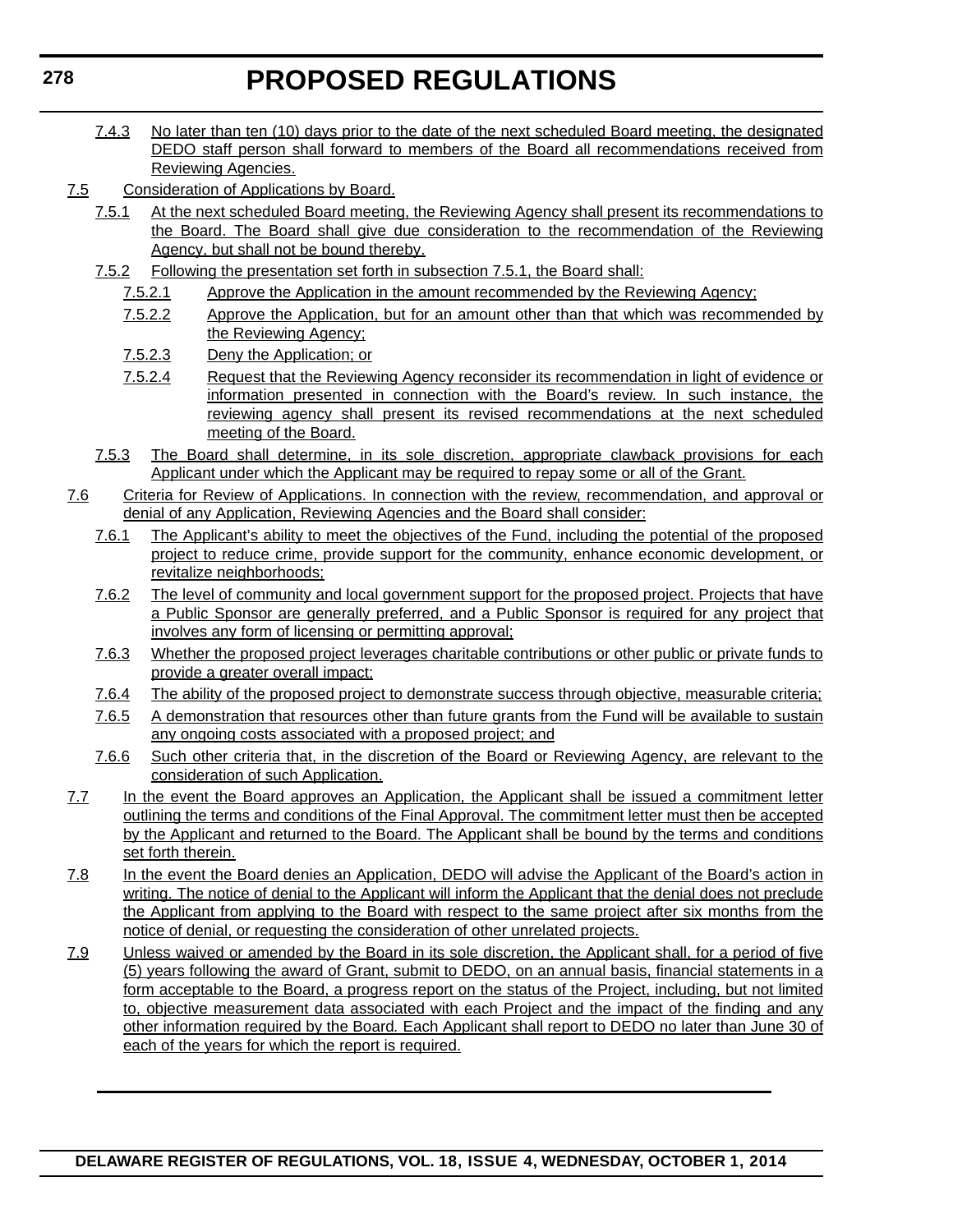# **[DEPARTMENT OF EDUCATION](http://www.doe.k12.de.us/)**

**OFFICE OF THE SECRETARY**

<span id="page-30-0"></span>Statutory Authority: 14 Delaware Code, Section 122(d) (14 **Del.C.** §122(d)) 14 **DE Admin. Code** 101

### **PUBLIC NOTICE**

### **Education Impact Analysis Pursuant To 14 Del.C. Section 122(d)**

#### **[101 State Assessment System](#page-3-0)**

### **A. Type of Regulatory Action Required**

Amendment to Existing Regulation

### **B. Synopsis of Subject Matter of the Regulation**

The Secretary of Education seeks the consent of the State Board of Education to amend 14 **DE Admin. Code**

101 State Assessment System. As a result of House Bill 334 and Senate Bill 229 of the 147<sup>th</sup> General Assembly. this regulation is amended based on changes in the state assessment system and provides clarification as to the assessment of students with disabilities as per 14 **Del.C.** §151.

Persons wishing to present their views regarding this matter may do so in writing by the close of business on or before **December 1, 2014** to Tina Shockley, Education Associate, Department of Education, Regulatory Review, at 401 Federal Street, Suite 2, Dover, Delaware 19901. A copy of this regulation may be viewed or obtained at the Department of Education, Finance Office located at the address listed above. Pursuant to the federal Individuals with Disabilities Education Act (IDEA) this regulation requires a 60 day comment period.

### **C. Impact Criteria**

1. Will the amended regulation help improve student achievement as measured against state achievement standards? The amended regulation is in compliance with amended 14 **Del.C.** §151.

2. Will the amended regulation help ensure that all students receive an equitable education? The amended regulation is intended to continue to ensure all students receive an equitable education.

3. Will the amended regulation help to ensure that all students' health and safety are adequately protected? The amendments do not address students' health and safety.

4. Will the amended regulation help to ensure that all students' legal rights are respected? The amended regulation continues to ensure that all student's legal rights are respected.

5. Will the amended regulation preserve the necessary authority and flexibility of decision making at the local board and school level? The amended regulations does not change the decision making at the local board and school level.

6. Will the amended regulation place unnecessary reporting or administrative requirements or mandates upon decision makers at the local board and school levels? The amended regulation does not place any unnecessary reporting or administrative requirements on decision makers.

7. Will the decision making authority and accountability for addressing the subject to be regulated be placed in the same entity? The decision making authority and accountability for addressing the subject to be regulated does not change because of the amendment.

8. Will the amended regulation be consistent with and not an impediment to the implementation of other state educational policies, in particular to state educational policies addressing achievement in the core academic subjects of mathematics, science, language arts and social studies? The amendment is consistent with and not an impediment to the implementation of other state educational policies.

9. Is there a less burdensome method for addressing the purpose of the regulation? There is not a less burdensome method for addressing the purpose of the regulation.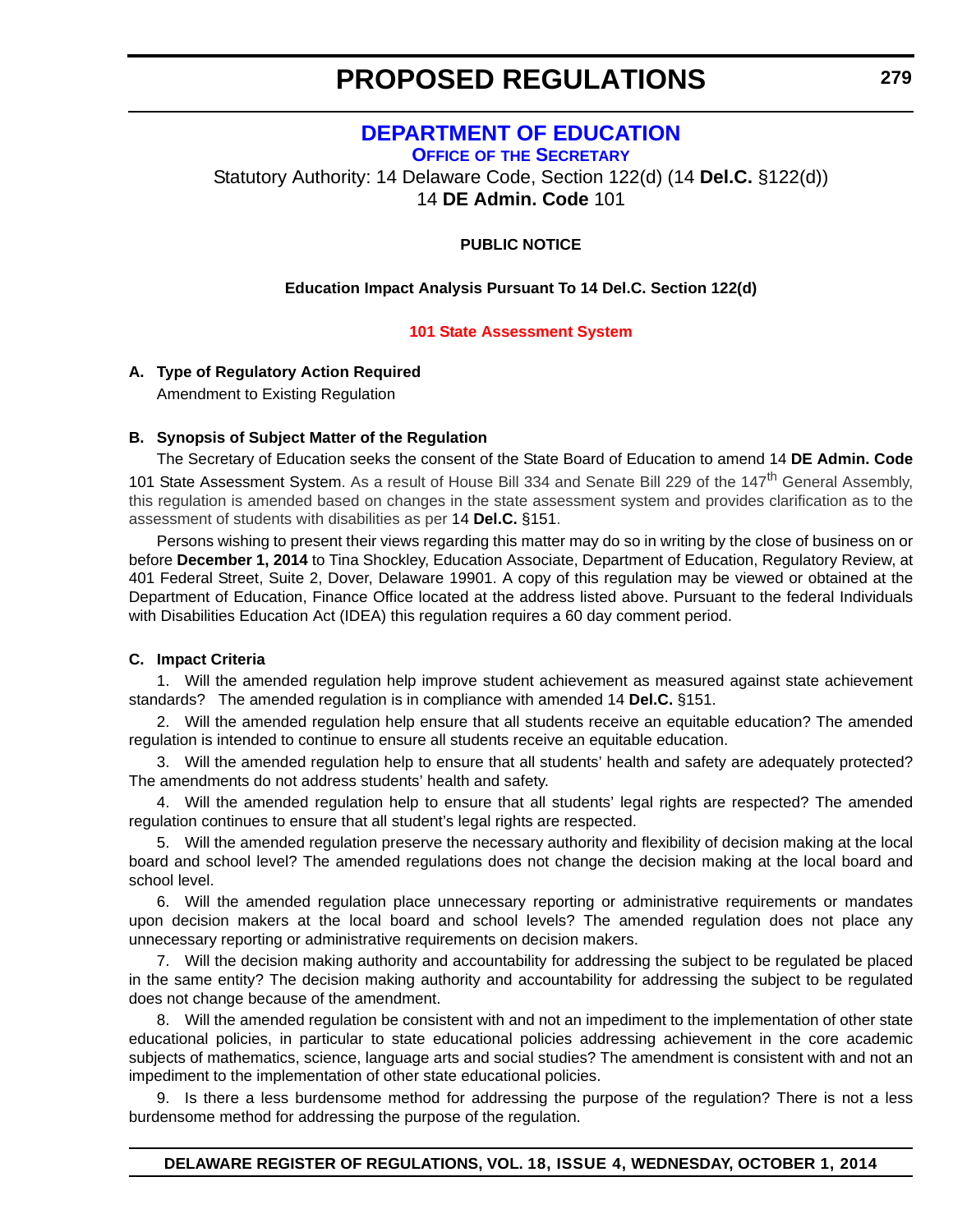<span id="page-31-0"></span>**280**

# **PROPOSED REGULATIONS**

10. What is the cost to the State and to the local school boards of compliance with the regulation? DOE estimates the cost to develop and implement the new assessment system to be at \$750,000-\$1,000,000.

**\*Please Note: Due to the size of the proposed regulation, it is not being published here. A copy of the regulation is available at:**

#### **[101 State Assessment System](http://regulations.delaware.gov/register/october2014/proposed/18 DE Reg 279 10-01-14.htm)**

#### **OFFICE OF [THE SECRETARY](http://www.doe.k12.de.us/)**

Statutory Authority: 14 Delaware Code, Section 122(d) (14 **Del.C.** §122(d)) 14 **DE Admin. Code** 923

### **PUBLIC NOTICE**

#### **Education Impact Analysis Pursuant To 14 Del.C. Section 122(d)**

**[923 Children with Disabilities Subpart B General Duties and Eligibility of Agencies](#page-3-0)**

#### **A. Type of Regulatory Action Required**

Amendment to Existing Regulation

#### **B. Synopsis of Subject Matter of the Regulation**

The Secretary of Education seeks the consent of the State Board of Education to amend 14 **DE Admin. Code** 923 Children with Disabilities Subpart B General Duties and Eligibility of Agencies. As a result of Senate Bill 229 of the 147<sup>th</sup> General Assembly, this amendment is needed in order to clarify the eligibility for extended school year reading services for students who are not beginning to read by age seven.

Persons wishing to present their views regarding this matter may do so in writing by the close of business on or before **December 1, 2014** to Tina Shockley, Education Associate, Department of Education, Regulatory Review, at 401 Federal Street, Suite 2, Dover, Delaware 19901. A copy of this regulation may be viewed or obtained at the Department of Education, Finance Office located at the address listed above. Pursuant to the federal Individuals with Disabilities Education Act (IDEA) this regulation requires a 60 day comment period.

#### **C. Impact Criteria**

1. Will the amended regulation help improve student achievement as measured against state achievement standards? The amended regulation is intended to improve student achievement as measured against state achievement standards by clarifying the eligibility for extended school year reading services for students who are not beginning to read by age seven.

2. Will the amended regulation help ensure that all students receive an equitable education? The amended regulation is intended to continue to ensure all students receive an equitable education.

3. Will the amended regulation help to ensure that all students' health and safety are adequately protected? The amendments do not address students' health and safety.

4. Will the amended regulation help to ensure that all students' legal rights are respected? The amended regulation continues to ensure that all student's legal rights are respected.

5. Will the amended regulation preserve the necessary authority and flexibility of decision making at the local board and school level? The amended regulations does not change the decision making at the local board and school level.

6. Will the amended regulation place unnecessary reporting or administrative requirements or mandates upon decision makers at the local board and school levels? The amended regulation does not place any unnecessary reporting or administrative requirements on decision makers.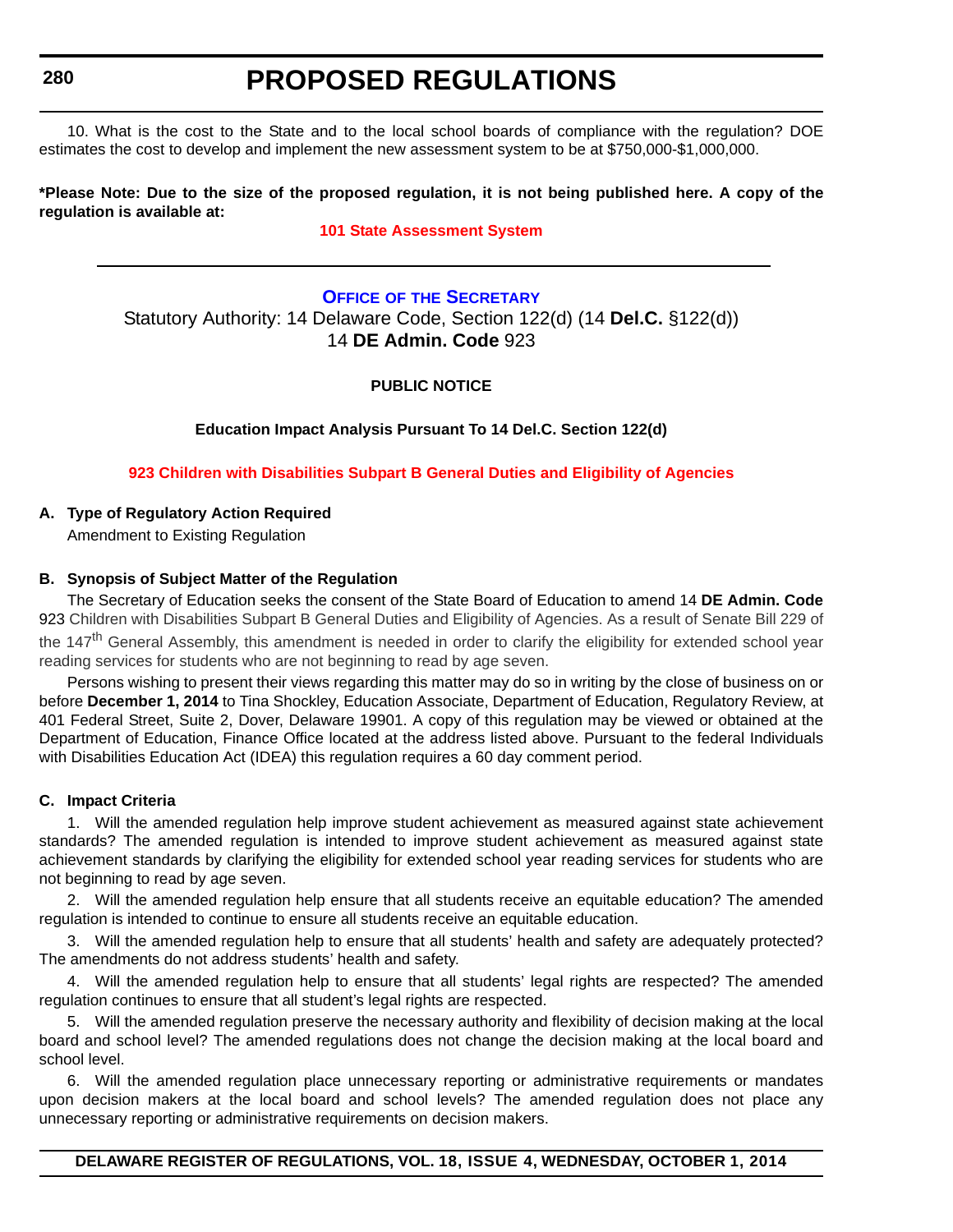<span id="page-32-0"></span>7. Will the decision making authority and accountability for addressing the subject to be regulated be placed in the same entity? The decision making authority and accountability for addressing the subject to be regulated does not change because of the amendment.

8. Will the amended regulation be consistent with and not an impediment to the implementation of other state educational policies, in particular to state educational policies addressing achievement in the core academic subjects of mathematics, science, language arts and social studies? The amendment is consistent with and not an impediment to the implementation of other state educational policies.

9. Is there a less burdensome method for addressing the purpose of the regulation? There is not a less burdensome method for addressing the purpose of the regulation.

10. What is the cost to the State and to the local school boards of compliance with the regulation? There is no expected cost to implementing this amended regulation.

### **\*Please Note: Due to the size of the proposed regulation, it is not being published here. A copy of the regulation is available at:**

**[923 Children with Disabilities Subpart B General Duties and Eligibility of Agencies](http://regulations.delaware.gov/register/october2014/proposed/18 DE Reg 280 10-01-14.htm)**

### **OFFICE OF [THE SECRETARY](http://www.doe.k12.de.us/)**

Statutory Authority: 14 Delaware Code, Section 122(d) (14 **Del.C.** §122(d)) 14 **DE Admin. Code** 925

### **PUBLIC NOTICE**

#### **Education Impact Analysis Pursuant To 14 Del.C. Section 122(d)**

### **[925 Children with Disabilities Subpart D, Evaluations, Eligibility Determination, Individualized Education](#page-3-0)  Programs**

### **A. Type of Regulatory Action Required**

Amendment to Existing Regulation

### **B. Synopsis of Subject Matter of the Regulation**

The Secretary of Education seeks the consent of the State Board of Education to amend 14 **DE Admin. Code** 925 Children with Disabilities Subpart D, Evaluations, Eligibility Determination, Individualized Education Programs. As a result of Senate Bill 229 of the 147<sup>th</sup> General Assembly, this regulation has been amended to meet the requirements of 14 **Del.C.** Chapter 31, Section 3110(e) to address reading services and supports in a child's Individualized Education Program (IEP), if the child is a student with a disability who is not beginning to read by age seven.

Persons wishing to present their views regarding this matter may do so in writing by the close of business on or before **December 1, 2014** to Tina Shockley, Education Associate, Department of Education, Regulatory Review, at 401 Federal Street, Suite 2, Dover, Delaware 19901. A copy of this regulation may be viewed or obtained at the Department of Education, Finance Office located at the address listed above. Pursuant to the federal Individuals with Disabilities Education Act (IDEA) this regulation requires a 60 day comment period.

#### **C. Impact Criteria**

1. Will the amended regulation help improve student achievement as measured against state achievement standards? The amended regulation may result in an improvement in student achievement as measured against state achievement standards as it addresses reading services and supports for IEPs for students with disabilities who are not beginning to read by age seven.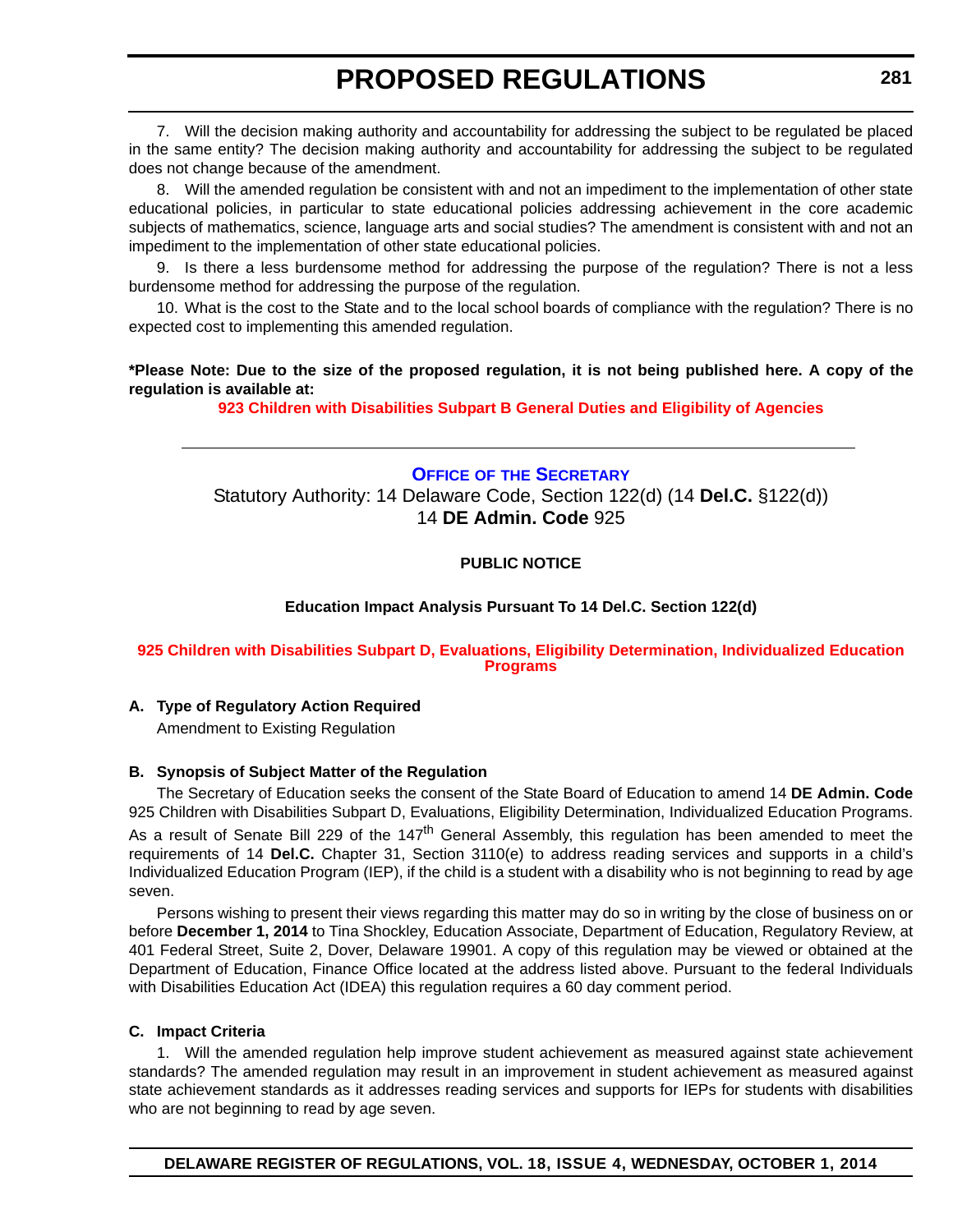<span id="page-33-0"></span>2. Will the amended regulation help ensure that all students receive an equitable education? The amended regulation is intended to continue to ensure all students receive an equitable education.

3. Will the amended regulation help to ensure that all students' health and safety are adequately protected? The amendments do not address students' health and safety.

4. Will the amended regulation help to ensure that all students' legal rights are respected? The amended regulation continues to ensure that all student's legal rights are respected.

5. Will the amended regulation preserve the necessary authority and flexibility of decision making at the local board and school level? The amended regulations does not change the decision making at the local board and school level.

6. Will the amended regulation place unnecessary reporting or administrative requirements or mandates upon decision makers at the local board and school levels? The amended regulation does not place any unnecessary reporting or administrative requirements on decision makers.

7. Will the decision making authority and accountability for addressing the subject to be regulated be placed in the same entity? The decision making authority and accountability for addressing the subject to be regulated does not change because of the amendment.

8. Will the amended regulation be consistent with and not an impediment to the implementation of other state educational policies, in particular to state educational policies addressing achievement in the core academic subjects of mathematics, science, language arts and social studies? The amendment is consistent with and not an impediment to the implementation of other state educational policies.

9. Is there a less burdensome method for addressing the purpose of the regulation? There is not a less burdensome method for addressing the purpose of the regulation.

10. What is the cost to the State and to the local school boards of compliance with the regulation? There is no expected cost to implementing this amended regulation.

**\*Please Note: Due to the size of the proposed regulation, it is not being published here. A copy of the regulation is available at:**

**[925 Children with Disabilities Subpart D](http://regulations.delaware.gov/register/october2014/proposed/18 DE Reg 281 10-01-14.htm)**

# **[DEPARTMENT OF HEALTH AND SOCIAL SERVICES](http://www.dhss.delaware.gov/dhss/dltcrp/index.html) DIVISION OF LONG TERM CARE RESIDENTS PROTECTION**

Statutory Authority: 29 Delaware Code, Section 7971(d)(1) (29 **Del.C.** §7971(d)(1)) 16 **DE Admin. Code** 3315

### **PUBLIC NOTICE**

### **[3315 Rest \(Family\) Care Homes](#page-3-0)**

The Division of Long Term Care Residents Protection (DLTCRP) is proposing a full revision of Regulation 3315, Rest (Family) Care Homes*.* The proposed regulations will replace the entire existing Regulation 3315.

Any person who wishes to make written suggestions, compilations of data, testimony, briefs or other written materials concerning the proposed new regulations must submit same to Mary Peterson, Director, Division of Long Term Care Residents Protection, 3 Mill Road, Suite 308, Wilmington, DE 19806 by Friday, October 31, 2014.

The action concerning the determination of whether to adopt the proposed regulation will be based upon the results of Department and Division staff analysis and the consideration of the comments and written materials filed by other interested persons.

#### **SUMMARY OF PROPOSED CHANGES**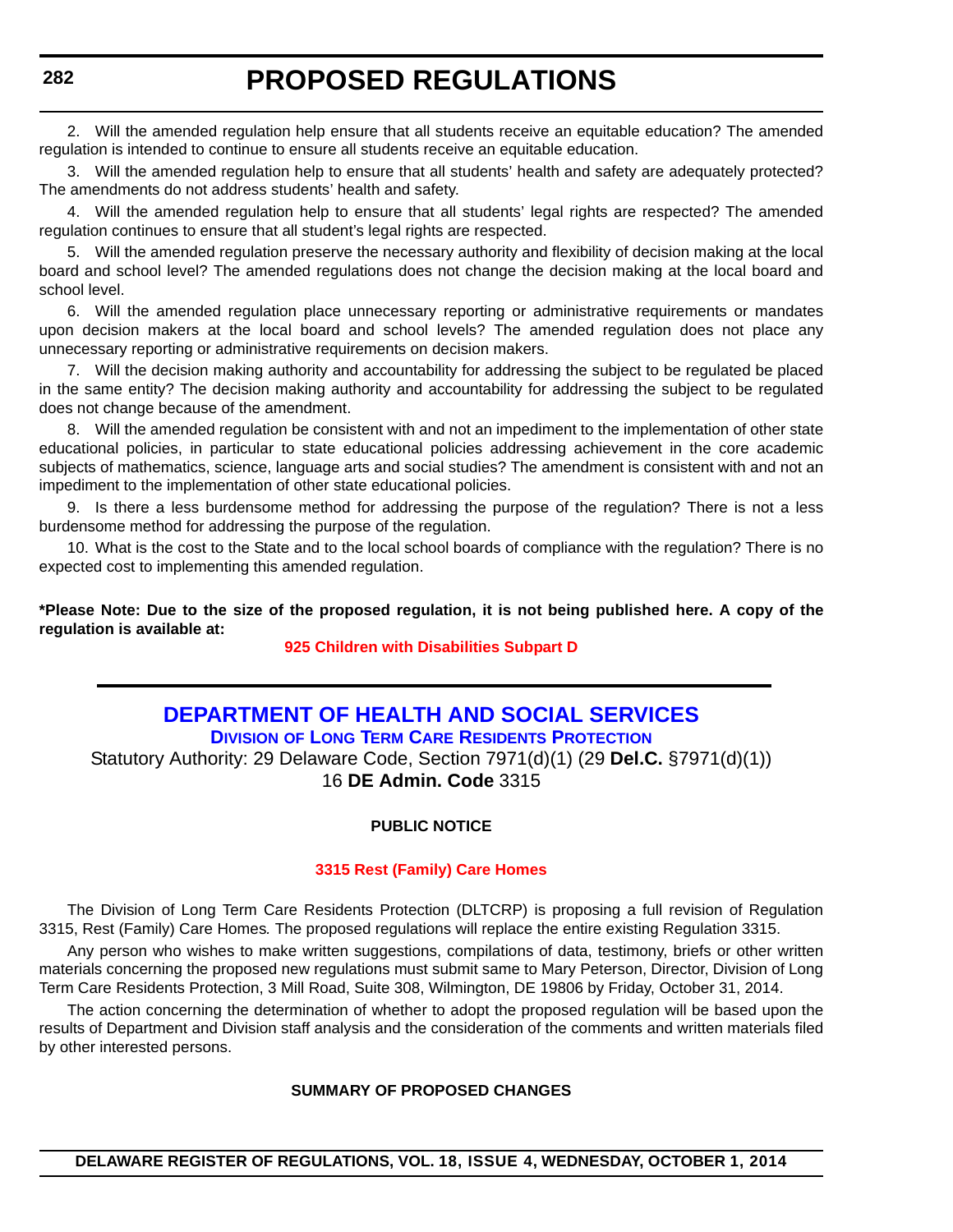#### <span id="page-34-0"></span>**Background**

DLTCRP identified that the regulations for these facilities were last updated in March 1993. Many changes have occurred in this field especially in the type of care and the delivery of care. This revision will replace the current regulations and update it to meet the current standard of care for the population served.

#### **Summary of Proposal**

This regulatory proposal replaces the regulations for the purpose of bringing it into compliance with current standard of care.

#### **Statutory Authority**

29 **Del.C.** §7971(d)(1), "Division of Long Term Care Residents Protection."

**\*Please Note: Due to the size of the proposed regulation, it is not being published here. A copy of the regulation is available at:**

#### **[3315 Rest \(Family\) Care Homes](http://regulations.delaware.gov/register/october2014/proposed/18 DE Reg 282 10-01-14.htm)**

# **[DEPARTMENT OF INSURANCE](http://www.delawareinsurance.gov/)**

### **OFFICE OF THE COMMISSIONER**

Statutory Authority: 18 Delaware Code, Section 311, 1303(a) and 29 Delaware Code, Chapter

101

(18 **Del.C.** §§311 and 1303(a) and 29 **Del.C.** Ch. 101) 18 **DE Admin. Code** 403

### **PUBLIC NOTICE**

### **[403 Sale and Purchase of Options \[Formerly Regulation 28\]](#page-3-0)**

INSURANCE COMMISSIONER KAREN WELDIN STEWART hereby gives notice of proposed amended Department of Insurance Regulation 403 relating to Sale and Purchase Options [Formerly Regulation 28]. The docket number for this proposed regulation is 2413.

The proposed amended regulation withdraws the provisions for Sale and Purchase Options due to the promulgation of new Regulation 404 Derivative Instruments, which sets standards for the prudent use of derivative instruments by domestic insurers. The Delaware Code authority for this proposed regulation is 18 **Del.C.** §§311 and 1303(a) and 29 **Del.C.** Ch. 101.

The Department of Insurance does not plan to hold a public hearing on the proposed amended regulation. The proposed amended regulation appears below and can also be viewed at the Delaware Insurance Commissioner's website at

http://www.delawareinsurance.gov/departments/documents/ProposedRegs/.

Any person can file written comments, suggestions, briefs, and compilations of data or other materials concerning the proposed amended regulation. Any written submission in response to this notice and relevant to the proposed regulation must be received by the Department of Insurance no later than 4:30 p.m. EST, Friday, October 31, 2014. Any such requests should be directed to:

Regulatory Specialist Rhonda West Delaware Department of Insurance 841 Silver Lake Boulevard Dover, DE 19904 Phone: (302) 674-7379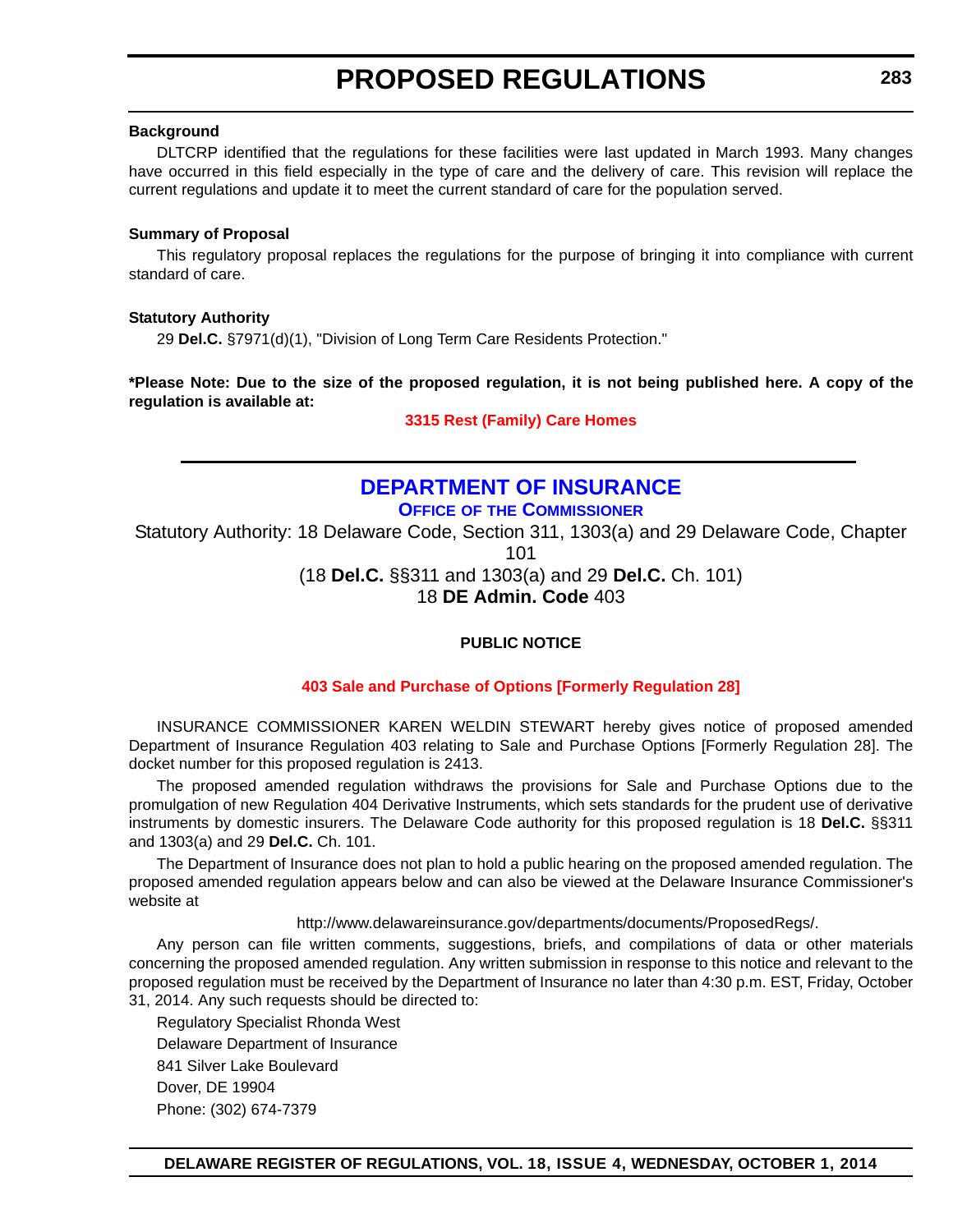Fax: (302) 739-5566 Email: rhonda.west@state.de.us

This Regulation shall become withdrawn effective December 11, 2014.

#### **403 Sale and Purchase of Options**

#### **1.0 Rules and Regulations**

1.1 18 **Del.C.** §314, authorizes the Insurance Commissioner to "...make reasonable rules and regulations necessary for or as an aid to the administration or effectuation of any provision of this Title." 18 **Del.C.** §1303(a), Ch. 13 permits an insurer to purchase options subject to certain limitations. It is the purpose of this Regulation to provide rules for the sale and purchase of options by insurers.

#### **2.0 Definitions**

**"Call Option"** means an option contract under which the holder of the option has the right, in accordance with the terms of the option, to purchase the number of shares of the underlying stock covered by the option contract.

**"Closing Purchase Transaction"** means the purchase of an exchange-traded call options, the effect of which is to reduce or eliminate the obligations of a call option writer with respect to an option contract or contracts.

**"Escrow Receipt"** means an escrow receipt used with respect to escrowed stock held on deposit by a bank or other custodian approved by a registered national securities exchange.

**"Escrowed Stock"** means stock owned by an insurance company with respect to which an escrow receipt has been issued.

**"Exchange"** means a national securities exchange registered under the Securities Exchange Act of 1934, as amended.

**"Exchange-traded"** means traded on the floor of an exchange.

**"Exercise Price"** means the price per unit at which the holder of an option may purchase the underlying stock upon exercise.

**"Stock"** means stock owned by a domestic insurance company which was acquired subject to the provisions of **18 Del.C., §§1310, 1311**.

**"Underlying Stock"** means the stock subject to being purchased upon the exercise of a call option.

#### **3.0 Sale of Exchange-traded Call Options**

- 3.1 An insurer may sell exchange-traded call options only through an exchange and only with respect to stock which it owns. Insurers may not sell any other options. Any insurer selling an option:
	- 3.1.1 Shall enter into an escrow agreement which provides that its escrowed stock is kept segregated by the bank or other custodian from other securities owned by the company, and from securities owned by others, which are deposited with the same bank or other custodian approved by a registered national securities exchange; and
	- 3.1.2 Must obtain and retain in its possession a copy of an escrow receipt identifying with particularity the escrowed stock.

#### **4.0 Purchase of Exchange-traded Call Options**

4.1 An insurer may purchase an exchange-traded call option only through an exchange and only for the purpose of a closing purchase transaction. An insurer may purchase a call on the same security upon which an option was written by the insurer. Insurers may not purchase any other options.

#### **5.0 Accounting Procedures**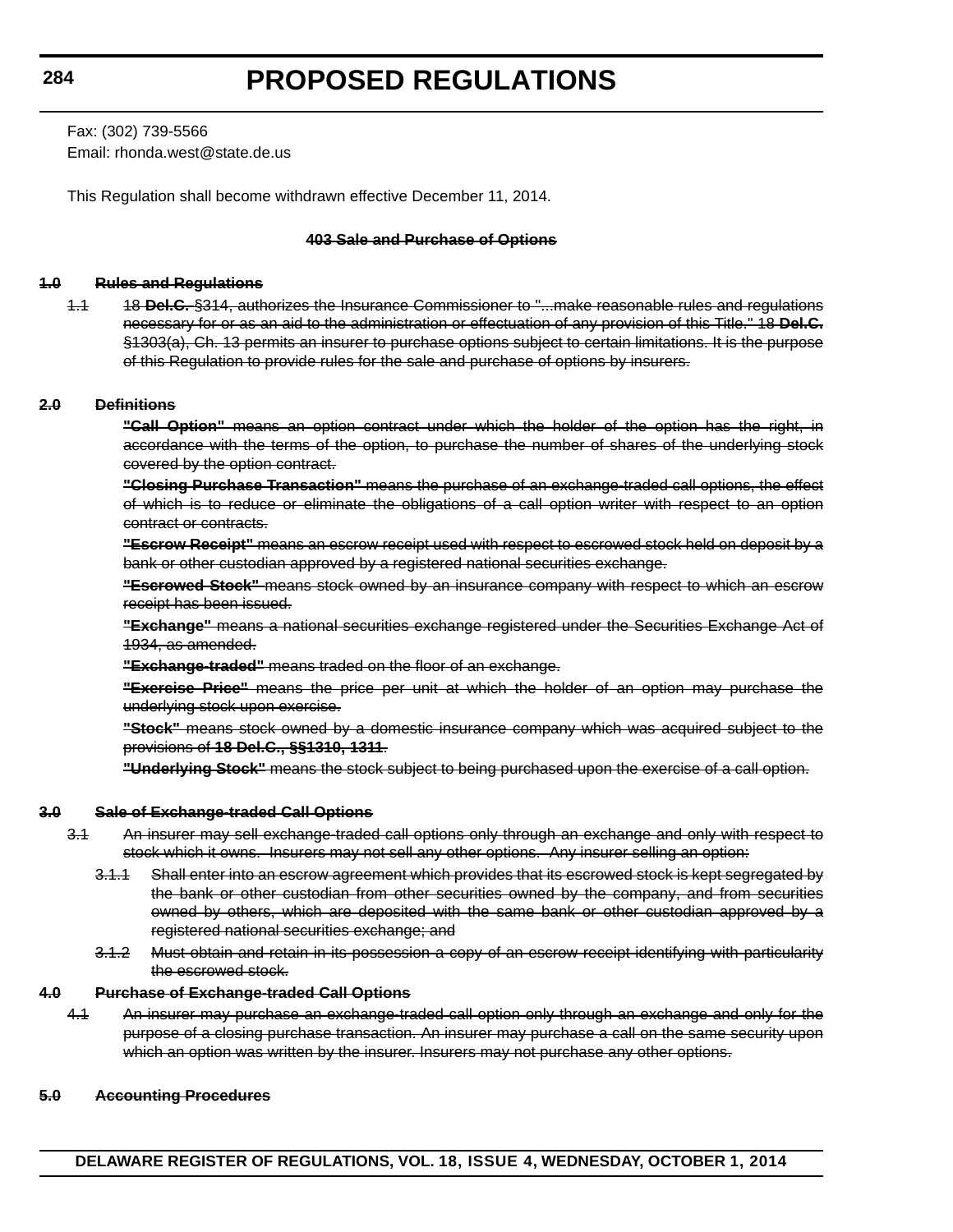- 5.1 The price received for selling a call option shall not be included in income at the time of receipt, but shall be carried in a deferred account until:
	- 5.1.1 The call option expires through the passage of time. The price for the option shall be treated as investment income.
	- 5.1.2 The insurer sells the underlying stock pursuant to an exercise of the call option. The price received for the option shall be treated as increasing the amount realized upon the sale of the stock and shall be included in determining capital gain or loss.
	- 5.1.3 The insurer engages in a closing purchase transaction. In this event the difference between the price received from the sale of the call option and the price paid in the closing purchase transaction shall be treated as addition to or deduction from investment income.

#### **6.0 Valuation**

- 6.1 The stock on which an option has been sold shall be valued, so long as the obligation under the option exists, at the lesser of:
	- 6.1.1 The exercise price of the option, or
	- 6.1.2 The current market price of the stock.

### **7.0 Prohibition Against Speculating in Options**

7.1 The authority granted to insurers herein to engage in option transactions shall be used solely in a manner consistent with the insurer's obligation to exercise prudent judgment in the conservative management of its assets. Each option transaction shall reflect such prudent judgment and shall have a rationale related to such conservative management of assets rather than speculations. Nothing herein shall be construed to authorize an insurer to engage in option transactions to an extent or to a degree which would, under the relevant circumstances, be inordinate or speculative. The insurer shall establish and maintain records as to each transaction, demonstrating compliance with this section.

#### **8.0 Severability**

8.1 If any provision of this Regulation or the application thereof to any person or situation is held invalid, such invalidity shall not affect any other provision or application of the Regulation which can be given effect without the invalid provision or application and to this end the provisions of this Regulation are declared to be severable.

### **9.0 Effective Date**

9.1 This Regulation shall become effective September 1, 1977.

## **[DEPARTMENT OF SAFETY AND HOMELAND SECURITY](http://dsp.delaware.gov/) DIVISION OF STATE POLICE**

#### **5500 Bail Enforcement Agents**

Statutory Authority: 24 Delaware Code, Section 5504(a) (24 **Del.C.** §5504(a)) 24 **DE Admin. Code** 5500

### **PUBLIC NOTICE**

### **[5500 Bail Enforcement Agents](#page-3-0)**

Notice is hereby given that the Board of Examiners of Bail Enforcement Agents, in accordance with 24 **Del.C.** Ch. 55 proposes to amend: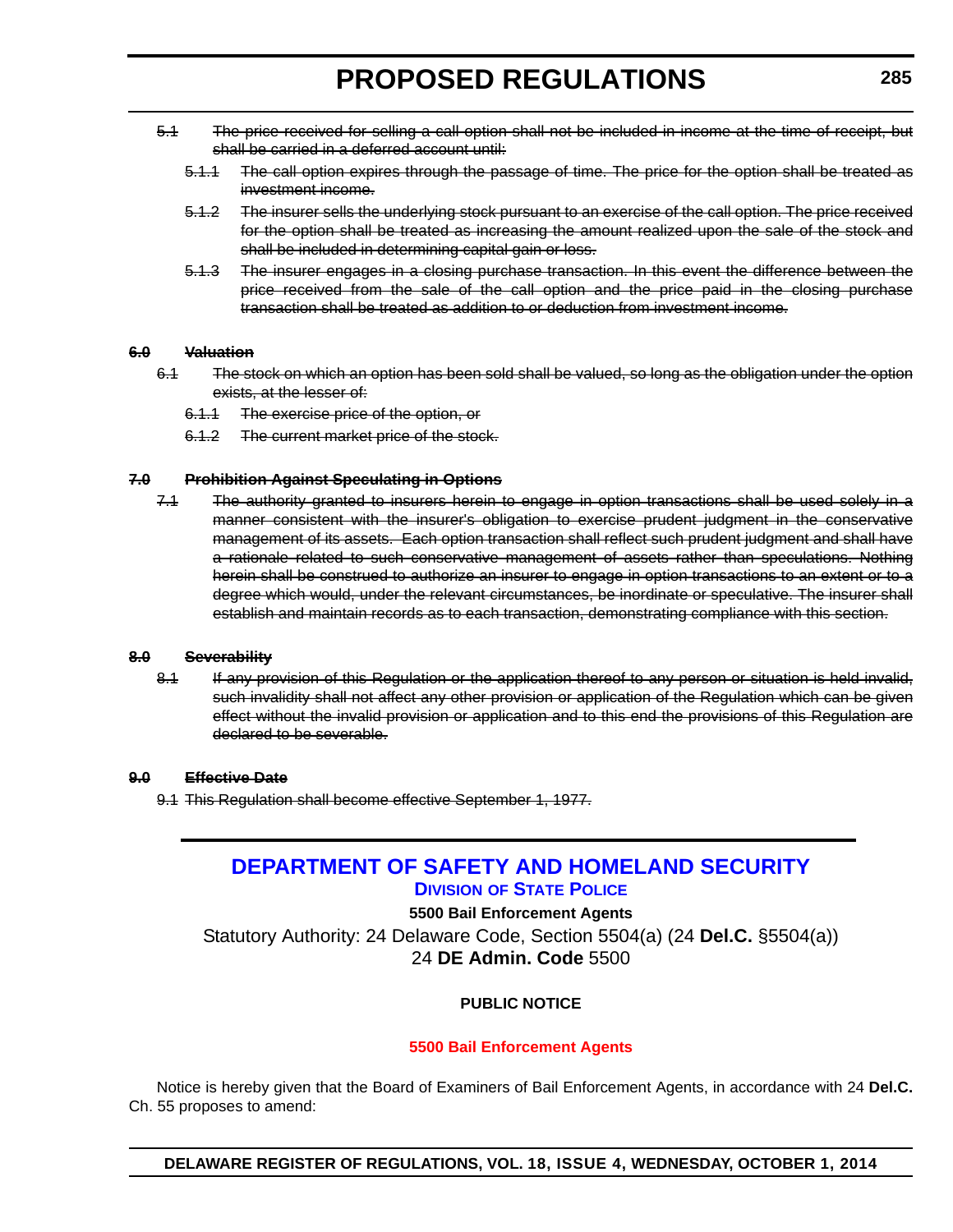Adopted Rule 3.0 - Use of Animals, basic verbiage clean-up to keep with consistency throughout;

- Adopted Rule 8.0 Apprehension Procedures, basic verbiage clean-up to keep with consistency throughout;
- Adopted Rule 9.0 Notification of Arrest, deleted by Directive issued by Governor Markell, redundant as it is in the law;
- Adopted Rule 9.0 Electronic Control Device (ECD), creates rule allowing BEA's to carry these devices and mandates the training and instructors;
- Adopted Rule 10.0 Suspensions and Revocations, basic verbiage clean-up to keep with consistency throughout; and

Adopted Rule 12.0 - Prohibited acts basic verbiage clean-up to keep with consistency throughout.

If you wish to view the complete Rules, contact Ms. Peggy Anderson at (302) 672-5304. Any persons wishing to present views may submit them in writing, by October 31, 2014, to Delaware State Police, Professional Licensing Section, P.O. Box 430, Dover, DE 19903. The Board will hold its quarterly meeting Tuesday, November 25, 2014, 10:00 am, at the Tatnall Building, 150 Martin Luther King, Jr. Boulevard South, Room 112, Dover, DE.

## **5500 Bail Enforcement Agents** *(Break in Continuity of Sections)*

#### **3.0 Use of Animals**

The use of animals is prohibited in the performance of any bail enforcement agent BEA activity.

#### *(Break in Continuity of Sections)*

#### **8.0 Apprehension Procedures**

- 8.1 All bail enforcement agents BEA's licensed under 24 **Del.C.** Ch. 55 are required to notify the police emergency 911 dispatch center for the appropriate jurisdiction prior to making any attempt at an apprehension. This notification must occur prior to responding to the address of the attempt.
	- 8.1.1 Notification shall be made to one of the following 911 dispatch centers as appropriate; Recom DSP, New Castle County PD, Newark PD, Wilmington PD, University of Delaware PD, Kent-com - DSP, Smyrna PD, Dover PD, Milford PD, Suscom - DSP, Seaford PD, Rehoboth Beach PD, Dewey Beach PD, Bethany PD, and South Bethany PD.
- 8.2 Upon successful apprehension, if the bail enforcement agent BEA transports the subject to the law enforcement agency in the jurisdiction in which the apprehension occurred, transfer of custody to the law enforcement agency shall take place at that time.
	- 8.2.1 A failure of a police agency to accept custody of the fugitive shall be immediately documented by the bail enforcement agent **BEA** and reported to the Board Professional Licensing Section.
- 8.3 Failure to follow the procedures as described in this section could result in the suspension or revocation of the bail enforcement agent BEA identification card, license, and badge and ID card.

#### **9.0 Notification Of Arrest**

Pursuant to 24 **Del.C.** §5511, anyone licensed under this chapter shall, excluding weekends and state holidays, notify the Director within 5 days of any arrest which could result in a misdemeanor or felony conviction. Failure to do so may result in the suspension or revocation of a license.

## **9.0 Electronic Control Device (ECD)**

- 9.1 In order for a BEA to carry/use an electronic control device (ECD), he/she must complete a training program approved by the Board and all certifications or re-certifications must be on file with the Professional Licensing Section.
- 9.2 ECD Instructors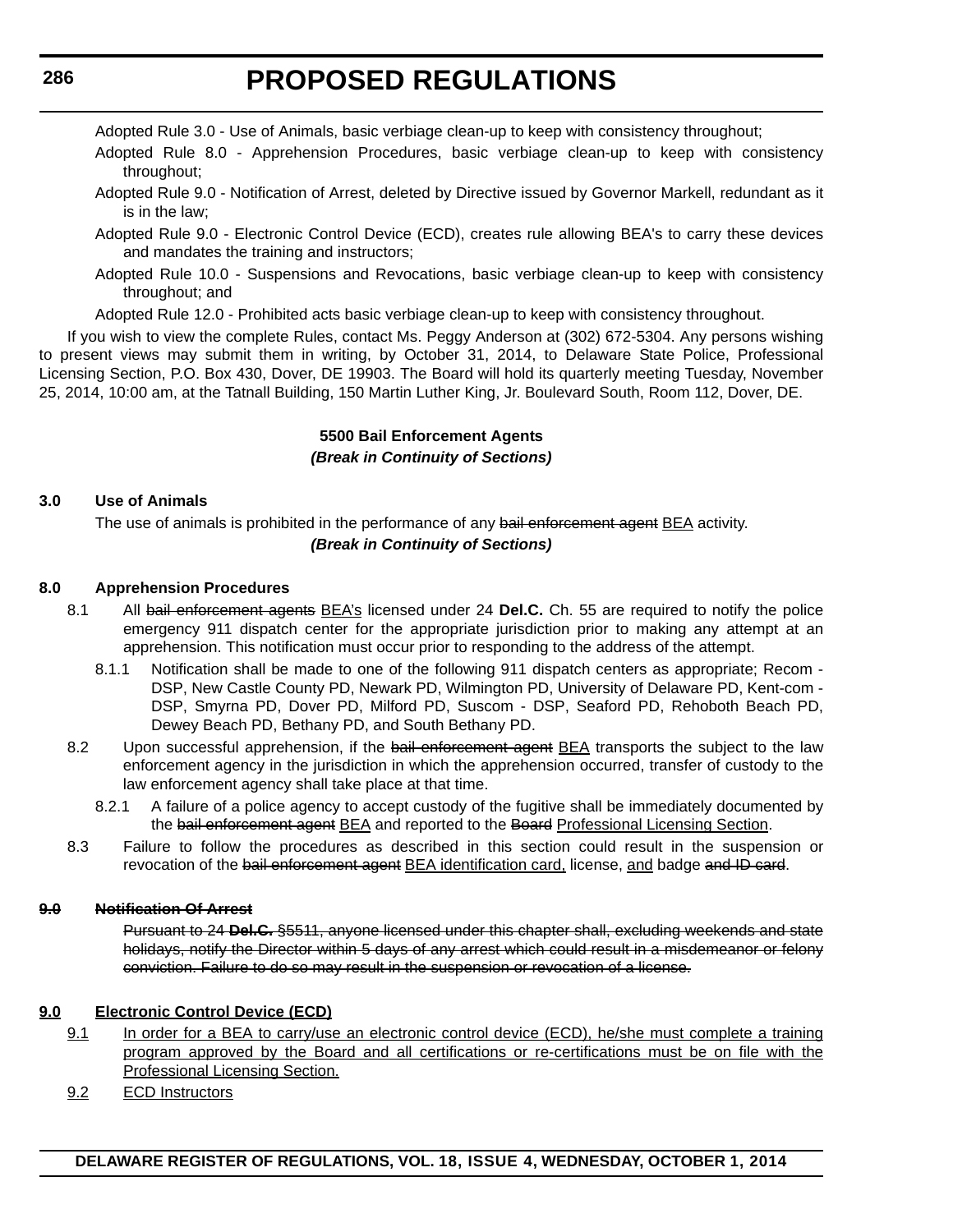9.2.1 All ECD instructors must be approved by the Professional Licensing Section before they are authorized to instruct or qualify individuals licensed under 24 **Del.C.** Ch. 13.

#### **10.0 Suspensions and Revocations**

- 10.1 The Director of the Professional Licensing Section shall have the power to invoke the intent to suspend or revoke any individual<del>, licensed</del> issued an identification card, license and badge under Title 24 Chapter 55 that violates the Chapter or the promulgated Rules & Regulations.
- 10.2 The Director of the Professional Licensing Section may issue an intent to suspend or revoke any individual, licensed issued an identification card, license and badge under 24 **Del.C.** Ch. 55, that has been arrested and that arrest could result in the conviction of any misdemeanor or felony that violates the Chapter or the promulgated Rules and Regulations.
- 10.3 Any person individual whose identification card, license and badge has been suspended, revoked, rejected, or denied shall be granted a full hearing, by the Board at their next quarterly meeting, provided that the violating party requests such a hearing, in writing, to the Director of the Professional Licensing Section within 30 days of the suspension. Such person individual shall be entitled to an appeal of the Board's decision to the Department of Safety and Homeland Security if a written appeal is filed within ten (10) days from the date of the Board's decision.

### *(Break in Continuity of Sections)*

#### **12.0 Prohibited Acts**

No one licensed issued an identification card, license or badge under this chapter 24 Del.C. Ch. 55 shall be impaired, by drugs or alcohol, while performing the duties of a bail enforcement agent BEA.

**\*Please Note: As the rest of the sections were not amended they are not being published. A copy of the regulation is available at:**

#### **[5500 Bail Enforcement Agents](http://regulations.delaware.gov/register/october2014/proposed/18 DE Reg 285 10-01-14.htm)**

## **[DEPARTMENT OF STATE](http://dpr.delaware.gov/) DIVISION OF PROFESSIONAL REGULATION BOARD OF LANDSCAPE ARCHITECTURE** Statutory Authority: 24 Delaware Code, Section 205 (24 **Del.C.** §205) 24 **DE Admin. Code** 200

### **PUBLIC NOTICE**

### **[200 Board of Landscape Architecture](#page-3-0)**

The Delaware Board of Landscape Architects, pursuant to 24 **Del.C.** §205(a)(1), proposes to amend its rules and regulations*.* The proposed regulation changes address continuing education requirements and set forth a procedure by which licensees and continuing education sponsoring organizations may seek pre-approval of continuing education units. The proposed changes also bring the regulations into compliance with the Division of Professional Regulation's operating procedures and create continuity throughout the regulations.

The Board will hold a public hearing on the proposed regulation change on November 13, 2014 at 9:00 a.m., Second Floor Conference Room B, Cannon Building, 861 Silver Lake Blvd., Dover, DE 19904. Written comments should be sent to Lisa Smith, Administrative Specialist of the Delaware Board of Architects, Cannon Building, 861 Silver Lake Blvd., Dover, DE 19904. Written comments will be accepted until November 28, 2014 pursuant to 29 **Del.C.** §10118(a).

**DELAWARE REGISTER OF REGULATIONS, VOL. 18, ISSUE 4, WEDNESDAY, OCTOBER 1, 2014**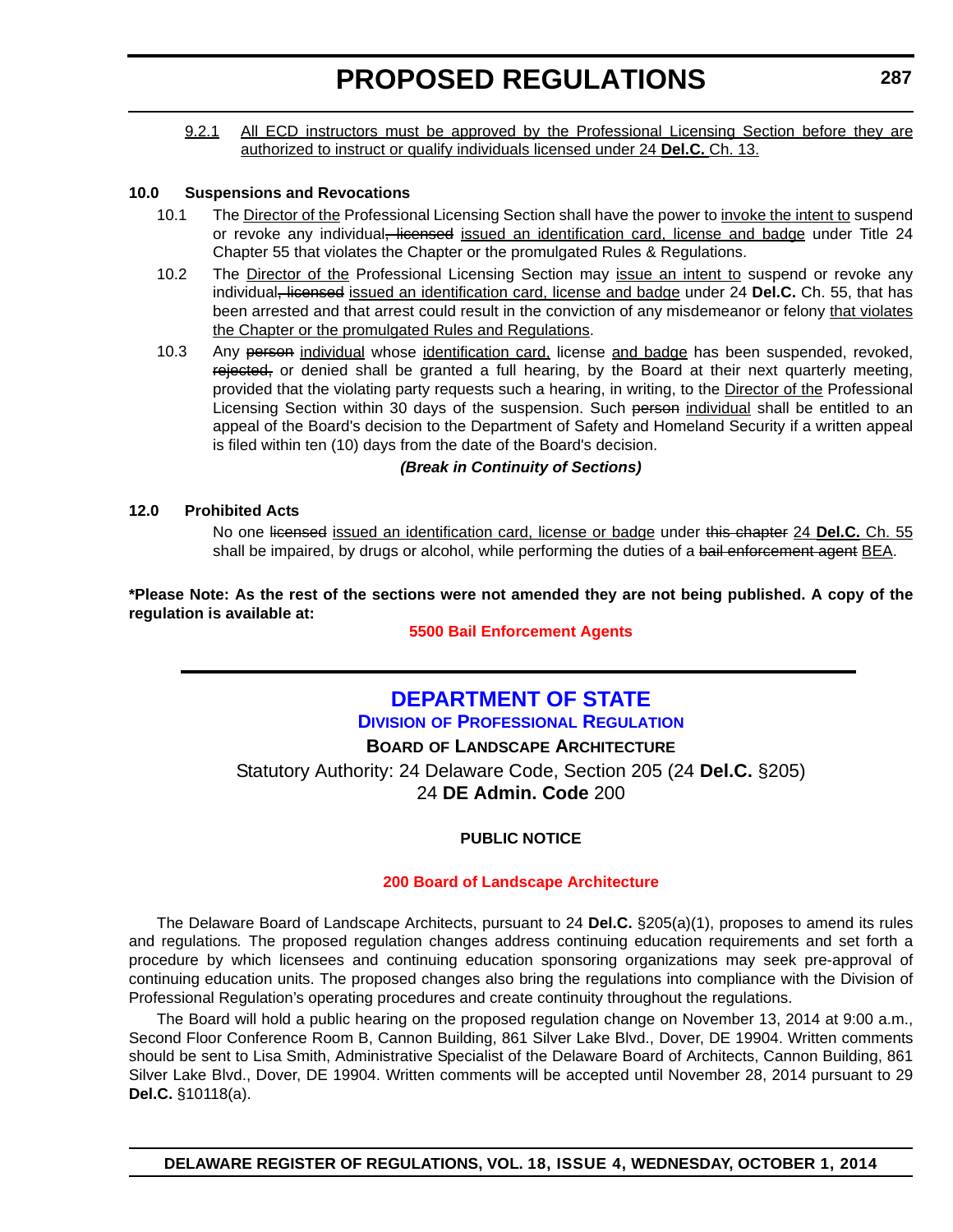The proposed rule changes are as follows, additions are indicated in underline and deletions are indicated in strikethrough:

## **200 Board of Landscape Architecture** *(Break in Continuity of Sections)*

## **7.0 Continuing Education as a Condition of Biennial Renewal**

- 7.1 General Statement: Each licensee shall be required to meet the continuing education requirements of these guidelines for professional development as a condition for license renewal. Continuing education obtained by a licensee should maintain, improve or expand skills and knowledge obtained prior to initial licensure, or develop new and relevant skills and knowledge.
	- 7.1.1 In order for a licensee to qualify for license renewal as a landscape architect in Delaware, the licensee must have completed 20 hours of continuing education units (CEUs) acceptable to the Board within the previous two years, or be granted an extension by the Board for reasons of hardship. Such continuing education shall be obtained by active participation in courses, seminars, sessions, programs or self-directed activities approved by the Board.
		- 7.1.1.1 For purposes of seminar or classroom continuing education, one hour of acceptable continuing education CEU shall mean 60 be no less than 50 minutes of instruction.
	- 7.1.2 All courses, seminars, sessions and programs are acceptable for continuing education credit if sponsored by organizations listed in Rule 7.1.3. All other continuing education credits will be reviewed at the time of renewal. Courses that are not offered or sponsored by those organizations require Board approval. Licensees should request Board approval in advance of attendance. Requests for approval may be submitted afterward, but there is no guarantee of approval. These CEUs must be documented by a course agenda, syllabus, or other brief documentation that would allow the Board to assess the appropriateness of the course content. Licensees and/or sponsoring organizations may request course approval. All self-directed activities for continuing education credit allowed by rule 7.6 7.1.4 must also be pre-approved and submitted by the licensee 6 months prior to license renewal by the Board.
		- 7.1.2.1 Each course, seminar, session, program, or self-directed activity to be recommended for approval by the Board shall have a direct relationship to the practice of landscape architecture as defined in the **Delaware Code** and contain elements which will assist licensees to provide for the health, safety and welfare of the citizens of Delaware served by Delaware licensed landscape architects.
	- 7.1.3 Continuing Education courses offered or sponsored by the following organizations will be automatically deemed to qualify for continuing education credit:
		- 7.1.3.1 LA CES<sup>TM</sup> Landscape Architecture Continuing Education System<sup>TM</sup>
		- 7.1.3.2 American Society of Landscape Architects (National and local/chapter levels)
		- 7.1.3.3 Council of Landscape Architectural Registration Boards
		- 7.1.3.4 American Planning Association
		- 7.1.3.5 American Institute of Certified Planners
		- 7.1.3.6 Delaware Department of Natural Resources (DNREC) Division of Soil and Water Conservation, seminars or educational programs dealing with sediment erosion and control
	- 7.1.4 Self-directed Activities: The Board will have the authority to allow self-directed activities to fulfill the continuing education requirements of the licensees. However, these activities must result in a book draft, published article, delivered paper, workshop, symposium, or public address within the two (2) year reporting period. Self-directed activities must advance the practitioner's knowledge of the field and be beyond the practitioner's normal work duties, and may include time spent researching, collecting data, preparing, and producing any such book draft, published article,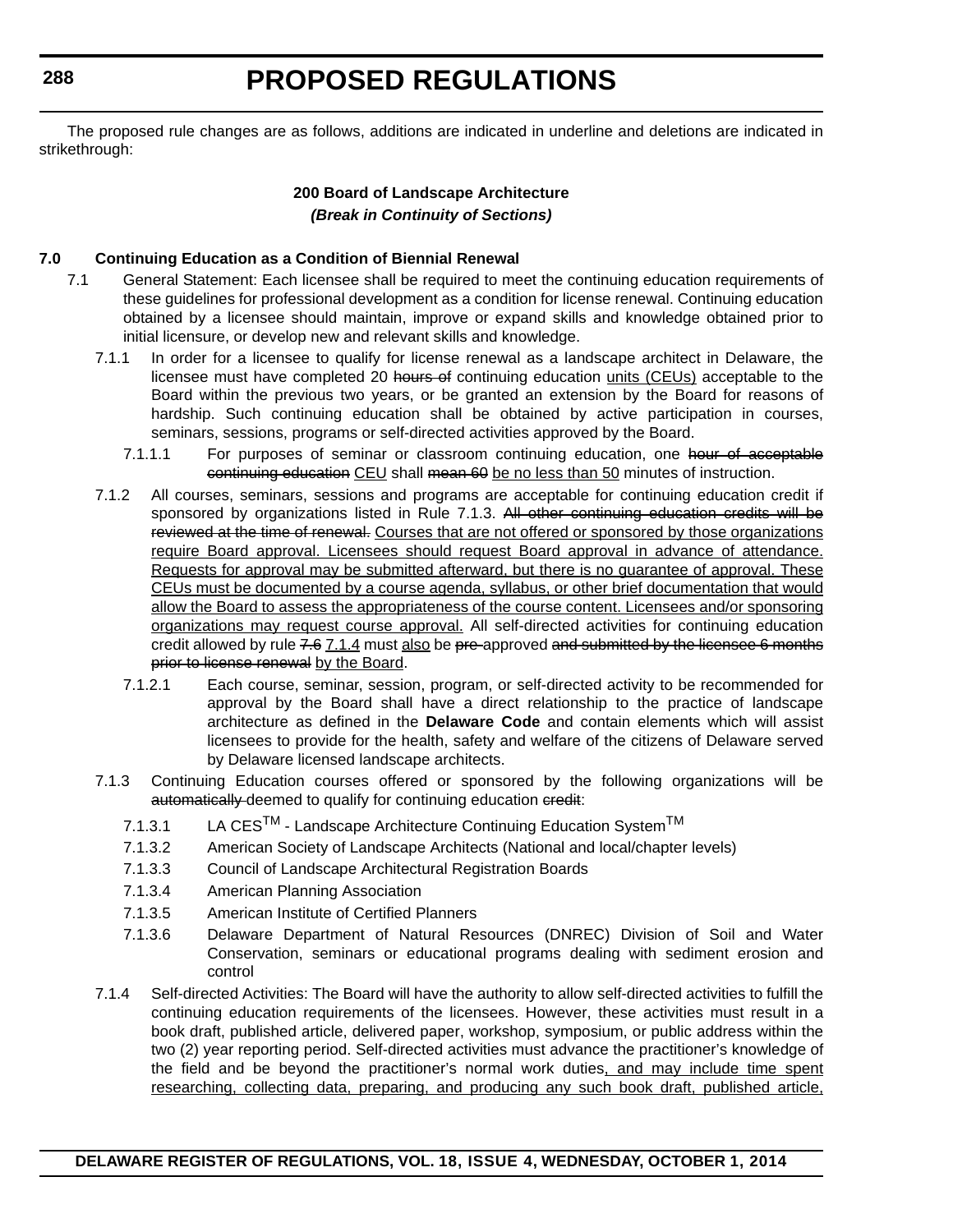delivered paper, workshop, symposium or public address. Instructors will not be granted CE credit for studies customarily associated with their usual university or college instruction teaching loads.

- 7.1.4.1 The Board may, upon request, review and approve credit for self-directed activities in a given biennial licensing period. A licensee must obtain pre-approval of the Board prior to undertaking the self-directed activity in order to assure continuing education credit for the activity. Any self-directed activity submitted for approval must include a written proposal outlining the scope of the activity, the number of continuing education hours requested, the anticipated completion date(s), the role of the licensee in the case of multiple participants and whether any part of the self-directed activity has ever been previously approved or submitted for credit by the same licensee. Determination of credit will be made by the Board upon review of the completed final project.
- 7.2 Each licensed landscape architect shall complete, biennially, 20 units of continuing education as a condition of license renewal.
- 7.3 The continuing education period will be from February 1 to January 31 of each biennial licensing period.
- 7.4 Documentation: Each licensee must retain copies of all supporting materials documenting proof of continuing education compliance for submission to the Board upon request. Supporting materials include a syllabus, agenda, itinerary or brochure published by the sponsor of the activity and a document showing proof of attendance (i.e., certificate, a signed letter from the sponsor attesting to attendance, report of passing test score). The Board reserves its right to request additional information and/or documentation to verify continuing education compliance.
- 7.5 Proof of continuing education is satisfied with an attestation by the licensee that he or she has satisfied the Requirement of Rule 7.0.
	- 7.5.1 Attestation may shall be completed electronically.
	- 7.5.2 Licensees selected for random post renewal audit will be required to supplement the attestation with attendance verification pursuant to Rule 7.9.
	- 7.5.3 Each licensed landscape architect shall complete, biennially, 20 units of continuing education as a condition of license renewal.
- 7.6 Hardship: The Board will consider any reasonable special request from individual licensees for continuing education eredits units and procedures. The Board may, in individual cases involving physical disability, illness, or extenuating circumstances, grant an extension, not to exceed two (2) years, of time within which continuing education requirements must be completed. In cases of physical disability or illness, the Board reserves the right to require a letter from a physician attesting to the licensee's physical condition. No extension of time shall be granted unless the licensee submits a written request to the Board prior to the expiration of the license.
- 7.7 Exemptions: New licensees by way of uniform national examination or by way of reciprocity shall be exempt from the continuing education requirements set forth herein for their first renewal period. Statutory Authority: 24 **Del.C.** §205(12).
- 7.8 Audit. Each biennium, the Division of Professional Regulation shall randomly select from the list of renewed licensees a percentage, determined by the Board, of the licensees to be audited. The Board may also audit based on complaints or charges against an individual license, relative to compliance with continuing education requirements or based on a finding of past non-compliance during prior audits.
- 7.9 Documentation and Audit by the Board. When a licensee's name or number appears on the audit list, the Board shall obtain documentation from the licensee showing detailed accounting of the various CEU's claimed by the licensee. Licensees selected for audit are required to supplement the attestation with supporting materials which may include a syllabus, agenda, itinerary or brochure published by the sponsor of the activity and a document showing proof of attendance (i.e., certificate, a signed letter from the sponsor attesting to attendance, report of passing test score). The Board reserves the right to request additional information and/or documentation to verify continuing education compliance.
	- 7.9.1 The Board shall attempt to verify the CEUs shown on the documentation provided by the licensee. The Board shall then review the documentation and verification. Upon completion of the review,

## **DELAWARE REGISTER OF REGULATIONS, VOL. 18, ISSUE 4, WEDNESDAY, OCTOBER 1, 2014**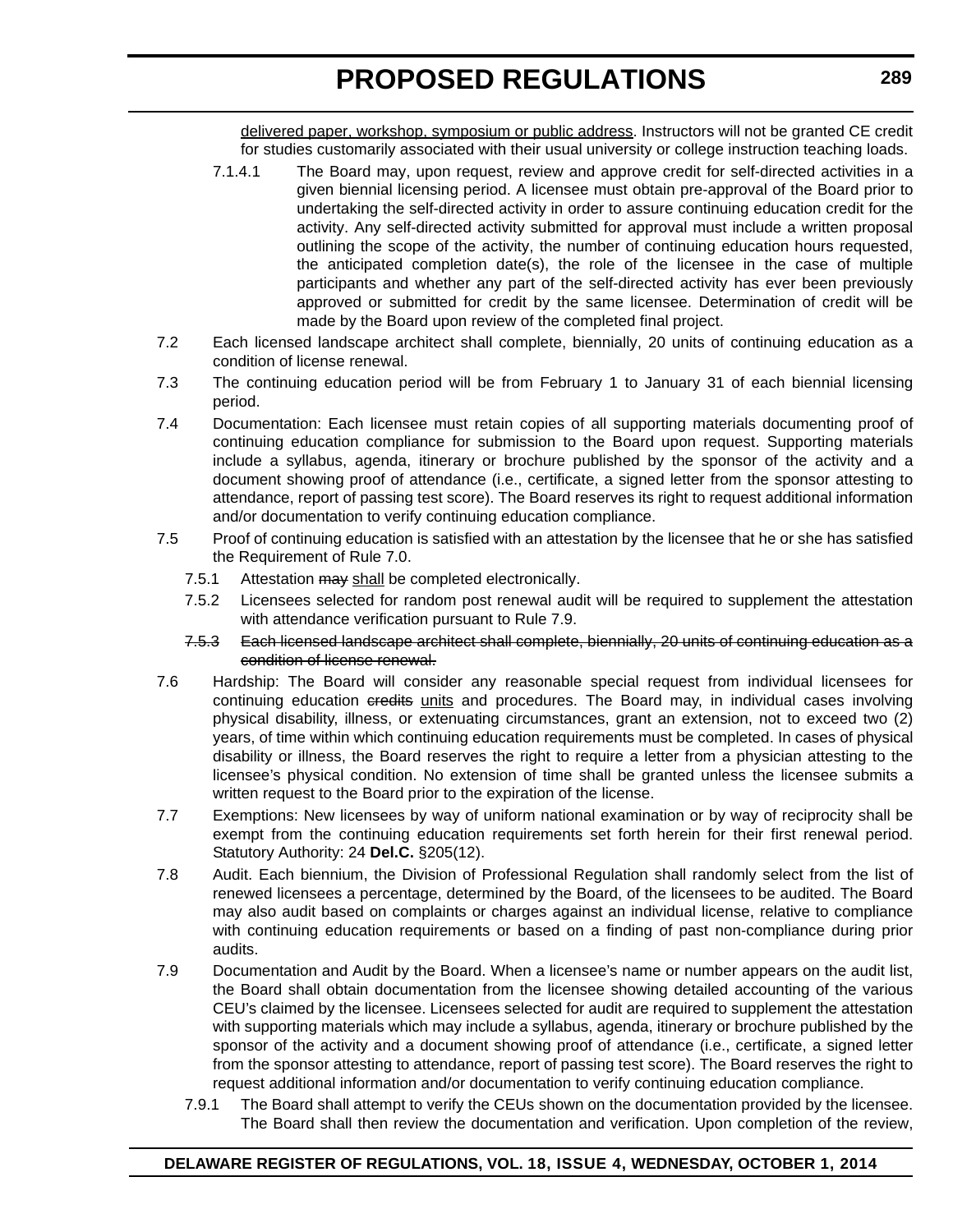the Board shall decide whether the licensee's CEU's meet the requirements of these rules and regulations. The licensee shall sign and seal all verification documentation with a Board approved seal.

- 7.10 Board Review. The Board shall review all documentation requested of any licensee shown on the audit list. If the Board determines the licensee has met the requirements, the licensee's license shall remain in effect. If the Board initially determines the licensee has not met the requirements, the licensee shall be notified, and a hearing may be held pursuant to the Administrative Procedures Act. This hearing will be conducted to determine if there are any extenuating circumstances justifying the apparent noncompliance with these requirements. Unjustified noncompliance of these regulations shall be considered grounds for disciplinary action pursuant to 24 **Del.C.** §231(a)(6). The minimum penalty for unjustified noncompliance shall be a letter of reprimand and a \$250.00 fine and in the event that the board disallows certain CEUs, the licensee shall have four months after the date of the Board's notice that the hours have been disallowed to complete the balance of acceptable CEUs required.
- 7.11 Non-compliance Extenuating Circumstances. A licensee applying for renewal may request an extension and be given up to an additional twelve (12) months to make up all outstanding required CEUs providing he/she can show good cause why he/she was unable to comply with such requirements at the same time he/she applies for renewal. The licensee must state the reason for such extension along with whatever documentation he/she feels is relevant. The Board shall consider requests such as extensive travel outside the United States, military service, extended illness of the licensee or his/her immediate family, or a death in the immediate family of the licensee. The written request for extension must accompany the renewal application. The Board shall issue an extension when it determines that one or more of these criteria have been met or if circumstances beyond the control of the licensee have rendered it impossible for the licensee to obtain the required CEU's. A licensee who has successfully applied for an extension under this paragraph shall make up all outstanding hours of continuing education within the extension period approved by the Board.
- 7.12 Appeal. Any licensee denied renewal pursuant to these rules and regulations may contest such ruling by filing an appeal of the Board's final order pursuant to the Administrative Procedures Act.

**\*Please Note: As the rest of the sections were not amended they are not being published. A copy of the regulation is available at:**

**[200 Board of Landscape Architecture](http://regulations.delaware.gov/register/october2014/proposed/18 DE Reg 287 10-01-14.htm)**

## **DIVISION [OF PROFESSIONAL REGULATION](http://dpr.delaware.gov/)**

**EXAMINING BOARD OF PHYSICAL THERAPISTS AND ATHLETIC TRAINERS** Statutory Authority: 24 Delaware Code, Section 2604(a)(1) (24 **Del.C.** §2604(a)(1)) 24 **DE Admin. Code** 2600

## **PUBLIC NOTICE**

## **[2600 Examining Board of Physical Therapists and Athletic Trainers](#page-3-0)**

Pursuant to 24 **Del.C.** §2604(a)(1), the Examining Board of Physical Therapists and Athletic Trainers ("the Board") has proposed revisions to its rules and regulations.

A public hearing will be held on October 28, 2014 at 4:30 p.m. in the second floor conference room A of the Cannon Building, 861 Silver Lake Boulevard, Dover, Delaware, where members of the public can offer comments. Anyone wishing to receive a copy of the proposed rules and regulations may obtain a copy from the Delaware Examining Board of Physical Therapists and Athletic Trainers, 861 Silver Lake Boulevard, Dover, Delaware 19904. Persons wishing to submit written comments may forward these to the Board at the above address. Pursuant to 29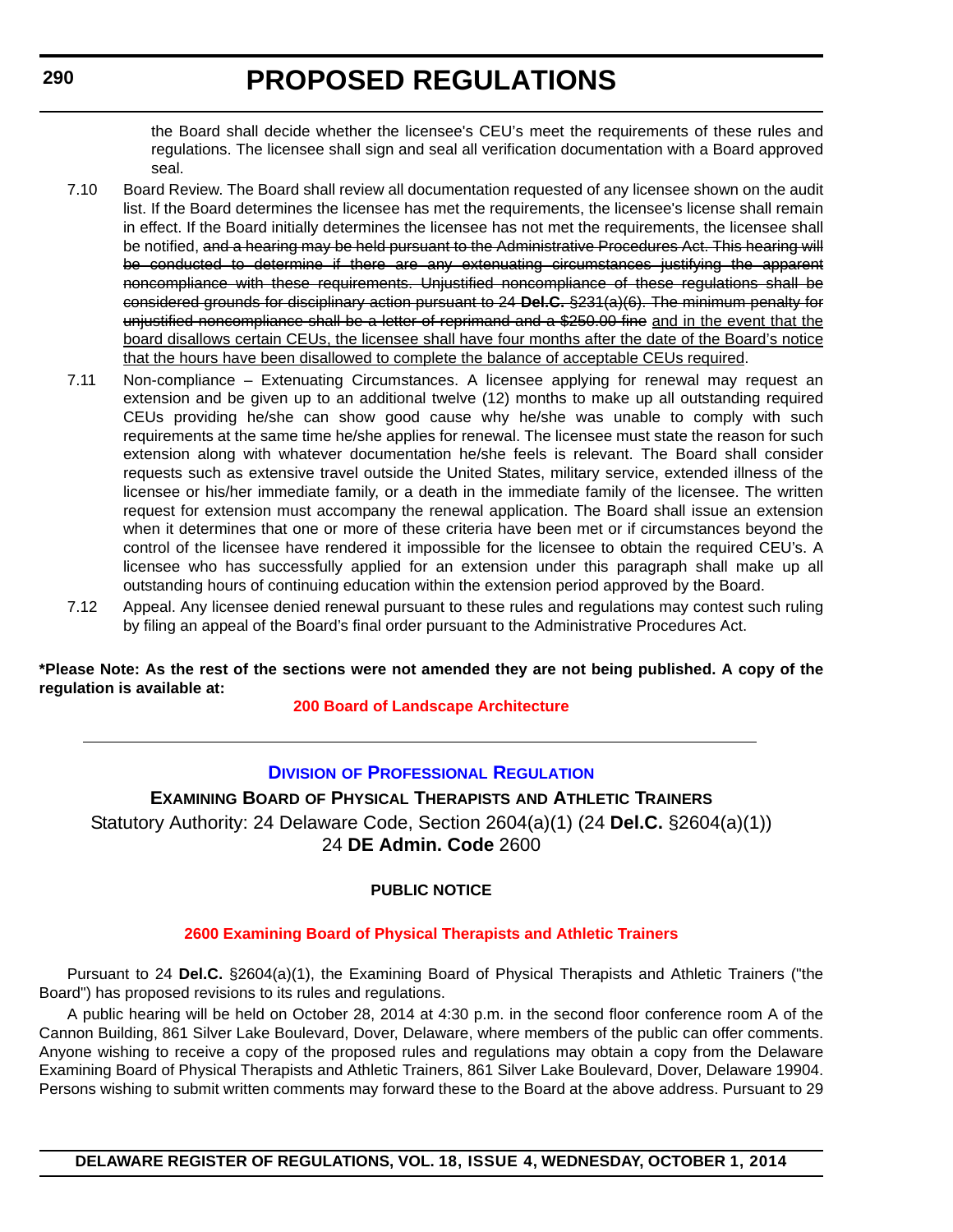**Del.C.** §10118(a), the final date to receive written comments will be November 12, 2014, which is 15 days following the public hearing.

The Board's proposed amendments serve to clarify rules pertaining to home health aides, supervision, and the practice of athletic training. Proof of current CPR certification is added to licensure requirements. Rules relating to licensure reactivation and reinstatement are revised for consistency. Rule 12.24 is added to specifically prohibit licensee involvement in kickbacks. Finally, a new Rule 15.0 is added to set forth advanced training requirements for the emergency administration of asthma and anaphylaxes medications and for physical therapy and athletic training care provided outside the clinical setting to athletic injuries.

## **\*Please Note: Due to the size of the proposed regulation, it is not being published here. A copy of the regulation is available at:**

**[2600 Examining Board of Physical Therapists and Athletic Trainers](http://regulations.delaware.gov/register/october2014/proposed/18 DE Reg 290 10-01-14.htm)**

## **OFFICE OF [THE STATE BANK COMMISSIONER](http://banking.delaware.gov/)**

Statutory Authority: 5 Delaware Code, Sections 121(b), 1101A(c)(3) and 1101A(c)(5) (5 **Del.C.** §§121(b), 1101A(c)(3) & 1101A(c)(5) 5 **DE Admin. Code** 1114

## **PUBLIC NOTICE**

## **[1114 Alternative Franchise Tax](#page-3-0)**

#### **Summary**

The State Bank Commissioner proposes to amend Regulation 1114 (Alternative Franchise Tax), adopted in accordance with Chapter 11 of Title 5 of the Delaware Code and 75 Delaware Laws Chapter 223, Section 6. The purpose of the proposed amendment is to clarify the existing regulation with respect to elections made pursuant to Section 1101A(c)(3) of Title 5, to adopt a procedure for the taxation under Section 1101A of a resulting branch in this State of an out-of-state bank pursuant to Section 1101A(c)(5), and to improve the tax forms with respect to the itemization of tax credits. Other regulations issued by the State Bank Commissioner are not affected by this proposal. The State Bank Commissioner is issuing this proposed amended regulation in accordance with Title 5 of the Delaware Code and 75 Delaware Laws Chapter 223, Section 6. This notice is issued pursuant to the requirements of Title 29 of the Delaware Code, Chapter 11, Subchapter III, and Chapter 101, Subchapter II.

### **Comments**

A copy of the proposed amended regulation is being published in the October 1, 2014 edition of the *Delaware Register of Regulations*. A copy is also on file in the Office of the State Bank Commissioner, 555 E. Loockerman Street, Suite 210, Dover, DE 19901 and is available for inspection during regular office hours. Copies are available upon request.

Interested parties may offer comments on the proposed amended regulation or submit written suggestions, data, briefs or other materials to the Office of the State Bank Commissioner at the above address as to whether this proposed amended regulation should be adopted, rejected or modified. Pursuant to 29 **Del.C.** §10118(a), public comments must be received on or before November 3, 2014. Written materials submitted will be available for inspection at the above address.

### **Adoption of Proposed Amended Regulation**

On or after November 3, 2014, following review of the public comment, the State Bank Commissioner will determine whether to adopt the proposed amended Regulation 1114, or make additional changes because of the public comments received.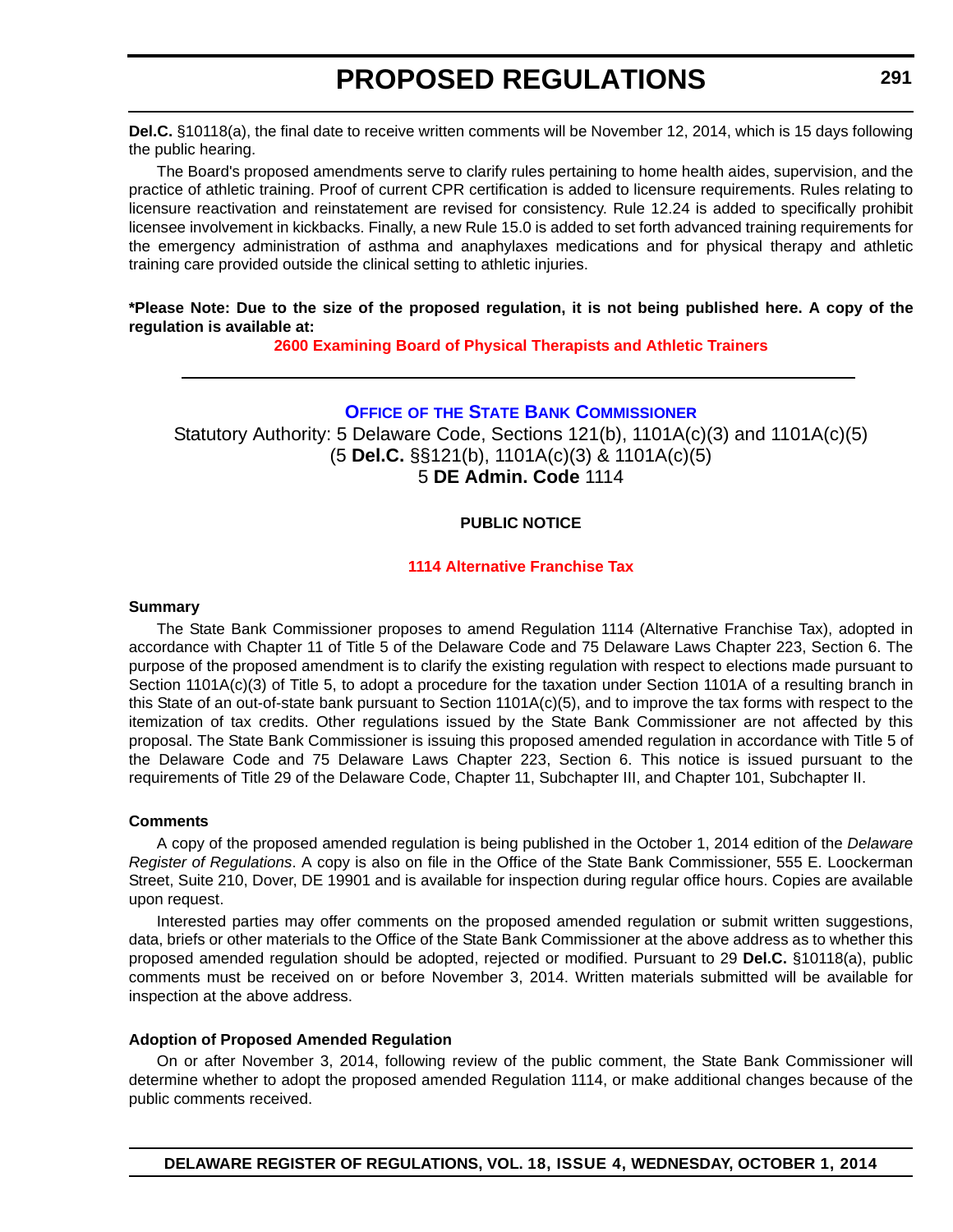## **1114 Alternative Franchise Tax Chapter 11 of Title 5 of the Delaware Code**

Effective Date: December 11, 2006

## *(Break in Continuity of Sections)*

### **3.0 Instructions for Filing the Estimated Alternative Franchise Tax Return**

- 3.1 Filing. A banking organization or trust company whose alternative franchise tax liability for the current year is estimated to exceed \$10,000 should file an estimated alternative franchise tax return with the State Bank Commissioner, instead of the estimated franchise tax report in Regulation No. 1104 or No. 1111, and pay estimated alternative franchise tax.
	- 3.1.1 Filing. The estimated alternative franchise tax return shall be filed with the State Bank Commissioner on the first day of March of the current year. Filing an estimated tax return for a particular taxation method is not a mandatory election of that particular method. Additional tax due that results from the underpayment of estimated taxes will be computed on the basis of the final method properly chosen.
- 3.1.2 Penalty for late filing. A late filing penalty shall be assessed against the taxpayer in the amount of \$25 for each day after the due date that the taxpayer fails to file the estimated alternative franchise tax return required by section 3.1.4., or an estimated franchise tax report pursuant to Regulation No. 1104 or No. 1111, unless the State Bank Commissioner is satisfied that such failure was not willful.
- 3.1.3 Form. The estimated alternative franchise tax return is contained in this regulation as Form 1114E.
- 3.1.4 Rounding. All amounts shall be rounded to the nearest dollar.
- 3.1.5 Calculation of estimated alternative franchise tax. The total estimated alternative franchise tax shall be calculated as follows:
	- 3.4.5.1 The estimated net operating income before taxes of the banking organization or trust company;  $\frac{1}{1}$ not including any corporation(s) making an election as provided in Regulation No. 1101;
		- 3.1.5.2 Plus the estimated net operating income before taxes of any corporation(s) making an election as provided in Regulation No. 1101;
	- 3.1.5.33.5.2 Less any deductions set forth in Section 1101A(c)(1) of Title 5 of the Delaware Code;
	- 3.1.5.43.5.3Less the estimated net operating income before taxes of any subsidiary corporation(s) and Edge Act corporation(s) making an election as provided in Regulation No. 1113;
	- 3.1.5.53.5.4Apportion the entire net income to the State of Delaware in accordance with Section 1101A( $c$ )(6) of Title 5 of the Delaware Code (attach Schedule 1 – Apportionment Percentage Calculation Worksheet [apportionment percentage shall be rounded to the nearest tenth of a percent]);
	- 3.5.5 Plus the estimated net operating income before taxes of any corporation(s) making an election as provided in Regulation No. 1101, less any deductions set forth in Section 1101A(c)(1) of Title 5 of the Delaware Code that apply to any such Electing Corporation(s), apportioned in accordance with Section 1101A(c)(6) of Title 5 of the Delaware Code [attach supporting schedules including completed Schedule 1 for each such Electing Corporation(s)];
	- 3.4.5.6 Multiply the elective income tax base by the rate of taxation set forth in Section 1101A(c)(7) of Title 5 of the Delaware Code;
	- 3.1.5.7 Plus the estimated location benefit tax liability calculated in accordance with Section 1101A(d) of Title 5 of the Delaware Code, (attach Schedule 2 – Location Benefit Tax Calculation Worksheet);
	- 3.1.5.8 Adjust the subtotal estimated alternative franchise tax for applicable employment tax credits pursuant to Section 1105 of Title 5 of the Delaware Code, calculated in accordance with Regulation No. 1109;
	- 3.1.5.9 Adjust the subtotal estimated alternative franchise tax for TraveLink tax credits calculated in accordance with Department of Transportation (DelDOT) TraveLink tax credit reporting requirements;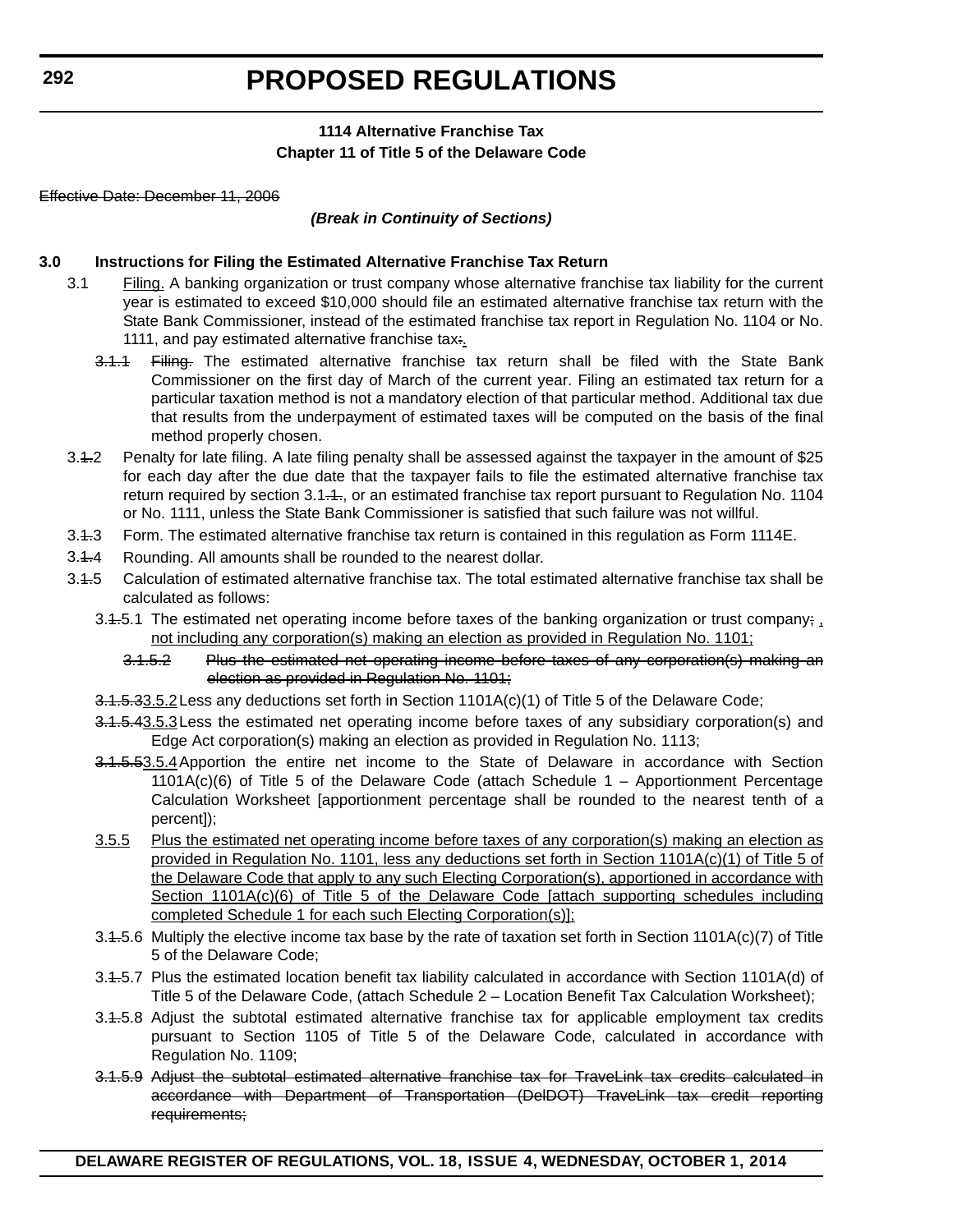- 3.1.5.109Adjust the subtotal estimated alternative franchise tax for Historic Preservation Tax Credits calculated in accordance with Chapter 18 of Title 30 of the Delaware Code and the regulations thereunder.
- 3.5.10 Adjust the subtotal estimated alternative franchise tax for other tax credit(s) [attach supporting schedule identifying the tax credit(s)].
- 3.1.6 Payment of estimated alternative franchise tax. The estimated alternative franchise tax liability shall be due and payable as follows:
	- 3.1.6.1 40% due on or before June 1 of the current taxable year;
	- 3.1.6.2 20% due on or before September 1 of the current taxable year;
	- 3.1.6.3 20% due on or before December 1 of the current taxable year.

#### **4.0 Instructions for Filing the Final Alternative Franchise Tax Return**  *(Break in Continuity Within Section)*

- 4.5 Calculation of final alternative franchise tax. The total final alternative franchise tax shall be calculated as follows:
	- 4.5.1 The net operating income before taxes of the banking organization or trust company, not including any corporation(s) making an election as provided in Regulation No. 1101, (attach a statement of net income that is filed with an appropriate financial regulatory agency);
	- 4.5.2 Plus the net operating income before taxes of any corporation(s) making an election as provided in Regulation No. 1101, (attach Regulation 1101 form – Election To Be Treated As A Subsidiary Corporation Under Sections 1101(f) or 1101A(c)(3) of Title 5 of the Delaware Code and a separate report of income for each electing corporation);
	- 4.5.32 Less any deductions set forth in Section 1101A(c)(1) of Title 5 of the Delaware Code;
	- 4.5.43 Less the net operating income before taxes of any subsidiary corporation(s) and Edge Act corporation(s) making an election as provided in Regulation No. 1113;
	- 4.5.54 Apportion the entire net income to the State of Delaware in accordance with Section 1101A(c)(6) of Title 5 of the Delaware Code (attach Schedule 1 – Apportionment Percentage Calculation Worksheet [apportionment percentage shall be rounded to the nearest tenth of a percent]);
	- 4.5.5 Plus the net operating income before taxes of any corporation(s) making an election as provided in Regulation No. 1101, less any deductions set forth in Section 1101A(c)(1) of Title 5 of the Delaware Code that apply to any such Electing Corporation(s), apportioned in accordance with Section 1101A(c)(6) of Title 5 of the Delaware Code, (attach Regulation 1101 form – Election To Be Treated As A Subsidiary Corporation Under Sections 1101(f) or 1101A(c)(3) of Title 5 of the Delaware Code and a separate report of income for each electing corporation). Taxpayer shall complete and attach supporting schedules and a separate Schedule 1 for each such electing corporation to determine the elective income tax base in accordance with the procedures of the provisions mentioned in this subsection;
	- 4.5.6 Multiply the elective income tax base by the rate of taxation set forth in Section 1101A(c)(7) of Title 5 of the Delaware Code;
	- 4.5.7 Plus the location benefit tax liability calculated in accordance with Section 1101A(d) of Title 5 of the Delaware Code, computed as of December 31 of the year prior to the year for which alternative franchise tax is paid (attach Schedule 2 – Location Benefit Tax Calculation Worksheet);
	- 4.5.8 Adjust the subtotal alternative franchise tax for applicable employment tax credits pursuant to Section 1105 of Title 5 of the Delaware Code calculated in accordance with Regulation No. 1109, (attach Employment Tax Credit Calculation Worksheet);
	- 4.5.9 Adjust the subtotal alternative franchise tax for TraveLink tax credits calculated in accordance with Department of Transportation (DelDOT) TraveLink tax credit reporting requirements, (attach DelDOT approval and calculation worksheet);
	- 4.5.109 Adjust the subtotal alternative franchise tax for Historic Preservation Tax Credits calculated in accordance with Chapter 18 of Title 30 of the Delaware Code and the regulations thereunder,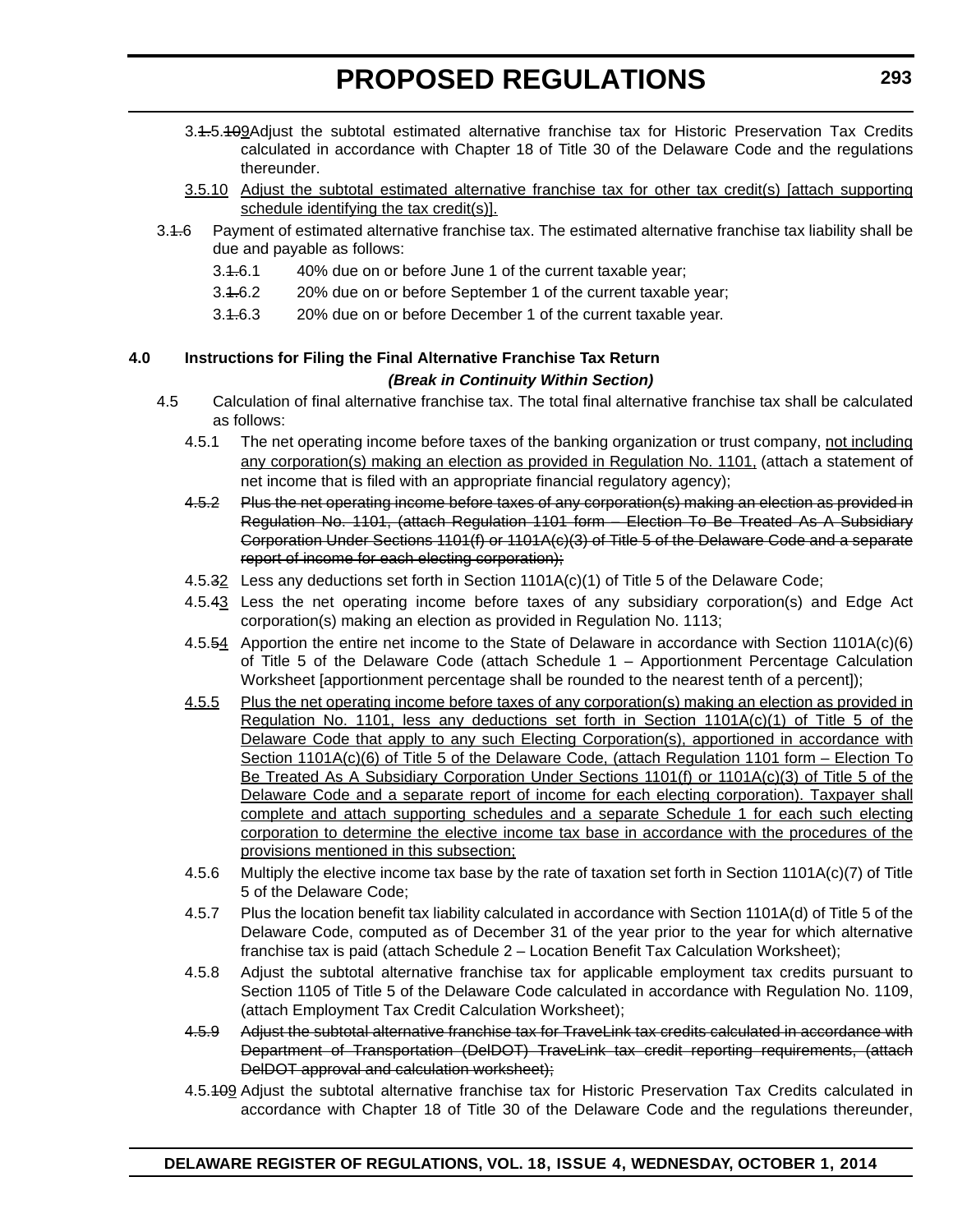(attach a Certificate of Completion issued by the Delaware State Historic Preservation Office certifying that the credits have been properly earned, in accordance with Section 1105(g) of Title 5 of the Delaware Code, and if the credits have been transferred, sold or assigned to the taxpayer by another person, also attach a Certificate of Transfer in accordance with Section 1814(c) of Title 30 of the Delaware Code).;

4.5.10 Adjust the subtotal alternative franchise tax for other tax credit(s) [attach supporting schedule identifying the tax credit(s)].

*(Break in Continuity of Sections)*

## **8.0 Election to be listed as a "Subsidiary Corporation"**

## *(Break in Continuity Within Section)*

8.4 Any corporation making an election pursuant to Section 1101A(c)(3) of Title 5 of the Delaware Code shall consolidate its income with that of the banking organization or trust company in the following manner to calculate the total elective income tax base for purposes of Section 1101A(c)(6) of Title 5 of the Delaware Code. The Electing Corporation(s) shall calculate its entire net income for purposes of Section 1101A(c)(1) of Title 5 of the Delaware Code and apportion that income to the State of Delaware in accordance with the procedure stated in Section 1101A(c)(6) of Title 5 of the Delaware Code separately from that of the banking organization or trust company. The banking organization or trust company shall calculate its entire net income for purposes of Section 1101A(c)(1) of Title 5 of the Delaware Code without including the Electing Corporation(s) and shall apportion that income to the State of Delaware in accordance with the procedures stated in Section 1101A(c)(6) of Title 5 of the Delaware Code without including the Electing Corporation(s). The net income so apportioned of the Electing Corporation(s) shall be added to that of the banking organization or trust company to determine the total elective income tax base for purposes of Section 1101A(c)(6) of Title 5 of the Delaware Code.

## *(Break in Continuity of Sections)*

## **11.0 Resulting Branch in this State of an Out-of-State Bank**

A resulting branch in this State of an out-of-state bank shall be treated as if it were a corporation, pursuant to Section 1101A(c)(5) of Title 5 of the **Delaware Code**, for purposes of determining the alternative franchise tax. Resulting branches may account for their operations in accordance with Section 9.0 (Separate Accounting by Resulting Branches) of Regulation 1110 (Instructions for Preparation of Franchise Tax for Resulting Branches in this State of Out-of-state Banks), or in accordance with such other reasonable method as may be approved by the State Bank Commissioner.

## **112.0 Instructions for Filing an Amendment to the Final Alternative Franchise Tax Return**

Filing. To amend a previously filed final alternative tax return, or to elect the alternative franchise tax method as provided in Section 1101A(a) of Title 5 of the Delaware Code, place a check mark ( $\vee$ ) in the box provided on Form 1114F and complete the return in accordance with Section 4 of this regulation. Attach a complete copy of the original filing along with a statement of explanation for all changes.

## **1114A.pdf Form 1114E - Estimated Alternative Franchise Tax Return and Form 111F Final Alternative Franchise Tax Return**

## **1114A.pdf [1114 - Alternative Franchise Tax Forms and Schedules](http://regulations.delaware.gov/register/october2014/proposed/1114A.pdf)**

**\*Please Note: As the rest of the sections were not amended they are not being published. A copy of the regulation is available at:**

**[1114 Alternative Franchise Tax](http://regulations.delaware.gov/register/october2014/proposed/18 DE Reg 291 10-01-14.htm)**

**DELAWARE REGISTER OF REGULATIONS, VOL. 18, ISSUE 4, WEDNESDAY, OCTOBER 1, 2014**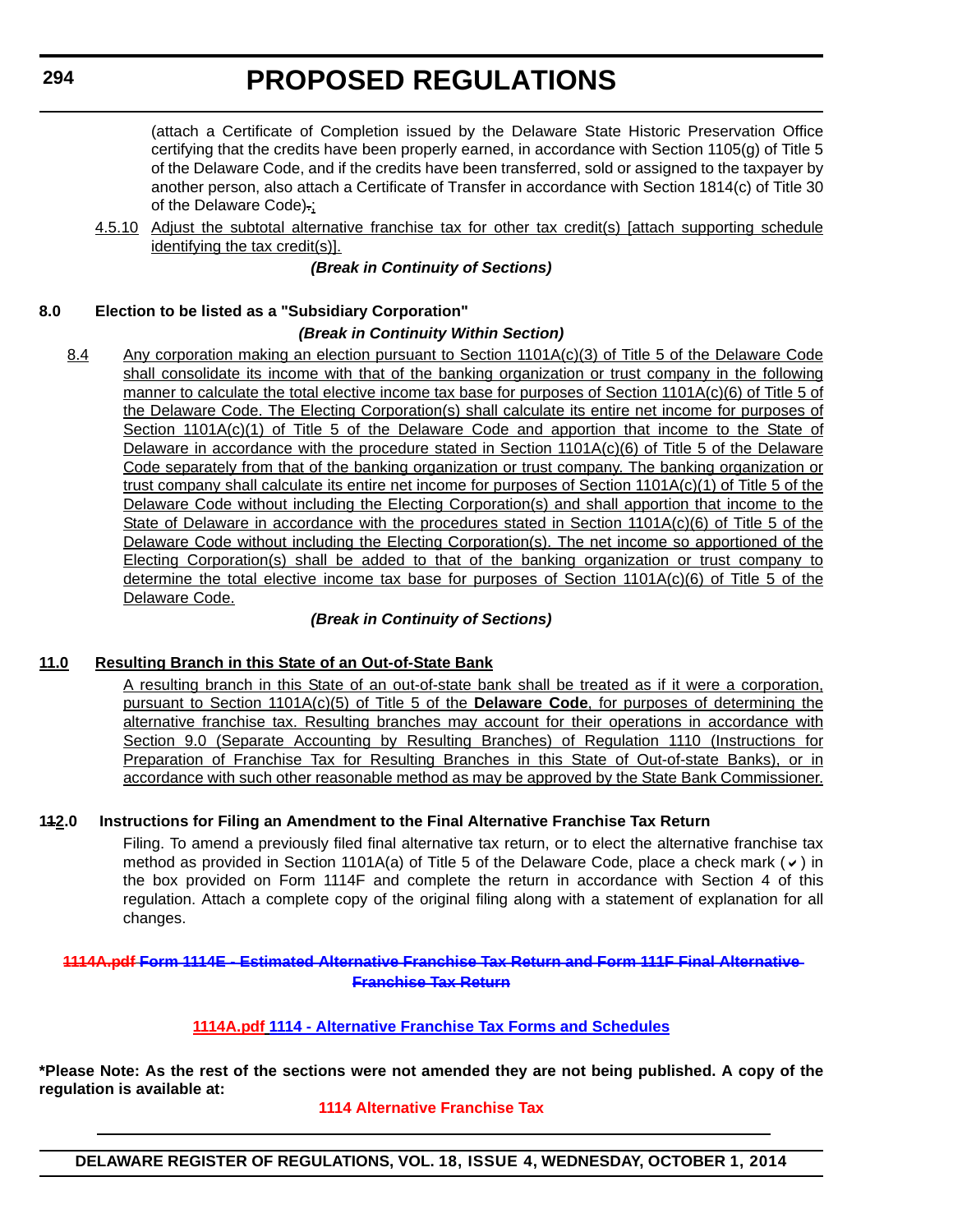**OFFICE OF [THE STATE BANK COMMISSIONER](http://regulations.delaware.gov/register/october2014/proposed/18 DE Reg 291 10-01-14.htm)**

Statutory Authority: 5 Delaware Code, Sections 121(b), 2112, 2210(e), and 2906(e); (5 **Del.C.** §§121(b), 2112, 2210(e), and 2906(e)) 5 **DE Admin.Code** 2101, 2102, 2104, 2201, 2202, 2701, 2901 and 2902

## **[PUBLIC NOTICE](#page-3-0)**

**2101 Operating Regulation 2102 Minimum Records 2104 Minimum Disclosure and Agreement Requirements 2201 Operating Regulation 2202 Minimum Records 2701 Operating Regulation 2901 Operating Regulation 2902 Minimum Records**

#### **Summary**

The State Bank Commissioner proposes to amend eight Regulations adopted in accordance with Title 5 of the Delaware Code, Chapters 21, 22, 27 and 29. Regarding Title 5, Chapter 21 (Mortgage Loan Brokers), the proposed amended Regulations are 2101(Operating Regulation), 2102 (Minimum Records) and 2104 (Minimum Disclosure and Agreement Requirements). Regarding Title 5, Chapter 22 (Licensed Lenders), the proposed amended Regulations are 2201 (Operating Regulation) and 2202 (Minimum Records). Regarding Title 5, Chapter 27 (Cashing of Checks, Drafts or Money Orders), the proposed amended Regulation is 2701 (Operating Regulation). Regarding Title 5, Chapter 29 (Financing the Sale of Motor Vehicles), the proposed amended Regulations are 2901 (Operating Regulation) and 2902 (Minimum Records). The purpose of the proposed amendments is to clarify the existing regulations and reduce regulatory burden. Other regulations issued by the State Bank Commissioner are not affected by this proposal. The State Bank Commissioner is issuing these proposed amended regulations in accordance with Title 5 of the Delaware Code. This notice is issued pursuant to the requirements of Title 29 of the Delaware Code, Chapter 11, Subchapter III, and Chapter 101, Subchapter II.

#### **Comments**

A copy of the proposed amended regulations is being published in the October 1, 2014 edition of the Delaware *Register of Regulations*. A copy is also on file in the Office of the State Bank Commissioner, 555 E. Loockerman Street, Suite 210, Dover, DE 19901 and is available for inspection during regular office hours. Copies are available upon request.

Interested parties may offer comments on the proposed amended regulations or submit written suggestions, data, briefs or other materials to the Office of the State Bank Commissioner at the above address as to whether these proposed amended regulations should be adopted, rejected or modified. Pursuant to 29 **Del.C.** §10118(a), public comments must be received on or before November 3, 2014. Written materials submitted will be available for inspection at the above address.

### **Adoption of Proposed Amended Regulations**

On or after November 3, 2014, following review of the public comment, the State Bank Commissioner will determine whether to adopt the proposed amended Regulations 2101, 2102, 2104, 2201, 2202, 2701, 2901 and 2902, or make additional changes because of the public comments received.

**\*Please Note: Due to the size of the proposed regulation, it is not being published here. A copy of the regulation is available at:**

### **[8 Banking Regulations](http://regulations.delaware.gov/register/october2014/proposed/18 DE Reg 295 10-01-14.htm)**

**DELAWARE REGISTER OF REGULATIONS, VOL. 18, ISSUE 4, WEDNESDAY, OCTOBER 1, 2014**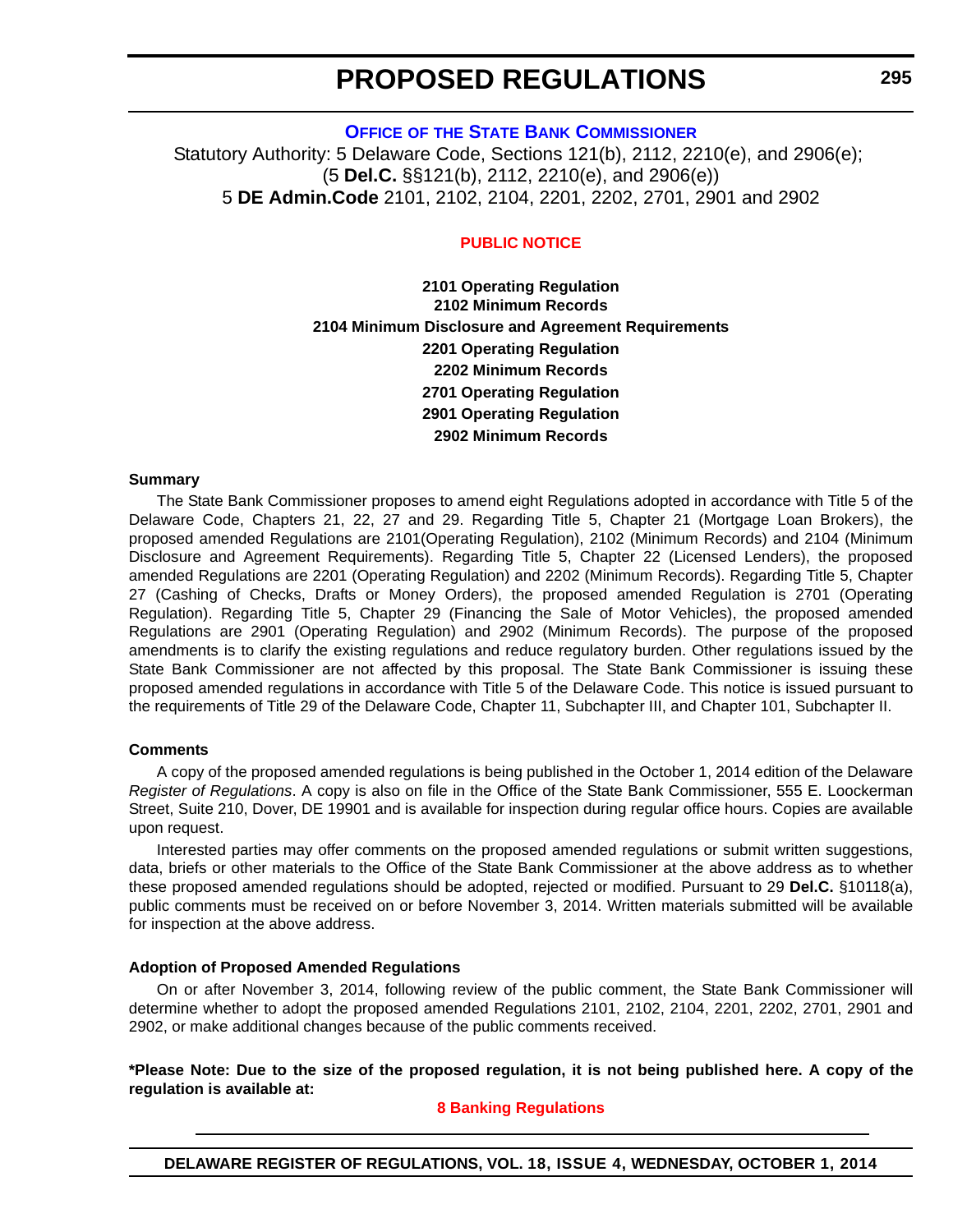Statutory Authority: 26 Delaware Code, Section 209(a) (26 **Del.C.** §209(a)) 26 **DE Admin. Code** 4001 & 4003

#### **[PUBLIC NOTICE](#page-3-0)**

**PROPOSED AMENDMENTS TO THE PUBLIC SERVICE COMMISSION'S "RULES FOR THE PROVISION OF TELECOMMUNICATIONS SERVICES" AND "REGULATION GOVERNING THE MINIMUM SERVICE REQUIREMENTS FOR THE PROVISION OF** 

# **TELEPHONE SERVICE FOR PUBLIC USE WITHIN THE STATE OF DELAWARE"**

## **TO:ALL TELECOMMUNICATIONS CARRIERS, ALL CONSUMERS, AND OTHER INTERESTED PERSONS**

In 2001, the Public Service Commission ("PSC") adopted "Rules for the Provision of Telecommunications Services" ("Telecom Rules") to govern its regulatory oversight of telecommunications carriers operating within Delaware. Those Rules apply to all current telecommunications carriers.

By PSC Order No. 8618 (Aug. 19, 2014), the PSC now proposes to amend those Telecom Rules. The proposed changes are a result of new legislation (H.B.96) which was effective on July 15, 2013. This bill was enacted to reflect the competitive environment that now exists for telecommunications services. The legislation reduced the oversight of the PSC while it retained oversight of basic services.

The text of these proposed rules are attached to PSC Order No. 8618. That Order and the exhibits are reproduced in the October 2014 edition of the Delaware *Register of Regulations*. The Order and exhibits can also be reviewed on-line at the PSC's website at [www.state.de.us/delpsc.](http://www.state.de.us/delpsc,) You can also obtain a paper copy of the Order at the PSC's Dover office. Those paper copies will cost \$0.25 per page.

You can file written comments, suggestions, briefs, compilations of data, or other materials concerning these proposed amendments to the Telecom Rules. Such material (10 copies or file online to our Delafile system) must be submitted to the Commission on or before Friday, November 7, 2014. Send the material to the Commission's Dover office at the following address:

Delaware Public Service Commission 861 Silver Lake Boulevard Cannon Building Suite 100 Dover, Delaware, 19904 Attn: PSC Reg. Dckts. Nos. 10, 45 & 20

In addition, the PSC will conduct a public hearing on these proposed changes on Wednesday, November 19, 2014, beginning at 10:00 AM. The hearing will take place in the Third Floor Conference Room of the Carvel State Office Building, 820 North French Street, Wilmington, Delaware. You can submit additional materials then.

If you are handicapped and might need assistance or aids in participating in this matter, please contact the PSC to discuss the needed assistance or aids. You can contact the PSC with questions or requests about this

**DELAWARE REGISTER OF REGULATIONS, VOL. 18, ISSUE 4, WEDNESDAY, OCTOBER 1, 2014**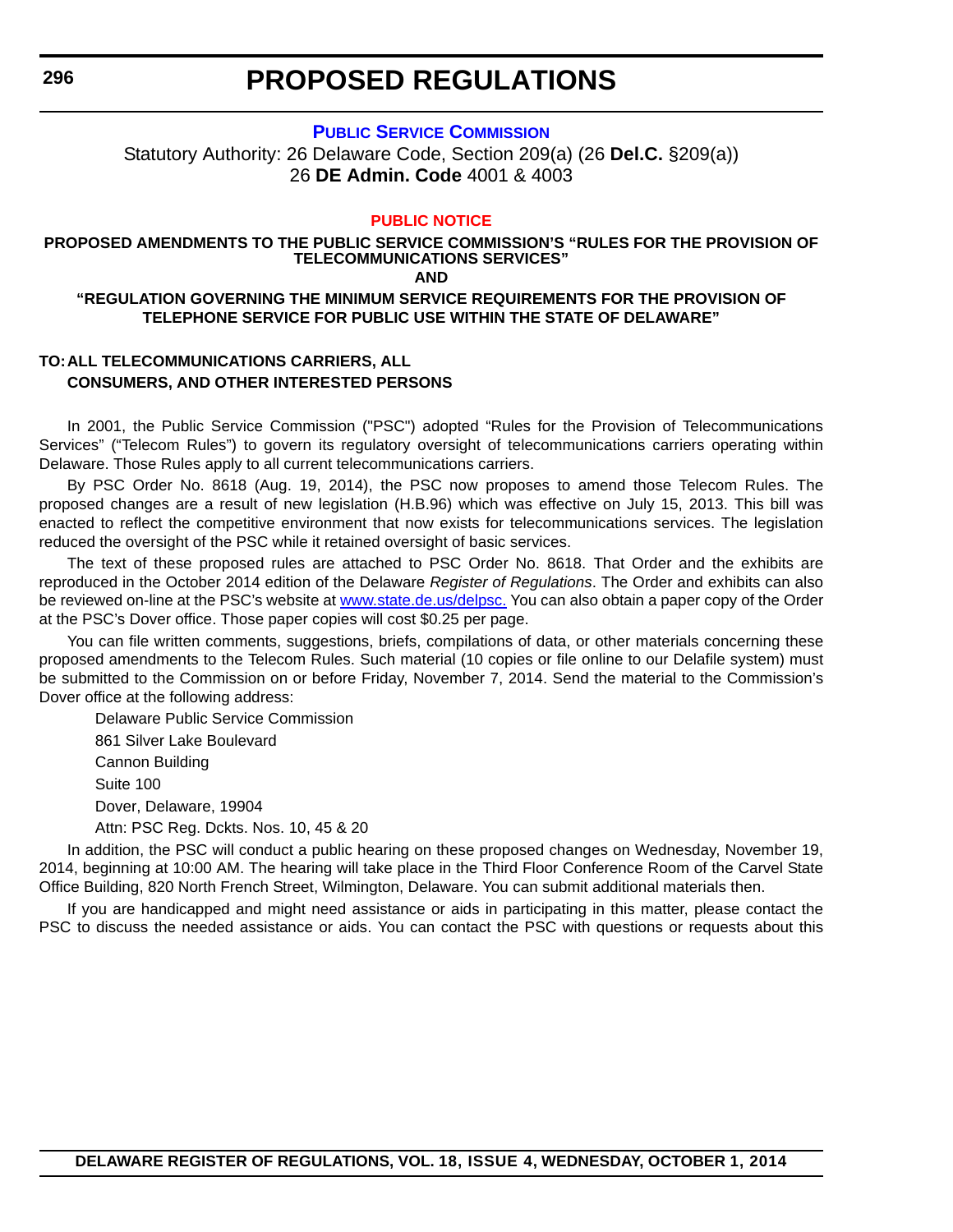matter at the Commission's toll-free telephone number (800) 282-8574 (Delaware only) or (302) 739-4333 (including text telephone). You can also send inquiries by Internet e-mail addressed to [psc@state.de.us](mailto:psc@state.de.us).

IN THE MATTER OF THE SALE, RESALE, AND OTHER PROVISIONS OF INTRASTATE TELECOMMUNICATIONS SERVICES (OPENED MAY 1, 1984; REOPENED NOVEMBER 17, 1998; REOPENED JULY 24, 2001; REOPENED AUGUST 9, 2005; REOPENED AUGUST 19, 2014)

IN THE MATTER OF THE DEVELOPMENT OF REGULATIONS FOR THE FACILITATION OF COMPETITIVE ENTRY INTO THE TELECOMMUNICATIONS LOCAL EXCHANGE SERVICE MARKET (OPENED NOVEMBER 21, 1995; REOPENED NOVEMBER 17, 1998; REOPENED JULY 24, 2001 REOPENED AUGUST 9, 2005; REOPENED AUGUST 19, 2014)

IN THE MATTER OF THE PROPOSED ADOPTION OF REGULATIONS GOVERNING THE MINIMUM SERVICE REQUIREMENTS FOR THE PROVISION OF TELEPHONE SERVICE FOR PUBLIC USE WITHIN THE STATE OF DELAWARE (OPENED DECEMBER 13, 1988; REOPENED AUGUST 19, 2014)

PSC REGULATION DOCKET NO. 10

PSC REGULATION DOCKET NO. 45

PSC REGULATION DOCKET NO. 20

#### **ORDER NO. 8618**

This 19th day of August, 2014, the Commission determines and Orders the following:

#### **A. BACKGROUND AND SUMMARY**

1. Several years ago, this Commission adopted its "Rules For The Provision of Telecommunications Services" ("Regulation Docket Nos. 10 & 45 Rules"), which included not only criteria related to the initial certification of telecommunication companies to provide intrastate services but also explained how the Commission will supervise these telecommunication companies' offerings and prices, and adopted its "Regulations Governing the Minimum Service Requirements For the Provision of Telephone Service for Public Use Within the State of Delaware ("Regulation Docket No. 20 Rules").

2. By this Order, the Commission now proposes to update these Rules in light of the passage of Delaware House Bill No. 96 which took effect on July 15, 2013. The legislative revisions to Title 26 of the Delaware Code reduces the oversight of telecommunications services. The proposed changes to these Rules are meant to even the playing field for both the telecommunications providers electing to be regulated pursuant to Subchapter VII-A of Title 26 of the Delaware Code and the telecommunications providers regulated under these Regulation Dockets.

#### **B. AUTHORITY FOR AMENDMENTS**

3. The Commission is generally empowered to promulgate regulations governing the operations of public utilities. See 26 **Del.C.** §209(a)(1). In addition, since 1992, the Commission has been authorized to adopt alternative forms of regulation for telecommunications carriers, including both de-tariffing and deregulation. See 26 **Del.C.** §703(3)(2004 Supp.).

### **DELAWARE REGISTER OF REGULATIONS, VOL. 18, ISSUE 4, WEDNESDAY, OCTOBER 1, 2014**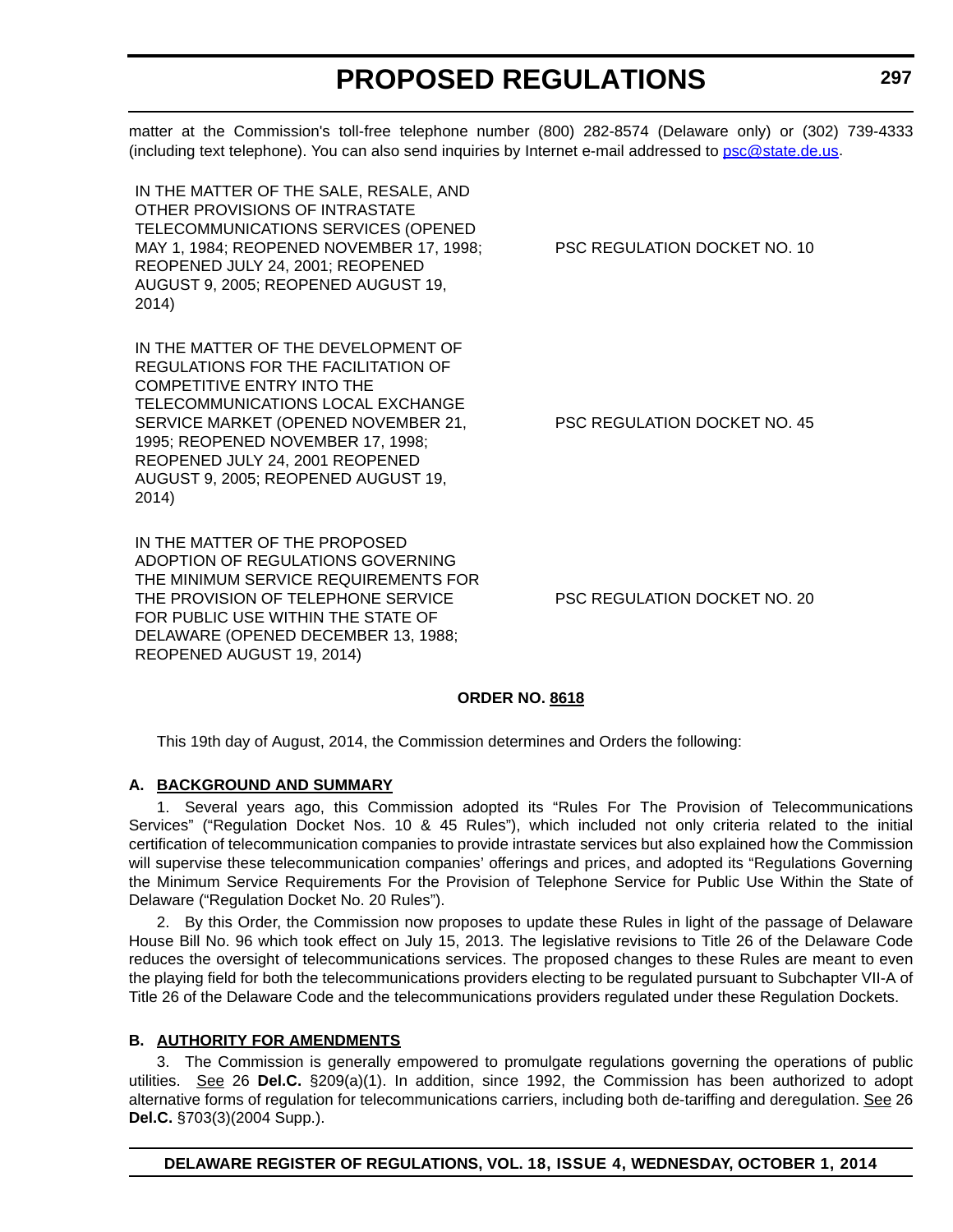#### **C. SUMMARY OF THE REVISIONS**

4. The proposed revisions to the Regulation Docket Nos. 10 & 45 Rules include deleting obsolete definitions, deleting rules in which the Commission no longer has authority and limits the certification requirements of new carriers, who want to provide telecommunications services in Delaware.

5. The Regulation Docket No. 20 Rules are being eliminated in their entirety. According to 26 **Del.C.** §705, switched access services and local exchange telecommunication services to an individual residential customer who has no alternative telecommunication service provider available to her/him are basic services. All other services are competitive services. The Federal Communications Commission regulates the price, terms and conditions of switched access service for both intrastate and interstate. Pursuant to 26 **Del.C.** §706, competitive services can be added, revised, and abandoned without notification to the Commission. Also, it is highly unlikely that there are any residential customers in Delaware that have no alternative telecommunications service providers available to her/him. Therefore, Staff believes that the Regulation Docket No. 20 Rules are no longer necessary.

## **NOW, THEREFORE, IT IS HEREBY ORDERED BY THE AFFIRMATIVE VOTE OF NOT FEWER THAN THREE COMMISSIONERS:**

1. That, pursuant to 26 **Del.C.** §§209 and 703(3), the Commission proposes to amend its "Rules for the Provision of Telecommunications Services" (Dockets 10 and 45) and eliminate "Regulations Governing the Minimum Service Requirements For the Provision of Telephone Service for Public Use Within the State of Delaware" (Docket 20). The proposed rules are set forth in **Exhibit "A"** to this Order and the redlined version of the existing rules are set forth in **Exhibit "B".**

2. That, pursuant to 29 **Del.C.** §§1133 & 10115, the Secretary shall transmit a copy of this Order, with the attached exhibits, to the Registrar of Regulations for publication in the Delaware *Register of Regulations*.

3. That, pursuant to 26 **Del.C.** §209 and 29 **Del.C.** §10115(a)(2) & (b), the Secretary shall cause the form of public notice attached as **Exhibit "C"** to be published in two-column format, outlined in black, in the following two newspapers on the following dates:

The News Journal (August 26, 2014)

Delaware State News (August 27, 2014)

The Secretary shall also ensure, pursuant to 29 **Del.C.** §10115, that a copy of such notice is sent to the Registrar of Regulations for its publication in the *Register of Regulations*. In addition, the Secretary shall mail a copy of this Order, with its exhibits, to the Division of the Public Advocate and to all persons or entities who have made written requests for advanced notice of this Commission's rule-making proceedings. The Secretary shall file a certification of the completion of these tasks by September 15, 2014.

4. That interested persons or entities may submit written suggestions, compilations of data, briefs, or other written materials concerning these proposed amendments on or before Friday, November 7, 2014. Pursuant to 26 **Del.C.** §209(a), the Commission, through its designated Hearing Examiner, will hold a public hearing on the proposed amendments on Wednesday, November 19, 2014, beginning at 10:00 AM in the Third Floor Conference Room of the Carvel State Office Building, 820 North French Street, Wilmington, Delaware.

5. That, pursuant to 26 **Del.C.** §502 and 29 **Del.C.** §10117, the Commission designates Hearing Examiner R. Campbell Hay to organize, classify, summarize, and make recommendations concerning the rule changes proposed by this Order in light of the submitted materials and public hearings. Hearing Examiner Hay is specifically authorized to conduct further hearings or direct submission of additional documents if deemed necessary or appropriate.

6. The Commission reserves the jurisdiction and authority to enter such further orders in this matter as may be deemed necessary or proper by Order of the Commission.

BY ORDER OF THE COMMISSION:

Dallas Winslow, Chair Joann T. Conaway, Vice Chair Jeffrey J. Clark, Commissioner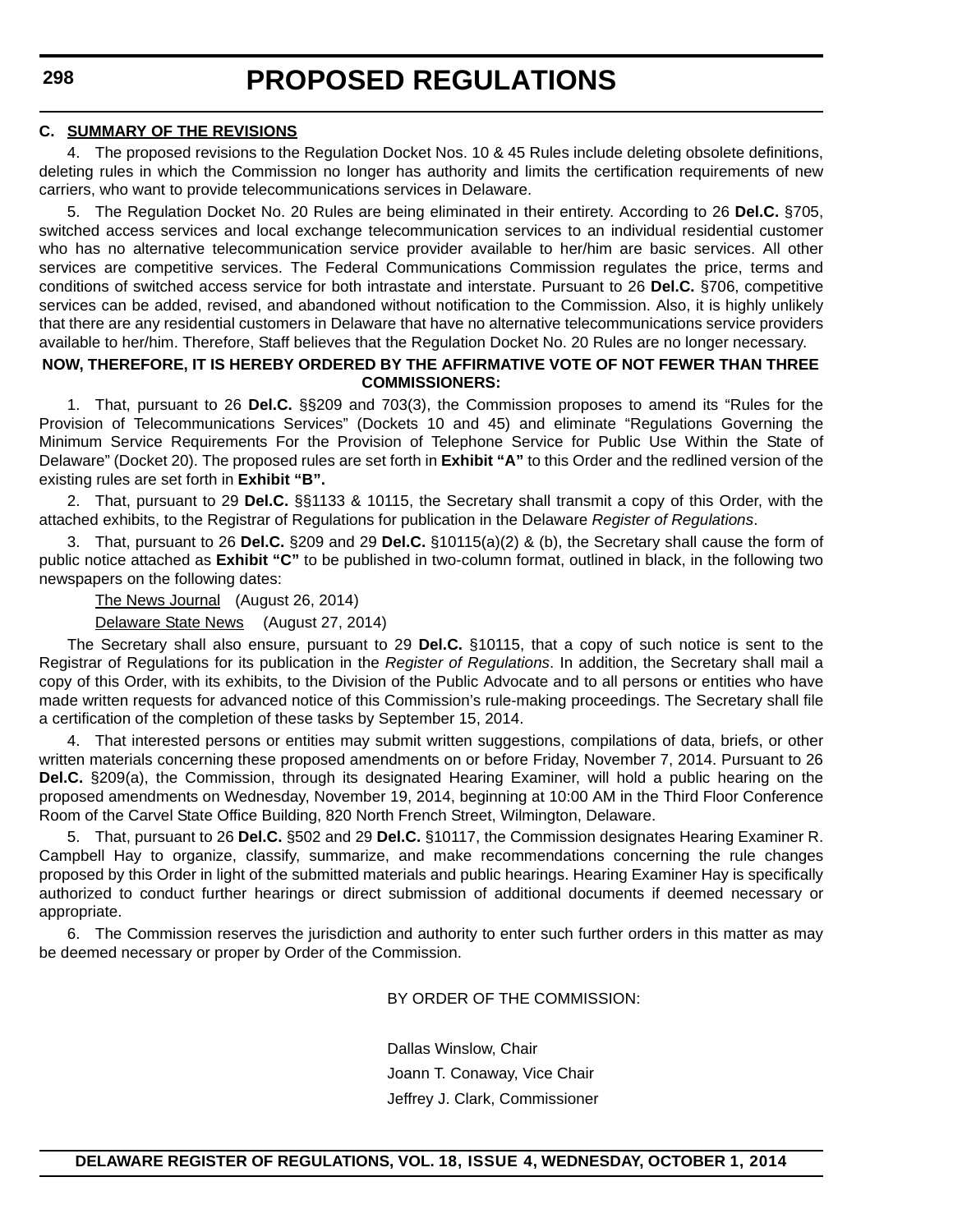Harold Gray, Commissioner Jaymes B. Lester, Commissioner

ATTEST:

Alisa Carrow Bentley, Secretary

**\*Please Note: Due to the size of the proposed regulation, it is not being published here. A copy of the regulation is available at:**

**[PSC Regulations 4001 and 4003](http://regulations.delaware.gov/register/october2014/proposed/18 DE Reg 296 10-01-14.htm)**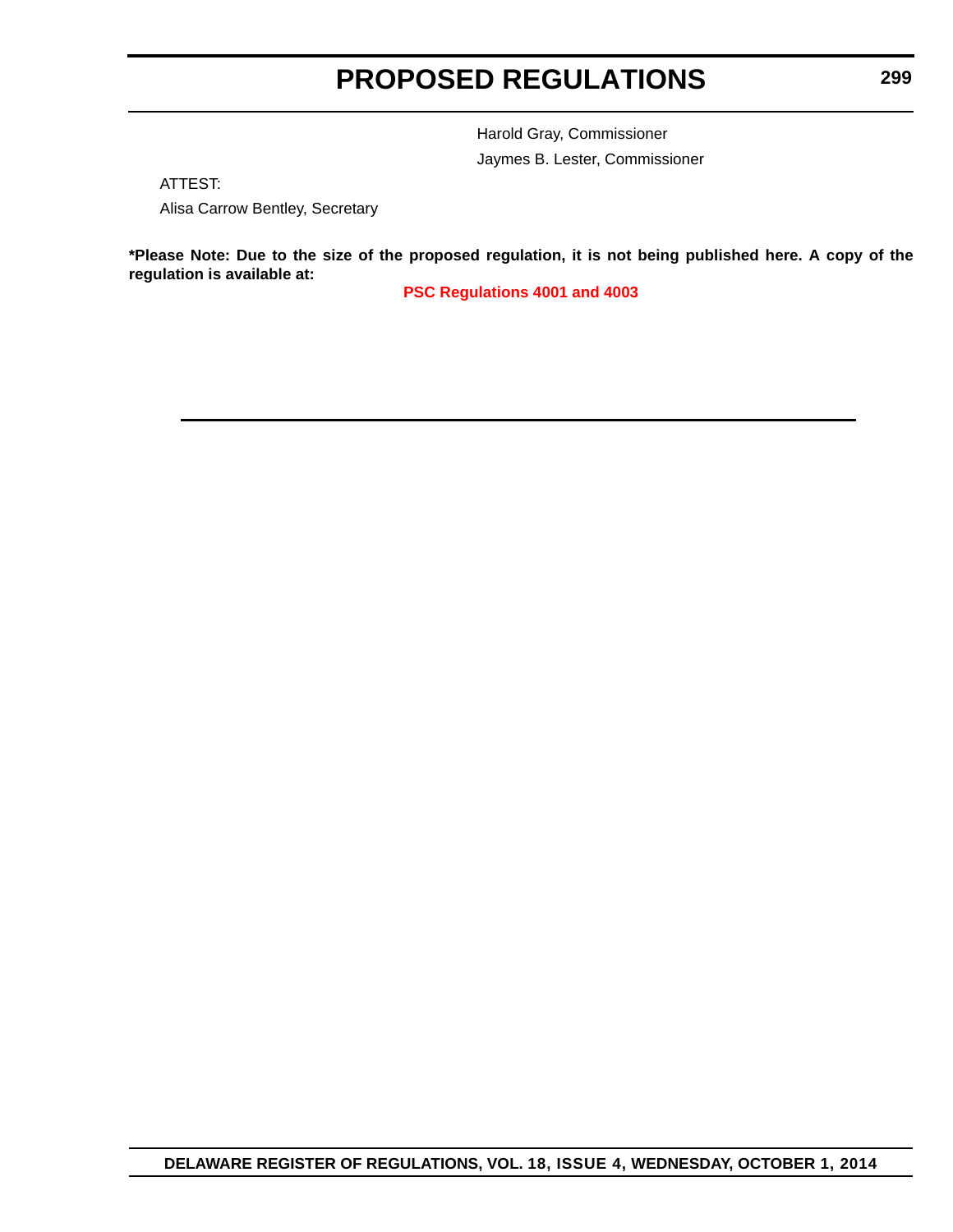## **Symbol Key**

Arial type indicates the text existing prior to the regulation being promulgated. Underlined text indicates new text added at the time of the proposed action. Language which is stricken through indicates text being deleted. **[Bracketed Bold language]** indicates text added at the time the final order was issued. **[Bracketed bold stricken through]** indicates language deleted at the time the final order was issued.

## **Final Regulations**

The opportunity for public comment shall be held open for a minimum of 30 days after the proposal is published in the *Register of Regulations*. At the conclusion of all hearings and after receipt within the time allowed of all written materials, upon all the testimonial and written evidence and information submitted, together with summaries of the evidence and information by subordinates, the agency shall determine whether a regulation should be adopted, amended or repealed and shall issue its conclusion in an order which shall include: (1) A brief summary of the evidence and information submitted; (2) A brief summary of its findings of fact with respect to the evidence and information, except where a rule of procedure is being adopted or amended; (3) A decision to adopt, amend or repeal a regulation or to take no action and the decision shall be supported by its findings on the evidence and information received; (4) The exact text and citation of such regulation adopted, amended or repealed; (5) The effective date of the order; (6) Any other findings or conclusions required by the law under which the agency has authority to act; and (7) The signature of at least a quorum of the agency members.

The effective date of an order which adopts, amends or repeals a regulation shall be not less than 10 days from the date the order adopting, amending or repealing a regulation has been published in its final form in the *Register of Regulations*, unless such adoption, amendment or repeal qualifies as an emergency under §10119.

## **[DEPARTMENT OF EDUCATION](http://www.doe.k12.de.us/)**

**OFFICE OF THE SECRETARY**

Statutory Authority: 14 Delaware Code, Section 122(b) (14 **Del.C.** §122(b))

14 **DE Admin. Code** 401

## **REGULATORY IMPLEMENTING ORDER**

## **Education Impact Analysis Pursuant to 14 Del.C. Section 122(d)**

### **[401 Major Capital Improvement Programs](#page-3-0)**

## **I. SUMMARY OF THE EVIDENCE AND INFORMATION SUBMITTED**

The Secretary of Education intends to amend Title 14 of the Delaware Administrative Code by amending 14 **DE Admin. Code** 401 Major Capital Improvement Programs.

Notice of the proposed regulation was published in the *News Journal* and the *Delaware State News* on August 1, 2014, in the form hereto attached as Exhibit "A". Comments were received from the Director of Administrative Services of the Woodbridge School District related to 1.) the definition of Facility, 2.) a clearly defined deadline for consideration of Certificate of Necessity, 3.) provisions related to Certificate of Occupancy and 4.) clarification that the local school board is to consider and act on change orders. The Department considered the comments and made changes accordingly.

### **II. FINDINGS OF FACTS**

The Secretary finds that it is appropriate to amend 14 **DE Admin. Code** 401 Major Capital Improvement Programs in order to eliminate the Voluntary School Assessment Section from this regulation and establish a separate regulation for it. Minor changes were made to the remaining provisions of the regulation to correct grammatical errors, eliminate duplicate provisions, and provide clarity.

**DELAWARE REGISTER OF REGULATIONS, VOL. 18, ISSUE 4, WEDNESDAY, OCTOBER 1, 2014**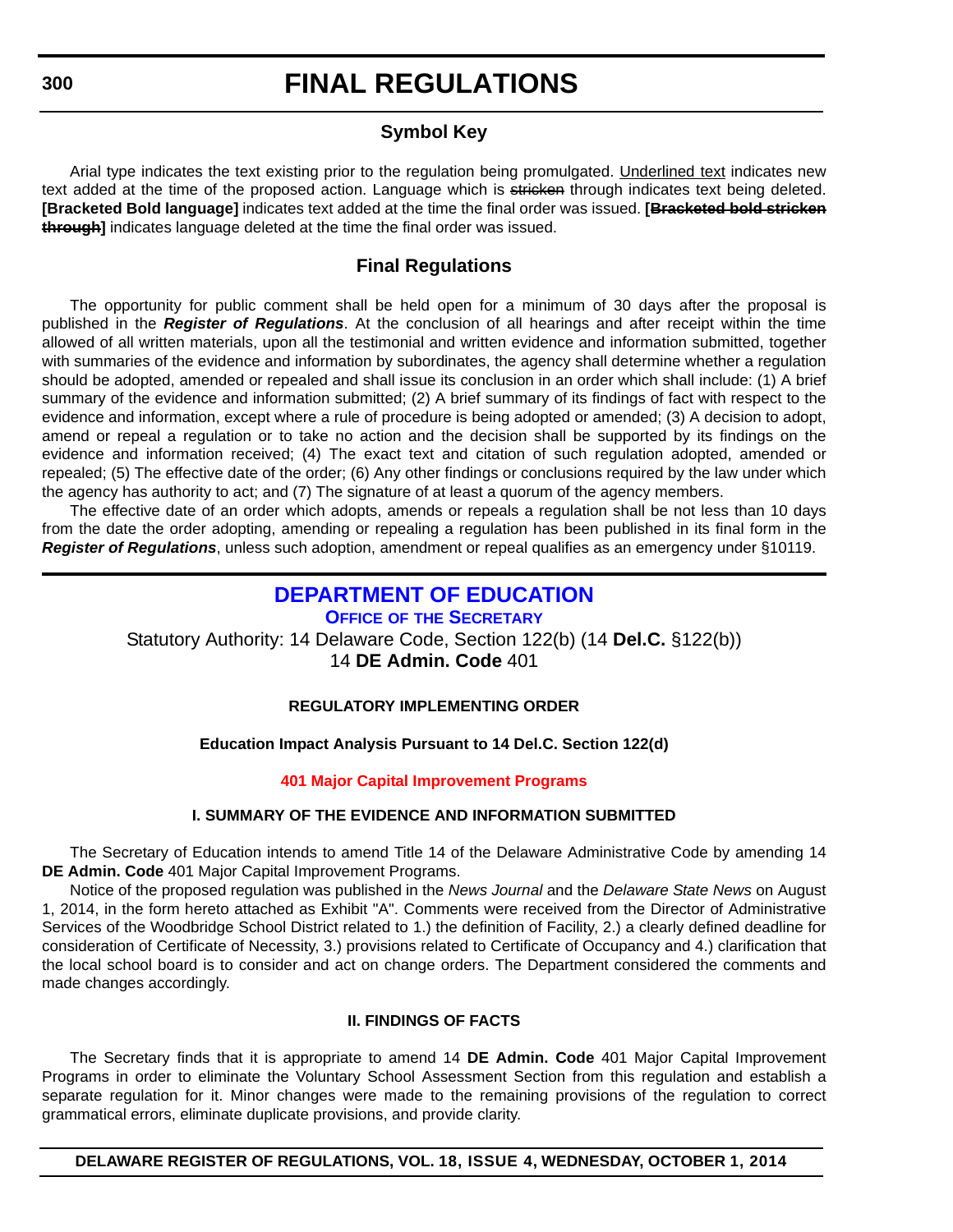## **III. DECISION TO AMEND THE REGULATION**

For the foregoing reasons, the Secretary concludes that it is appropriate to amend 14 **DE Admin. Code** 401 Major Capital Improvement Programs. Therefore, pursuant to 14 **Del.C.** §122, 14 **DE Admin. Code** 401 Major Capital Improvement Programs attached hereto as Exhibit "B" is hereby amended. Pursuant to the provision of 14 **Del.C.** §122(e), 14 **DE Admin. Code** 401 Major Capital Improvement Programs hereby amended shall be in effect for a period of five years from the effective date of this order as set forth in Section V. below.

#### **IV. TEXT AND CITATION**

The text of 14 **DE Admin. Code** 401 Major Capital Improvement Programs amended hereby shall be in the form attached hereto as Exhibit "B", and said regulation shall be cited as 14 **DE Admin. Code** 401 Major Capital Improvement Programs in the Administrative Code of Regulations for the Department of Education.

#### **V. EFFECTIVE DATE OF ORDER**

The actions hereinabove referred to were taken by the Secretary pursuant to 14 **Del.C.** §122 on September 18, 2014. The effective date of this Order shall be ten (10) days from the date this Order is published in the *Delaware Register of Regulations.*

**IT IS SO ORDERED** the 18th day of September 2014.

#### **Department of Education**

Mark T. Murphy, Secretary of Education

Approved this 18<sup>th</sup> day of September 2014

#### **401 Major Capital Improvement Programs**

#### **1.0 Purpose and Definitions**

*(Break in Continuity Within Section)*

1.2 Definitions

#### *(Break in Continuity Within Section)*

**"Certificate of Occupancy"**: A document issued by a local code enforcement official/office attesting that a **[Ffacility Facility]** meets building codes and is fit for human occupancy.

#### *(Break in Continuity Within Section)*

**"Educational Specifications"**: A document which explains how the educational spaces relate to the educational programs as well as the requirements of an educational **[Ffacility Facility]** to house and implement the educational philosophy and institutional program.

#### *(Break in Continuity Within Section)*

**["Facility": Long lived capital assets to include but not limited to school buildings; athletic buildings; athletic fields and appurtenances; playgrounds; maintenance, operations and storage structures; office buildings and all other buildings and capital assets associated with the operation and management of a school district or school system.]**

"**Final Construction Plans**": Plans that show the complete **[Ffacility Facility]** design including mechanical, electrical, water, sewer, site plans, storm water conveyance and structural systems, complete bid documents and specifications.

"**Schematic Design Plans**": Documents that present a proposed **[Ffacility Facility]** in its earliest stages denoting the approximate size and relationship of areas to each other. Detailed utilities or mechanical functions are not typically shown at this stage.

"**Signed and Sealed Plans**": Plans that have the architect's and/or engineer's professional seal and signature affixed.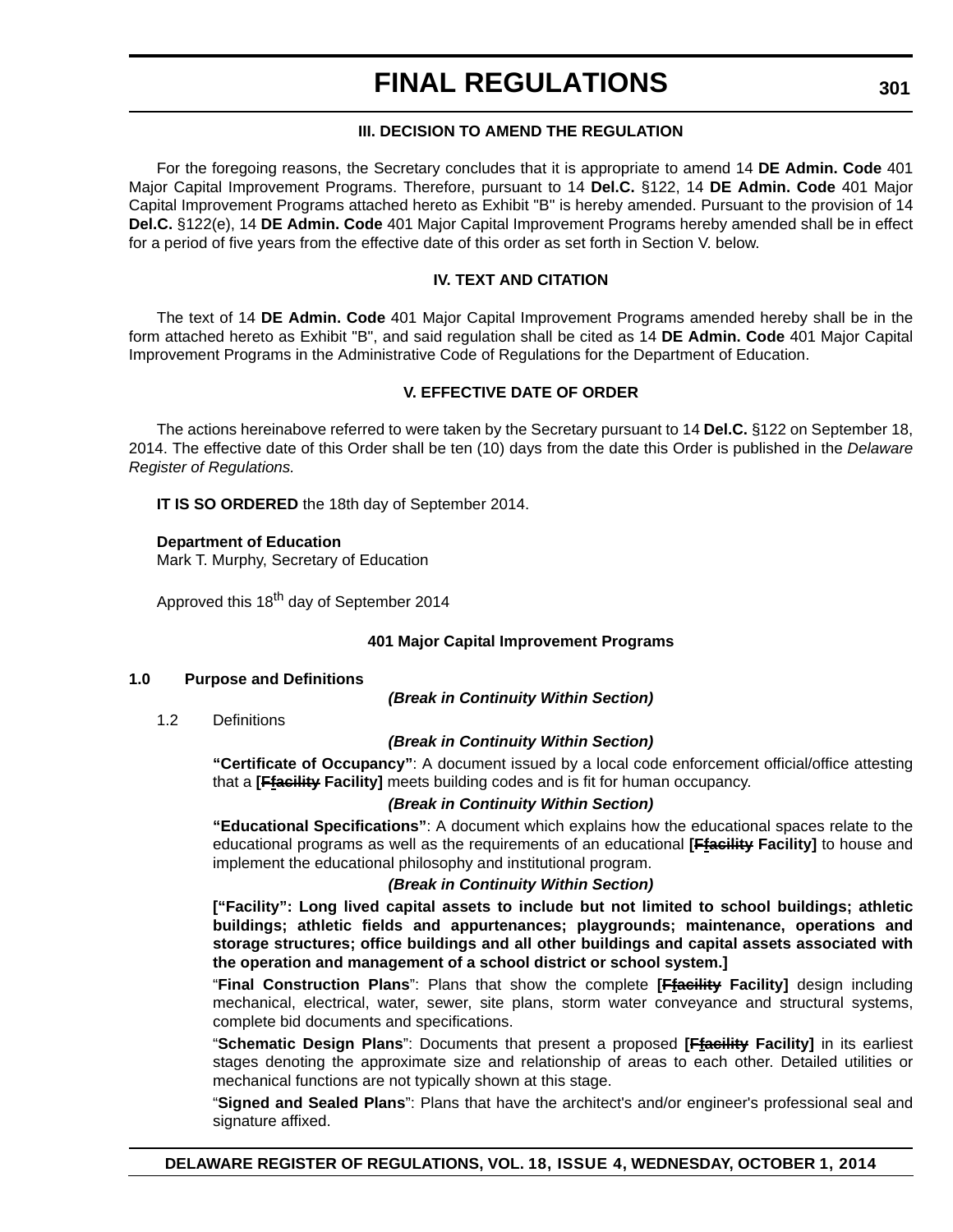## **42.0 Certificates of Necessity**

- 2.1 Districts shall submit local school board approved projects to the Department of Education by August 31 **[of each fiscal year]** in order to be considered for a Certificate of Necessity **[and capital funding in the following fiscal year]**.
- 4.1 The Certificate of Necessity is a document issued by the Department of Education which certifies that a construction project is necessary and sets the scope and cost limits for that project.
- 42.2 Gertificates of Necessity shall be obtained sufficiently in advance to meet all prerequisites for the holding of a local referendum and shall be issued only at the written request of the local school district. The Certificate of Necessity shall be quoted in the advertisement for the referendum.
- 42.3 Projects proposing the construction of a new **[Ffacility Facility]** or for an addition to an existing **[Ffacility Facility]** shall be issued a separate Certificate of Necessity. Funds issued for the construction of a new **[Ffacility Facility]** or for an addition to an existing **[Ffacility Facility]** shall not be transferred between projects or to projects in a separate Certificate of Necessity.
- 42.4 Additions to existing **[Ffacilities Facilities]** that are done in connection with other renovations may be issued a single Certificate of Necessity. However, when such a multiple project Certificate is issued, it shall identify each **[Ffacility Facility]** in the program and describe the work to be done at that **[Ffacility Facility]** including the dollar amount for that work. Funds may be transferred between projects issued under the same Certificate of Necessity in accordance with 8.0 below.
- 42.5 The Office of Education Facilities Planning, Construction and Operations The Department of Education will complete the final Certificates of Necessity and forward the Certificate of Necessity to the local school district superintendent for his/her signature.
- 42.6 A copy of the final Certificate of Necessity will be returned to the district within ten (10) working days following final approval by the Department of Education.

## *(Break in Continuity of Sections)*

### **34.0 Approval of Educational Specifications, Schematic Design Plans, Design Development Plans, and Construction Drawings**

### *(Break in Continuity Within Section)*

3.54.3 The local school district must involve all applicable State, Local and Municipal regulatory agencies in reviewing Final Construction Drawings prior to the start of construction. Copies of all applicable State, Local and Municipal agency approvals shall be maintained in the local school district construction files. Required State agency approvals include but may not be limited to:

### *(Break in Continuity Within Section)*

- 3.5.54.3.5 Architectural Accessibility Board to ensure that the build**[ing]** environment is safely accessible to, and usable by all persons.
- 3.5.64.3.6 Department of Natural Resources and Environmental Control for wastewater, storm water management and erosion control.
- 3.64.4 Exemptions: Major Capitol Projects that do not include structural changes or wall modifications such as, but not limited to, window replacement, HVAC, electrical or plumbing infrastructure upgrades do not require submission to the Department of Education.

#### **5.0 Notification, Start of Construction, and Completion of Construction, and Certificate of Occupancy**

- 5.1 The local school district shall submit to the Department of Education and the Director, Office of Management and Budget a construction schedule, showing start dates, intermediate stages and final completion dates.
- 5.2 The local school district shall notify the Department of Education, the Director, Office of Management and Budget and the Insurance Coverage Office at the completion of the construction, which is defined as when the school district, with the concurrence of the architect, accepts the **[Ffacility Facility]** as complete<sub>7</sub>. Completion means that the following have occurred: punch-list items are resolved, release of liens has been received and funds held in retainage have been released.

## **DELAWARE REGISTER OF REGULATIONS, VOL. 18, ISSUE 4, WEDNESDAY, OCTOBER 1, 2014**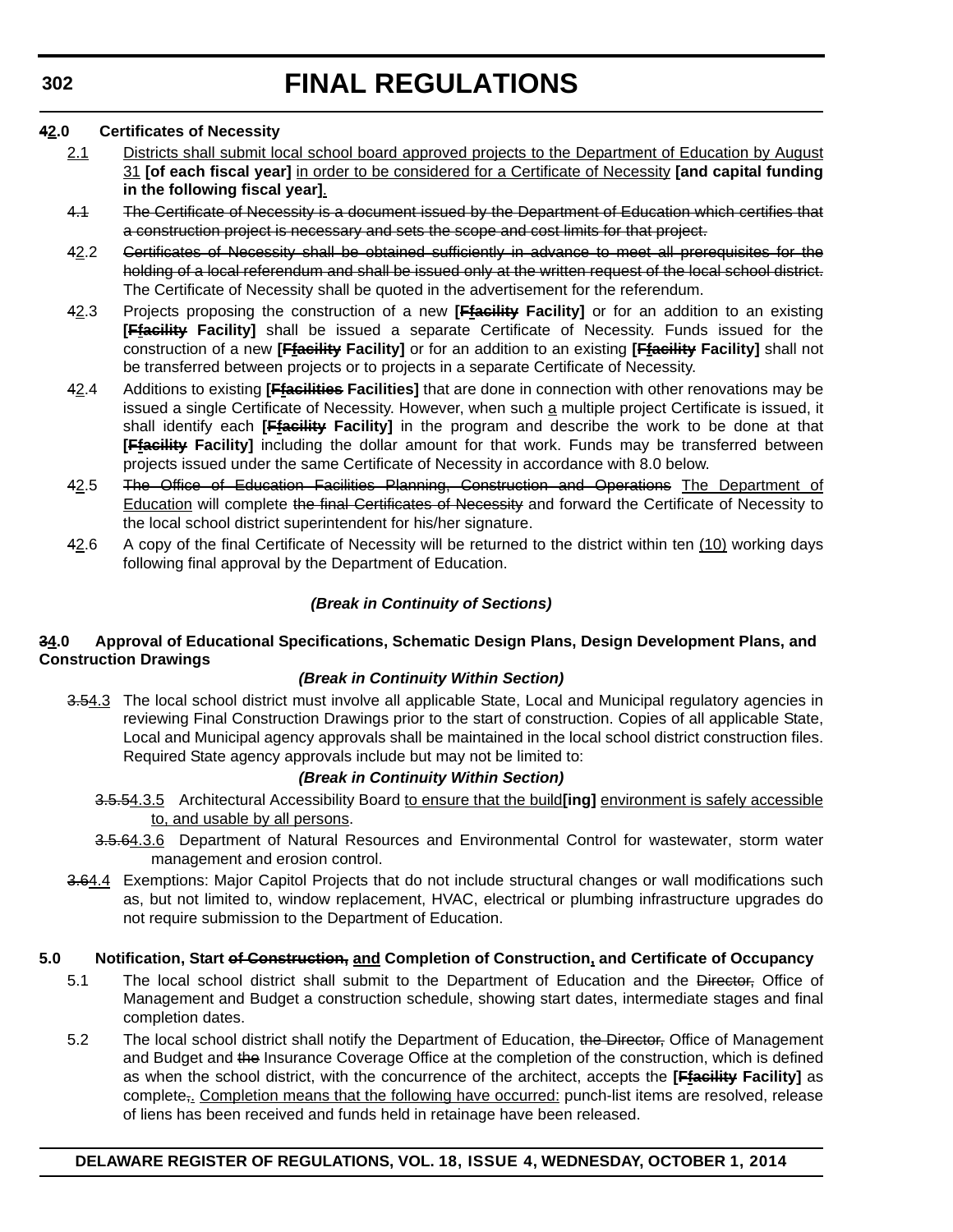- 5.3 The local school district shall record capital assets (buildings) in accordance with the State of Delaware Capital Asset Budget and Accounting Manual which requires capital assets (buildings) to be recorded when the asset is ready for its intended use. As an example, the capital asset (building) should be recorded when it has received an occupancy certificate or the building is ready for its intended use.
- 5.4 The local school district shall notify the Department of Education, the State Auditor, and the Director, Office of Management and Budget upon approval of **[the Certificate of]** Occupancy.
- 5.5 Local school districts shall submit to the Department of Education a copy of the electronic autocad files. Electronic autocad files shall be submitted no later than 30 calendar days after the completion of any major renovation, addition to an existing **[Ffacility Facility]**, new school or replacement school.

### **6.0 Purchase Orders**

All purchase orders for any Major Capitol Improvement Project shall be approved by both the Department of Education and the Assistant Chief of Fiscal & Policy Analysis for Capital Projects Office of Management and Budget prior to submission to the Division of Accounting.

#### **7.0 Change Orders**

- 7.1 Change Orders are changes in the construction contract negotiated with the contractor. The main purpose is to correct design omissions, address unforeseen circumstances which arise during the construction process, and improve upon designs based on project progress.
- 7.21 All Change Orders must be agreed upon by the architect, the local school district [beard district] and the contractor, and shall be forwarded to the Department of Education.
	- 7.21.1 Submission of a Change Order must include the following documents: Completed A completed purchase order as applicable **[and in accordance with the local school board approved change order approval and authorization process and procedure]**; local school board of education minutes identifying and approving the changes; completed **[and in accordance with the local school board approved change order approval and authorization process and procedure]** AIA document G701, and correspondence which gives a breakdown in materials mark-up and other expenses.

### *(Break in Continuity of Sections)*

### **11.0 Administration of the New School**

**[The principle principal An]** administrator of a new school may be hired for up to one (1) year prior to student occupancy to organize and hire staff. The State portion of salary and benefits may be paid from Major Capital Improvement Programs.

#### **12.0 Voluntary School Assessment**

- 12.1 The funds generated as a result of the Voluntary School Assessment, as authorized by the provisions of 14 **Del.C.** §103(c) relating to land use planning and education, shall be applied exclusively to offsetting the required local share of major capital construction costs.
	- 12.1.1 Districts receiving Voluntary School Assessment funds shall have full discretion in the use of those funds for any construction activities that increase school capacity.

**\*Please note that no additional changes were made to the regulation as originally proposed and published in the August 2014 issue of the** *Register* **at page 95 (18 DE Reg. 95). Therefore, the final regulation is not being republished here in its entirety. A copy of the final regulation is available at: [401 Major Capital Improvement Programs](http://regulations.delaware.gov/register/october2014/final/18 DE Reg 300 10-01-14.htm)**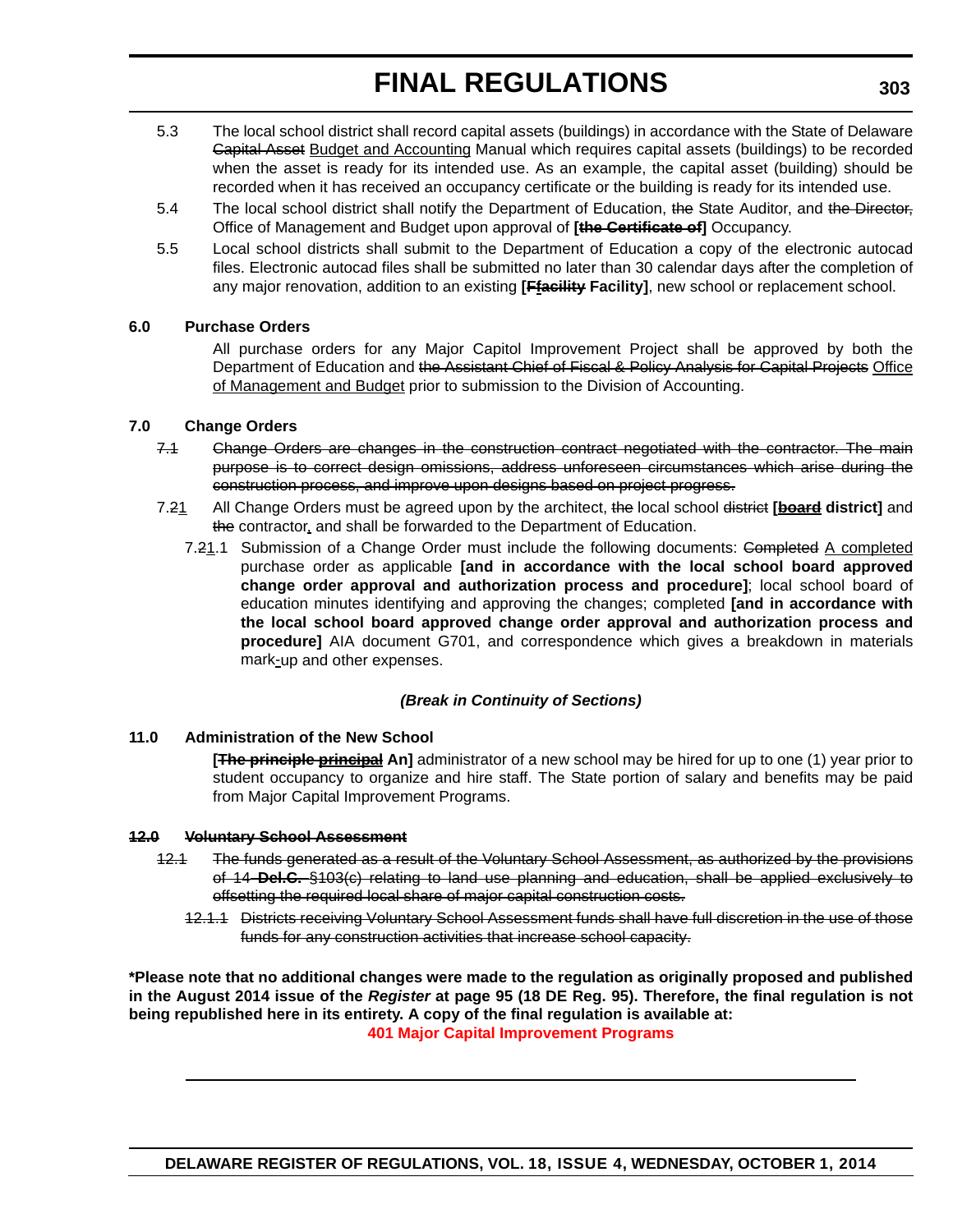#### **OFFICE OF [THE SECRETARY](http://www.doe.k12.de.us/)**

Statutory Authority: 14 Delaware Code, Section 122(b) (14 **Del.C.** §122(b))

#### **REGULATORY IMPLEMENTING ORDER**

#### **Education Impact Analysis Pursuant to 14 Del.C. Section 122(d)**

#### **[415 Voluntary School Assessment](#page-3-0)**

#### **I. SUMMARY OF THE EVIDENCE AND INFORMATION SUBMITTED**

The Secretary of Education intends to amend Title 14 of the Delaware Administrative Code by adding a new regulation 14 **DE Admin. Code** 415 Voluntary School Assessment. The Voluntary School Assessment was removed from 14 **DE Admin. Code** 401 Major Capital Improvement Programs. The Department of Education proposes this regulation to further delineate the process related to Voluntary School Assessment.

Notice of the proposed regulation was published in the *News Journal* and the *Delaware State News* on August 1, 2014, in the form hereto attached as Exhibit "A". Comments were received from the Director of Administrative Services for the Woodbridge School District regarding the cost of residential units. In addition, comments were received from the Delaware Association of School Administrators requesting assistance for a statewide implementation of the Voluntary School Assessment, which would require legislation and is beyond the scope of action by the Department in this regulation.

#### **II. FINDINGS OF FACTS**

The Secretary finds that it is appropriate to add 14 **DE Admin. Code** 415 Voluntary School Assessment in order to further delineate the process related to Voluntary School Assessment.

#### **III. DECISION TO AMEND THE REGULATION**

For the foregoing reasons, the Secretary concludes that it is appropriate to add 14 **DE Admin. Code** 415 Voluntary School Assessment. Therefore, pursuant to 14 **Del.C.** §122, 14 **DE Admin. Code** 415 Voluntary School Assessment attached hereto as Exhibit "B" is hereby added. Pursuant to the provision of 14 **Del.C.** §122(e), 14 **DE Admin. Code** 415 Voluntary School Assessment as hereby added shall be in effect for a period of five years from the effective date of this order as set forth in Section V. below.

#### **IV. TEXT AND CITATION**

The text of the new 14 **DE Admin. Code** 415 Voluntary School Assessment shall be in the form attached hereto as Exhibit "B", and said regulation shall be cited as 14 **DE Admin. Code** 415 Voluntary School Assessment in the Administrative Code of Regulations for the Department of Education.

#### **V. EFFECTIVE DATE OF ORDER**

The actions hereinabove referred to were taken by the Secretary pursuant to 14 **Del.C.** §122 on September 18, 2014. The effective date of this Order shall be ten (10) days from the date this Order is published in the Delaware *Register of Regulations*.

**IT IS SO ORDERED** the 18th day of September 2014.

#### **Department of Education**

Mark T. Murphy, Secretary of Education

Approved this 18th day of September 2014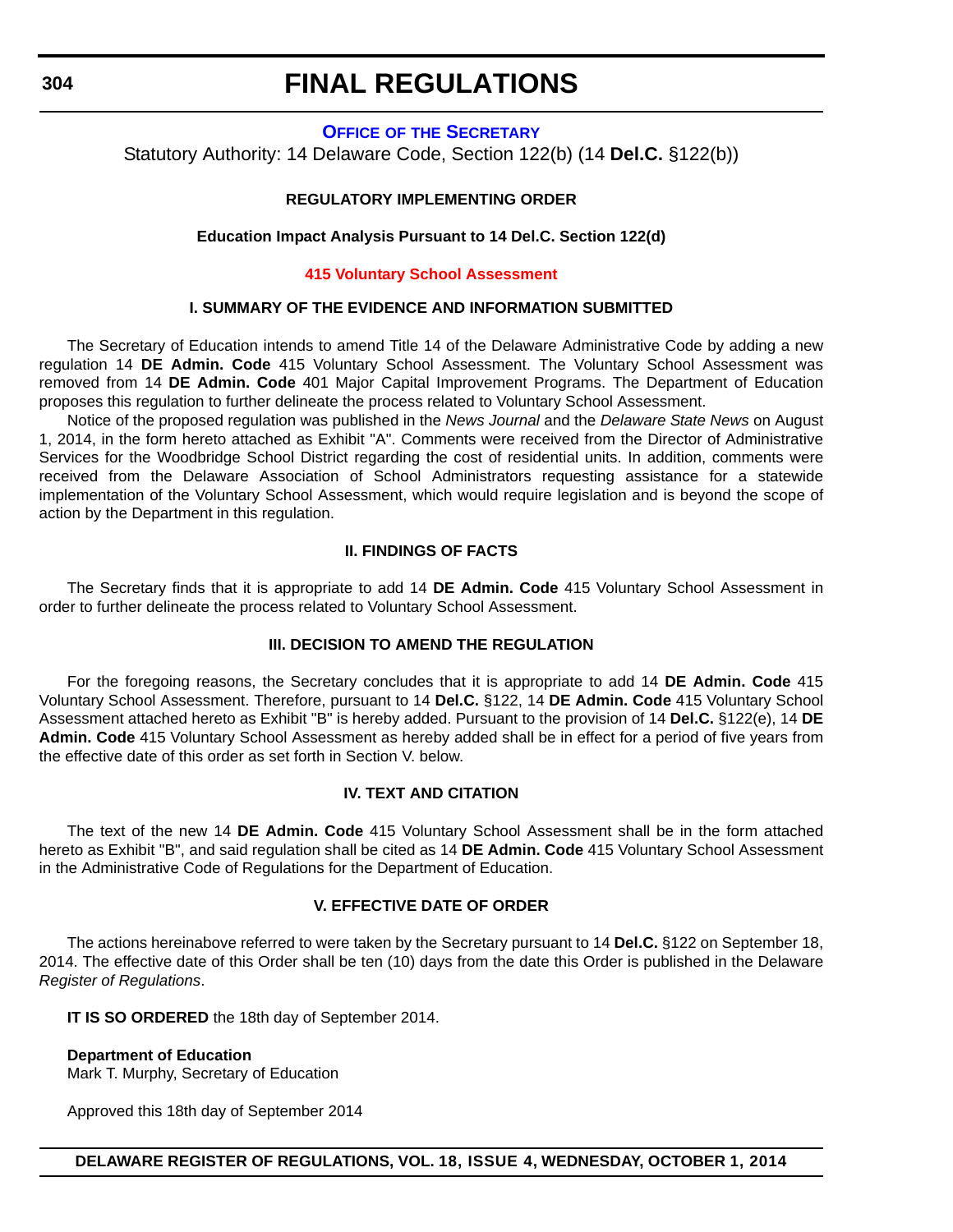## **415 Voluntary School Assessment**

#### *(Break in Continuity of Sections)*

## **2.0 Definitions**

The following words and terms, when used in this regulation, have the following meaning unless the context clearly indicates otherwise:

#### *(Break in Continuity Within Section)*

- "**Program Capacity**" means eighty-five (85) percent of the maximum number of students that a program or school can contain as determined solely by considerations of physical space**[, physical space]** and class size for each grade level, as identified in 14 **Del.C.** §405(c).
- "**School Capacity**" means the calculation which determines the number of students that can be served within a school building, as determined by the Department of Education school construction formula.
- "**School Capacity Certification**" means the certification made by any local school district to be impacted by a pending development, which identifies the existence of capacity within existing district infrastructure, or lack thereof.
- "**School Construction Technical Assistance Manual**" means the document that identifies the school construction formula and provides local school districts with guidance and rules related to school construction.
- "**Voluntary School Assessment**" means the fee assessed on new residential construction units in New Castle County and its municipalities to provide support for the construction of additional capacity within local school districts, for increased student growth that results from residential development.

## **3.0 Determination of School District Capacity**

3.1 Prior to a developer recording a residential subdivision plan per 9 **Del.C.** §2661, and for over 5 units in size for any lands annexed into any municipality located in New Castle County per 22 **Del.C.** §842(2), the developer shall request from the Department of Education a School Capacity Certification to ensure that the school district in which the development will be located has adequate capacity to accommodate the proposed number of students the development will **[incur generate]**. The Department of Education shall also verify with the municipality located in New Castle County or New Castle County all the necessary information regarding the development to include location; tax parcel number of the development; and number and type of residential units.

### *(Break in Continuity Within Section)*

**\*Please note that no additional changes were made to the regulation as originally proposed and published in the August 2014 issue of the** *Register* **at page 100 (18 DE Reg. 100). Therefore, the final regulation is not being republished here in its entirety. A copy of the final regulation is available at: [415 Voluntary School Assessment](http://regulations.delaware.gov/register/october2014/final/18 DE Reg 304 10-01-14.htm)**

> **[DEPARTMENT OF HEALTH AND SOCIAL SERVICES](http://www.dhss.delaware.gov/dhss/dmma/) DIVISION OF MEDICAID AND MEDICAL ASSISTANCE** Statutory Authority: 31 Delaware Code, Section 512 (31 **Del.C.** §512)

> > **ORDER**

### **[Nursing Facility Services – Preadmission Screening and Resident Review](#page-4-0)**

**IN THE MATTER OF: REVISION OF THE REGULATION OF DELAWARE'S TITLE XIX MEDICAID STATE PLAN 4.39 PAGES 79s, 79t; ATTACHMENT 4.39 PAGE 1, ATTACHMENT 4.39-A PAGES 1 - 4; DSSM: PAS POL 20102.3.1**

**DELAWARE REGISTER OF REGULATIONS, VOL. 18, ISSUE 4, WEDNESDAY, OCTOBER 1, 2014**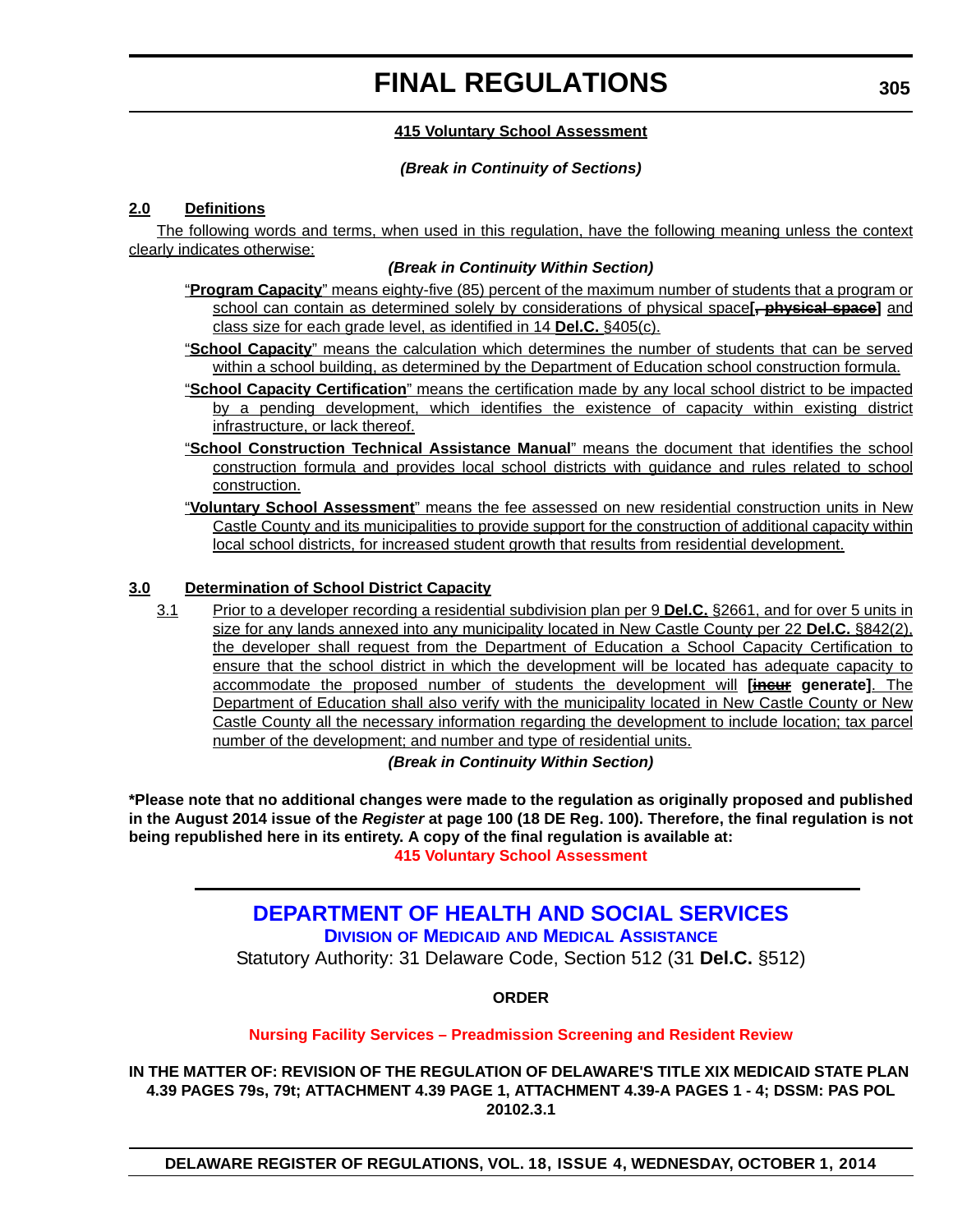#### **306**

## **FINAL REGULATIONS**

#### **NATURE OF THE PROCEEDINGS:**

Delaware Health and Social Services ("Department") / Division of Medicaid and Medical Assistance (DMMA) initiated proceedings to amend to amend the Title XIX Medicaid State Plan regarding administration of the Medicaid Preadmission Screening and Resident Review (PASRR), specifically, *Categorical Determinations and Specialized Services*. The Department's proceedings to amend its regulations were initiated pursuant to 29 **Delaware Code** Section 10114 and its authority as prescribed by 31 **Delaware Code** Section 512.

The Department published its notice of proposed regulation changes pursuant to 29 **Delaware Code** Section 10115 in the August 2014 Delaware *Register of Regulations*, requiring written materials and suggestions from the public concerning the proposed regulations to be produced by August 31, 2014 at which time the Department would receive information, factual evidence and public comment to the said proposed changes to the regulations.

#### **SUMMARY OF PROPOSAL**

The purpose of this notice is to advise the public that Delaware Health and Social Services/Division of Medicaid and Medical Assistance is proposing to amend the Title XIX Medicaid State Plan and the Division of Social Services Manual (DSSM) regarding administration of the Medicaid Preadmission Screening and Resident Review (PASRR), specifically, *Categorical Determinations and Specialized Services*.

#### **Statutory Authority**

- 1919(e)(7), State Requirements for Preadmission Screening and Resident Review
- 42 CFR 483 Subpart C, *Preadmission Screening and Annual Review of Mentally Ill and Mentally Retarded Individuals*

#### **Background**

Preadmission Screening and Resident Review (PASRR), a provision at section 1919(e)(7) of the Social Security Act, is a federally mandated screening process for individuals with serious mental illness and/or individuals with intellectual disability/developmental disability, who apply or reside in Medicaid certified beds in a nursing home regardless of payor. The screening helps ensure individuals in need of long term care services reside in the most appropriate and least restrictive setting possible, are not inappropriately placed in nursing homes, and receive services they need in that setting. Additionally, if a need for specialized services is determined, federal guidelines require that such services must be provided.

The PASRR process specified in 42 CFR §§ 483.100 through 483.138 requires that 1) all applicants to a Medicaid-certified nursing facility, which includes children under age 21 years, be evaluated for mental illness and/ or intellectual disability; 2) be offered the most appropriate setting for their needs (in the community, a nursing facility, or acute care settings); and 3) receive the services they need in those settings.

As a process, PASRR has two core components. Level I and Level II:

#### *Level I PASRR Screen*

In brief, the PASRR process requires that all applicants to Medicaid-certified Nursing Facilities be given a preliminary assessment to determine whether they might have mental illness or intellectual disability/ developmental disability. This is called a "Level I PASRR screen."

#### *Level II PASRR Screen*

Those individuals who test positive at Level I are then evaluated in depth, called "Level II PASRR screen." The results of this evaluation result in a determination of need, determination of appropriate setting, and a set of recommendations for services to inform the individual's plan of care.

#### *Categorical Determinations*

Categorical Determinations means the provisions in 42 CFR §483.130 for creating categories that describe certain diagnoses, severity of illness, or the need for a particular service that clearly indicates that admission to a nursing facility is normally needed or that the provision of specialized services is not normally needed.

Categorical determinations permit states to omit the full Level II evaluation in certain circumstances that are time-limited or where the need for nursing facility services is clear. While categorical determinations do abbreviate the PASRR process, the function of the resulting determination is not different from an individualized determination and a determination document must be produced prior to admission. Categorical determinations are not

#### **DELAWARE REGISTER OF REGULATIONS, VOL. 18, ISSUE 4, WEDNESDAY, OCTOBER 1, 2014**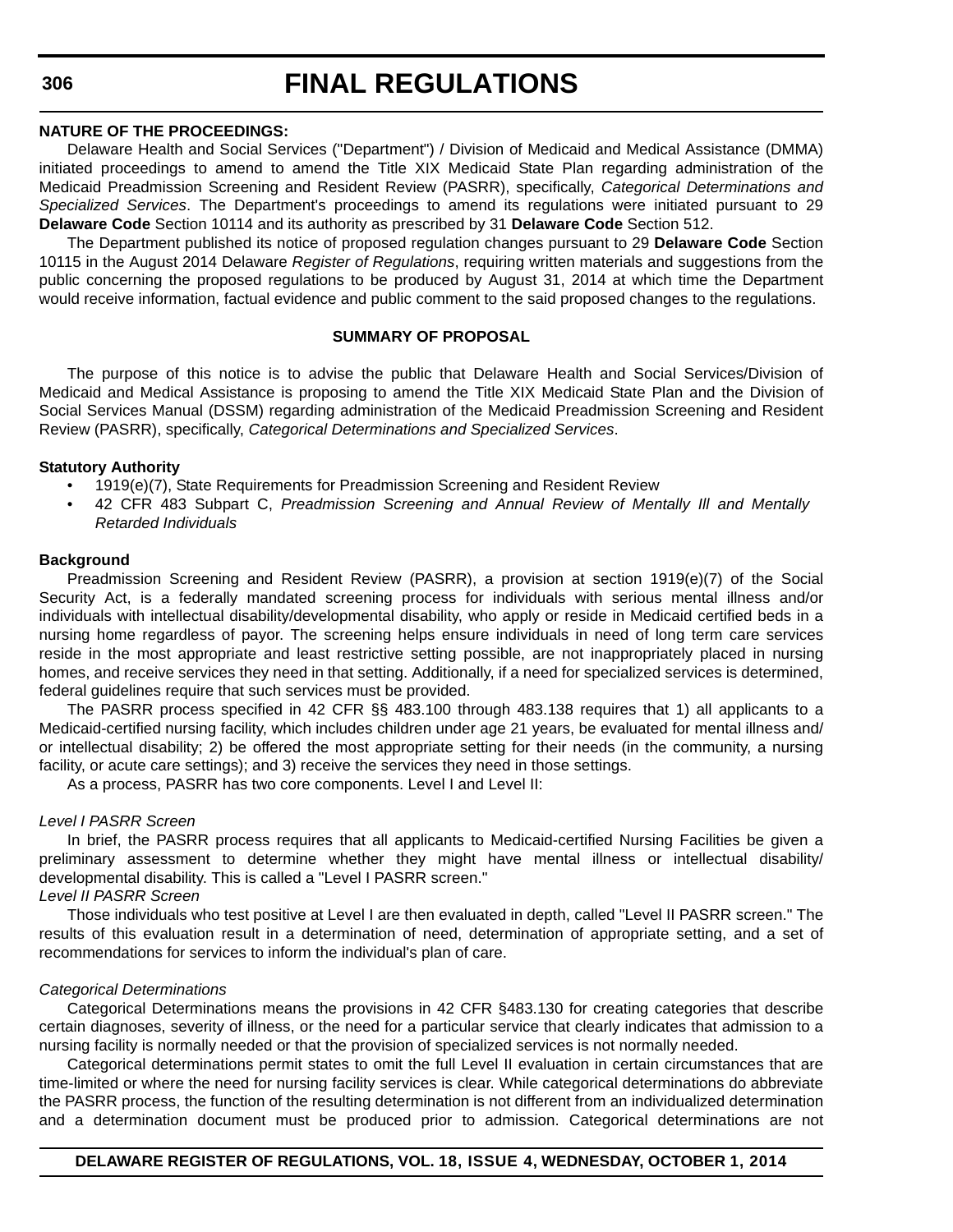#### "exemptions."

#### *Specialized Services*

In accordance with 42 CFR §483.120, Specialized Services for Preadmission Screening and Resident Review means services that are provided in addition to the routine care provided by a nursing facility (NF) that result in the continuous and aggressive implementation of an individualized plan of care for mental illness (MI) or intellectual or developmental disability (IDD) or related conditions, as follows:

(1) For mental illness, specialized services means the services specified by the State which, combined with services provided by the NF, results in the continuous and aggressive implementation of an individualized plan of care that-

(i) Is developed and supervised by an interdisciplinary team, which includes a physician, qualified mental health professionals and, as appropriate, other professionals.

(ii) Prescribes specific therapies and activities for the treatment of persons experiencing an acute episode of serious mental illness, which necessitates supervision by trained mental health personnel; and

(iii) Is directed toward diagnosing and reducing the resident's behavioral symptoms that necessitated institutionalization, improving his or her level of independent functioning, and achieving a functioning level that permits reduction in the intensity of mental health services to below the level of specialized services at the earliest possible time.

(2) For intellectual or developmental disability, specialized services means the services specified by the State which, combined with services provided by the NF or other service providers, results in treatment which meets the requirements of §483.440(a)(1).

The State must provide or arrange for the provision of specialized services, in accordance with this subpart, to all NF residents with MI or IDD whose needs are such that continuous supervision, treatment and training by qualified mental health or intellectual disability personnel is necessary, as identified by the screening provided in §483.130 or §§483.134 and 483.136.

#### **Summary of Proposal**

This state plan amendment is mandated by federal law to ensure that Medicaid-certified nursing facility applicants and residents with mental illness, intellectual or developmental disabilities, or related conditions are identified and admitted or allowed to remain in a nursing facility only if there is a verified need for nursing facility services.

Federal regulation prohibits Medicaid reimbursement to nursing facilities under certain circumstances, such as but not limited to, (1) Individual admitted without a completed preadmission screening and resident review (PASRR) screening indicating appropriateness for nursing facility placement, (2) Nursing facility fails to obtain a Level II determination when there are indicators of mental illness or intellectual disability/developmental disability.

The Division of Medicaid and Medical Assistance (DMMA) will amend the Medicaid State plan and the Division of Social Services Manual to implement the nursing facility preadmission screening and resident review (PASRR) categorical determinations and specialized services definitions. This regulatory process defines the Level II evaluation provided to all individuals suspected of having mental illness or an intellectual developmental disability seeking admission to a Medicaid-certified nursing facility under the PASRR program. This regulatory process also identifies specialized services that will be available when determined to be needed through the PASSR evaluation process.

DMMA will utilize the PASSR state plan template, drafted by the Centers for Medicare and Medicaid Services (CMS), to ensure that the State's Medicaid plan and policies complies with PASRR federal regulations.

The provisions of this state plan amendment relating to Preadmission Screening and Resident Review are subject to approval by CMS.

**IMPORTANT NOTE:** People first language is respectful of the person and should always be used when referencing an individual with intellectual and other developmental disabilities. Current federal law and regulations use the term "mentally retarded". DHSS/DMMA prefers to use the accepted term "individuals with intellectual disability" (ID) instead of "mental retardation." The term "intellectual disability" will be reflected on all applicable amended State plan and policy pages.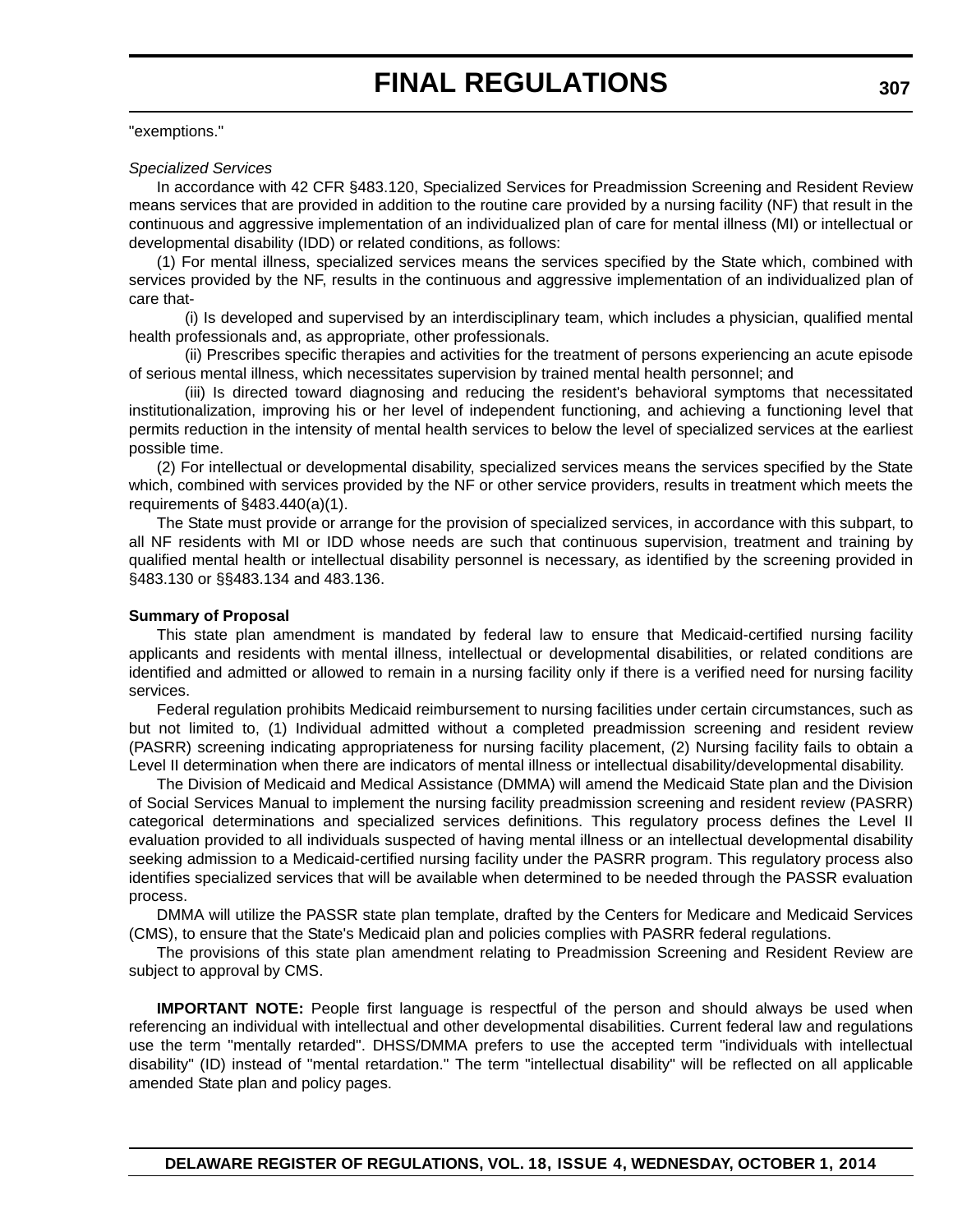**308**

## **FINAL REGULATIONS**

#### **Fiscal Impact Statement**

There will be a fiscal impact. However, the actual calculation of costs is currently being determined. The projected impact for federal fiscal years 2014 and 2015 will be provided in the agency's request to CMS for an amendment to the State Plan.

#### **SUMMARY OF COMMENTS RECEIVED WITH AGENCY RESPONSE AND EXPLANATION OF CHANGE(S)**

The State Council for Persons with Disabilities (SCPD) and the Governor's Advisory Council for Exceptional Citizens (GACEC) offered the following observations and recommendations summarized below. The Division of Medicaid and Medical Assistance (DMMA) has considered each comment and responds as follows:

#### **SCPD and GACEC**

Consistent with the "Background" section in the Register of Regulations, federal law was adopted decades ago to prevent the inappropriate placement of individuals with mental illness or intellectual disabilities in nursing facilities. States are required to conduct an initial Level 1 screening to determine if an applicant for nursing facility admission may have a mental illness or intellectual/ developmental disability. If that screening supports the existence of a mental illness or intellectual disability, a Level II screening is undertaken which results in a determination of need, appropriate setting, and identification of any "specialized services" if the individual is admitted to the nursing facility. States are authorized to adopt a "short cut" to the Level II screening if certain criteria are met. Such "categorical determinations" may be based on certain diagnoses, severity of illness, or brevity of anticipated stay.

There are two (2) main features in the proposed regulation. First, DMMA is identifying seven (7) qualifiers for a "categorical determination": 1) convalescent care; 2) terminal illness; 3) medical dependence; 4) delirium; 5) emergency situations; 6) respite; and 7) dementia combined with intellectual disability. Second, DMMA is defining each of these qualifiers.

#### **SCPD and GACEC have the following observations.**

First, at the top of page 112, the definition of "convalescent care" may have omitted a word. It recites as follows:

X. Convalescent Care: NF services are needed for from an acute physical illness which required hospitalization, and does not meet all the criteria for an exempt hospital discharge.

The serial prepositions (for from) are grammatically odd. SCPD suspects the term should be "for or from" an acute physical illness. DMMA may wish to review this sentence.

*Agency Response:* DMMA agrees with the comment and has amended the sentence by inserting the term "convalescent care", as follows: "X. Convalescent Care: NF services are needed for **[convalescent care]** from an acute physical illness which required hospitalization, and does not meet all the criteria for an exempt hospital discharge".

Second, in the past, there was considerable discussion of which agency issues the final PASRR decision. See e.g., 15 DE Reg. 86, 88, "Seventh" Paragraph (July 1, 2011). The proposed regulation would benefit from a clarifying amendment to avoid confusion. There is some "tension" between the recital that DSAMH/DDDS adopt "the final determination" versus the recital that DMMA issues the final determination. See Pars. 9 and 10 at p. 115. For example, Par. 9 could be revised as follows:

9. DSAMH/DDDS notifies DMMA of the agency's Level II Evaluation determination.

*Agency Response:* Under the proposed Regulations, page 115, #9, DMMA agrees to clarify that the determination is made by the CMS designated authority Divisions, DSAMH/DDDS, by changing the word "the" to "their". The sentence has been amended to read, as follows: "DSAMH/DDDS notifies DMMA of the**[ir]** final determination".

Third, it may not be intuitive that the final DMMA PASRR is appealable to DSS. See 16 **DE Admin. Code** 5001, Subsection 2.D; 5304; 5304.1; and 5401, Subsection 1.C.4. DMMA could consider amending Par. 10 on p. 115 as follows:

10. Final PASRR determinations will be issued by DMMA and are subject to 16 **DE Admin. Code** 5000.

### **DELAWARE REGISTER OF REGULATIONS, VOL. 18, ISSUE 4, WEDNESDAY, OCTOBER 1, 2014**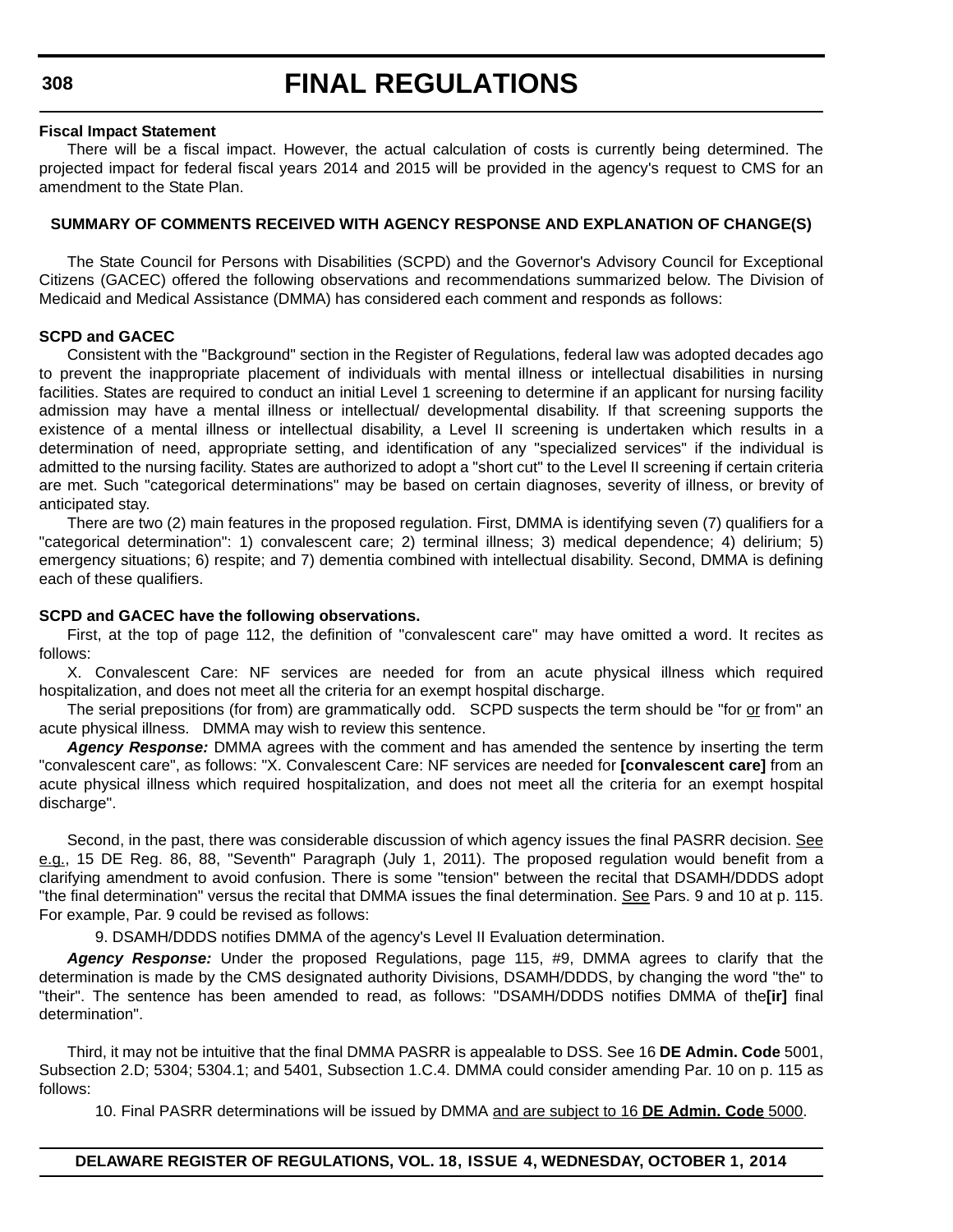*Agency Response:* DMMA agrees with the comment. Page 115, #10 is amended to read, as recommended: 10. Final PASRR determinations will be issued by DMMA **[and are subject to 16 DE Admin Code 5000]**.

Fourth, DMMA and DSS may wish to review 16 DE Admin Code 5304.1 which reads as follows:

Individuals adversely affected by determinations made by the Division of Substance Abuse and Mental Health (DSAMH) or the Division of Developmental Disabilities Services (DDDS) as a result of a pre-admission screening resident review PASRR may appeal the decision to the Division of Social Services (DSS). The hearing is conducted by DSS and the decision is binding on the Department of Health and Social Services. ...Final PASRR determinations will be issued by DMMA.

There is some "tension" between the notion that DMMA issues the final PASRR determination but the decision subject to hearing is the DSAMH or DDDS determination. DMMA may wish to consider whether this regulation merits prospective modification.

*Agency Response:* PASRR determinations made by the State mental health or intellectual disability authorities cannot be countermanded by the State Medicaid agency. DMMA will take into consideration your comments as the agency develops procedures for processing a PASRR-related Fair Hearings.

#### **FINDINGS OF FACT:**

The Department finds that the proposed changes as set forth in the August 2014 *Register of Regulations* should be adopted.

THEREFORE, IT IS ORDERED, that the proposed regulation to amend the Delaware Title XIX Medicaid State Plan regarding administration of the Medicaid Preadmission Screening and Resident Review (PASRR), specifically, *Categorical Determinations and Specialized Services*, is adopted and shall be final effective October 10, 2014.

Rita M. Landgraf, Secretary, DHSS

#### *(Break in Continuity of Sections)*

#### **DMMA FINAL ORDER REGULATION #14-40c REVISION:**

### *(Break in Continuity of Sections)*

Attachment 4.39-A Page 2

### STATE PLAN UNDER TITLE XIX OF THE SOCIAL SECURITY ACT STATE: **DELAWARE** CATEGORICAL DETERMINATIONS

### *(Break in Continuity Within Section)*

### **PASRR Level II Preadmission Screening by Categorical Determination Continued**

**X Convalescent Care:** NF services are needed for **[convalescent care]** from an acute physical illness which required hospitalization, and does not meet all the criteria for an exempt hospital discharge. (An exempt hospital discharge as specified in 42 CFR 483.106(b)(2) is not subject to Preadmission Screening, at State option.)

### *(Break in Continuity of Sections)*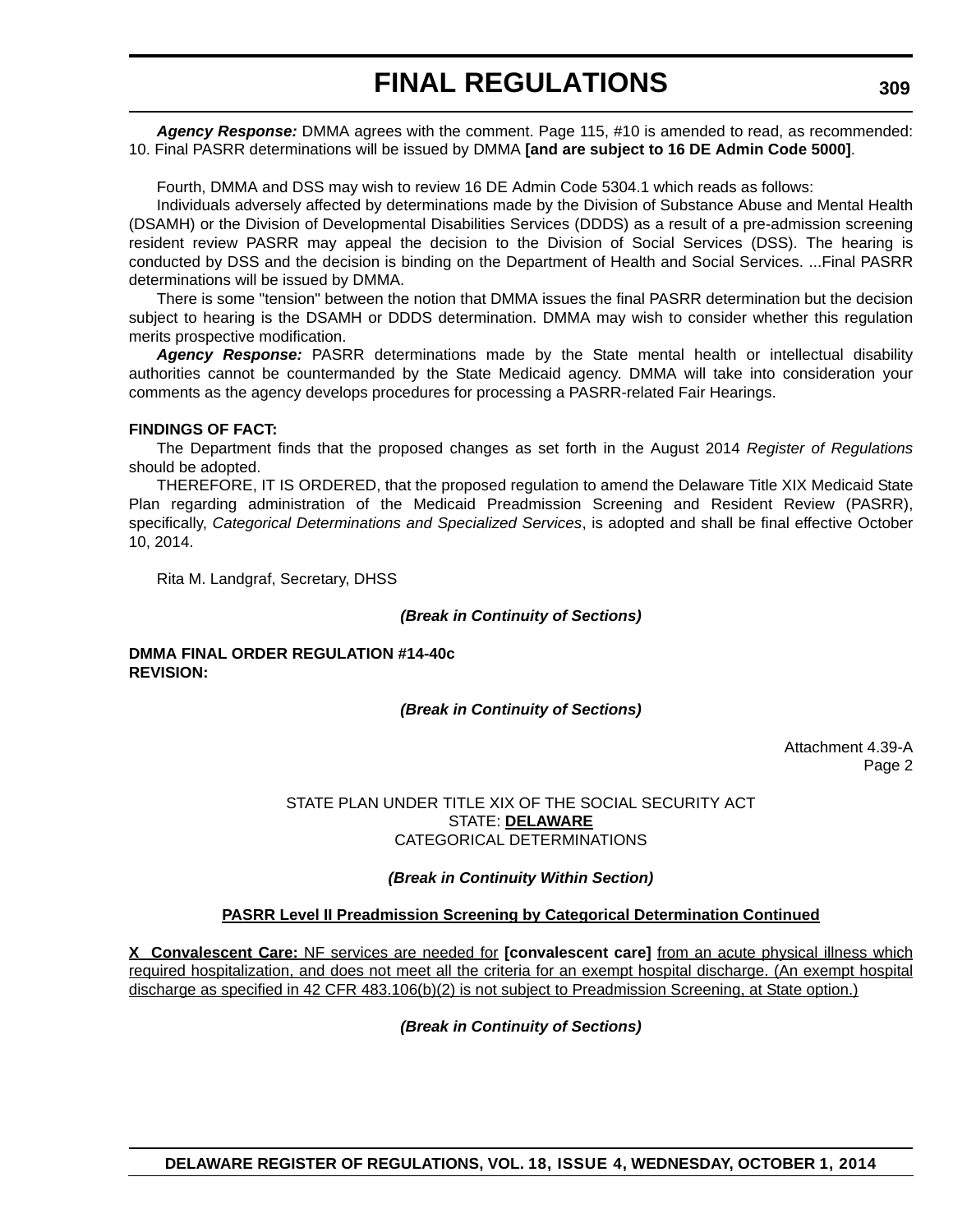#### **DMMA FINAL ORDER REGULATION #14-40d REVISIONS:**

## **PAS POL 20102.3.1 PREADMISSION SCREENING AND RESIDENT REVIEWS (PASRR)**

This applies to all nursing home applicants or residents of a Medicaid certified facility (NF) regardless of payment source or diagnoses.

Preadmission Screening and Resident Review (PASRR) Screening applies to all applicants to a Medicaid certified nursing facility, regardless of the applicant's payer source. PASRR screening must be completed prior to the individual's admission.

## *(Break in Continuity Within Section)*

## 9. **DMMA is notified by** DSAMH/DDDS notifies DMMA of the [ir] final determination.

### **10. DMMA will send the final determination letter to:**

- Individual/applicant Applicant;
- Legal Representative;
- Admitting or retaining NF Retaining Nursing Facility (NF);
- Attending Physician;
- Discharging hospital Hospital if exemption is not applicable.

Final PASRR determinations will be issued by DMMA **[and are subject to 16 DE Admin. Code 5000]**.

**\*Please note that no additional changes were made to the regulation as originally proposed and published in the August 2014 issue of the** *Register* **at page 106 (18 DE Reg. 106). Therefore, the final regulation is not being republished here in its entirety. A copy of the final regulation is available at:**

**[Nursing Facility Services – Preadmission Screening and Resident Review](http://regulations.delaware.gov/register/october2014/final/18 DE Reg 305 10-01-14.htm)**

## **DIVISION OF MEDICAID [AND MEDICAL ASSISTANCE](http://www.dhss.delaware.gov/dhss/dmma/)** Statutory Authority: 31 Delaware Code, Section 512 (31 **Del.C.** §512)

**ORDER**

### **[Standards for the Coverage of Organ Transplant Services](#page-4-0)**

### **IN THE MATTER OF: REVISION OF THE REGULATION OF DELAWARE'S TITLE XIX MEDICAID STATE PLAN ATTACHMENT 3.1-E**

## **NATURE OF THE PROCEEDINGS:**

Delaware Health and Social Services ("Department") / Division of Medicaid and Medical Assistance (DMMA) initiated proceedings to submit a state plan amendment regarding Organ Transplants, specifically, *standards for the coverage of organ and tissue transplant services*. The Department's proceedings to amend its regulations were initiated pursuant to 29 **Delaware Code** Section 10114 and its authority as prescribed by 31 **Delaware Code** Section 512.

The Department published its notice of proposed regulation changes pursuant to 29 **Delaware Code** Section 10115 in the August 2014 Delaware *Register of Regulations*, requiring written materials and suggestions from the public concerning the proposed regulations to be produced by August 31, 2014 at which time the Department would receive information, factual evidence and public comment to the said proposed changes to the regulations.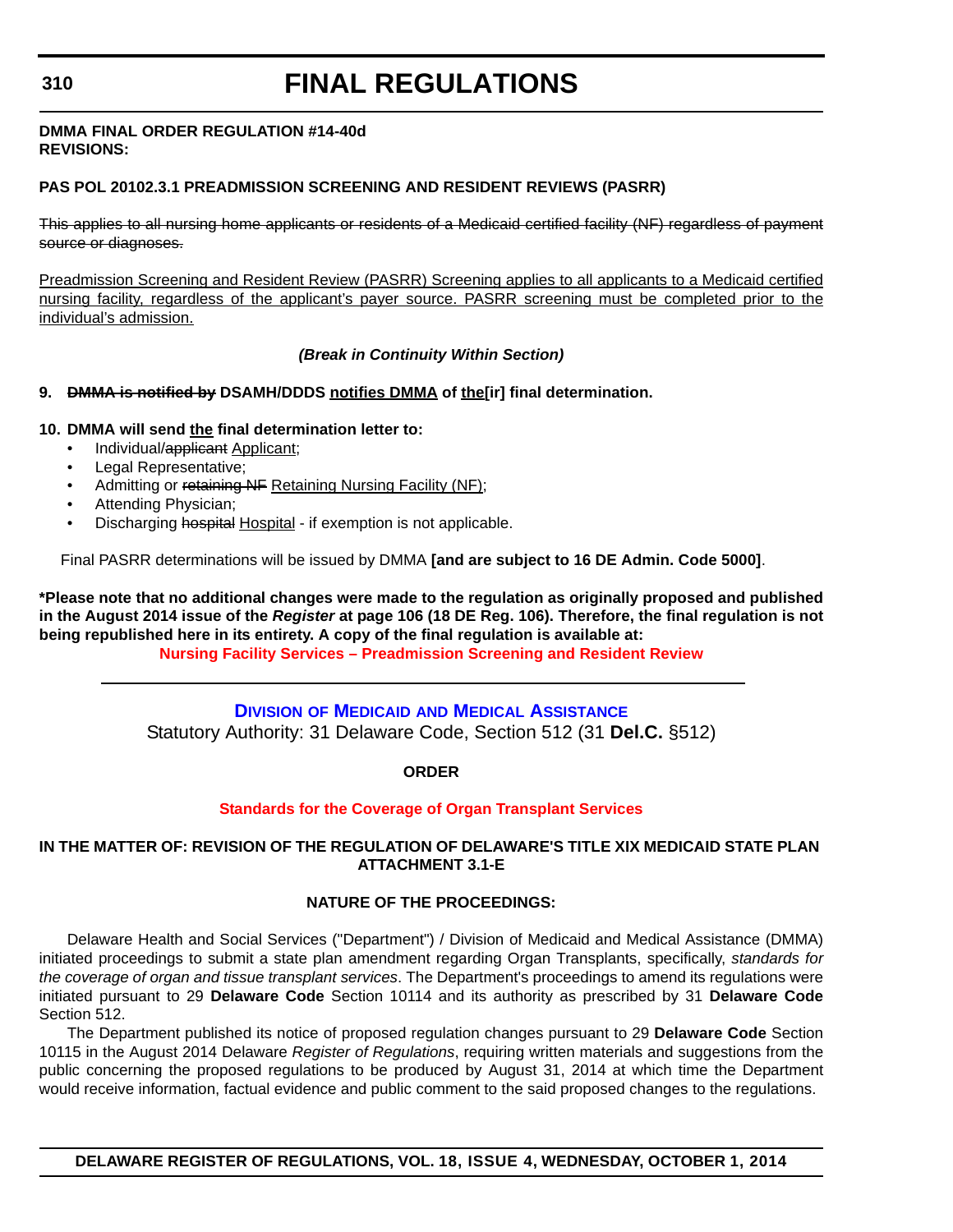## **SUMMARY OF PROPOSAL**

The proposed provides notice to the public that Delaware Health and Social Services/Division of Medicaid and Medical Assistance (DHSS/DMMA) intends to submit a state plan amendment to the Centers for Medicare and Medicaid Services (CMS) regarding Organ Transplants, specifically, standards for the coverage of organ and tissue transplant services.

### **Statutory Authority**

- Section 1903(i) of the Social Security Act, *Payment to States, State Plan Requirement, Organ Transplant Procedures*
- 42 CFR 441.35, *Organ Transplants*
- State Medicaid Manual Section 4210, *Organ Transplants*
- Section 1138 of the Social Security Act, *Hospital Protocols for Organ Procurement and Standards for Organ Procurement Agencies*
- 42 CFR Subpart G, *Requirements for Certification and Designation and Conditions for Coverage: Organ Procurement Organizations*

## **Background**

Section 9507 of the federal Consolidated Omnibus Budget Reconciliation Act of 1985 (COBRA), codified as section 1903(i) of the Social Security Act, requires states, as part of the Medicaid program, to establish standards for coverage of transplantation services. Specifically, Section l903(i)(1) requires the denial of Federal Financial Participation (FFP) for organ transplants unless the State plan provides written standards concerning the coverage of such procedures. The statute does not list the transplant procedures for which standards must be written, but the organs about which questions are most commonly asked are: cornea, kidney, heart, liver, bone marrow, pancreas and combined heart-lung. States can choose to cover no organ transplant procedures, some types of transplants and not others, or all transplants. States should specify in the written standards which organs the state covers and any special conditions or limitations which apply to them.

### *Standards for Coverage*

If a state covers organ transplant procedures, written standards must be furnished for the coverage of these procedures which provide that:

- "similarly situated individuals are treated alike;
- "any restriction, on the facilities or practitioners which may provide such procedures, is consistent with the accessibility of high quality care to individuals eligible for the procedures under the State plan; and
- "services are reasonable in amount, duration, and scope to achieve their purpose.

Coverage for organ transplants is described in Attachment 3.1-E of the Medicaid State plan pursuant to the requirement of 42 CFR 441.35 (Organ Transplants), and meet the requirements of Section 4201 (Organ Transplants) of the State Medicaid Manual.

### **Summary of Proposal**

Delaware Medicaid currently covers the following transplant procedures for eligible Medicaid recipients:

- Heart transplant
- Heart/Lung transplant
- Liver (any age) transplant
- Cornea transplant
- Bone Marrow transplant
- Pancreas transplant
- Kidney transplant

Prior authorization is required for all transplant services.

Medicaid State Plan page Attachment 3.1-E establishes standards and criteria for tissue and organ transplant services. The purpose of the proposed state plan amendment is to update standards for coverage or organ transplant services by adding "Intestinal transplant" to the list of transplant procedures to reflect long-standing practice. Also, as the current plan page is outdated, the amended state plan is reformatted to provide the information in a more useful manner as well as to update language to reflect current terms and usage, to

### **DELAWARE REGISTER OF REGULATIONS, VOL. 18, ISSUE 4, WEDNESDAY, OCTOBER 1, 2014**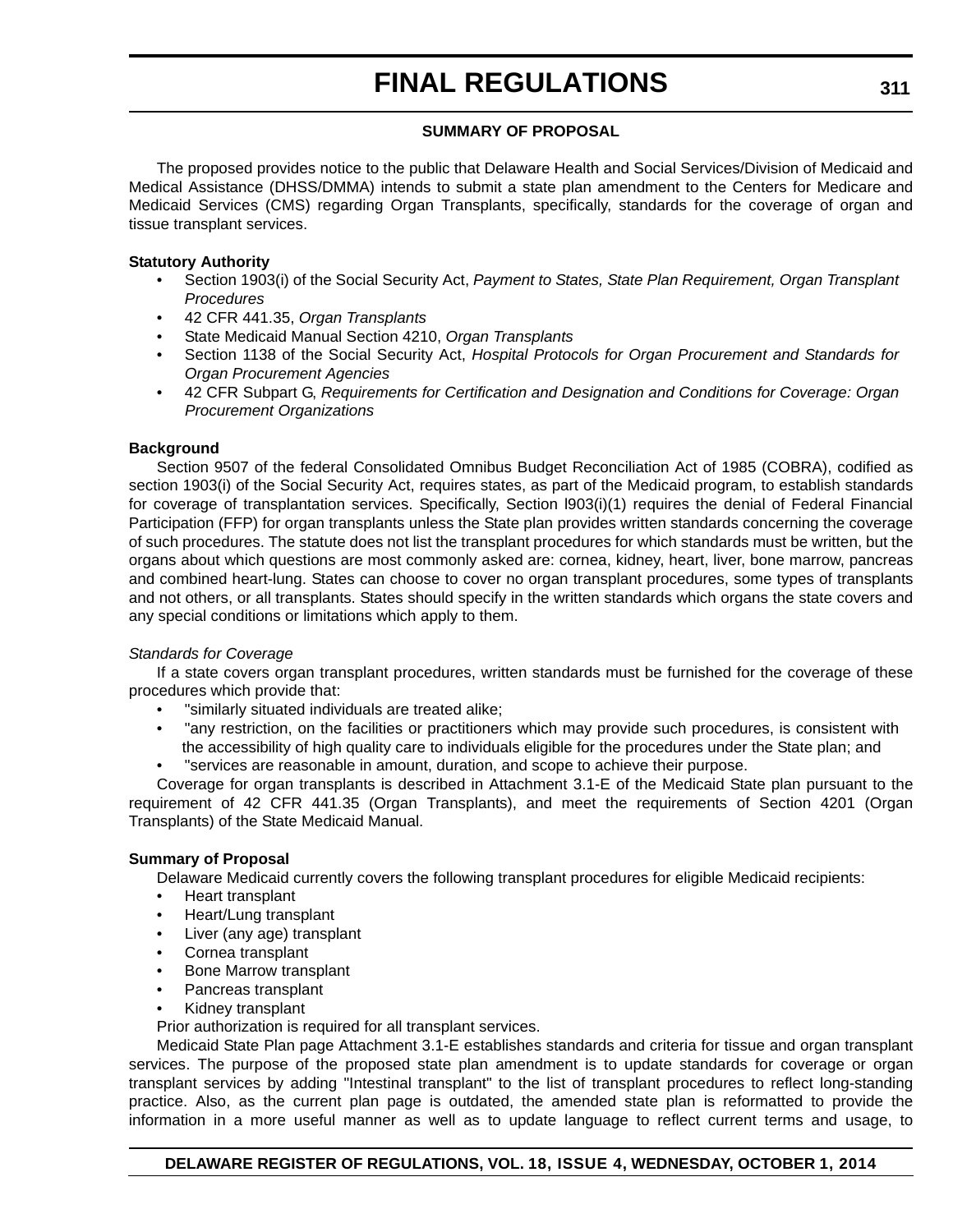incorporate citations, to clarify text to reflect current policy and, to reconcile state plan and provider manual policies.

The agency's proposal involves no change in the definition of those eligible to receive benefits under Medicaid, and the transplantation services benefits available to eligible recipients remains the same.

The provisions of this state plan amendment are subject to approval by the Centers for Medicare and Medicaid Services (CMS). Upon CMS approval, the applicable Delaware Medical Assistance Program (DMAP) Provider Policy Specific Manuals will be updated.

#### **Fiscal Impact Statement**

This revision imposes no increase in cost on the General Fund.

#### **SUMMARY OF COMMENTS RECEIVED WITH AGENCY RESPONSE**

No public comments were received.

#### **FINDINGS OF FACT:**

The Department finds that the proposed changes as set forth in the August 1, 2014 *Register of Regulations* should be adopted.

THEREFORE, IT IS ORDERED, that the proposed regulation to amend the Medicaid state plan regarding Organ Transplants, specifically, *standards for the coverage of organ and tissue transplant services* is adopted and shall be final effective October 10, 2014.

Rita M. Landgraf, Secretary, DHSS

**\*Please note that no changes were made to the regulation as originally proposed and published in the August 2014 issue of the** *Register* **at page 115 (18 DE Reg. 115). Therefore, the final regulation is not being republished. A copy of the final regulation is available at:**

**[Standards for the Coverage of Organ Transplant Services](http://regulations.delaware.gov/register/october2014/final/18 DE Reg 310 10-01-14.htm)**

## **[DEPARTMENT OF NATURAL RESOURCES AND ENVIRONMENTAL](http://www.dnrec.delaware.gov/swc/Pages/portal.aspx)  CONTROL**

**DIVISION [OF WATERSHED STEWARDSHIP](http://www.dnrec.delaware.gov/swc/Pages/portal.aspx)**

Statutory Authority: 7 Delaware Code, Section 6010 (7 **Del.C.** §6010) 7 **DE Admin. Code** 7401

#### **Secretary's Order No. 2014-WS-0019**

**[7401 Surface Water Quality Standards](#page-4-0)**

**Date of Issuance: August 21, 2014 Effective Date: October 11, 2014**

Under the authority vested in the Secretary of the Department of Natural Resources and Environmental Control ("Department" or "DNREC") under 29 **Del.C.** §8001 et seq., 29 **Del.C.** §10111 et seq. and 7 **Del.C.** §6010(a), the following findings, reasons and conclusions are entered as an Order of the Secretary to amend the regulation, 7 **DE Admin. Code** 7401, Surface Water Quality Standards. (Regulation 7401). The attached Hearing Officer's Report (Report) reviews the record and recommends approval of the proposed amendment. The Report is adopted to the extent it is consistent with this Order.

The Department's Division of Watershed Stewardship, Watershed Assessment and Management Section (WAMS), prepared the proposed amendment. The proposed amendment reflects a small change to be consistent with the proposed change to the Murderkill River Total Maximum Daily Loads (TMDLs) and other changes warranted by changes to federal regulations. The change to the Murderkill River TMDL will establish seasonal limits based upon considerable research on the Murderkill River's water quality. This research was undertaken as a

## **DELAWARE REGISTER OF REGULATIONS, VOL. 18, ISSUE 4, WEDNESDAY, OCTOBER 1, 2014**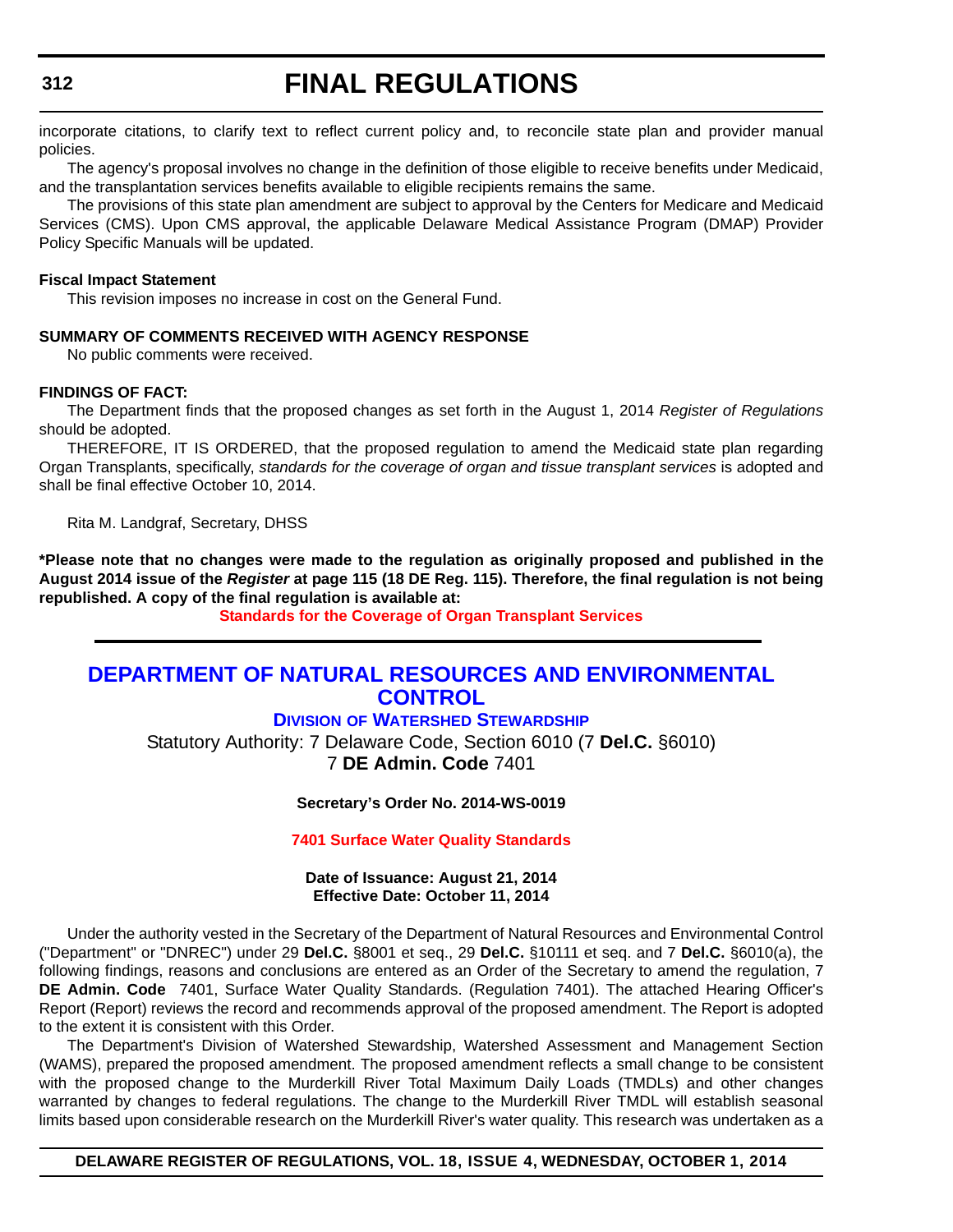result of a court approved settlement of an appeal of the Department's Regulation that established Total Maximum Daily Loads (TMDLs) for the Murderkill River. The Department and Kent County funded addition water quality studies that determined that the tidal area of the Murderkill River from the Route 1 bridge near Frederica to the Murderkill River's mouth in the Delaware Bay should have site specific water quality standards. The tidal area is dominated by tidal marshlands that cause a significant impact of oxygen levels in the water, particularly during the warm weather months. WAMS determined that the presence of the tidal marshes supported changes to Regulation 7401 to reflect better information than was available when the Department last established the surface water standards in 2011.

The amendment to the Surface Water Quality Standards adds a provision to reflect the natural impact on water quality from the tidal marshlands, particularly during warmer weather, and reflects changes to federal regulations. WAMS determined that a seasonal variation in the surface water quality standards was supported by the studies, which WAMS applied as a lower dissolved oxygen limits for the warmer time period from May 16 through September 30 for the area impacted by the tidal marshlands, namely, the Murderkill River from the Route 1 bridge near Frederica to the Delaware Bay in Bowers Beach.

The Surface Water Quality Standards adopted by this Order are based upon sound scientific evidence, are consistent with state and federal law, and are a reasoned exercise of the Department's authority to issue regulations to improve water quality. The Surface Water Quality Standards will allow the Murderkill River's water quality to improve to reach the federal and state water quality standards, and reflect the natural impact of tidal marshlands in calculating the appropriate water quality standards to apply to the tidal portion of the Murderkill River.

In conclusion, the following findings and conclusions are entered:

1. The Department, acting through this Order of the Secretary, adopts the proposed regulation as a final regulation, as set forth in the Appendix A to the Report,

2. The approval of the proposed amendment to the regulation as the final regulation will protect and improve the water quality within the watershed by allowing the Department to regulate uses within the watershed to control the release of pollutants that have impaired the water quality from meeting the water quality standards;

3. The Regulation amendment approved by this Order was developed consistent with the applicable law and regulatory standards, and is supported by expert technical analysis;

4. The Department provided public notice of the proposed regulation and the public hearing in a manner required by the law and regulations,

5. The Department held a public hearing in a manner required by the law and regulations, and considered all timely and relevant public comments in making its determination;

6. The Department's proposed amendment to Regulation 7401, as published in the April 1, 2014, Delaware *Register of Regulations*, and as set forth in Appendix A to the Report, is well supported by the record, and is reasonable to regulate water quality consistent with the applicable laws and regulations.

7. The Department shall have published this Order in the Delaware *Register of Regulations*; and the notice in newspapers, and the Regulation amendment will go into effect ten days after its publication in the Delaware *Register of Regulations*.

David S. Small, Secretary

#### **7401 Surface Water Quality Standards** *(Break in Continuity of Sections)*

#### **2.0 Definitions**

### *(Break in Continuity Within Section)*

**"Harvestable Shellfish Waters"** means waters from which shellfish may be taken and consumed; such waters are approved for shellfish harvesting by the **[State Board of Health Shellfish & Recreational Waters Branch, Watershed Assessment and Management Section, Division of Watershed Stewardship, Department of Natural Resources and Environmental Control]**.

#### *(Break in Continuity Within Section)*

**["Wetland Dominated Tidal River Designated Use" applies to the Murderkill River from the Route 1 Bridge to the confluence with Delaware Bay which supports the survival, growth and propagation of balanced indigenous populations of fish inhabiting the river and adapted to**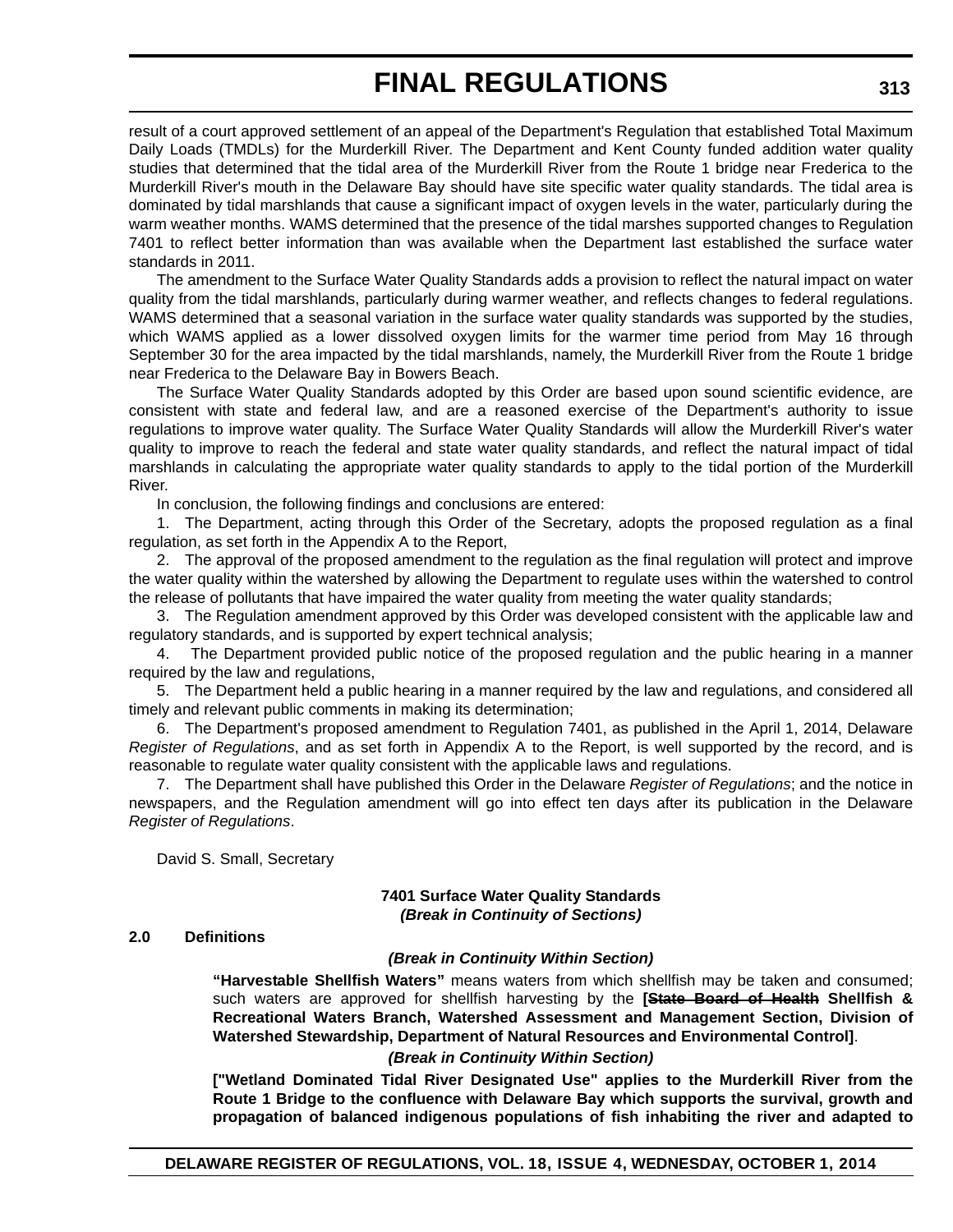## **314**

# **FINAL REGULATIONS**

### **intermittent low dissolved oxygen caused by natural processes during the period May 16 through September 30.]**

#### **3.0 Stream Basins & Designated Uses**

The designated uses applicable to the various stream basins represent the categories of beneficial use of waters of the state which must be maintained and protected through application of appropriate criteria.

| Basins and waterbodies as illustrated in<br>Figure 1 |                                        | Water<br>Supply Source<br>Public | Water<br>Industrial<br>Supply | Contact<br>Recreation<br>Primary | Contact<br>Secondary<br>Recreation | య<br>Fish, Aquatic Life<br>Wildlife** | Fish<br>(Put-and-Take)<br>Water<br>Cold | Water<br>Agricultural<br>Supply | ERES Waters*             | Shellfish Waters<br>Harvestable |
|------------------------------------------------------|----------------------------------------|----------------------------------|-------------------------------|----------------------------------|------------------------------------|---------------------------------------|-----------------------------------------|---------------------------------|--------------------------|---------------------------------|
| $\#$                                                 | Name                                   |                                  |                               |                                  |                                    |                                       |                                         |                                 |                          |                                 |
| $\mathbf 1$                                          | Naamans Creek                          | ÷,                               | $\pmb{\times}$                | $\pmb{\times}$                   | $\pmb{\mathsf{x}}$                 | $\pmb{\mathsf{X}}$                    | $\blacksquare$                          | (a)                             | $\blacksquare$           | $\blacksquare$                  |
| $\overline{c}$                                       | Shellpot Creek                         | $\overline{a}$                   | $\pmb{\times}$                | $\pmb{\mathsf{X}}$               | $\pmb{\mathsf{x}}$                 | X                                     | $\blacksquare$                          | (a)                             | $\blacksquare$           | $\blacksquare$                  |
| 3                                                    | <b>Brandywine Creek</b>                | (a)                              | $\pmb{\mathsf{x}}$            | $\pmb{\times}$                   | $\pmb{\times}$                     | $\pmb{\times}$                        | (b)                                     | (a)                             | (h)                      | $\blacksquare$                  |
| $\overline{4}$                                       | <b>Red Clay Creek</b>                  | x                                | $\pmb{\times}$                | $\pmb{\mathsf{x}}$               | X                                  | $\pmb{\mathsf{X}}$                    | (e)                                     | $\pmb{\mathsf{x}}$              | q                        | $\blacksquare$                  |
| 5                                                    | White Clay Creek                       | (a)                              | $\pmb{\mathsf{x}}$            | $\pmb{\mathsf{x}}$               | $\pmb{\mathsf{x}}$                 | X                                     | (f)                                     | (a)                             | (g)                      | $\blacksquare$                  |
| 6                                                    | Christina River                        | (a)                              | $\pmb{\times}$                | $\pmb{\times}$                   | x                                  | X                                     | (c)                                     | (a)                             | ÷,                       | ä,                              |
| $\overline{7}$                                       | Delaware River                         | ä,                               | $\overline{\phantom{a}}$      | $\pmb{\mathsf{x}}$               | $\pmb{\mathsf{x}}$                 | X                                     | $\overline{\phantom{a}}$                | (a)                             | $\blacksquare$           | ÷,                              |
| 8                                                    | Army Creek                             | ÷,                               | $\overline{\phantom{a}}$      | $\pmb{\times}$                   | $\pmb{\mathsf{x}}$                 | X                                     | $\overline{\phantom{a}}$                | (a)                             | $\blacksquare$           | $\blacksquare$                  |
| $\boldsymbol{9}$                                     | <b>Red Lion Creek</b>                  | (a)(i)                           | $\pmb{\times}$                | X                                | $\pmb{\times}$                     | $\pmb{\mathsf{X}}$                    | $\blacksquare$                          | (a)                             | $\blacksquare$           | $\blacksquare$                  |
| 10                                                   | Dragon Run Creek                       | (a)                              | $\pmb{\mathsf{x}}$            | $\pmb{\mathsf{x}}$               | $\pmb{\times}$                     | X                                     | $\qquad \qquad \blacksquare$            | (a)                             | $\blacksquare$           | $\blacksquare$                  |
| 11                                                   | Chesapeake & Delaware<br>Canal<br>East | $\blacksquare$                   | X                             | X                                | x                                  | x                                     | ÷,                                      | $\blacksquare$                  | $\overline{\phantom{a}}$ | $\blacksquare$                  |
| 12                                                   | Appoquinimink River                    | ÷,                               | $\pmb{\times}$                | $\pmb{\times}$                   | $\pmb{\mathsf{x}}$                 | X                                     | $\blacksquare$                          | (a)                             | $\blacksquare$           | ÷,                              |
| 13                                                   | <b>Blackbird Creek</b>                 | ÷,                               | $\pmb{\times}$                | $\pmb{\mathsf{x}}$               | $\pmb{\mathsf{x}}$                 | X                                     | $\overline{a}$                          | (a)                             | $\blacksquare$           | $\blacksquare$                  |
| 14                                                   | Delaware Bay                           | ä,                               | X                             | $\pmb{\times}$                   | $\pmb{\mathsf{x}}$                 | $\pmb{\mathsf{X}}$                    | $\blacksquare$                          | (a)                             |                          |                                 |
| 15                                                   | Smyrna River                           | ÷,                               | $\pmb{\times}$                | $\pmb{\mathsf{x}}$               | $\pmb{\times}$                     | X                                     | $\qquad \qquad \blacksquare$            | (a)                             | $\blacksquare$           | $\blacksquare$                  |
| 16                                                   | Leipsic River                          | ÷,                               | $\pmb{\times}$                | $\pmb{\mathsf{x}}$               | x                                  | X                                     | $\blacksquare$                          | (a)                             | $\blacksquare$           | $\blacksquare$                  |
| 17                                                   | Little Creek                           | ä,                               | $\pmb{\times}$                | $\pmb{\times}$                   | x                                  | X                                     | $\overline{a}$                          | (a)                             | ÷,                       | $\overline{\phantom{a}}$        |
| 18                                                   | St. Jones River                        | ä,                               | X                             | $\pmb{\times}$                   | $\pmb{\mathsf{x}}$                 | $\pmb{\times}$                        | $\overline{\phantom{a}}$                | (a)                             | $\blacksquare$           | ÷,                              |
| 19                                                   | Murderkill River                       | ÷,                               | $\pmb{\mathsf{x}}$            | $\pmb{\mathsf{x}}$               | $\pmb{\mathsf{x}}$                 | $\times$ [(r)]                        | $\blacksquare$                          | (a)                             | ÷,                       | $\blacksquare$                  |
| 20                                                   | <b>Mispillion River</b>                | ä,                               | $\pmb{\times}$                | X                                | x                                  | $\pmb{\times}$                        |                                         | (a)                             |                          |                                 |
| 21                                                   | Cedar Creek                            | L.                               | $\pmb{\times}$                | $\pmb{\times}$                   | $\pmb{\times}$                     | $\pmb{\times}$                        | $\blacksquare$                          | (a)                             | (d)                      | $\blacksquare$                  |
| 22                                                   | Broadkill River (k)                    | ä,                               | $\pmb{\mathsf{X}}$            | $\pmb{\mathsf{X}}$               | $\pmb{\mathsf{X}}$                 | X                                     | $\blacksquare$                          | (a)                             | $\blacksquare$           | ä,                              |
| 23                                                   | Elk Creek                              | L.                               | $\pmb{\mathsf{X}}$            | $\pmb{\mathsf{x}}$               | $\pmb{\mathsf{X}}$                 | $\pmb{\mathsf{x}}$                    | $\blacksquare$                          | $\mathsf{x}$                    | ä,                       |                                 |
| 24                                                   | Perch Creek                            | ä,                               | $\pmb{\mathsf{X}}$            | $\pmb{\mathsf{x}}$               | X                                  | X                                     | $\blacksquare$                          | $\boldsymbol{\mathsf{X}}$       | ÷,                       | $\blacksquare$                  |
| 25                                                   | Chesapeake & Delaware Canal<br>West    | $\blacksquare$                   | $\mathsf{x}$                  | $\pmb{\mathsf{X}}$               | $\pmb{\mathsf{X}}$                 | $\pmb{\mathsf{x}}$                    | $\blacksquare$                          | $\overline{\phantom{a}}$        | $\blacksquare$           | ä,                              |
| 26                                                   | Bohemia Creek                          | $\overline{a}$                   | $\mathsf X$                   | $\mathsf X$                      | $\mathsf X$                        | X                                     | $\blacksquare$                          | $\mathsf X$                     | $\blacksquare$           | $\blacksquare$                  |
|                                                      |                                        |                                  |                               |                                  |                                    |                                       |                                         |                                 |                          |                                 |

**DELAWARE REGISTER OF REGULATIONS, VOL. 18, ISSUE 4, WEDNESDAY, OCTOBER 1, 2014**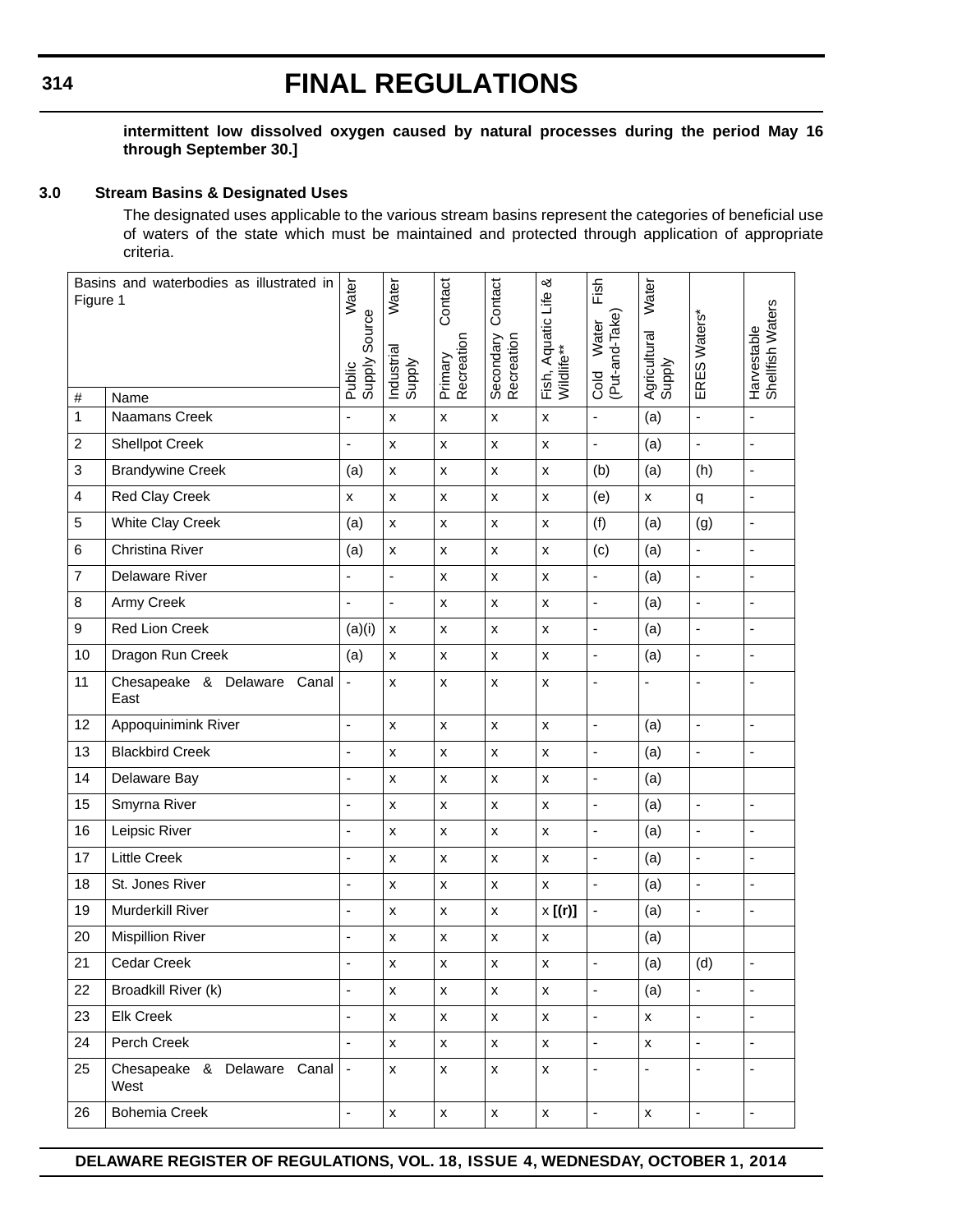| 27 | Sassafras River                     | $\overline{\phantom{m}}$ | $\pmb{\times}$            | X                  | X                         | X                  | $\overline{\phantom{a}}$ | X              | $\blacksquare$           | $\overline{\phantom{a}}$ |
|----|-------------------------------------|--------------------------|---------------------------|--------------------|---------------------------|--------------------|--------------------------|----------------|--------------------------|--------------------------|
| 28 | <b>Chester River</b>                |                          | $\mathsf{x}$              | $\mathsf{x}$       | $\mathsf{x}$              | $\pmb{\mathsf{x}}$ | ÷,                       | $\mathsf{x}$   | ÷,                       | ÷,                       |
| 29 | <b>Choptank River</b>               | $\blacksquare$           | $\pmb{\times}$            | $\pmb{\times}$     | X                         | $\pmb{\mathsf{x}}$ |                          | $\pmb{\times}$ | $\Box$                   |                          |
| 30 | Marshyhope Creek                    | ÷,                       | $\mathsf{x}$              | $\pmb{\times}$     | $\pmb{\mathsf{X}}$        | $\pmb{\times}$     | $\frac{1}{2}$            | $\pmb{\times}$ | $\pmb{\mathsf{X}}$       | $\blacksquare$           |
| 31 | Nanticoke River                     | ä,                       | $\mathsf{x}$              | X                  | X                         | x(p)               | $\blacksquare$           | (a)            | X                        | $\sim$                   |
| 32 | <b>Gum Branch</b>                   | $\blacksquare$           | $\mathsf{x}$              | X                  | $\mathsf{x}$              | X                  | $\blacksquare$           | (a)            | $\pmb{\mathsf{x}}$       | $\blacksquare$           |
| 33 | <b>Gravelly Branch</b>              | $\blacksquare$           | $\boldsymbol{\mathsf{x}}$ | $\pmb{\times}$     | $\mathsf{x}$              | X                  | $\blacksquare$           | (a)            | $\pmb{\mathsf{x}}$       | $\overline{\phantom{a}}$ |
| 34 | Deep Creek                          | ä,                       | $\pmb{\mathsf{x}}$        | X                  | X                         | X                  | $\blacksquare$           | (a)            | $\pmb{\mathsf{x}}$       | $\frac{1}{2}$            |
| 35 | <b>Broad Creek</b>                  | ÷,                       | $\boldsymbol{\mathsf{x}}$ | X                  | $\mathsf{x}$              | x(p)               | $\blacksquare$           | (a)            | $\pmb{\mathsf{X}}$       | $\blacksquare$           |
| 36 | Wicomico                            | ÷,                       | $\mathsf{x}$              | $\mathsf{x}$       | $\mathsf{x}$              | $\mathsf{x}$       | ÷,                       | (a)            | $\mathsf{x}$             | ä,                       |
| 37 | Pocomoke River                      | ä,                       | $\mathsf{x}$              | X                  | X                         | $\pmb{\mathsf{x}}$ | ä,                       | $\pmb{\times}$ | ä,                       | ä,                       |
| 38 | Lewes & Rehoboth Canal              | ÷,                       | $\mathbf{x}$              | $\mathsf{x}$       | $\mathsf{x}$              | $\mathsf{x}$       | ÷,                       | ÷,             | $\overline{\phantom{a}}$ | ä,                       |
| 39 | Rehoboth Bay                        | $\blacksquare$           | $\mathsf{x}$              | X                  | X                         | X                  | $\blacksquare$           | (a)            | X                        | (j)                      |
| 40 | <b>Indian River</b>                 | $\tilde{\phantom{a}}$    | $\mathsf{x}$              | $\pmb{\mathsf{x}}$ | X                         | $\pmb{\mathsf{x}}$ | $\blacksquare$           | (a)            | (d)                      | $\overline{\phantom{a}}$ |
| 41 | Iron Branch                         | ä,                       | $\mathsf{x}$              | X                  | $\mathsf{x}$              | X                  | ÷,                       | (a)            | (d)                      | $\blacksquare$           |
| 42 | Indian River Bay                    | $\overline{\phantom{a}}$ | $\mathsf{x}$              | X                  | $\mathsf{x}$              | $\pmb{\times}$     | ä,                       | (a)            | $\pmb{\mathsf{x}}$       | (j)                      |
| 43 | <b>Buntings Branch</b>              | ä,                       | ÷,                        | X                  | $\mathsf{x}$              | X                  | ÷,                       | $\mathsf{x}$   | $\blacksquare$           | ä,                       |
| 44 | Assawoman                           | $\overline{\phantom{a}}$ | $\blacksquare$            | $\pmb{\times}$     | $\pmb{\times}$            | X                  | $\blacksquare$           | (a)            | $x -$                    | $\overline{\phantom{a}}$ |
| 45 | Little Assawoman Bay                | ÷,                       | $\pmb{\times}$            | $\pmb{\times}$     | X                         | $\pmb{\times}$     | $\blacksquare$           | (a)            | $\pmb{\times}$           | $\overline{a}$           |
|    | Delaware Bay (waterbody) (I), (n)   | $\blacksquare$           | $\boldsymbol{\mathsf{x}}$ | X                  | $\boldsymbol{\mathsf{x}}$ | X                  | $\blacksquare$           | ÷,             | (m)                      | (i)                      |
|    | Delaware River (Waterbody) (I), (o) | ÷,                       | $\mathsf{x}$              | $\mathsf{x}$       | $\mathsf{x}$              | $\mathsf{x}$       | L,                       | ä,             | $\blacksquare$           | $\blacksquare$           |
|    | Atlantic Ocean (waterbody)          | ä,                       | $\pmb{\times}$            | $\pmb{\times}$     | $\pmb{\times}$            | $\pmb{\times}$     | ÷,                       | ÷,             | (m)                      |                          |

*(Break in Continuity Within Section)*

**[(r) The Murderkill River from the Route 1 Bridge to the confluence with Delaware Bay has special dissolved oxygen criteria in section 4.5 that are protective of the wetland dominated tidal river designated use.]**

*(Break in Continuity Within Section)*

## **4.0 Criteria To Protect Designated Uses**

## *(Break in Continuity Within Section)*

4.5 The following criteria shall apply outside approved regulatory mixing zones unless otherwise specified: *(Break in Continuity Within Section)*

## 4.5.2 Dissolved Oxygen, measured as milligrams per liter (mg/L)

## *(Break in Continuity Within Section)*

- 4.5.2.5 All Waters The Murderkill River from the Route 1 Bridge to the Confluence with the Delaware Bay
	- 4.5.2.5.1 In cases where natural conditions prevent attainment of these criteria, allowable reduction in dissolved oxygen levels as a result of human activities shall be determined through application of the requirements of Sections 5 and 9 of these Standards. For the period from May **[15 16]** through September 30: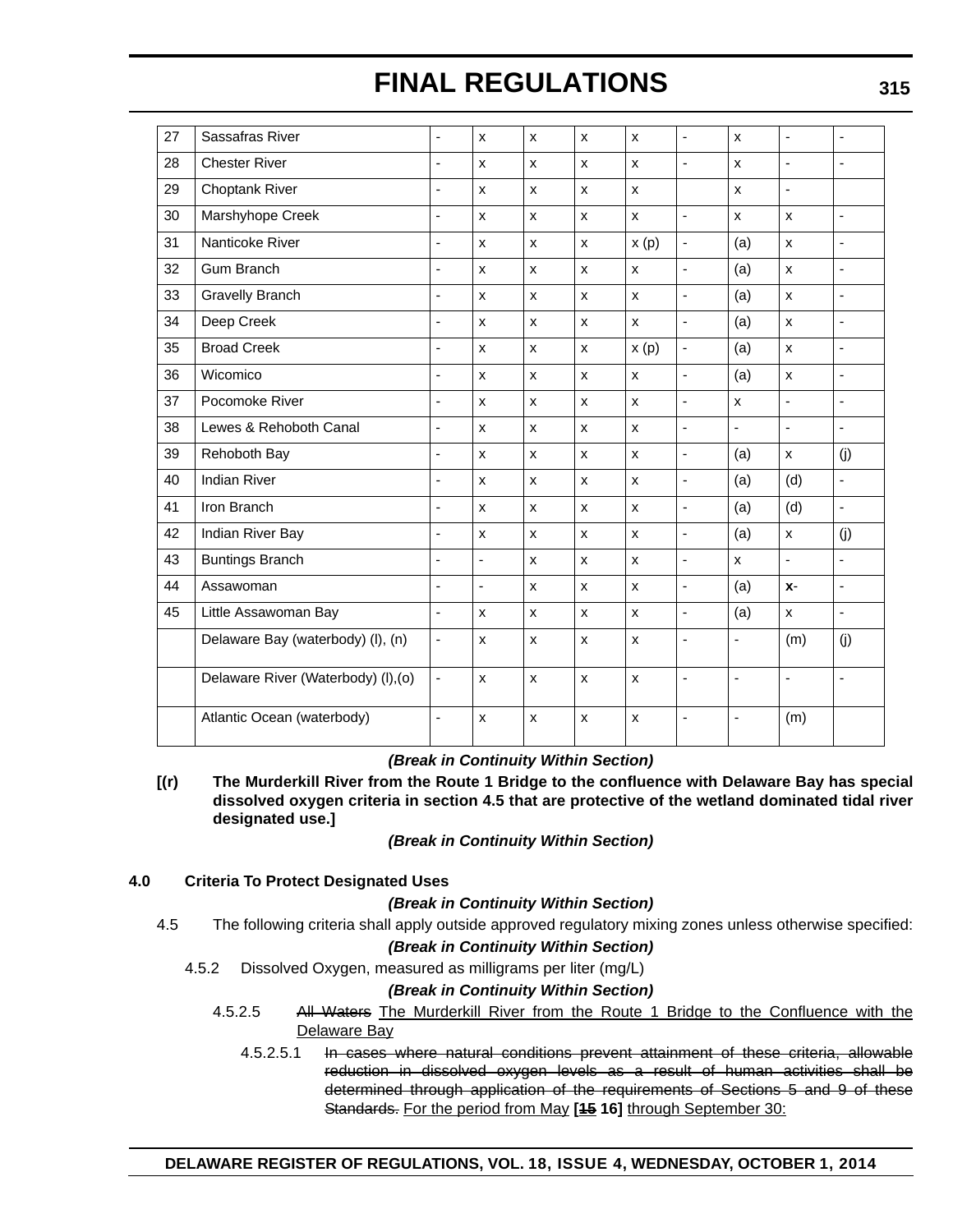- 4.5.2.5.1.1 Daily average shall not be less than 3.0 mg/L
- 4.5.2.5.1.2 **[Instantaneous One Hour]** Minimum: one hour average shall not be less than 1.0 mg/L
- 4.5.2.5.2 The Department may mandate additional limitations on a site-specific or seasonal basis in order to provide incremental protection for early life stages of fish. For the period October 1 through **[April 30 May 15]**, applicable criteria for all waters of the State shall apply.

**\*Please note that no additional changes were made to the regulation as originally proposed and published in the April 2014 issue of the** *Register* **at page 963 (17 DE Reg. 963). Therefore, the final regulation is not being republished here in its entirety. A copy of the final regulation is available at: [7401 Surface Water Quality Standards](http://regulations.delaware.gov/register/october2014/final/18 DE Reg 312 10-01-14.htm)**

## **DIVISION [OF WATERSHED STEWARDSHIP](http://www.dnrec.delaware.gov/swc/Pages/portal.aspx)** Statutory Authority: 7 Delaware Code, Chapter 60; (7 **Del.C.**, Ch. 60)

7 **DE Admin. Code** 7408

**Secretary's Order No. 2014-WS-0018**

#### **[7408 TMDLs for Nutrients for the Murderkill River Watershed](#page-4-0)**

**Date of Issuance: September 2, 2014 Effective Date: October 11, 2014**

Under the authority vested in the Secretary of the Department of Natural Resources and Environmental Control ("Department" or "DNREC") under 29 **Del.C.** §8001 et seq., 29 **Del.C.** §10111 et seq. and 7 **Del.C.** §6010(a), the following findings, reasons and conclusions are entered as an Order of the Secretary to amend the regulation, 7 **DE Admin. Code** 7408, Total Maximum Daily Loads (TMDLs) for the Murderkill River Watershed (Regulation 7408). The attached Hearing Officer's Report (Report) reviews the record and recommends approval of the proposed amendment. The Report is adopted to the extent it is consistent with this Order.

The Department's Division of Watershed Stewardship, Watershed Assessment Management Section (WAMS), prepared the proposed amendment following years of study and research on the Murderkill River's water quality. The research and studies followed the prior Regulation that established TMDLs, but this regulation was challenged in court by an appeal taken by Kent County, which operates a waste water treatment plant that discharges into the Murderkill River. The court appeal was settled based upon the Department and Kent County undertaking addition water quality studies. These studies concluded that the tidal marshlands along the Murderkill River warranted different TMDLs than previously approved. Accordingly, based upon the site specific studies, considerable research and the opinion of the Department's experts in WAMS, the amendment reflects better information than was available when the Department last established the TMDLs. Consequently, the changes to the TMDLs reflect what the prior TMDLs would have been if the same degree of study was undertaken of site specific conditions, namely the tidal marshlands along the Murderkill River beginning at the Route 1 bridge near Frederica and ending at the Delaware Bay.

The TMDLs adopted by this Order are based upon sound scientific evidence, are consistent with state and federal law, and are a reasoned exercise of the Department's authority to issue regulations to improve water quality. The TMDLs will limit the release of harmful levels of nutrients and allow the Murderkill River's water quality to improve to reach the federal and state water quality standards.

In conclusion, the following findings and conclusions are entered:

1. The Department, acting through this Order of the Secretary, adopts the proposed regulations as final regulations, as set forth in the Appendix A to the Report, under 29 **Del.C.** §6010(a);

2. The approval of the proposed regulations as final regulations will protect and improve the water quality within the watershed. The TMDLs, as regulations, will allow the Department to take such actions to control the release of pollutants that impair the water quality from meeting the water quality standards;

3. The TMDLs approved by this Order were developed consistent with the applicable law and regulatory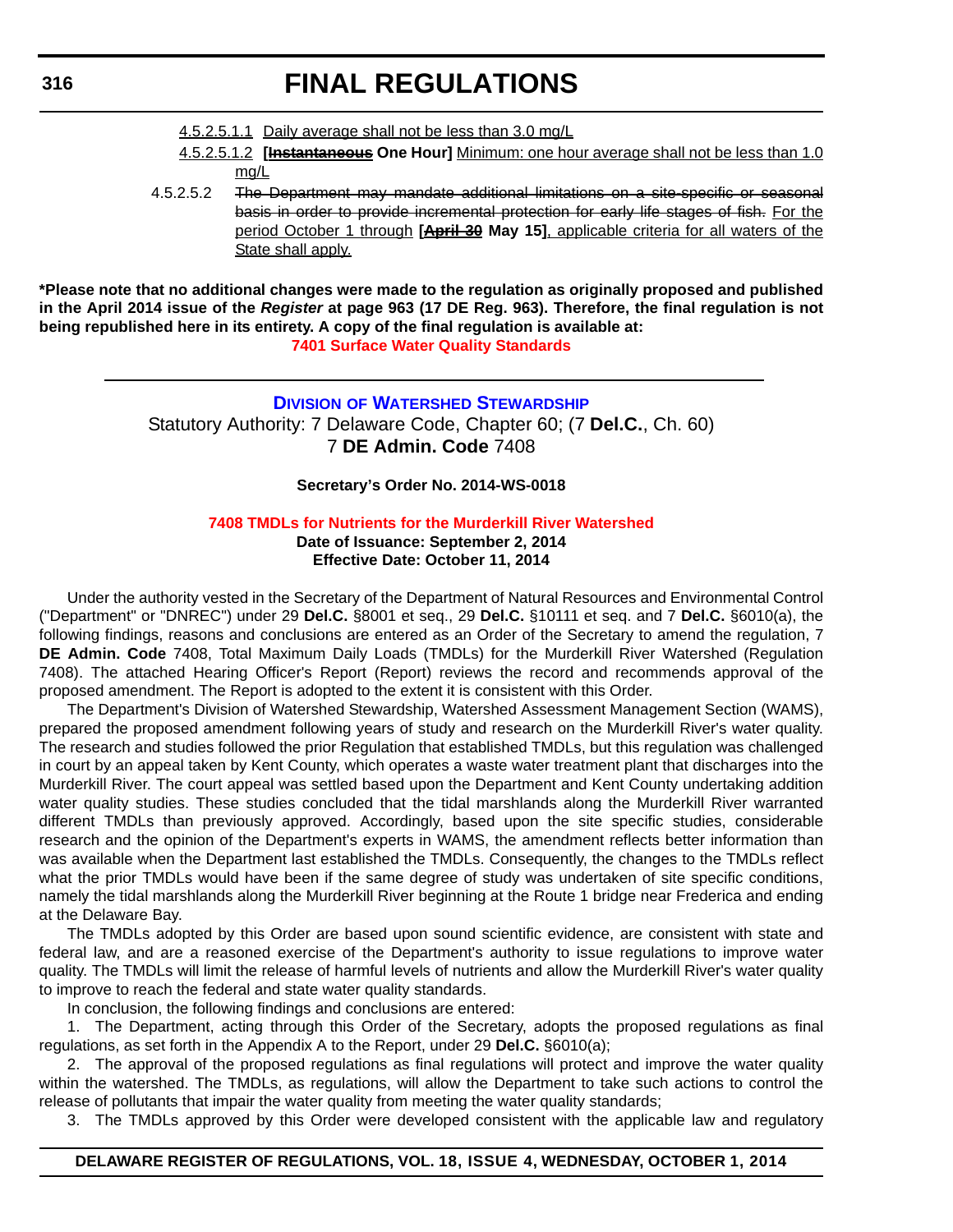standards, and are supported by expert technical analysis;

4. The Department provided adequate public notice of the proceeding and the public hearing in a manner required by the law and regulations, held a public hearing in a manner required by the law and regulations, and considered all timely and relevant public comments in making its determination;

5. The Department's proposed amendment to Regulation 7408, as published in the April 1, 2014, Delaware *Register of Regulations*, and as set forth in Appendix A to the Report, are adequately supported, not arbitrary or capricious, are consistent with the applicable laws and regulations, and should be approved as a final regulation to go into effect ten days after their publication in the next available issue of the Delaware *Register of Regulations*; and that;

6. The Department shall provide notice to the persons affected by the Order consistent with applicable laws and regulations.

David S. Small, Secretary

### **7408 TMDLs for Nutrients for the Murderkill River Watershed**

### **1.0 Introduction and Background**

- 1.1 Intensive water quality monitoring performed by Delaware Department of Natural Resources and Environmental Control (DNREC) has shown that the waters of the Murderkill River and several of its tributaries and ponds are impaired as the result of low dissolved oxygen and high nutrients. Low concentrations of dissolved oxygen are harmful to fish, shellfish, and other aquatic life. With regard to nutrients (nitrogen and phosphorus), although they are essential elements for both plants and animals, their presence in excessive amounts causes undesirable conditions. Symptoms of nutrient overenrichment include frequent phytoplankton blooms, decreased water clarity, dissolved oxygen deficiency, alteration of composition and diversity of economically important native species of plants and animals, and possible human health effects.
- 1.2 A reduction in the amount of nutrients and oxygen consuming pollutants reaching the waters of the Murderkill River and its tributaries and ponds is necessary to reverse these undesirable impacts. These pollutants and nutrients enter the waters of the Murderkill River from point sources and nonpoint sources. Point sources are end-of-pipe discharges from municipal or industrial wastewater treatment plants. Nonpoint sources include runoff from agricultural and urban areas, septic tank effluent, and ground water discharges.
- 1.3 Section 303(d) of the Federal Clean Water Act (CWA) requires states to develop a list (303(d) List) of waterbodies for which existing pollution control activities are not sufficient to attain applicable water quality criteria and to develop Total Maximum Daily Loads (TMDLs) for pollutants of concern. A TMDL sets a limit on the amount of a pollutant that can be discharged into a waterbody and still protect water quality. TMDLs are composed of three components, including Waste Load Allocations (WLAs) for point source discharges, Load Allocations (LAs) for nonpoint sources, and a Margin of Safety (MOS) to account for uncertainties and future growth.
- 1.4 DNREC listed the Murderkill River and several of its tributaries and ponds on the Delaware's 1996, 1998, and 2000 303(d) Lists and proposes the following developed and promulgated a Total Maximum Daily Load regulation for nitrogen, phosphorous, and 5-day Carbonaceous Biochemical Oxygen Demand (CBOD5) in 2005.
- 1.5 Since the promulgation of the 2005 TMDLs, a multi-year monitoring, research, and modeling study of Murderkill River Watershed by DNREC and other cooperating agencies and institutions concluded that new scientifically-based, site-specific dissolved oxygen criteria should be adopted for the tidal Murderkill River. This amendment of the 2005 TMDLs is to comply with this proposed site-specific dissolved oxygen criteria for the tidal Murderkill River.

#### **2.0 Total Maximum Daily Loads (TMDLs) Regulation for the Murderkill River Watershed, Delaware**

Article 1. The total nitrogen waste load from the Kent County Facility and Canterbury Crossing Mobile Home Park shall be limited to 755.3 897 pounds per day. The waste load allocation for the Kent County Facility will be 751 pounds per day and for Canterbury Crossing Mobile Home Park will be 4.3 pounds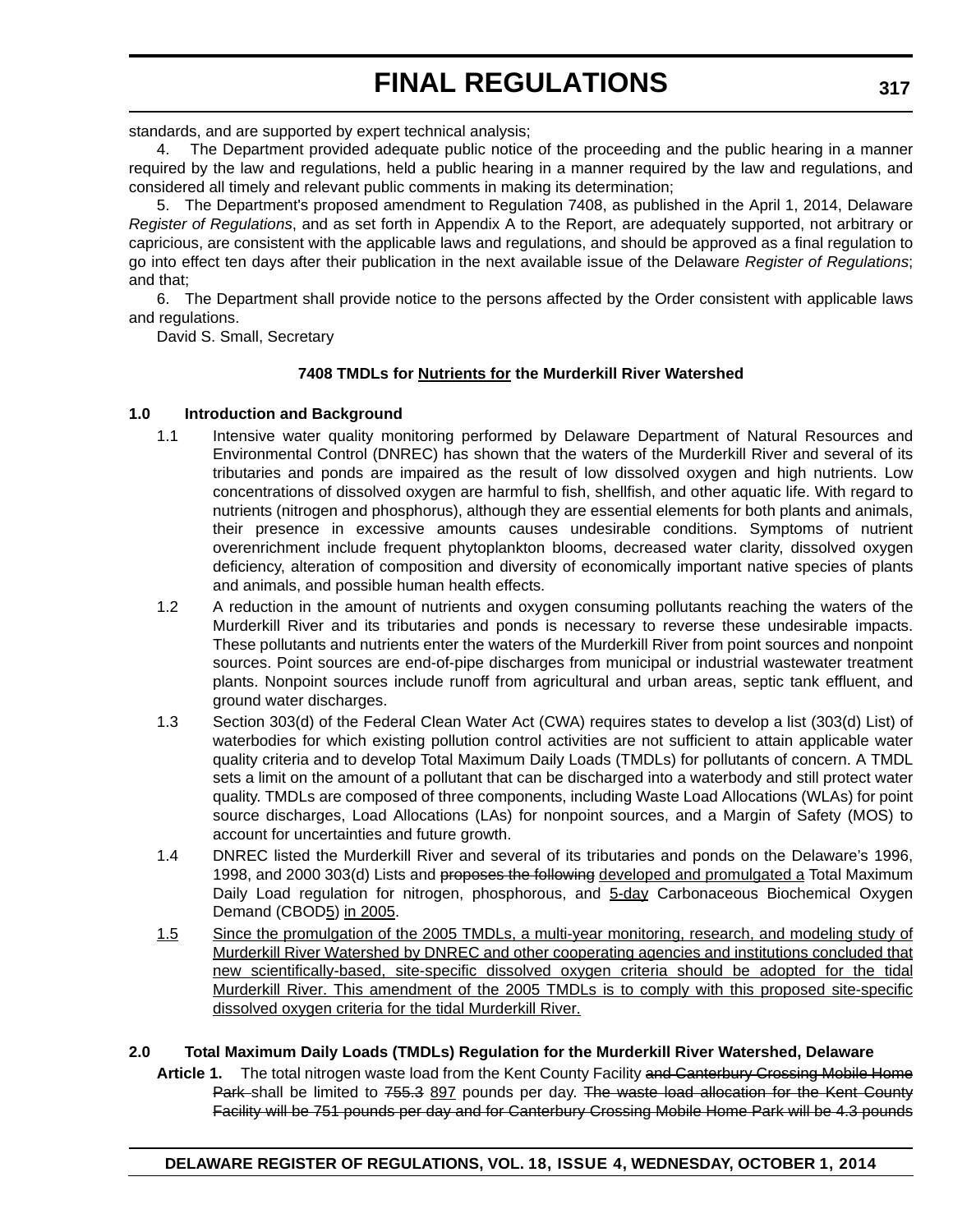per day. This load shall be expressed as annual average load in the National Pollutant Discharge Elimination System (NPDES) Permit for this facility.

- Article 2. The total phosphorus waste load from the Kent County Facility and Canterbury Crossing Mobile Home Park shall be limited to 62.7 51 pounds per day. The waste load allocation for the Kent County Facility will be 62.5 pounds per day and for Canterbury Crossing Mobile Home Park will be 0.2 pounds per day. This load shall be expressed as annual average load in the NPDES Permit for this facility.
- **Article 3.** The CBOD5 (5-day Carbonaceous Biochemical Oxygen Demand) waste load from the Kent County Facility and Canterbury Crossing Mobile Home Park shall be limited to 1010.6 544 pounds per day. The waste load allocation for Kent County Facility will be 1001 pounds per day and for Canterbury Crossing Mobile Home Park will be 9.6 pounds per day.
- **Article 4.** Treated wastewater from the City of Harrington wastewater treatment facility shall be used for spray irrigation. However, during the winter season, as well as during wet weather periods, when spray irrigation of treated wastewater is not practical, the effluent may be discharged into Browns Branch. During periods of surface discharge, the maximum discharge flow rate shall not exceed 750,000 gallons per day and daily waste loads shall not exceed 140 pounds per day for total nitrogen, 0.75 pounds per day for total phosphorus, and 37.5 pounds per day for CBOD5. Furthermore, the total annual waste load discharged from the City of Harrington wastewater treatment facility to the surface waters of Browns Branch shall not exceed 9125 pounds per year for total nitrogen, 55 pounds per year for total phosphorus, and 3000 pounds per year for CBOD5.
- **Article 54**. The nonpoint source nitrogen load in the entire watershed shall be reduced by 30 percent (from the 4997 2007-2008 base-line). This shall result in a yearly-average total nitrogen load of 569 972.6 pounds per day.
- **Article 65**. The nonpoint source phosphorus load in the entire watershed shall be reduced by 50 percent (from the 1997 2007-2008 base-line). This shall result in a yearly-average total phosphorous load of 96 12.1 pounds per day.
- **Article 76.** Based upon hydrodynamic and water quality model runs and assuming implementation of reductions identified by Articles 1 through 65, DNREC has determined that, with an adequate margin of safety, water quality standards and nutrient targets will be met in the Murderkill River and its tributaries and ponds.
- **Article 8.** Implementation of this TMDL Regulation shall be achieved through development and implementation of a Pollution Control Strategy. The Strategy will be developed by DNREC in concert with the Murderkill River Tributary Action Team, other stakeholders, and the public.

## **[DEPARTMENT OF SAFETY AND HOMELAND SECURITY](http://dsp.delaware.gov/) DIVISION OF STATE POLICE**

**5500 Bail Enforcement Agents**

Statutory Authority: 24 Delaware Code, Section 5504(a) (24 **Del.C.** §5504(a)) 24 **DE Admin. Code** 5500

### **ORDER**

### **[5500 Bail Enforcement Agents](#page-4-0)**

Pursuant to the Guidelines in 29 **Del.C.** §10118(a)(1)-(7), the Board of Examiners of Bail Enforcement Agents ("Board") hereby issues this Order. Following notice and a public hearing on the proposed adoption of amendments to Rule 4.0 - Firearms Policy, and Rule 5.0 – Nightstick, PR24, Mace, Peppergas, Chemical Spray, and Handcuffs, the Board makes the following Findings and Conclusions:

### **Summary of Evidence and Information Submitted**

1. The Board did not receive written evidence or information pertaining to the proposed adoption.

### **DELAWARE REGISTER OF REGULATIONS, VOL. 18, ISSUE 4, WEDNESDAY, OCTOBER 1, 2014**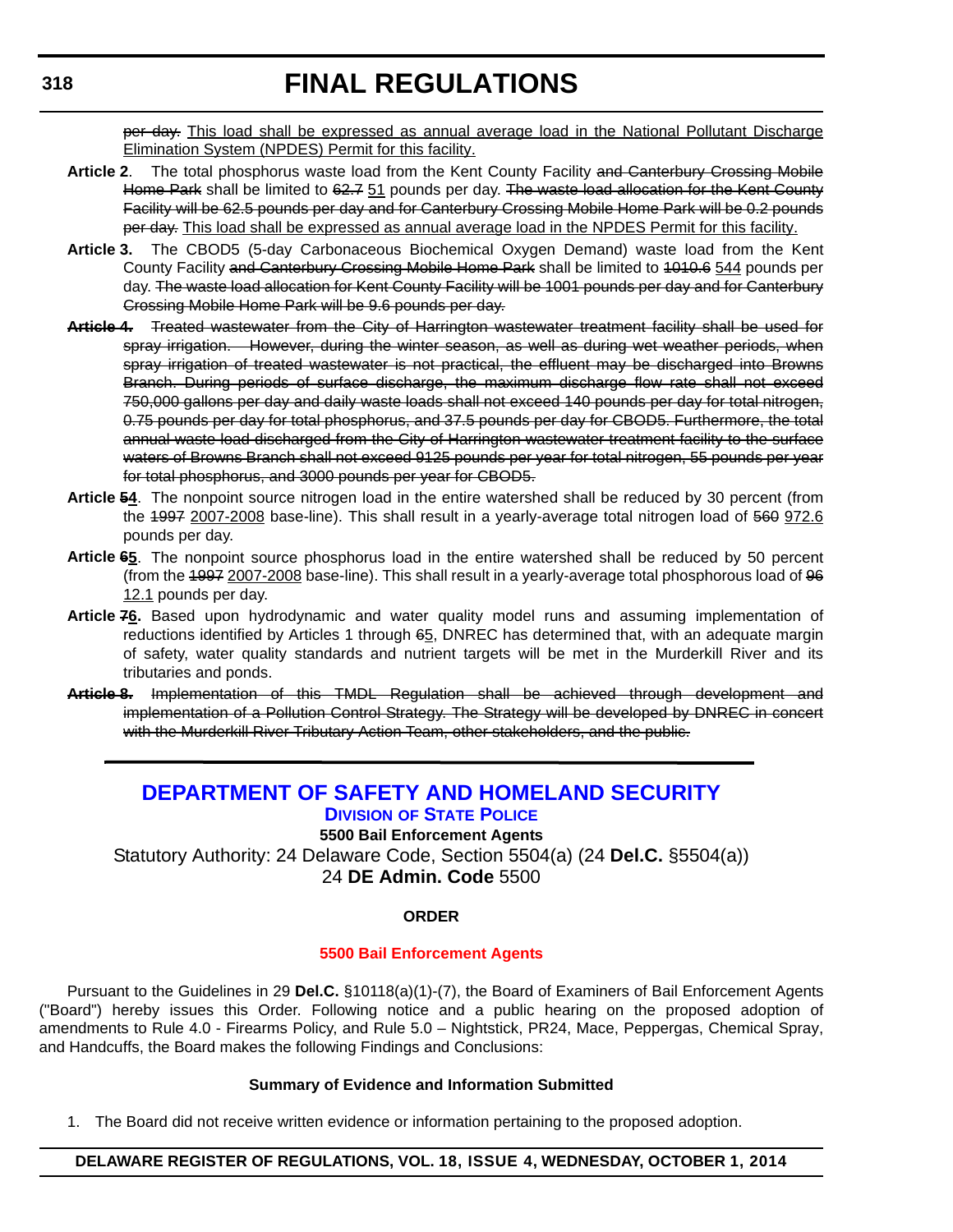2. The Board expressed its desire to adopt the amendments to clarify the minimum requalifications and the firearms instructor requirements, and to require certifications to be on file with Professional Licensing and to clarify the instructor requirements.

#### **Findings of Fact**

3. The public was given notice and the opportunity to provide the Board with comments, in writing and by oral testimony, on proposed amendments. The written comments and oral testimony received are described in paragraph 1.

4. The Board finds that the adoption of this rule will clarify the minimum requalifications and the firearms instructor requirements, and require certifications to be on file with Professional Licensing and to clarify the instructor requirements.

5. The Board finds that the adoption will have no adverse impact on the public.

6. The Board finds that the amendments are well written and describes their intent to adopt the rule to clarify the minimum requalifications and the firearms instructor requirements, and require certifications to be on file with Professional Licensing and to clarify the instructor requirements.

#### **Conclusion**

7. The proposed rule adoptions were published by the Board in accord with the statutory duties and authority as set forth in 24 **Del.C.** §5503 et seq. and, in particular, 24 **Del.C.** §5503(d)(2).

8. The Board deems this adoption necessary and expedient to the full and official performance of its duties under 24 **Del.C.** §5503 et. seq.

9. The Board concludes that the adoption of this rule will be in the best interests of the citizens of the State of Delaware.

10. The Board therefore adopts the amendment pursuant to 24 **Del.C.** §5503(d)(2) and guidelines of 29 **Del.C.** §10118 of the Administrative Procedures Act. See, Strauss v. Silverman, Del. Supr., 399 A.2d 192 (1979).

11. This adopted rule replaces in its entirety any former rule or regulation heretofore promulgated by the Board.

12. The effective date of this Order shall be November 11, 2014.

13. Attached hereto and incorporated herein this order is the amended rule marked as exhibit A and executed simultaneously on the 28th day of August 2014.

Major Melissa Zebley, Chairman Mr. R. Dale Hamilton Director John Yeomans Mr. Kevin C. Jones Rebecca L. Byrd, Esquire **Mrs. Brunilda Luna-Mercado** Ms. Robin David Mr. Jack. McGhee, II Mrs. Jennifer A. Esposito

August 28, 2014

**\*Please note that no changes were made to the regulation as originally proposed and published in the July 2014 issue of the** *Register* **at page 21 (18 DE Reg. 21). Therefore, the final regulation is not being republished. A copy of the final regulation is available at:**

**[5500 Bail Enforcement Agents](http://regulations.delaware.gov/register/october2014/final/18 DE Reg 318 10-01-14.htm)**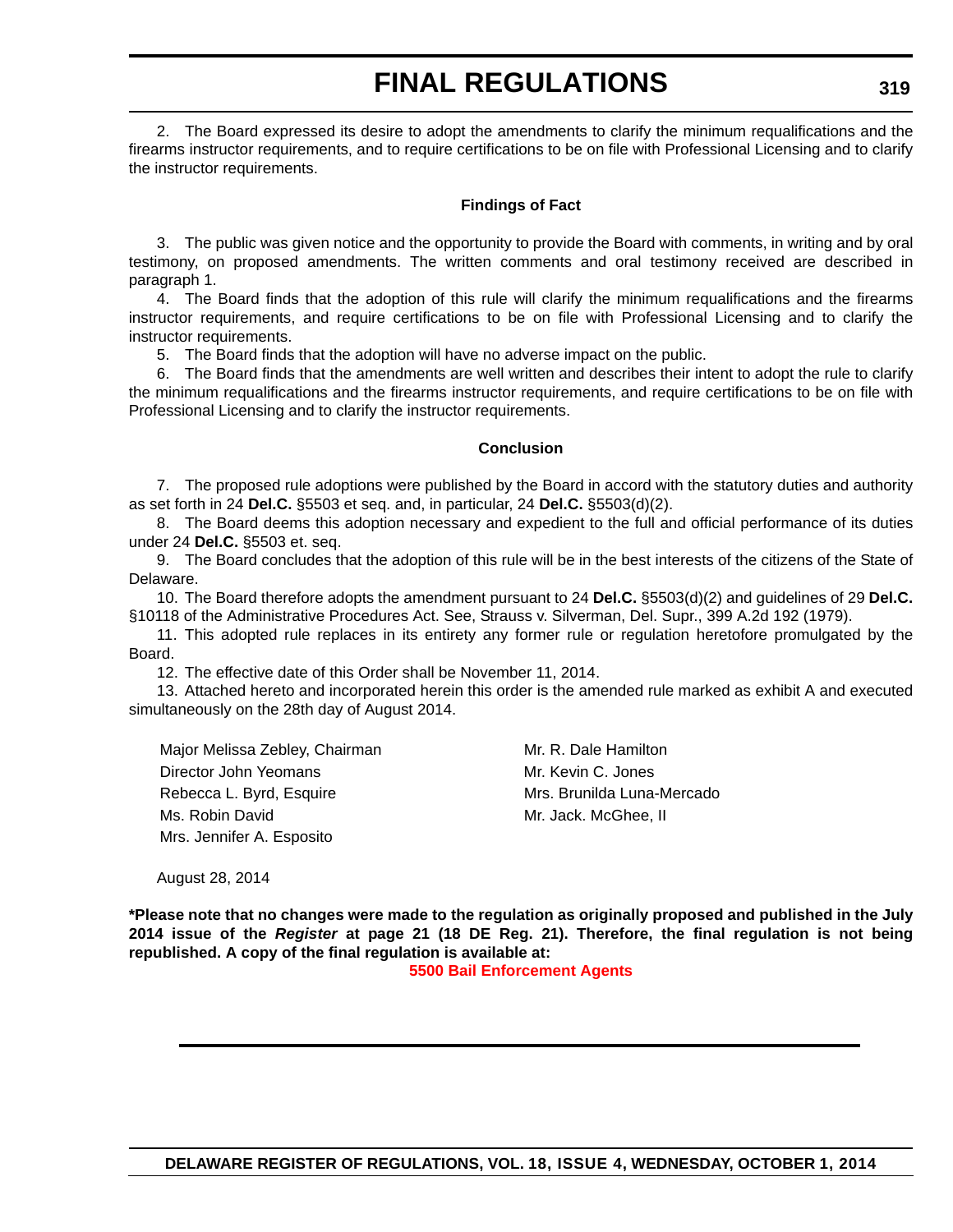## **[DEPARTMENT OF STATE](http://dpr.delaware.gov/) DIVISION OF PROFESSIONAL REGULATION**

**100 BOARD OF ACCOUNTANCY**

Statutory Authority: 24 Delaware Code, Section 105(a)(1) (24 **Del.C.** §105(a)(1))

24 **DE Admin. Code** 100

## **ORDER**

#### **[100 Board of Accountancy](#page-4-0)**

On June 1, 2014, the Delaware Board of Accountancy published proposed changes to its regulations in the Delaware *Register of Regulations*, Volume 17, Issue 12. The notice indicated that written comments would be accepted by the Board, a public hearing would be held, and written comments would be accepted for fifteen days thereafter. After due notice in the *Register of Regulations* and two Delaware newspapers, a public hearing was held on July 16, 2014 at a regularly scheduled meeting of the Board of Accountancy to receive verbal comments regarding the Board's proposed amendments to its regulations.

## **SUMMARY OF THE EVIDENCE AND INFORMATION SUBMITTED**

At the time of the deliberations, the Board considered the following documents:

**Board Exhibit 1-** Affidavit of publication of the public hearing notice in the *News Journal*; and

**Board Exhibit 2-** Affidavit of publication of the public hearing notice in the *Delaware State News*.

There was no verbal testimony presented at the public hearing on July 16, 2014. No written comments were received by the Board.

## **FINDINGS OF FACT AND CONCLUSIONS**

1. The public was given notice and an opportunity to provide the Board with comments in writing and by testimony at the public hearing on the proposed amendments to the Board's regulations.

2. There were no public comments provided to the Board during the written public comment periods, or at the public hearing.

3. Pursuant to 24 **Del.C.** §105 (a)(1) the Board has the statutory authority to promulgate rules and regulations clarifying specific statutory sections of its statute.

4. Having received no public comments, the Board finds no reason not to amend the regulations as proposed.

## **DECISION AND ORDER CONCERNING THE REGULATIONS**

**NOW THEREFORE,** pursuant to 24 **Del.C.** §105(a)(1) and for the reasons set forth above, the Board does hereby ORDER that the regulations be, and that they hereby are, adopted and promulgated as set forth in the Delaware *Register of Regulations* on June 1, 2014. The effective date of this Order is ten days from the date of its publication in the Delaware *Register of Regulations*, pursuant to 29 **Del.C.** §10118(g).

The new regulations are attached hereto as Exhibit A.

**SO ORDERED** this 20<sup>th</sup> day of August, 2014.

## **DELAWARE BOARD OF ACCOUNTANCY**

| Jeffrey Premo, CPA, President | Gary Pippen             |
|-------------------------------|-------------------------|
| John McManus, PA              | Judith Scarborough, CPA |
| Robert Mosch, Jr., CPA        | Kathryn S. Schultz, CPA |
| Robert Paretta                | Karen C. Smith, PA      |

**\*Please note that no changes were made to the regulation as originally proposed and published in the**

**DELAWARE REGISTER OF REGULATIONS, VOL. 18, ISSUE 4, WEDNESDAY, OCTOBER 1, 2014**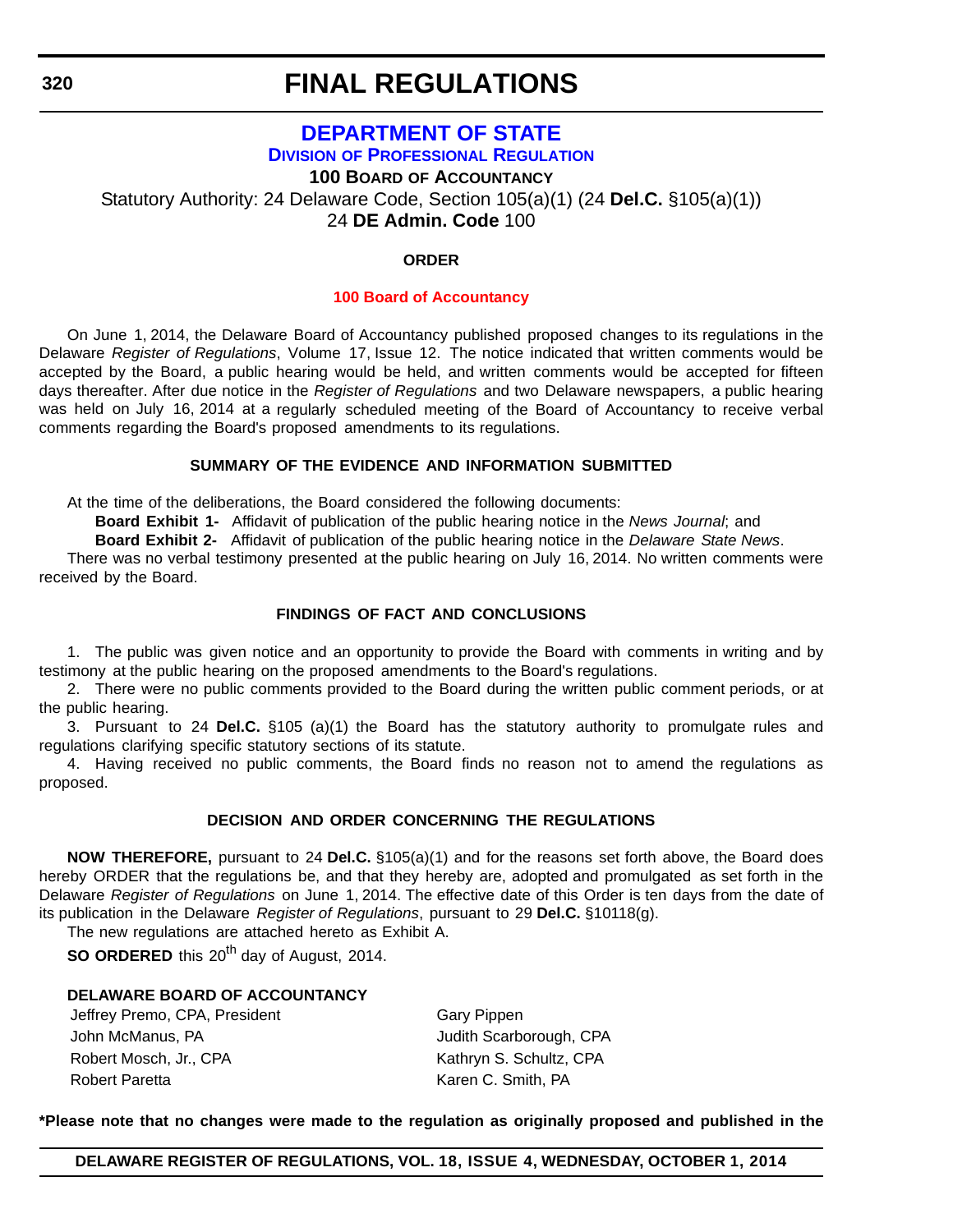# **FINAL REGULATIONS**

**June 2014 issue of the** *Register* **at page 1157 (17 DE Reg. 1157). Therefore, the final regulation is not being republished. A copy of the final regulation is available at:**

**[100 Board of Accountancy](http://regulations.delaware.gov/register/october2014/final/18 DE Reg 320 10-01-14.htm)**

# **DIVISION [OF PROFESSIONAL REGULATION](http://dpr.delaware.gov/)**

**300 BOARD OF ARCHITECTS**

Statutory Authority: 24 Delaware Code, Section 306(a)(1) (24 **Del.C.** §306(a)(1))

24 **DE Admin. Code** 300

### **ORDER**

### **[300 Board of Architects](#page-4-0)**

### **NATURE AND STAGE OF THE PROCEEDINGS**

On June 1, 2014, the Delaware Board of Architects published proposed changes to its regulations in the Delaware *Register of Regulations*, Volume 17, Issue 12. This notice further indicated that written comments would be accepted by the Board for thirty days, a public hearing would be held, and written comments would be accepted for fifteen days thereafter. After due notice in the *Register of Regulations* and two Delaware newspapers, a public hearing was held on July 2, 2014 at a regularly scheduled meeting of the Delaware Board of Architects to receive verbal comments regarding the Board's proposed amendments to its regulations.

### **SUMMARY OF THE EVIDENCE AND INFORMATION SUBMITTED**

At the time of the deliberations, the Board considered the following documents:

**Board Exhibit 1**- Affidavit of publication of the public hearing notice in the *News Journal*; and

**Board Exhibit 2** -Affidavit of publication of the public hearing notice in the *Delaware State News*.

There was no verbal testimony given at the public hearing on July 2, 2014. No written comments were received by the Board during the initial thirty day public comment period; nor were any written comments received after the public hearing during the fifteen day 29 **Del.C.** §10118(a) second public comment period.

### **FINDINGS OF FACT AND CONCLUSIONS**

1. The public was given notice and an opportunity to provide the Board with comments in writing and by testimony at the public hearing on the proposed amendments to the Board's regulations.

2. There were no additional public comments received during the public hearing or in the 15 day comment period following the hearing.

3. Pursuant to 24 **Del.C.** §306(a)(1), the Board has statutory authority to promulgate rules and regulations clarifying specific statutory sections of its statute.

4. The proposed changes to regulations 7.6.1.1 and 7.6.2 seek to grant authority to licensees to utilize electronic seals whenever the use of an architect's seal is permitted. and allow architects to utilize an electronic signature when signed and sealed submissions are published and/or submitted under the current requirements of regulation 7.6.2.

5. The public was given notice and an opportunity to provide the Board with comments in writing and by testimony at the public hearing on the proposed changes to the Board's rules and regulations.

6. Having received no public comments, the Board finds no reason to amend the regulations as proposed.

# **DECISION AND EFFECTIVE DATE**

The Board hereby adopts the changes to its rules and regulations as proposed, to be effective 10 days following publication of this order in the *Register of Regulations*. The new regulations are attached hereto as Exhibit A.

# **DELAWARE REGISTER OF REGULATIONS, VOL. 18, ISSUE 4, WEDNESDAY, OCTOBER 1, 2014**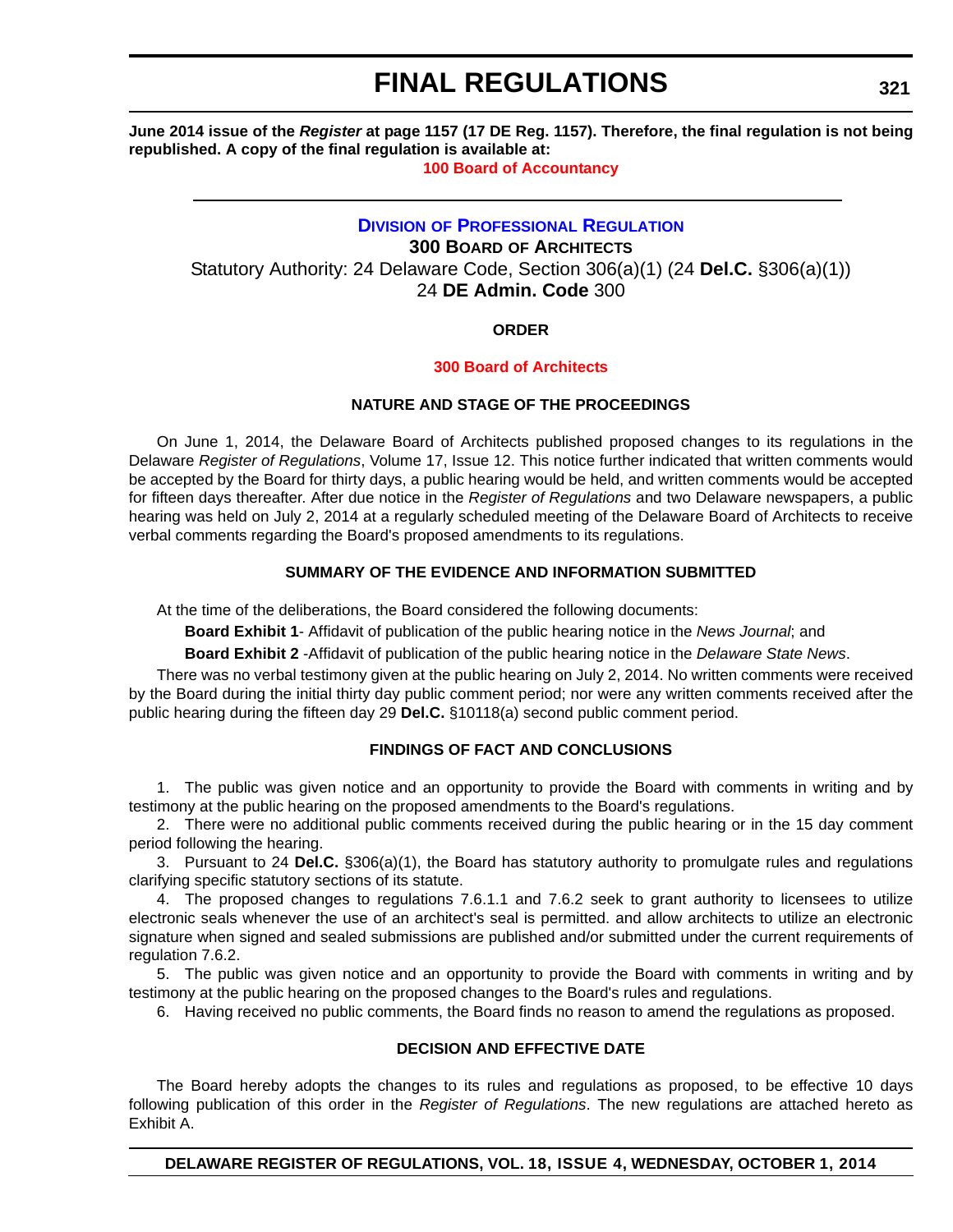**FINAL REGULATIONS**

# **SO ORDERED this 3rd day of September, 2014.**

#### **BY THE DELAWARE BOARD OF ARCHITECTS**

John Mateyko, RA, President Richard Wertz, RA Elizabeth Happoldt, Public Member Todd Breck, RA Paul Guggenberger, RA Kevin W. Wilson, RA, Secretary Joseph J. Schorah, Jr., Public Member Prameela Kaza, Public Member

**\*Please note that no changes were made to the regulation as originally proposed and published in the June 2014 issue of the** *Register* **at page 1158 (17 DE Reg. 1158). Therefore, the final regulation is not being republished. A copy of the final regulation is available at:**

### **[300 Board of Architects](http://regulations.delaware.gov/register/october2014/final/18 DE Reg 321 10-01-14.htm)**

# **DIVISION [OF PROFESSIONAL REGULATION](http://dpr.delaware.gov/)** Statutory Authority: 24 Delaware Code, Section 1904(c) (24 **Del.C.** §1904(c)) 24 **DE Admin. Code** 1900

#### **ORDER**

#### **[1900 Board of Nursing](#page-4-0)**

The Delaware Board of Nursing pursuant to 24 **Del.C.** §1904(c), proposed to revise subsections 6.5.1.5; 6.5.6.4; 6.5.7.3; and 6.5.7.5. The proposed changes seek to bring the regulations affecting licensure by endorsement into line with Chapter 19, Title 24 as well as other recent changes to the Board's regulations concerning out of state nursing programs.

#### **SUMMARY OF THE EVIDENCE AND INFORMATION SUBMITTED**

Following publication in the Delaware *Register of Regulations* on May 1, 2014 a public hearing was held on June 11, 2014. Written comment periods were held open for thirty days, and an additional fifteen days following the public hearing. At the hearing, the Board accepted as evidence and marked as the Board's Exhibits 1 and 2 documentation of publication of the notice of the public hearing in the *News Journal* and the *Delaware State News*. At the time of the deliberations, the Board considered the following documents:

**Board Exhibit 1** - Affidavit of publication of the public hearing notice in the *News Journal*; and

**Board Exhibit 2** - Affidavit of publication of the public hearing notice in the *Delaware State News*.

There was no verbal testimony given at the public hearing on June 11, 2014. No written comments were received by the Board during the initial thirty day public comment period; nor were any written comments received after the public hearing during the fifteen day 29 **Del.C.** §10118(a) second public comment period.

#### **FINDINGS OF FACT AND CONCLUSIONS**

1. The public was given notice and an opportunity to provide the Board with comments in writing and by testimony at the public hearing on the proposed amendments to the Board's regulations.

2. There were no public comments provided to the Board during the two written public comment periods, or the public hearing.

3. Pursuant to 24 **Del.C.** §1906(a)(1) the Board has statutory authority to promulgate rules and regulations clarifying specific statutory sections of its statute.

4. The proposed changes amend Board's Regulations 6.5.1.5; 6.5.6.4; 6.5.7.3; and 6.5.7.5 and seek to bring the regulations affecting licensure by endorsement into line with Chapter 19, Title 24 as well as other recent changes to the Board's regulations concerning out of state nursing programs.

5. The public was given notice and an opportunity to provide the Board with comments in writing and by

#### **DELAWARE REGISTER OF REGULATIONS, VOL. 18, ISSUE 4, WEDNESDAY, OCTOBER 1, 2014**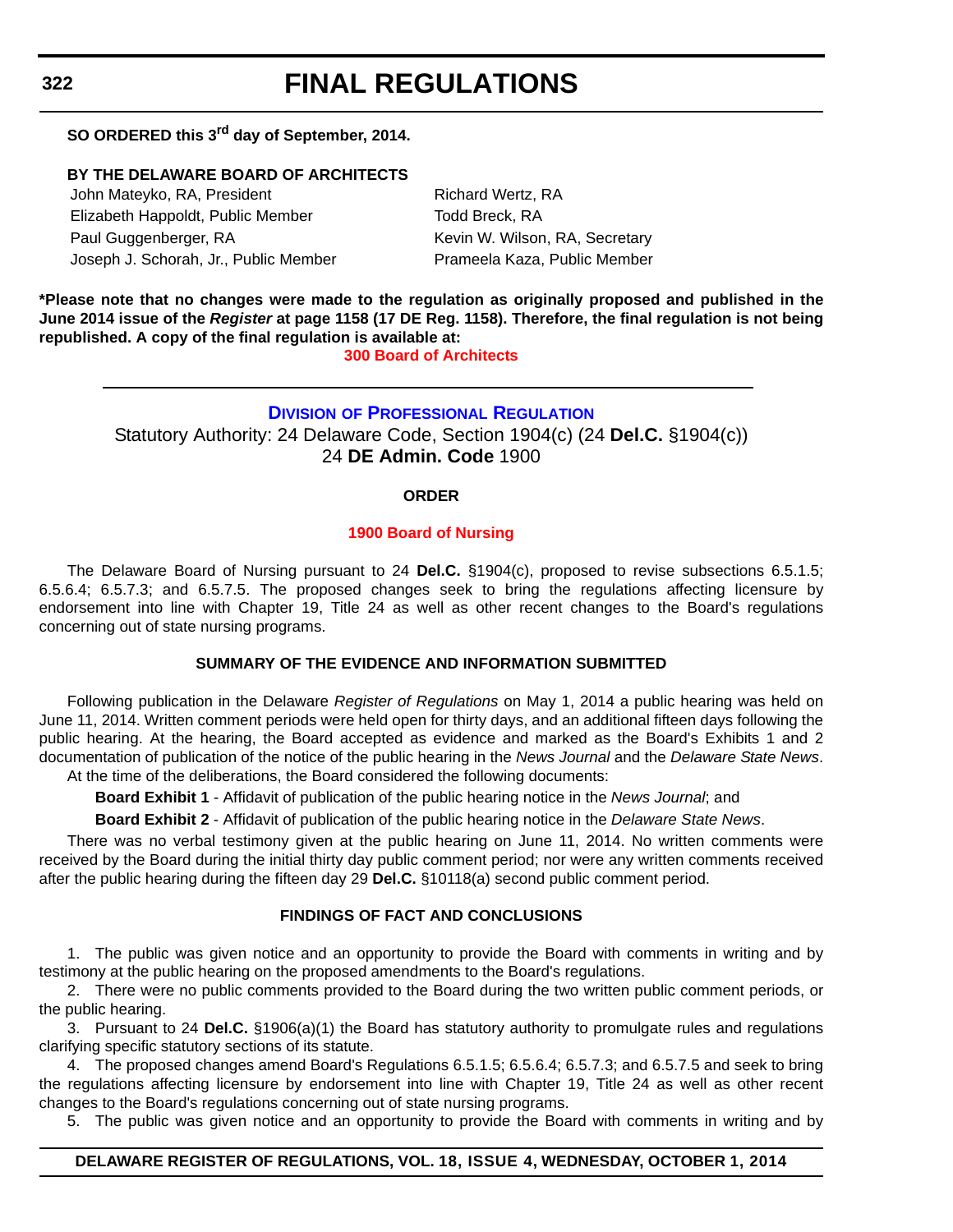testimony at the public hearing on the proposed changes to the Board's rules and regulations.

6. Having received no public comments, the Board finds no reason to amend the regulations as proposed.

# **DECISION AND ORDER CONCERNING THE REGULATIONS**

Having found that the proposed changes to the regulations are necessary as outlined herein, the Board finds that the regulations shall be adopted as final in the form as proposed. The exact text of the regulations, as amended, are attached to this order as Exhibit A. These changes will become effective ten days following publication of this order in the Delaware *Register of Regulations* on October 1, 2014.

**IT IS SO ORDERED** this 10<sup>th</sup> day of September, 2014 by the Delaware Board of Nursing Robert Contino, RN, Nurse Educator, President Madelyn Nellius, Public Member Pam Tyranski, RN, Vice-President Delphos Price, RN, CRNA Kathy L. Bradley, LPN David Salati, RN Dianne Halpern, RN Harland Sanders Jr., Public Member Mary Lomax, Public Member (absent) Victoria Udealer, RN Member Linda Darling, RN Megan Williams, APN

**\*Please note that no changes were made to the regulation as originally proposed and published in the May 2014 issue of the** *Register* **at page 1046 (17 DE Reg. 1046). Therefore, the final regulation is not being republished. A copy of the final regulation is available at:**

**[1900 Board of Nursing](http://regulations.delaware.gov/register/october2014/final/18 DE Reg 322 10-01-14.htm)**

### **DIVISION [OF PROFESSIONAL REGULATION](http://dpr.delaware.gov/)**

**Board of Examiners of Psychologists** Statutory Authority: 24 Delaware Code, Section 3506(a)(1) (24 **Del.C.** §3506(a)(1)) 24 **DE Admin. Code** 3500

#### **ORDER**

#### **[3500 Board of Examiners of Psychologists](#page-4-0)**

On May 1, 2014, the Delaware Board of Examiners of Psychologists published proposed changes to its regulations in the Delaware *Register of Regulations*, Volume 17, Issue 11. This notice further indicated that written comments would be accepted by the Board for thirty days, a public hearing would be held, and written comments would be accepted for fifteen days thereafter. After due notice in the *Register of Regulations* and two Delaware newspapers, a public hearing was held on June 2, 2014 at a regularly scheduled meeting of the Delaware Board of Examiners of Psychologists to receive verbal comments regarding the Board's proposed amendments to its regulations.

#### **SUMMARY OF THE EVIDENCE AND INFORMATION SUBMITTED**

At the time of the deliberations, the Board considered the following documents:

**Board Exhibit 1** - Affidavit of publication of the public hearing notice in the *News Journal*; and

**Board Exhibit 2** - Affidavit of publication of the public hearing notice in the *Delaware State News*.

There was no verbal testimony given at the public hearing on June 2, 2014. No written comments were received by the Board during the initial thirty day public comment period; nor were any written comments received after the public hearing during the fifteen day 29 **Del.C.** §10118(a) second public comment period.

#### **FINDINGS OF FACT AND CONCLUSIONS**

1. The public was given notice and an opportunity to provide the Board with comments in writing and by

#### **DELAWARE REGISTER OF REGULATIONS, VOL. 18, ISSUE 4, WEDNESDAY, OCTOBER 1, 2014**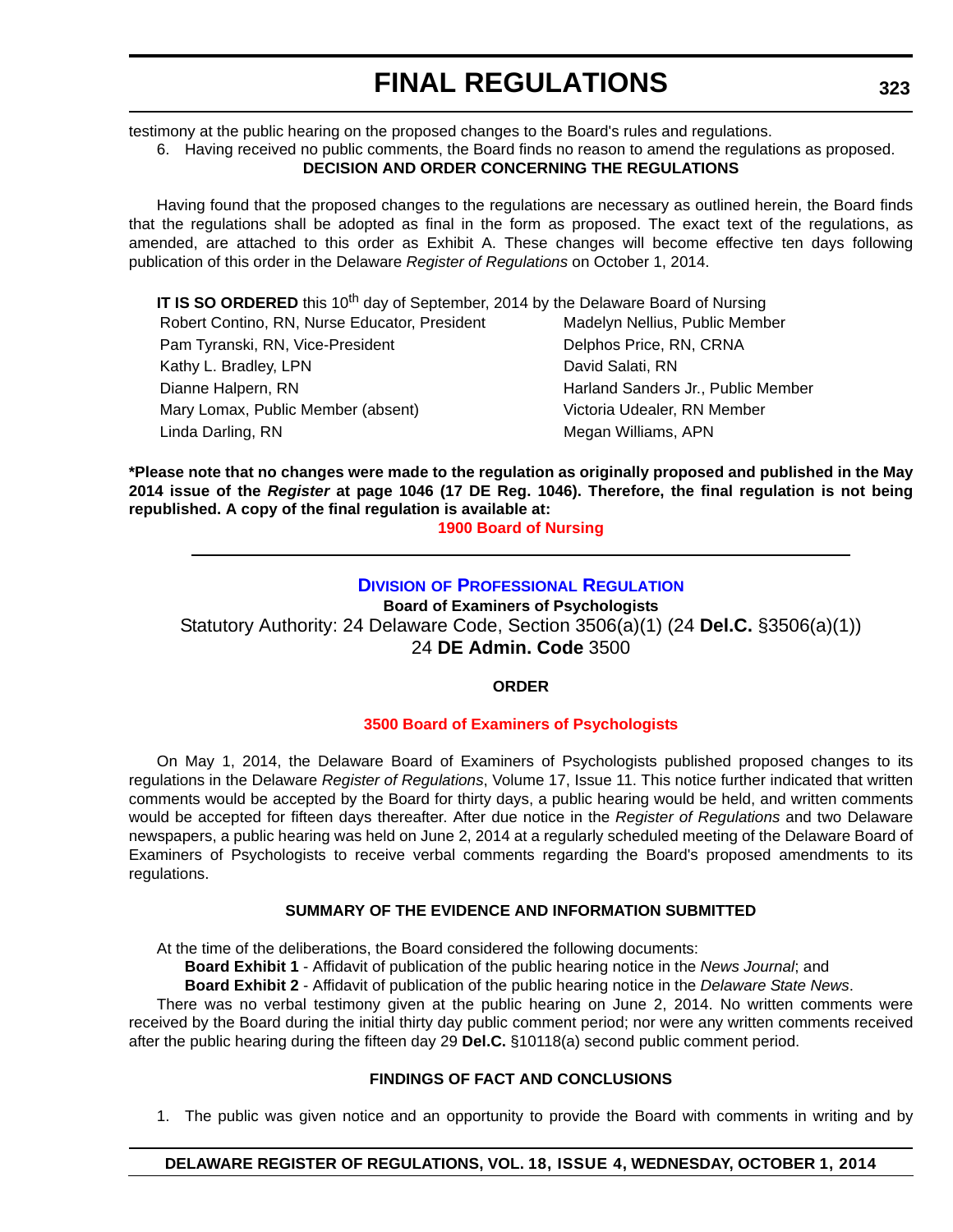# **FINAL REGULATIONS**

testimony at the public hearing on the proposed amendments to the Board's regulations.

2. There were no public comments provided to the Board during the two written public comment periods, or the public hearing.

3. Pursuant to 24 **Del.C.** §3506(a)(1), the Board has statutory authority to promulgate rules and regulations clarifying specific statutory sections of its statute.

4. The proposed changes to the Rules and Regulations seek to bring the regulations into conformity with operational procedures at the Division of Professional Regulation regarding license renewal; clarify requirements for supervising psychologists to psychological assistants; and enhance continuing education requirements by ensuring that at least ten of the credits are earned in a live setting and clarifying the maximum number of credits which may be earned for alternative eligible credits.

5. Having received no public comments, the Board finds no reason to amend the regulations as proposed.

#### **DECISION AND EFFECTIVE DATE**

The Board hereby adopts the changes to its rules and regulations as proposed, to be effective 10 days following publication of this order in the *Register of Regulations*. The new regulations are attached hereto as Exhibit A.

**SO ORDERED** this 8<sup>th</sup> day of September, 2014. Dr. Richard Brokaw, President Dr. Rachel A. Brandenburg Dr. Wesley R. Bowman, Vice President Dr. Marcia S. Halperin Victor Kennedy, Public Member, Secretary Rosa Robinson, Public Member (absent) Eleanor Allione, Public Member **Dr. Joseph Zingaro (absent)** Ronise Ball, Public Member

**\*Please note that no changes were made to the regulation as originally proposed and published in the May 2014 issue of the** *Register* **at page 1047 (17 DE Reg. 1047). Therefore, the final regulation is not being republished. A copy of the final regulation is available at:**

**[3500 Board of Examiners of Psychologists](http://regulations.delaware.gov/register/october2014/final/18 DE Reg 323 10-01-14.htm)**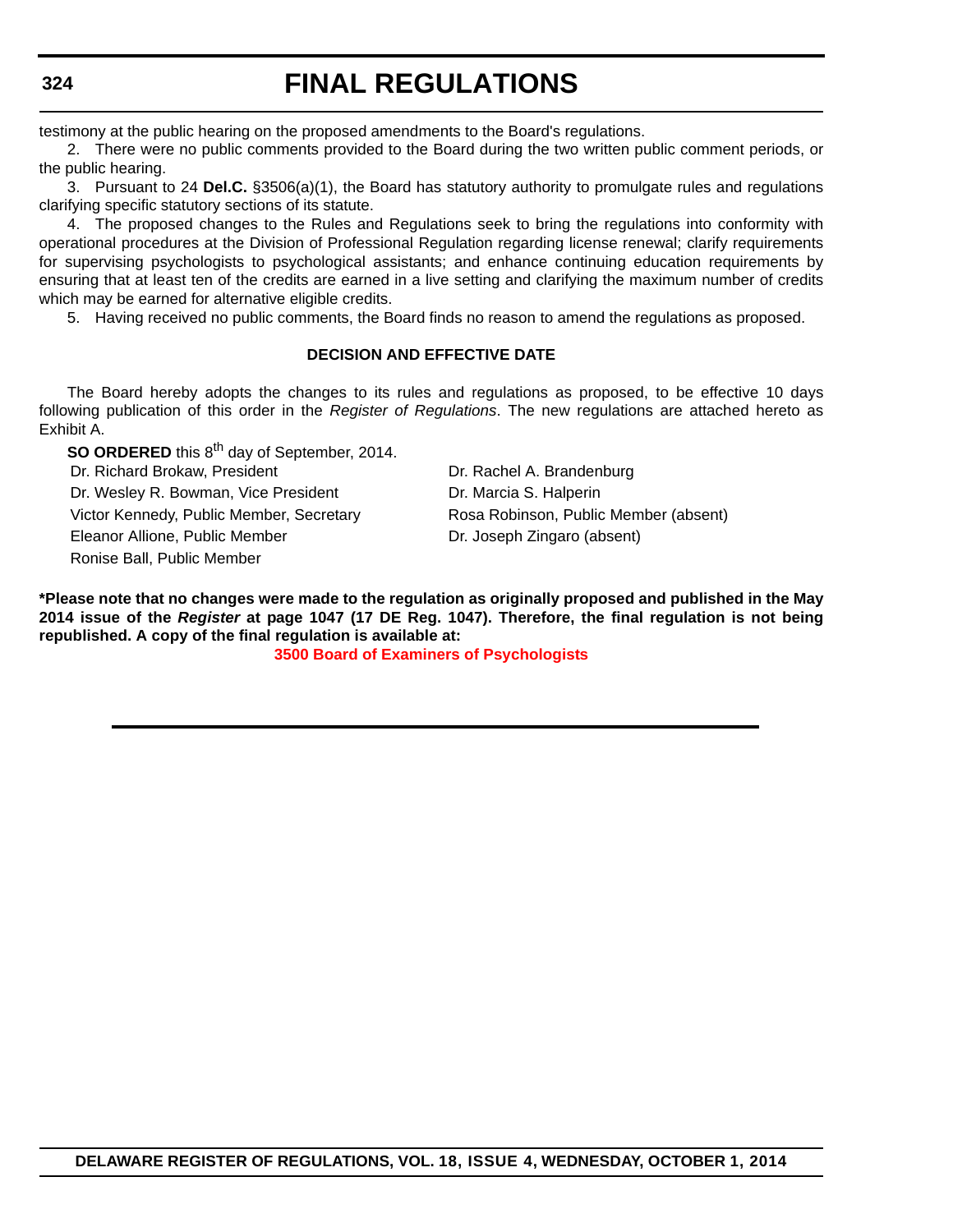#### **[CASH MANAGEMENT POLICY BOARD](http://sos.delaware.gov/sos.shtml) [PUBLIC NOTICE](#page-4-0)**

**Objectives and Guidelines for the Investment of State of Delaware Funds**

In accordance with procedures set forth in 29 **Del.C.** Ch. 11, Subch. III and 29 **Del.C.** Ch. 101, the Cash Management Policy Board of the State of Delaware is proposing to adopt a regulation on objectives and guidelines for the investment of State funds as described in 29 **Del.C.** §2716. The proposed regulation sets forth the rules governing practices for those investments.

Members of the public may receive a copy of the proposed regulation at no charge by United States Mail by writing or calling Ms. Angela Moffett-Batty, Secretary, Delaware Department of Finance, Carvel State Building, 820 North French Street, Wilmington, Delaware 19899-8763, phone (302) 577-8522, or facsimile at (302) 577-8565. Members of the public may present written comments on the proposed regulation by submitting such written comments to Ms. Moffett-Batty at the address of the Delaware Department of Finance as set forth above. Written comments must be received on or before October 31, 2014.

#### **[DELAWARE CRIMINAL JUSTICE INFORMATION SYSTEM](http://deljis.delaware.gov/) [PUBLIC NOTICE](#page-4-0)**

#### **Delaware Criminal Justice Information System Regulations**

In compliance with the State's Administrative Procedures Act (APA - Title 29, Chapter 101 of the Delaware Code) and under the authority of Title 11 of the Delaware Code, Chapter 86, Section 8605, the Delaware Criminal Justice Information System (DELJIS) Board of Managers proposes to adopt regulations. These proposed regulations are applicable to all users of the Delaware Criminal Justice Information System (CJIS) and to any agency requesting access to CJIS from the Board. The proposed regulations will ensure that access to criminal justice information conforms to the statutory requirements outlined in Chapters 85 and 86 of Title 11 of the Delaware Code.

Copies of the proposed regulations are available for review in the October 1, 2014 edition of the *Delaware Register of Regulations*, accessible online at http://regulations.delaware.gov or by calling DELJIS at 302-739-4856. The Board will hold a public hearing on the proposed regulations on October 22, 2014 from 1:00 p.m. until 3:00

p.m., at the Division of Accounting, New Castle Conference Room, 820 Silver Lake Boulevard, Dover, DE 19904.

Any person who wishes to make any written suggestions, compilations of data, briefs or other written materials concerning the proposed new regulations must submit same to Peggy A. Bell, Executive Director, DELJIS, 802 Silver Lake Blvd, Suite 101, Dover DE 19904, or by fax to 302-739-6285.

In accordance with 29 **Del.C.** §10118(a), the final date to receive written comments will be November 6, 2014, which is 15 days following the public hearing.

The action concerning the determination of whether to adopt the proposed regulations will be based upon the results of the Board and the consideration of the written comments filed by other interested persons.

# **[DELAWARE ECONOMIC DEVELOPMENT OFFICE](http://dedo.delaware.gov/) OFFICE OF THE DIRECTOR [PUBLIC NOTICE](#page-4-0)**

#### **Guidelines Governing the Administration of the Neighborhood Building Blocks Fund**

The Neighborhood Building Blocks Fund Board proposes to adopt Guidelines for the administration of the distribution of funds authorized by §39 of the FY 2015 Budget Act (79 **Del. Laws** ch. 290). The Neighborhood Building Blocks Fund may be used to support local neighborhood revitalization programs, including grants to neighborhood associations and other community groups, law enforcement, local governments or other stakeholders for community development, public protection, urban beautification or any other purposes that have the effect of reducing crime or otherwise strengthen neighborhoods. The Board is seeking public comment on the proposed guidelines. Written comments should be sent to Diane Laird, State Coordinator, Downtown Delaware, Delaware Economic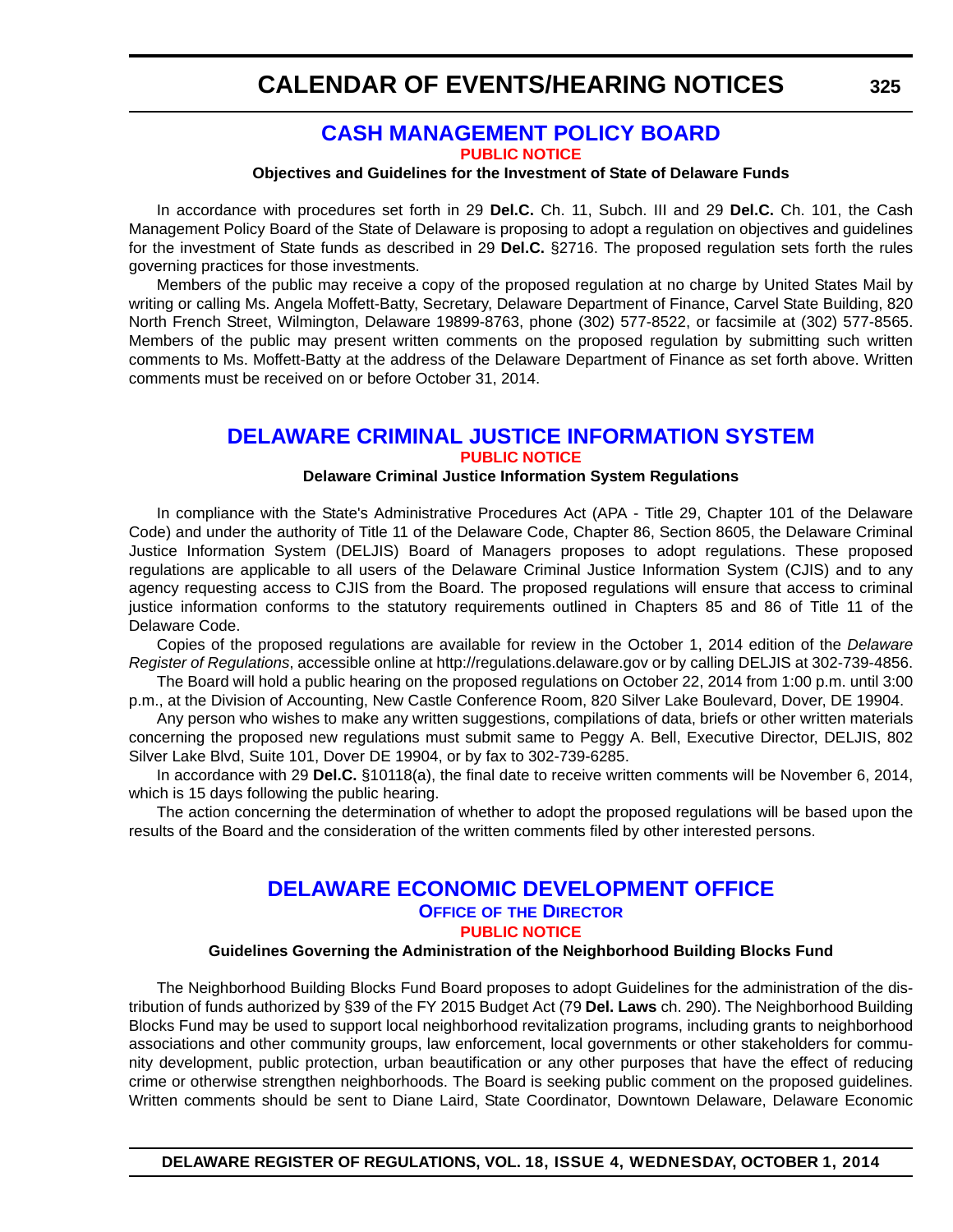Development Office, Carvel State Building, 820 N. French St., Wilmington, DE 19801. Written comments will be accepted until October 30, 2014 pursuant to 29 **Del.C.** §10118(a).

# **[DEPARTMENT OF EDUCATION](http://www.doe.k12.de.us/) [PUBLIC NOTICE](#page-4-0)**

The State Board of Education will hold its monthly meeting on Thursday, October 16, 2014 at 1:00 p.m. in the Townsend Building, Dover, Delaware.

# **[DEPARTMENT OF HEALTH AND SOCIAL SERVICES](http://www.dhss.delaware.gov/dhss/dltcrp/index.html) DIVISION OF LONG TERM CARE RESIDENTS PROTECTION [PUBLIC NOTICE](#page-4-0)**

**3315 Rest (Family) Care Homes**

The Division of Long Term Care Residents Protection (DLTCRP) is proposing a full the revision of Regulation 3315, Rest (Family) Care Homes*.* The proposed regulations will replace the entire existing Regulation 3315. Any person who wishes to make written suggestions, compilations of data, testimony, briefs or other written

materials concerning the proposed new regulations must submit same to Mary Peterson, Director, Division of Long Term Care Residents Protection, 3 Mill Road, Suite 308, Wilmington, DE 19806 by Friday, October 31, 2014.

The action concerning the determination of whether to adopt the proposed regulation will be based upon the results of Department and Division staff analysis and the consideration of the comments and written materials filed by other interested persons.

# **[DEPARTMENT OF INSURANCE](http://www.delawareinsurance.gov/) OFFICE OF THE COMMISSIONER [PUBLIC NOTICE](#page-4-0)**

# **403 Sale and Purchase of Options [Formerly Regulation 28]**

INSURANCE COMMISSIONER KAREN WELDIN STEWART hereby gives notice of proposed amended Department of Insurance Regulation 403 relating to Sale and Purchase Options [Formerly Regulation 28]. The docket number for this proposed regulation is 2413.

The proposed amended regulation withdraws the provisions for Sale and Purchase Options due to the promulgation of new Regulation 404 Derivative Instruments, which sets standards for the prudent use of derivative instruments by domestic insurers. The Delaware Code authority for this proposed regulation is 18 **Del.C.** §§311 and 1303(a) and 29 **Del.C.** Ch. 101.

The Department of Insurance does not plan to hold a public hearing on the proposed amended regulation. The proposed amended regulation appears below and can also be viewed at the Delaware Insurance Commissioner's website at

#### http://www.delawareinsurance.gov/departments/documents/ProposedRegs/.

Any person can file written comments, suggestions, briefs, and compilations of data or other materials concerning the proposed amended regulation. Any written submission in response to this notice and relevant to the proposed regulation must be received by the Department of Insurance no later than 4:30 p.m. EST, Friday, October 31, 2014. Any such requests should be directed to:

Regulatory Specialist Rhonda West Delaware Department of Insurance 841 Silver Lake Boulevard Dover, DE 19904 Phone: (302) 674-7379

**326**

**DELAWARE REGISTER OF REGULATIONS, VOL. 18, ISSUE 4, WEDNESDAY, OCTOBER 1, 2014**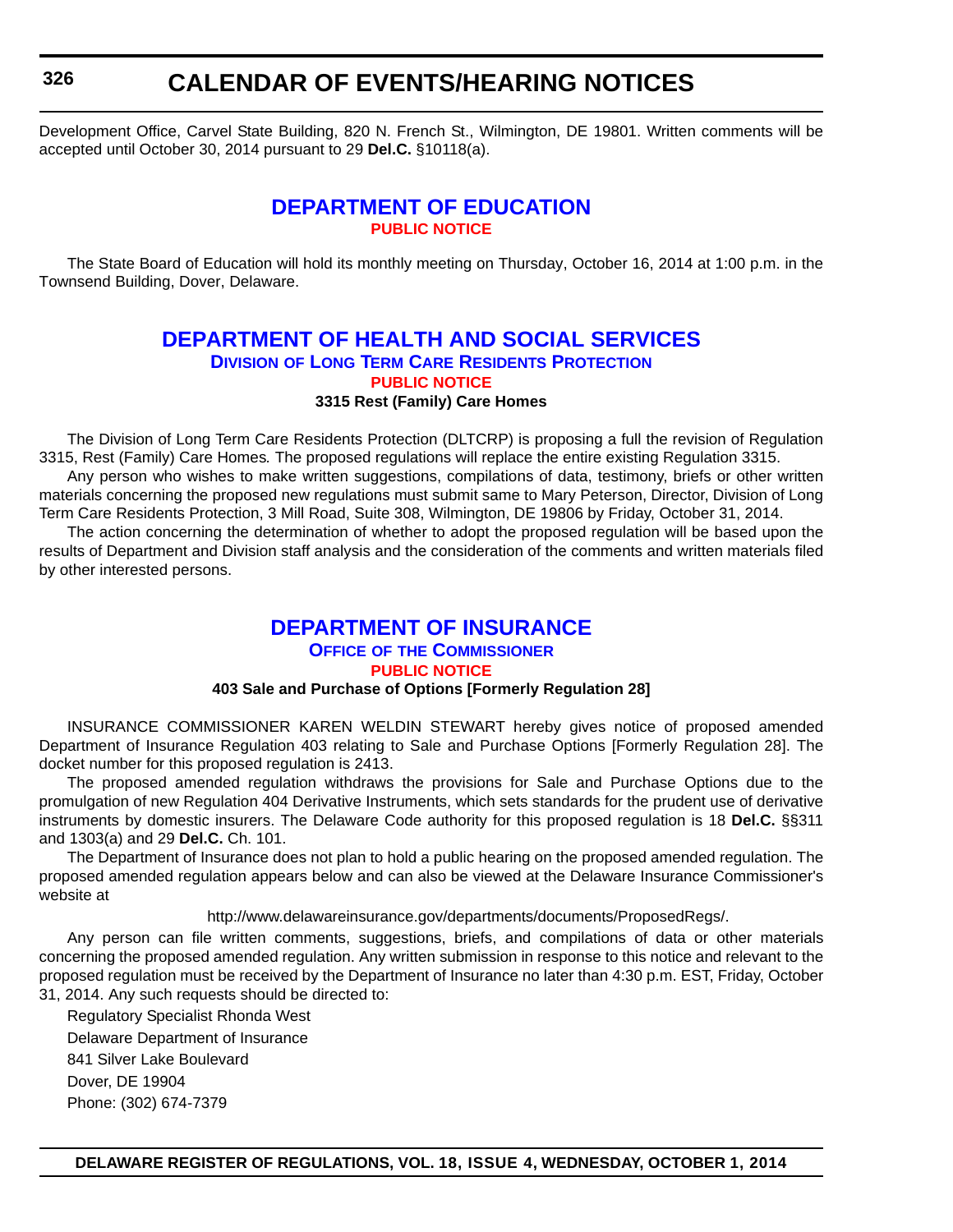Fax: (302) 739-5566 Email: rhonda.west@state.de.us

This Regulation shall become withdrawn effective December 11, 2014.

### **[DEPARTMENT OF SAFETY AND HOMELAND SECURITY](http://dsp.delaware.gov/) DIVISION OF STATE POLICE 5500 Bail Enforcement Agents [PUBLIC NOTICE](#page-4-0)**

Notice is hereby given that the Board of Examiners of Bail Enforcement Agents, in accordance with 24 **Del.C.**, Ch. 55 proposes to amend:

Adopted Rule 3.0 - Use of Animals, basic verbiage clean-up to keep with consistency throughout;

- Adopted Rule 8.0 Apprehension Procedures, basic verbiage clean-up to keep with consistency throughout;
- Adopted Rule 9.0 Notification of Arrest, deleted by Directive issued by Governor Markell, redundant as it is in the law;
- Adopted Rule 9.0 Electronic Control Device (ECD), creates rule allowing BEA's to carry these devices and mandates the training and instructors;
- Adopted Rule 10.0 Suspensions and Revocations, basic verbiage clean-up to keep with consistency throughout; and

Adopted Rule 12.0 - Prohibited acts basic verbiage clean-up to keep with consistency throughout.

If you wish to view the complete Rules, contact Ms. Peggy Anderson at (302) 672-5304. Any persons wishing to present views may submit them in writing, by October 31, 2014, to Delaware State Police, Professional Licensing Section, P.O. Box 430, Dover, DE 19903. The Board will hold its quarterly meeting Tuesday, November 25, 2014, 10:00am, at the Tatnall Building, 150 Martin Luther King, Jr. Boulevard South, Room 112, Dover, DE.

# **[DEPARTMENT OF STATE](http://dpr.delaware.gov/) DIVISION OF PROFESSIONAL REGULATION BOARD OF LANDSCAPE ARCHITECTURE [PUBLIC NOTICE](#page-4-0) 200 Board of Landscape Architecture**

The Delaware Board of Landscape Architects, pursuant to 24 **Del.C.** §205(a)(1), proposes to amend its rules and regulations*.* The proposed regulation changes address continuing education requirements and set forth a procedure by which licensees and continuing education sponsoring organizations may seek pre-approval of continuing education units. The proposed changes also bring the regulations into compliance with the Division of Professional Regulation's operating procedures and create continuity throughout the regulations.

The Board will hold a public hearing on the proposed regulation change on November 13, 2014 at 9:00 a.m., Second Floor Conference Room B, Cannon Building, 861 Silver Lake Blvd., Dover, DE 19904. Written comments should be sent to Lisa Smith, Administrative Specialist of the Delaware Board of Architects, Cannon Building, 861 Silver Lake Blvd., Dover, DE 19904. Written comments will be accepted until November 28, 2014 pursuant to 29 **Del.C.** §10118(a).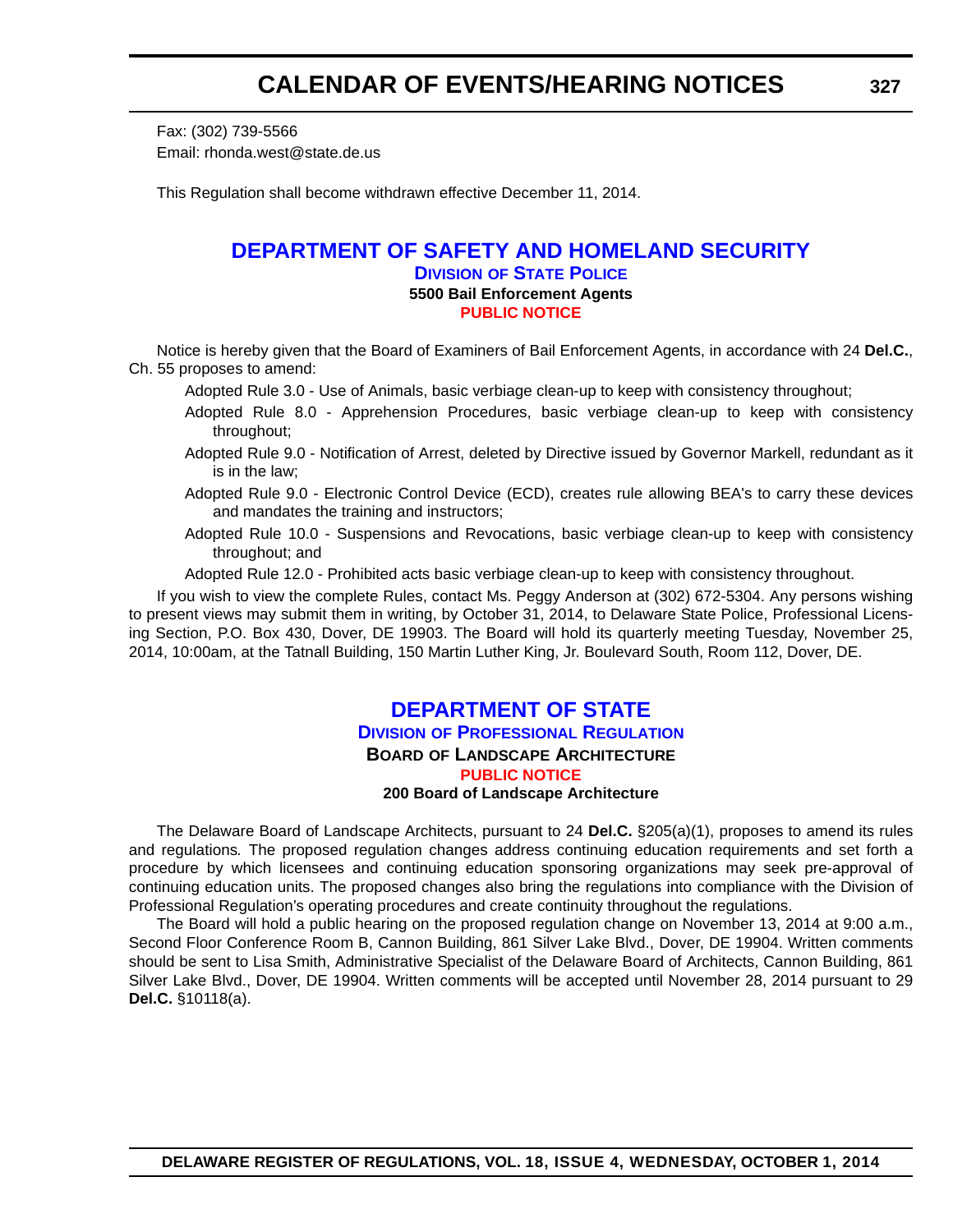# **DIVISION [OF PROFESSIONAL REGULATION](http://dpr.delaware.gov/) EXAMINING BOARD OF PHYSICAL THERAPISTS AND ATHLETIC TRAINERS [PUBLIC NOTICE](#page-4-0)**

#### **2600 Examining Board of Physical Therapists and Athletic Trainers**

Pursuant to 24 **Del.C.** §2604(a)(1), the Examining Board of Physical Therapists and Athletic Trainers ("the Board") has proposed revisions to its rules and regulations.

A public hearing will be held on October 28, 2014 at 4:30 p.m. in the second floor conference room A of the Cannon Building, 861 Silver Lake Boulevard, Dover, Delaware, where members of the public can offer comments. Anyone wishing to receive a copy of the proposed rules and regulations may obtain a copy from the Delaware Examining Board of Physical Therapists and Athletic Trainers, 861 Silver Lake Boulevard, Dover, Delaware 19904. Persons wishing to submit written comments may forward these to the Board at the above address. Pursuant to 29 **Del.C.** §10118(a), the final date to receive written comments will be November 12, 2014, which is 15 days following the public hearing.

The Board's proposed amendments serve to clarify rules pertaining to home health aides, supervision, and the practice of athletic training. Proof of current CPR certification is added to licensure requirements. Rules relating to licensure reactivation and reinstatement are revised for consistency. Rule 12.24 is added to specifically prohibit licensee involvement in kickbacks. Finally, a new Rule 15.0 is added to set forth advanced training requirements for the emergency administration of asthma and anaphylaxes medications and for physical therapy and athletic training care provided outside the clinical setting to athletic injuries.

#### **DIVISION [OF PROFESSIONAL REGULATION](http://dpr.delaware.gov/) [PUBLIC NOTICE](#page-4-0)**

#### **2700 Board of Registration for Professional Land Surveyors**

The Delaware Board of Professional Land Surveyors, in accordance with 24 **Del.C.** §2706(a)(1), has proposed revisions to its rules and regulations. The proposed revisions to the Rules and Regulations are intended to allow professional development hours to be obtained by active duty military. The Board will hold a public hearing on the proposed rule changes on November 20, 2014 at 8:30 a.m., Second Floor Conference Room A, Cannon Building, 861 Silver Lake Blvd., Dover, DE 19904. Written comments should be sent to Amanda McAtee, Administrator of the Delaware Board of Professional Land Surveyors, Cannon Building, 861 Silver Lake Blvd., Dover, DE 19904.

# **OFFICE OF [THE STATE BANK COMMISSIONER](http://banking.delaware.gov/) [PUBLIC NOTICE](#page-4-0)**

#### **Notice of Proposed Amendment to Regulation 1114 of the State Bank Commissioner**

The State Bank Commissioner proposes to amend Regulation 1114 (Alternative Franchise Tax), adopted in accordance with Chapter 11 of Title 5 of the Delaware Code and 75 Delaware Laws Chapter 223, Section 6. The purpose of the proposed amendment is to clarify the existing regulation with respect to elections made pursuant to Section 1101A(c)(3) of Title 5, to adopt a procedure for the taxation under Section 1101A of a resulting branch in this State of an out-of-state bank pursuant to Section 1101A(c)(5), and to improve the tax forms with respect to the itemization of tax credits. Other regulations issued by the State Bank Commissioner are not affected by this proposal. The State Bank Commissioner is issuing this proposed amended regulation in accordance with Title 5 of the Delaware Code and 75 Delaware Laws Chapter 223, Section 6. This notice is issued pursuant to the requirements of Title 29 of the Delaware Code, Chapter 11, Subchapter III, and Chapter 101, Subchapter II.

A copy of the proposed amended regulation is being published in the October 1, 2014 edition of the Delaware *Register of Regulations*. A copy is also on file in the Office of the State Bank Commissioner, 555 E. Loockerman Street, Suite 210, Dover, DE 19901 and is available for inspection during regular office hours. Copies are available upon request.

Interested parties may offer comments on the proposed amended regulation or submit written suggestions, data, briefs or other materials to the Office of the State Bank Commissioner at the above address as to whether this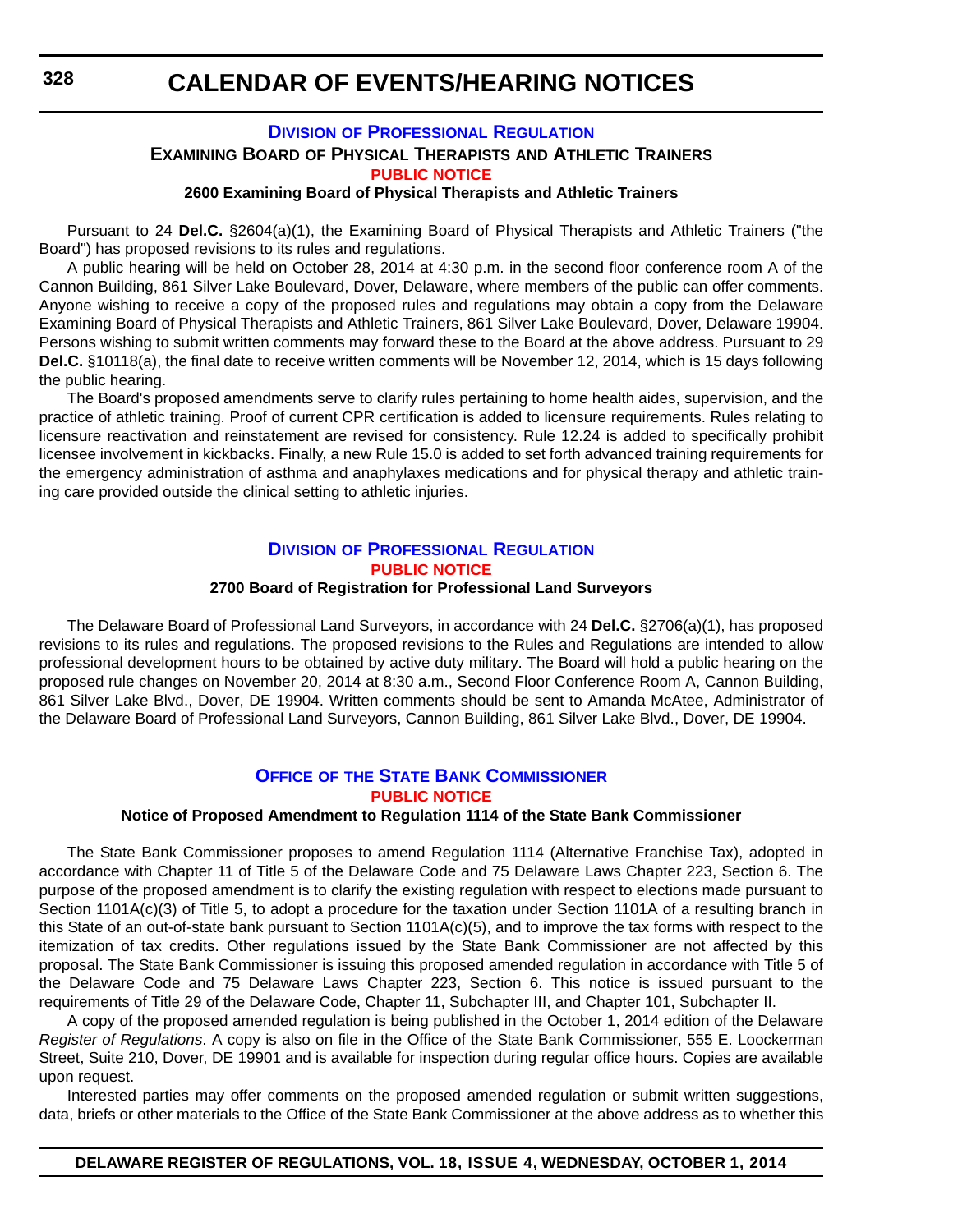proposed amended regulation should be adopted, rejected or modified. Pursuant to 29 **Del.C.** §10118(a), public comments must be received on or before November 3, 2014. Written materials submitted will be available for inspection at the above address.

On or after November 3, 2014, following review of the public comment, the State Bank Commissioner will determine whether to adopt the proposed amended Regulation 1114, or make additional changes because of the public comments received.

### **OFFICE OF [THE STATE BANK COMMISSIONER](http://banking.delaware.gov/) [PUBLIC NOTICE](#page-4-0)**

#### **Notice of Proposed Amendments to 8 Regulations of the State Bank Commissioner**

#### **Summary**

The State Bank Commissioner proposes to amend eight Regulations adopted in accordance with Title 5 of the Delaware Code, Chapters 21, 22, 27 and 29. Regarding Title 5, Chapter 21 (Mortgage Loan Brokers), the proposed amended Regulations are 2101(Operating Regulation), 2102 (Minimum Records) and 2104 (Minimum Disclosure and Agreement Requirements). Regarding Title 5, Chapter 22 (Licensed Lenders), the proposed amended Regulations are 2201 (Operating Regulation) and 2202 (Minimum Records). Regarding Title 5, Chapter 27 (Cashing of Checks, Drafts or Money Orders), the proposed amended Regulation is 2701 (Operating Regulation). Regarding Title 5, Chapter 29 (Financing the Sale of Motor Vehicles), the proposed amended Regulations are 2901 (Operating Regulation) and 2902 (Minimum Records). The purpose of the proposed amendments is to clarify the existing regulations and reduce regulatory burden. Other regulations issued by the State Bank Commissioner are not affected by this proposal. The State Bank Commissioner is issuing these proposed amended regulations in accordance with Title 5 of the Delaware Code. This notice is issued pursuant to the requirements of Title 29 of the Delaware Code, Chapter 11, Subchapter III, and Chapter 101, Subchapter II.

#### **Comments**

A copy of the proposed amended regulations is being published in the October 1, 2014 edition of the Delaware Register of Regulations. A copy is also on file in the Office of the State Bank Commissioner, 555 E. Loockerman Street, Suite 210, Dover, DE 19901 and is available for inspection during regular office hours. Copies are available upon request.

Interested parties may offer comments on the proposed amended regulations or submit written suggestions, data, briefs or other materials to the Office of the State Bank Commissioner at the above address as to whether these proposed amended regulations should be adopted, rejected or modified. Pursuant to 29 **Del.C.** §10118(a), public comments must be received on or before November 3, 2014. Written materials submitted will be available for inspection at the above address.

#### **Adoption of Proposed Amended Regulations**

On or after November 3, 2014, following review of the public comment, the State Bank Commissioner will determine whether to adopt the proposed amended Regulations 2101, 2102, 2104, 2201, 2202, 2701, 2901 and 2902, or make additional changes because of the public comments received.

# **[PUBLIC SERVICE COMMISSION](http://depsc.delaware.gov/)**

# **[PUBLIC NOTICE](#page-4-0)**

**PROPOSED AMENDMENTS TO THE PUBLIC SERVICE COMMISSION'S "RULES FOR THE PROVISION OF TELECOMMUNICATIONS SERVICES"**

**AND**

**"REGULATION GOVERNING THE MINIMUM SERVICE REQUIREMENTS FOR THE PROVISION OF TELEPHONE SERVICE FOR PUBLIC USE WITHIN THE STATE OF DELAWARE"**

**TO:ALL TELECOMMUNICATIONS CARRIERS, ALL CONSUMERS, AND OTHER INTERESTED PERSONS**